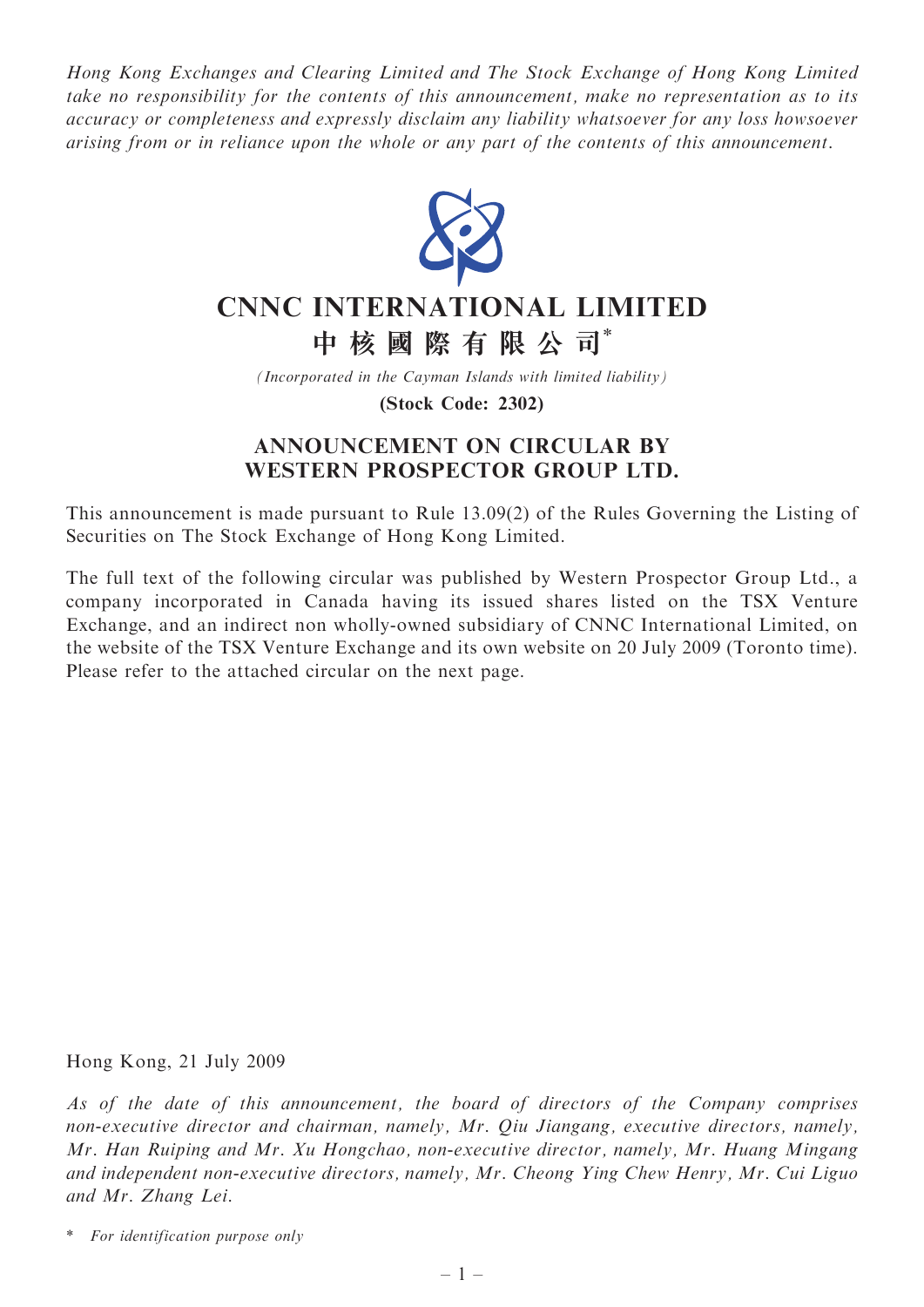*This Management Information Circular and the accompanying materials require your immediate attention. If you are in doubt as to how to deal with these documents or the matters to which they refer, please consult a professional advisor.* 



# **WESTERN PROSPECTOR GROUP LTD.**

# **NOTICE OF SPECIAL MEETING OF SHAREHOLDERS**

# **TO BE HELD ON AUGUST 14, 2009**

# **AND**

# **MANAGEMENT INFORMATION CIRCULAR**

July 16, 2009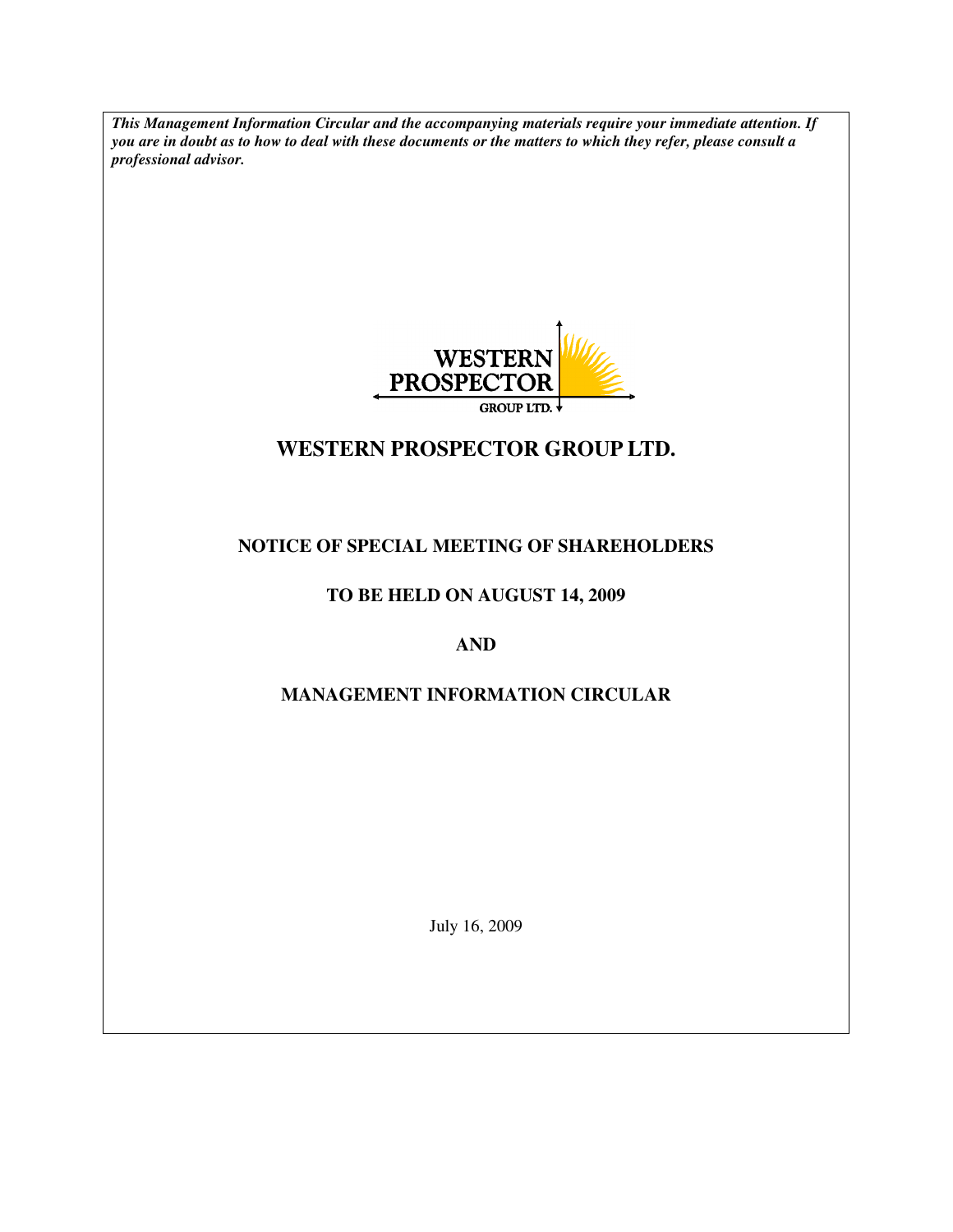# **WESTERN PROSPECTOR GROUP LTD.**

601 West Broadway, Suite 400, Vancouver, British Columbia V5Z 4C2

#### **NOTICE OF SPECIAL MEETING OF SHAREHOLDERS**

**NOTICE IS HEREBY GIVEN THAT** a special meeting (the "**Meeting**") of the shareholders of Western Prospector Group Ltd. ("**Western**" or the "**Corporation**") will be held at Suite 1700, Park Place, 666 Burrard Street, Vancouver, British Columbia V6C 2X8 on the 14<sup>th</sup> day of August, 2009 at the hour of 10:00 a.m. (Vancouver time), for the following purposes:

- 1. to consider and, if deemed advisable, to pass a special resolution (the "**Amalgamation Resolution**") (the full text of the special resolution is set out in Appendix "A" to the accompanying Management Information Circular), authorizing the Corporation to approve the amalgamation of Western with 0856656 B.C. Ltd. ("**Subco**"), a wholly-owned subsidiary of First Development Holdings Corporation, which acquired approximately 69% of the issued and outstanding common shares of Western ("**Western Shares**") pursuant to an offer for all of the issued and outstanding Western Shares by way of a take-over bid that had expired on June 29, 2009 (the "**Offer**");
- 2. to transact such further or other business as may properly come before the Meeting or any adjournment or postponement thereof.

The board of directors of the Corporation (the "**Board**") has fixed July 13, 2009 as the record date for determining shareholders of the Corporation who are entitled to receive notice of and to vote at the Meeting. Only shareholders of record of the Corporation on July 13, 2009 are entitled to receive notice of the Meeting and to attend and vote at the Meeting. This notice of the Meeting (the "**Notice**") is accompanied by a Management Information Circular (the "**Circular**"), a form of proxy and a letter of transmittal. The specific details of the matters to be put before the Meeting as identified above are set forth in the Circular accompanying and forming part of this Notice. This Notice and Circular have been sent to each director of the Corporation, each shareholder of the Corporation entitled to notice of the Meeting and to the auditor of the Corporation.

Registered holders of the Corporation's common shares who are unable to attend the Meeting in person are requested to complete, date, sign and deposit the enclosed form of proxy with the Corporation, c/o Computershare Investor Services Inc., Proxy Dept, 100 University Avenue, 9<sup>th</sup> Floor, Toronto, Ontario, M5J 2Y1 (by fax: 1-866-249-7775 (Toll Free North America) or 416-263-9524 (International)), prior to 5:00 p.m. (Toronto time) on August 12, 2009, or, if the Meeting is adjourned or postponed, not less than 48 hours prior to the start of such adjourned or postponed meeting. Non-registered holders of the Corporation's common shares should complete and return the voting instruction form or other authorization provided to them in accordance with the instructions provided therein. Failure to do so may result in your shares of the Corporation not being voted at the Meeting.

**Registered holders of Western Shares who validly dissent from the Amalgamation Resolution will be entitled to be paid the fair value of their Western Shares, subject to strict compliance with section 272 and Division 2 of Part 8 of the** *Business Corporations Act (British Columbia* **("BCBCA"). This right is summarized in Appendix "C" to the Circular. Failure to adhere strictly to the requirements set out in section 272 and Division 2 of Part 8 of the BCBCA may result in the loss or unavailability of any right to dissent.** 

The Circular provides additional information relating to the matters to be dealt with at the Meeting and should be reviewed carefully by shareholders of the Corporation. Any adjourned or postponed meeting resulting from an adjournment or postponement of the Meeting will be held at a time and place to be specified either by the Corporation before the Meeting or by the Chair at the Meeting.

**DATED** the  $16<sup>th</sup>$  day of July, 2009.

#### BY ORDER OF THE BOARD

(signed) "*Dr. Sheng Zhan*" Dr. Sheng Zhan Executive Vice-President and Director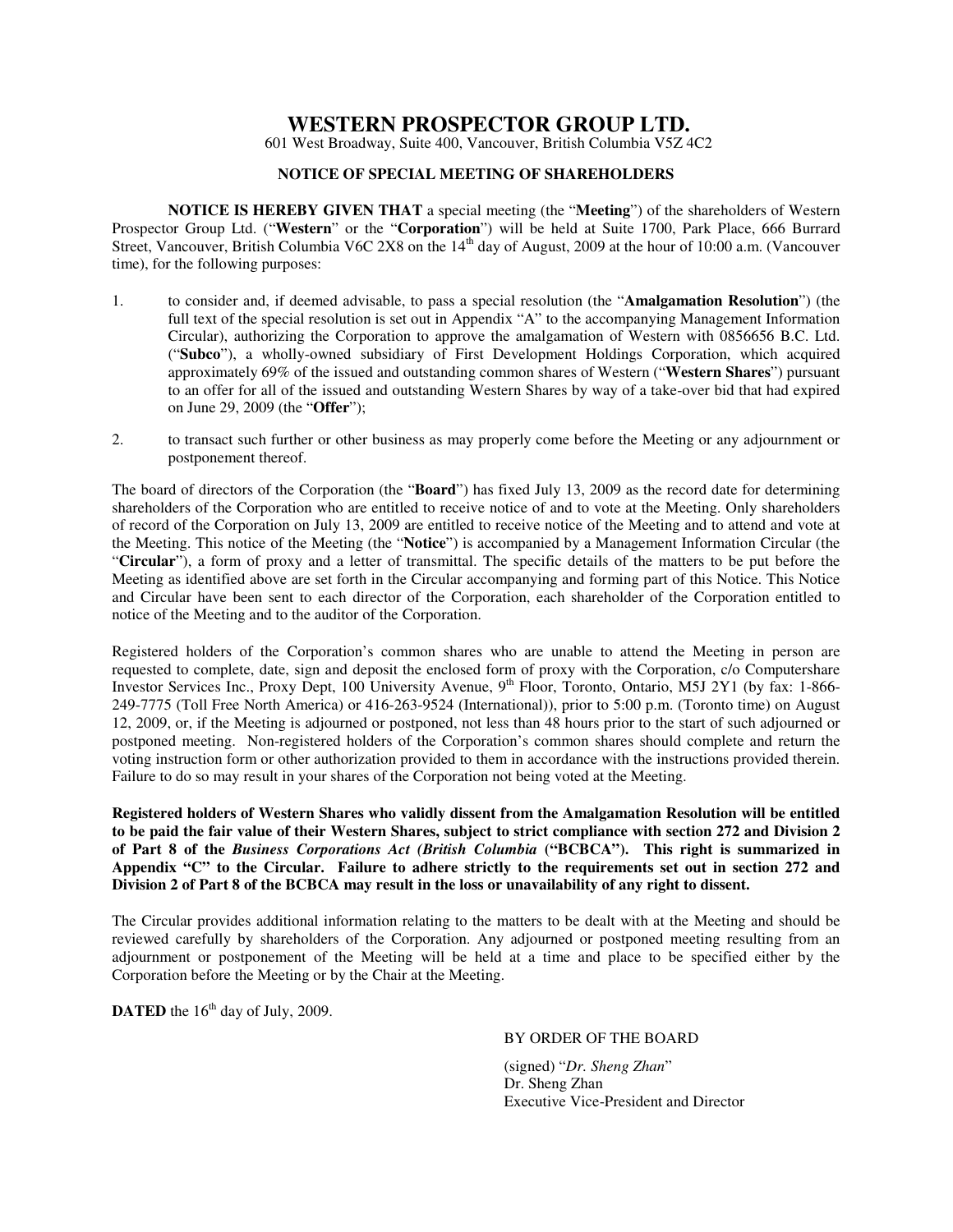# **WESTERN PROSPECTOR GROUP LTD.**

# **MANAGEMENT INFORMATION CIRCULAR**

#### **THE MEETING**

#### **Date, Time and Place of the Special Meeting**

The special meeting of the common shareholders (the "**Meeting**") of Western Prospector Group Ltd. ("**Western**" or the "**Corporation**") will be held on August 14, 2009 at Suite 1700, Park Place, 666 Burrard Street, Vancouver, British Columbia V6C 2X8 at 10:00 a.m. (Vancouver time).

#### **Record Date**

The record date for determining persons entitled to receive notice of and vote at the Meeting is July 13, 2009 (the "**Record Date**"). Shareholders of record as at the close of business on such date will be entitled to attend and vote at the Meeting, or any adjournment or postponement thereof, in the manner and subject to the procedures described in this Management Information Circular (the "**Circular**").

#### **SOLICITATION OF PROXIES**

**This Circular, which is dated July 16, 2009, is furnished in connection with the solicitation of proxies by the management of the Corporation for use at the Meeting to be held at the time and place and for the purposes set forth in the attached notice of meeting (the "Notice")**. It is expected that the solicitation of proxies will be by mail primarily, but proxies may also be solicited personally by the directors and management of the Corporation. The cost of such solicitation will be borne by the Corporation.

#### **APPOINTMENT AND DEPOSIT OF PROXIES**

Each person named in the enclosed form of proxy is an officer or director of the Corporation.

**A REGISTERED SHAREHOLDER HAS THE RIGHT TO APPOINT A PERSON (WHO NEED NOT BE A SHAREHOLDER) TO ATTEND AND ACT FOR HIM OR HER AND ON HIS OR HER BEHALF AT THE MEETING OTHER THAN THE PERSONS DESIGNATED IN THE ENCLOSED FORM OF PROXY. SUCH RIGHT MAY BE EXERCISED BY STRIKING OUT THE NAMES OF THE PERSONS DESIGNATED IN THE FORM OF PROXY AND BY INSERTING IN THE BLANK SPACE PROVIDED FOR THAT PURPOSE THE NAME OF THE DESIRED PERSON OR BY COMPLETING ANOTHER PROPER FORM OF PROXY AND, IN EITHER CASE, DELIVERING THE COMPLETED AND EXECUTED PROXY TO THE CORPORATION: C/O COMPUTERSHARE INVESTOR SERVICES INC., PROXY DEPT., 100 UNIVERSITY AVENUE, 9<sup>TH</sup> FLOOR, TORONTO, ONTARIO, M5J 2Y1 (BY FAX: 1-866-249-7775 TOLL FREE NORTH AMERICA OR INTERNATIONAL 416-263-9524), AT ANY TIME**  PRIOR TO 5:00 P.M. (TORONTO TIME) ON THE 12<sup>th</sup> DAY OF AUGUST, 2009.

A shareholder forwarding the enclosed form of proxy may indicate the manner in which the appointee is to vote with respect to any specific item by checking the appropriate space. If the shareholder giving the proxy wishes to confer a discretionary authority with respect to any item of business, then the space opposite the item is to be left blank. The shares represented by the proxy submitted by a shareholder will be voted in accordance with the directions, if any, given in the proxy.

#### **REVOCATION OF PROXIES**

A shareholder who has given a proxy may revoke it at any time by instrument in writing executed by the shareholder or by his or her attorney authorized in writing or, if the shareholder is a body corporate, by an officer or attorney thereof duly authorized, and deposited with the Corporation: c/o Computershare Investor Services Inc., Proxy Dept., 100 University Avenue,  $9<sup>th</sup>$  Floor, Toronto, Ontario, M5J 2Y1 (by fax: 1-866-249-7775 (Toll Free North America)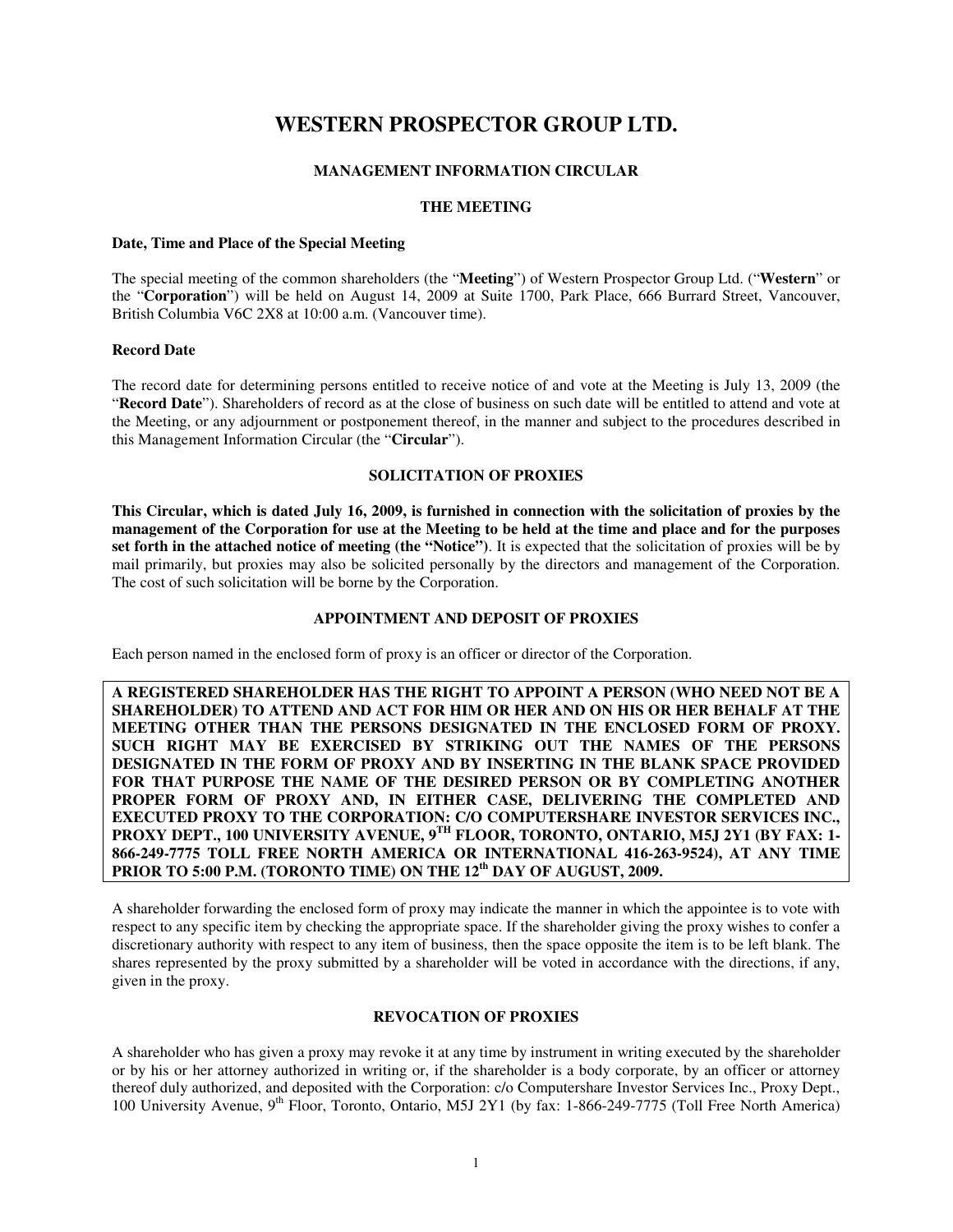or 416-263-9524 (International)), at any time prior to 5:00 p.m. (Toronto time) on August 12, 2009, or with the Chairman of the Meeting on the day of the Meeting or any adjournment or postponement thereof, and upon either of such deposits the proxy is revoked. A proxy may also be revoked in any other manner permitted by law.

#### **VOTING BY PROXYHOLDER**

The shares of the Corporation represented by a properly executed proxy will be voted for or against all matters to be voted on at the Meeting in accordance with the instructions of the registered holder of common shares of the Corporation (a "**Registered Shareholder**") on any vote that may be called for.

The enclosed form of proxy confers discretionary authority upon the persons named therein with respect to amendments or variations to the matters identified in the Notice and with respect to other matters which may properly come before the Meeting. At the date of this Circular, management of the Corporation knows of no such amendments, variations or other matters to come before the Meeting other than the matters referred to in the Notice. If any other matters do properly come before the Meeting, it is intended that the person appointed as proxy shall vote on such other business in such manner as that person then considers to be proper.

#### **VOTING BY NON-REGISTERED SHAREHOLDERS**

Only Registered Shareholders or the persons they appoint as their proxies are permitted to vote at the Meeting. However, in many cases, shares owned by a person (a "**Non-Registered Holder**") are registered either (a) in the name of an intermediary (an "**Intermediary**") that the non-registered holder deals with in respect of the shares (Intermediaries include, among others, banks, trust companies, securities dealers or brokers and trustees or administrators of self-administered registered savings plans, registered retirement income funds, registered education savings plans and similar plans), or (b) in the name of a clearing agency (such as The Canadian Depository for Securities Limited ("**CDS**")) of which the Intermediary is a participant. In accordance with the requirements of National Instrument 54-101—*Communication with Beneficial Owners of Securities of a Reporting Issuer*, the Corporation has distributed copies of this Circular and the accompanying Notice together with the form of proxy and letter of transmittal (collectively, the "**Meeting Materials**") to the clearing agencies and Intermediaries for onward distribution to non-registered holders of shares.

Intermediaries are required to forward the Meeting Materials to non-registered holders. Very often, Intermediaries will use service companies to forward the Meeting Materials to non-registered holders. Generally, non-registered holders will either:

- (a) be given a form of proxy which has already been signed by the Intermediary (typically by a facsimile stamped signature), which is restricted as to the number and class of securities beneficially owned by the non-registered holder but which is not otherwise completed. Because the Intermediary has already signed the form of proxy, this form of proxy is not required to be signed by the non-registered holder when submitting the proxy. In this case, the non-registered holder who wishes to vote by proxy should otherwise properly complete the form of proxy and deliver it as specified; or
- (b) be given a form of proxy which is not signed by the Intermediary and which, when properly completed and signed by the non-registered holder and returned to the Intermediary or its service company, will constitute voting instructions (often called a "**Voting Instruction Form**") which the Intermediary must follow.

In either case, the purpose of this procedure is to permit non-registered holders to direct the voting of the shares they beneficially own. Should a non-registered holder who receives either form of proxy wish to vote at the Meeting in person, the non-registered holder should strike out the persons named in the form of proxy and insert the nonregistered holder's name in the blank space provided.

**Non-registered holders should carefully follow the instructions of their Intermediary including those regarding when and where the form of proxy or Voting Instruction Form is to be delivered**.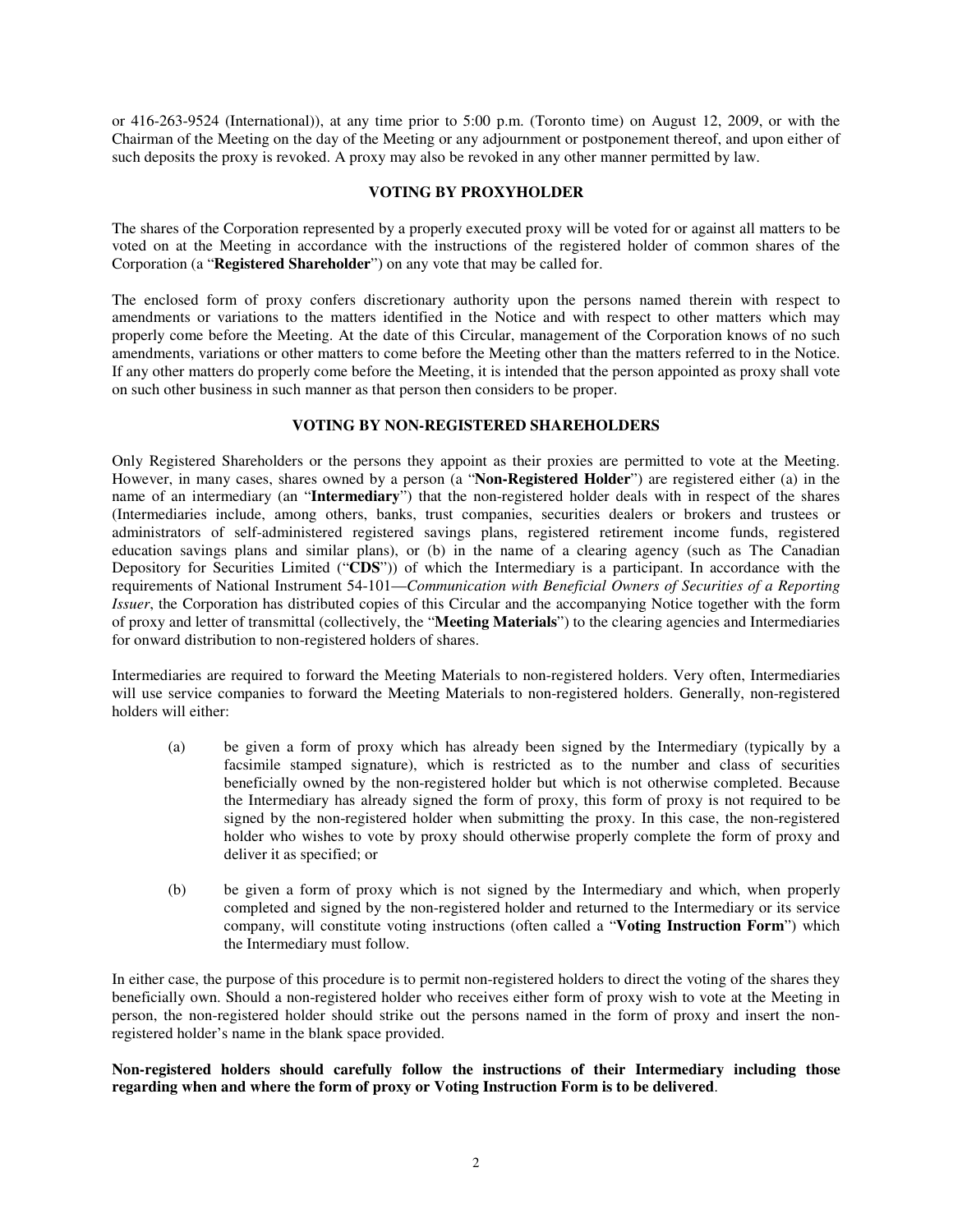A non-registered holder should contact his or her Intermediary and carefully follow the instructions provided by the Intermediary in order to revoke a Voting Instruction Form (or a proxy).

#### **THE AMALGAMATION**

At the Meeting, the shareholders of Western will be asked to consider and, if thought appropriate, pass a special resolution (the "**Amalgamation Resolution**") authorizing Western to amalgamate with Subco (the "**Amalgamation**"), as the second step transaction to privatize Western after the expiry of the offer to acquire all of the issued and outstanding common shares of Western ("**Western Shares**") by way of a take-over bid by First Development Holdings Corporation ("**First Development**"), more fully described in a take-over bid circular dated April 15, 2009 and as amended by a notice of extension dated May 21, 2009 (the "**Offer**").

To be effective, the Amalgamation Resolution, the text of which is attached to this Circular as Appendix "A", must be passed by at least two-thirds of the votes cast by those shareholders present in person or by proxy at the Meeting. First Development is the registered holder of 38,042,666 Western Shares, approximately 69% of the issued and outstanding Western Shares and is expected to vote in favour of the Amalgamation Resolution.

Should the Amalgamation Resolution be approved, the board of directors of the Corporation (the "**Board**") will have the authority to effect the Amalgamation pursuant to the terms of the amalgamation agreement between Subco and Western dated July 16, 2009 and attached hereto as Appendix "B".

**PROXIES RECEIVED IN FAVOUR OF MANAGEMENT WILL BE VOTED FOR THE AMALGAMATION OF WESTERN WITH SUBCO AND THE ADOPTION OF THE AMALGAMATION RESOLUTION, UNLESS THE SHAREHOLDER HAS SPECIFIED IN THE PROXY THAT HIS OR HER SHARES ARE TO BE VOTED AGAINST THE AMALGAMATION RESOLUTION.** 

**Registered holders of Western Shares who validly dissent from the Amalgamation Resolution will be entitled to be paid the fair value of their Western Shares, subject to strict compliance with section 272 and Division 2 of Part 8 of the BCBCA.** 

#### **Background and Reasons for the Amalgamation**

On March 25, 2009, Western and First Development announced the execution of a support agreement between Western and First Development (the "**Support Agreement**") to support First Development's intention to make an offer to acquire all of the Western Shares on the basis of \$0.56 per Western Share. On April 15, 2009, First Development mailed the circular outlining the Offer (the "**Offer Circular**") to holders of Western Shares and, subsequently, extended the Offer on May 21, 2009 pursuant to a notice of extension. On expiry of the Offer on June 29, 2009, First Development took up and paid for approximately 38,003,666 Western Shares and subsequent to June 29, 2009, First Development took up and paid for an additional 39,000 Western Shares that were not taken up on June 29, 2009 as a result of defaults that have subsequently been cured. The total number of Western Shares taken up by First Development represents approximately 69% of the issued and outstanding Western Shares.

In the Offer Circular, First Development disclosed its intention, if the Offer was successful, to enter into one or more transactions to enable First Development or an affiliate of First Development to acquire all of the Western Shares not acquired under the Offer by means of a compulsory acquisition or subsequent acquisition transaction. First Development has decided to pursue a subsequent acquisition transaction and has incorporated Subco, a whollyowned subsidiary of First Development, to proceed with the Amalgamation.

The proposed Amalgamation constitutes a "business combination" within the meaning of applicable securities legislation, including Multilateral Instrument 61-101—*Protection of Minority Shareholders in Special Transactions*  ("**MI 61-101**"). MI 61-10 provides that, unless exempted, a corporation proposing to carry out a going private transaction or business combination is required to prepare a valuation of the affected securities (and any non-cash consideration being offered therefor) and to provide the holders of the affected securities with a summary of such valuation or the entire valuation. In connection therewith, First Development is relying on an exemption from the valuation requirement under MI 61-101 for a second step going private transaction or business combination carried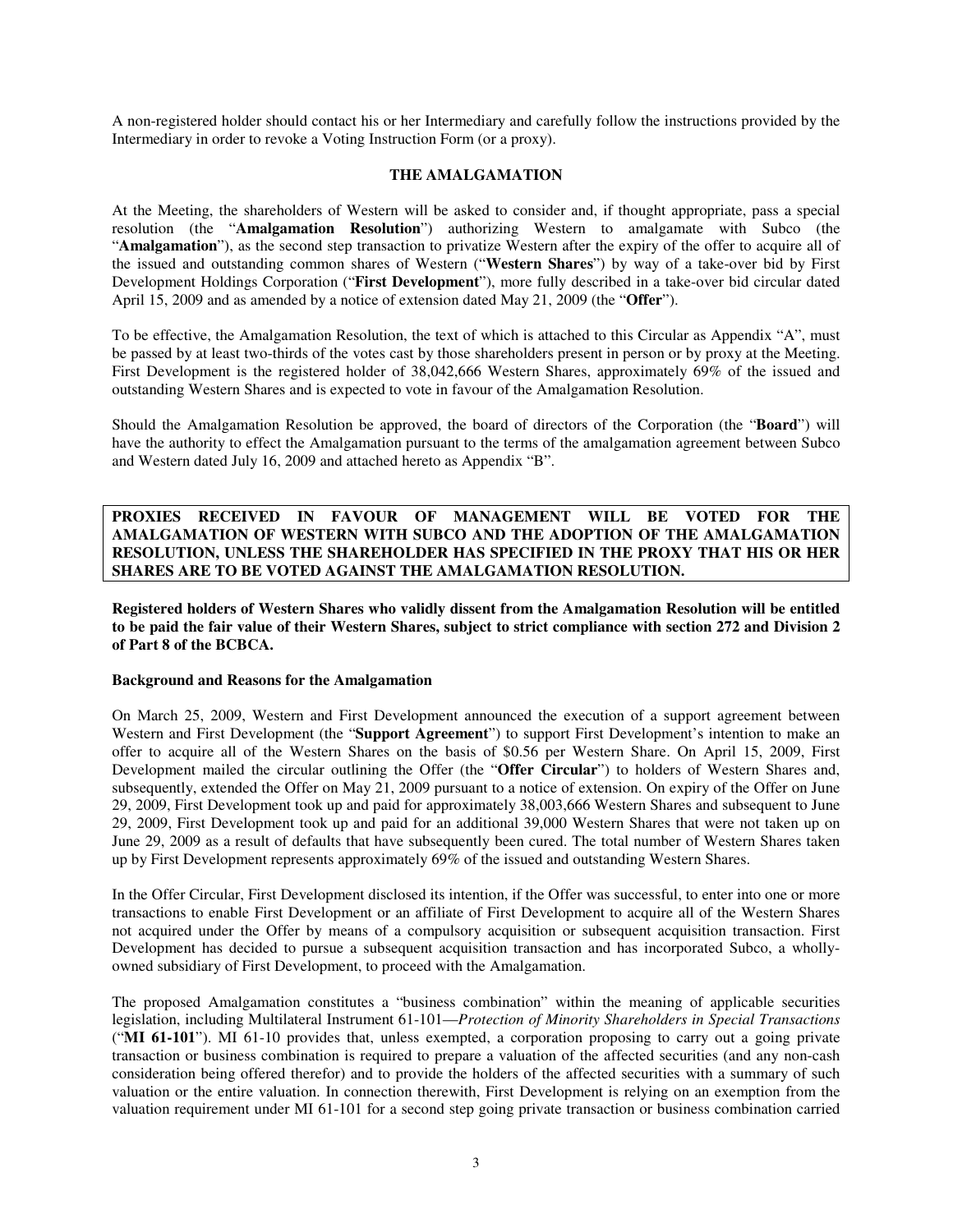out within 120 days after the expiry of a formal bid. For this purpose, the Offer constitutes a formal bid. First Development is able to rely on such exemption because, among other criteria, the consideration per Western Share payable pursuant to the proposed Amalgmation is at least equal in value to the consideration per Western Share paid under the Offer (C\$0.56 per Western Share) and is in the same form (cash).

Under the BCBCA and Western's articles, the Amalgamation requires the approval of at least two-thirds of the votes cast by holders of Western Shares at a meeting duly called and held for the purpose of approving the Amalgamation. MI 61-101 also requires that, unless exempted, in addition to any other required securityholder approval, in order to complete a going private transaction or business combination, minority approval (as defined in MI 61-101) must also be obtained. For the purposes of determining whether minority approval has been obtained, MI 61-101 permits First Development to vote the Western Shares acquired under the Offer. **First Development has advised the Corporation that it intends to vote all of the Western Shares acquired under the Offer in favour of the Amalgamation Resolution. First Development holds sufficient Western Shares to approve the Amalgamation Resolution in accordance with the foregoing legal requirements as it holds approximately 69% of the Western Shares.**

#### **Summary of the Amalgamation**

Pursuant to the terms of the Amalgamation Agreement (described below), each holder of Western Shares, including First Development, (each a "**Shareholder**") will receive, for each Western Share, one (1) Class A redeemable preference share (each an "**Amalco Redeemable Pref Share**") issued from the resulting amalgamated company ("**Amalco**") that will carry with it (i) a right to convert Amalco Redeemable Pref Shares to common shares of Amalco ("**Amalco Shares**") on a basis of 38,042,666 Amalco Redeemable Pref Shares for one Amalco Share ("**Conversion Right**") upon written notice and without additional consideration to the Corporation and (ii) a right to redeem Amalco Redeemable Pref Shares on the basis of C\$0.56 for each Amalco Redeemable Pref Share ("**Redemption Right**"), identical consideration received by a Shareholder that had tendered its shares to the Offer. No fractional Amalco Shares are issuable. The Conversion Right expires at 5:00 p.m. (Pacific Time) on the second business day following the effective date of the Amalgamation ("**Expiry Date**"). On the first business day following the Expiry Date (the "**Redemption Date**"), all issued and outstanding Amalco Redeemable Pref Shares, not converted or already redeemed, will be redeemed for C\$0.56 per share in accordance with the Articles of Amalco.

First Development is expected to exercise its Conversion Right upon receipt of its Amalco Redeemable Pref Shares for Amalco Shares.

The board of directors of Western had unanimously determined, after receipt of a fairness opinion from National Bank Financial Inc., that the Offer is in the best interests of Western and Shareholders and had resolved unanimously to approve the entering into of the Support Agreement and the making of a recommendation to Shareholders that they accept the Offer. In addition, the board of directors of Western has reviewed and approved the proposed Amalgamation and authorized the execution by the Corporation of the Amalgamation Agreement as well as the mailing of the Notice, this Circular, the proxy and the letter of transmittal to Shareholders.

Pursuant to the provisions of the BCBCA and Western's articles, Western must obtain the approval of at least twothirds of the votes cast by holders of Western Shares at a meeting duly called and held for the purpose of approving the Amalgamation;

Subject to obtaining the necessary shareholder approval, Western and Subco will comply with their obligations pursuant to the Amalgamation Agreement to effect the Amalgamation.

Following the Amalgamation and the redemption of the Amalco Class A Pref Shares pursuant to the terms thereof ("**Redemption**"), Amalco will be a wholly-owned subsidiary of First Development.

Following the Amalgamation and the Redemption, Amalco is expected to apply to (i) the securities regulatory authorities in British Columbia, Alberta and Ontario to cease to be a reporting issuer and (ii) the TSX Venture Exchange to delist the Western Shares.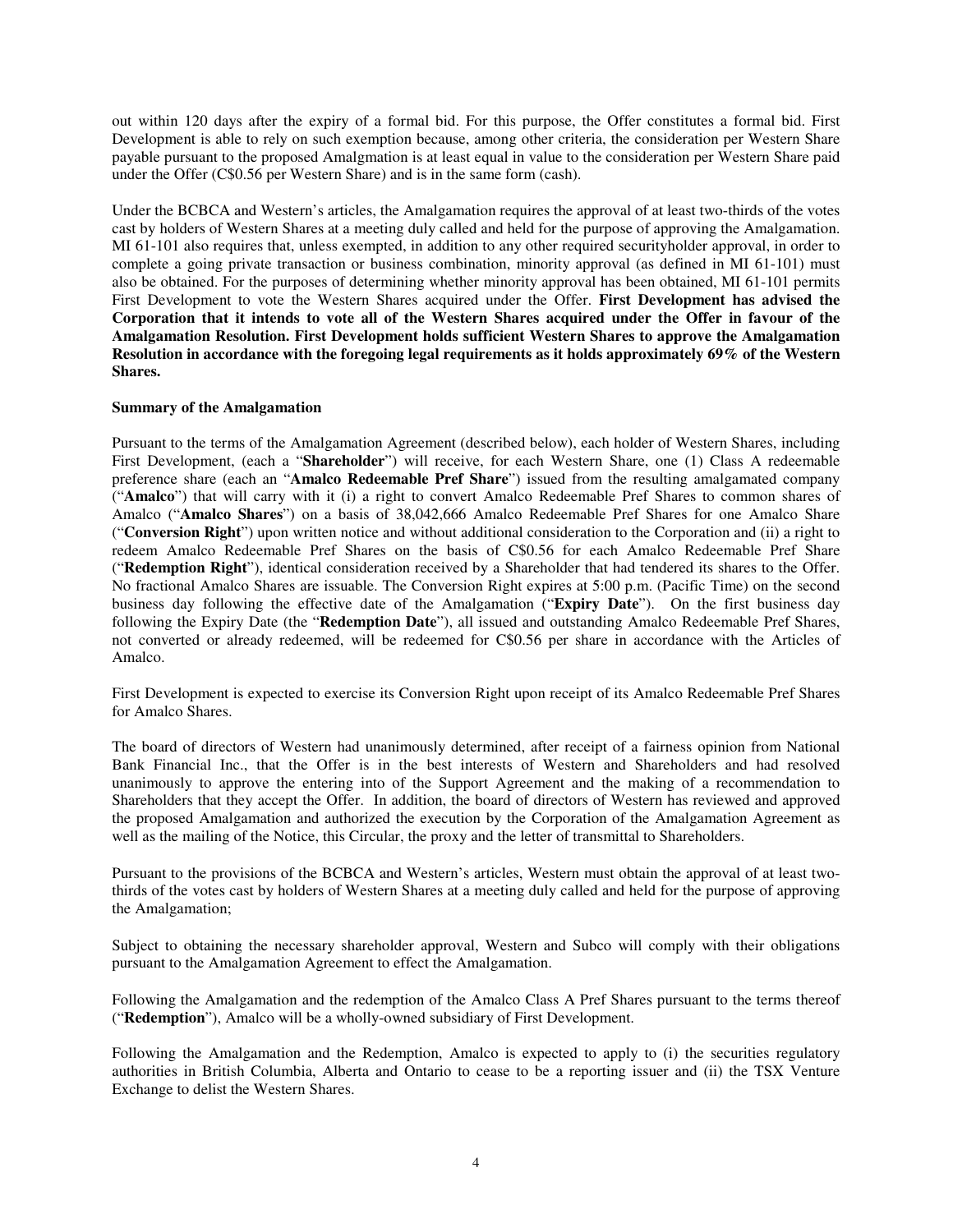#### **Summary of the Amalgamation Agreement**

The following is a summary only of certain provisions of the Amalgamation Agreement and does not purport to be complete and is subject to and is qualified in its entirety by the provisions of the Amalgamation Agreement. Shareholders can review the Amalgamation Agreement which is attached hereto as Appendix "B". Capitalized terms not herein defined have the meanings ascribed to them in the Amalgamation Agreement.

Subco and Western have entered into an amalgamation agreement dated July 16, 2009 pursuant to which Subco will amalgamate with Western.

Subject to receipt of the necessary shareholder approval of Western, each of Western and Subco hereby agrees to the Amalgamation such that Subco and Western shall continue as one corporation under the BCBCA, on the terms and conditions set out in the Amalgamation Agreement.

The Western Shares will be exchanged for securities of Amalco as follows:

- Shareholders (other than Dissenting Shareholders) shall receive one (1) Amalco Redeemable Pref Share for each Western Share held;
- First Development, the sole shareholder of Subco, shall receive one (1) Amalco Share in exchange for the Subco Share(s) held by it; and
- each issued and outstanding Western Share held by each Dissenting Shareholder, if any, shall be cancelled and become an entitlement to be paid the fair value of such Western Share.

Amalco Redeemable Pref Shares are convertible into Amalco Shares on the basis of 38,042,666 Amalco Redeemable Pref Shares for one Amalco Share. No fractional Amalco Shares will be issuable. The Conversion Right may be exercised any time after the Effective Date and prior to 5:00 pm (Pacific Time) on the second Business Day after the Expiry Date without additional consideration upon written notice by the holder of the requisite number of Amalco Redeemable Pref Shares to Amalco. On the first business day following the Expiry Date ("**Redemption Date**"), any issued and outstanding Amalco Redeemable Pref Share not converted pursuant to the terms thereof or already redeemed, will be redeemed for C\$0.56 (the "**Consideration**") per Amalco Redeemable Pref Share (the "**Redemption**") in accordance with the Articles. The Consideration to be paid by Amalco on redemption of the Amalco Redeemable Pref Shares will be funded directly or indirectly by First Development.

The forms of the Amalgamation Application (including the Notice of Articles of the Amalgamated Company) and of the articles of the Amalgamated Company (the "**Articles**") shall be substantially in the forms set out in Schedule "A" and Schedule "B" to the Amalgamation Agreement respectively, and the said Amalgamation Application shall be signed by the authorized signing authority of each of Western and Subco and the said Articles shall be signed by one of the first directors of Amalco.

Upon the Amalgamation becoming effective:

- Western and Subco are amalgamated and continue as Amalco;
- obligations of each of Western and Subco immediately prior to the Amalgamation shall attach to Amalco and Amalco shall continue to be liable for them;
- Amalco shall be seized of and shall hold and possess all the properties, rights and interests of, and shall be subject to all the debts, liabilities and obligations of, each of Western and Subco without any further deeds, transfers or conveyances, as fully and effectually and to all intents and purposes as the same are held or borne by each of Western and Subco, respectively, immediately prior to the Amalgamation;
- the directors of Amalco shall have full power to carry the Amalgamation into effect and to perform such acts as are necessary or proper for such purposes; and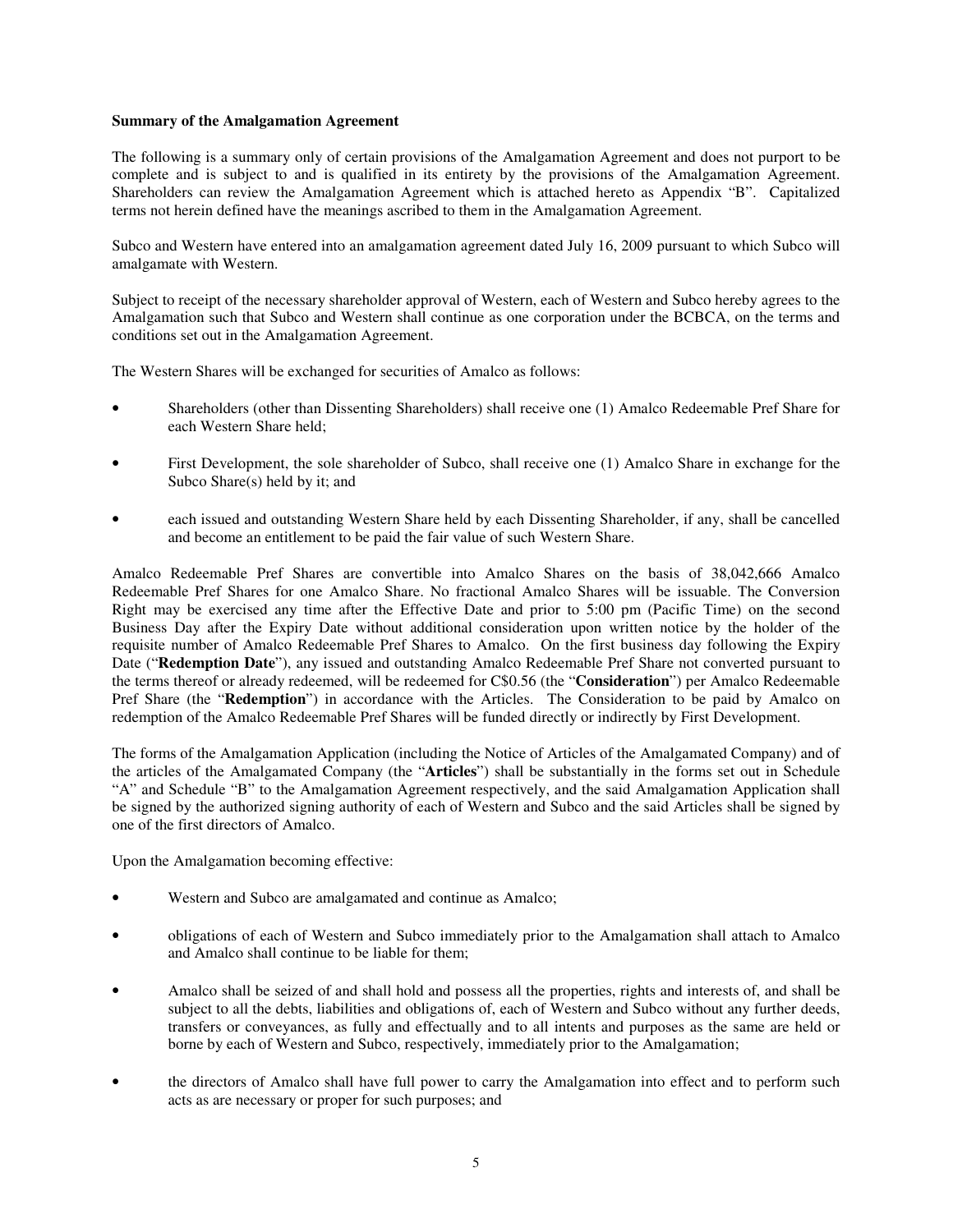• the shareholders of each of Western and Subco shall be bound by the terms of this Agreement.

The full text of the Amalgamation Resolution, including the approval of the Amalgamation Agreement, is set out in Appendix "A" to this Circular. The Board recommends that shareholders vote in favour of the Amalgamation Resolution.

#### *Share Certificates*

No certificates shall be issued in respect of the Amalco Redeemable Pref Shares and such shares shall be evidenced by the Share Certificates (other than certificates representing Western Shares held by Dissenting Shareholders and other than Amalco Redeemable Pref Shares that may be issued after the Effective Date). At the Effective Time, share certificates evidencing Western Shares and Subco Shares shall cease to represent any claim upon or interest in Western or Subco, as the case may be, other than the right of the holder to receive that which is provided for in the Amalgamation Agreement.

#### *Prescriptive Period*

At the Effective Time, each holder of Western Shares will be removed from Western's central securities register, and and (a) between the Effective Time and the Redemption Date the Share Certificate(s) held by such former holders (other than Dissenting Shareholders) will represent only Amalco Redeemable Pref Shares, and (b) after the Redemption Date, until validly surrendered, the Share Certificate(s) held by such former holder (other than Dissenting Shareholders) will represent only the right to receive, upon such surrender, the Consideration (without interest), and in the case of a Dissenting Shareholder, the right to receive the fair value for the Western Shares held.

Any certificate which, prior to the Effective Time, represented issued and outstanding Western Shares which has not been properly surrendered on or prior to the sixth anniversary of the effective date of the Amalgamation, and subject to applicable law with respect to unclaimed property, will cease to represent any claim against, or interest of any kind or nature in, Western or Amalco and any person who surrenders Share Certificate(s) after the sixth anniversary of the effective date of the Amalgmation will not be entitled to any consideration or other compensation. Subject to the requirements of applicable law, if the aggregate consideration payable upon the redemption of the Amalco Redeemable Pref Shares resulting from the exchange of Western Shares under the Amalgamation has not been fully claimed and paid within six years of the effective date of the Amalgamation, any remaining amount, including without limitation all interest thereon, will be returned to and become the property of Amalco.

# **Letter of Transmittal and Delivery Requirements**

A letter of transmittal (printed on blue paper) is enclosed with this Circular ("**Letter of Transmittal**") for use by Shareholders for the surrender of share certificates representing Western Shares ("**Share Certificates**"). The detailed instructions for the surrender of Share Certificates to Computershare Investor Services Inc., the ("**Depositary**"), and the addresses of the Depositary are set out in the Letter of Transmittal. Provided that a Shareholder has delivered and surrendered to the Depositary the Share Certificates together with the Letter of Transmittal duly completed and executed in accordance with the instructions on such form, and any other required documents, promptly thereafter, Amalco shall cause the Depositary to send a cheque in the amount (in respect of the proceeds of the Redemption of any Amalco Redeemable Pref Shares issued to that Shareholder, without interest) that the Shareholder is entitled to receive, unless the Shareholder indicates to the Corporation that he or she wishes to pick up the cheque the Shareholder is entitled to receive, in which case the cheque will be made available at the Toronto, Ontario office of the Depositary for pick-up. Under no circumstances will interest on the Consideration be paid by Amalco by reason of any delay in paying the proceeds of the Redemption or otherwise.

In order to receive the Consideration, Shareholders (other than Dissenting Shareholders) must duly complete, execute and deliver to the Depositary the Letter of Transmittal together with such Shareholder's Share Certificate(s) and such other additional documents as the Depositary may reasonably require, if any. A Shareholder who has lost or misplaced his or her Share Certificate(s) should complete the Letter of Transmittal as fully as possible and forward it to the Depositary together with a letter explaining the loss or contact the Depositary as soon as possible for instructions. The Depositary will respond with the replacment requirements which must be properly completed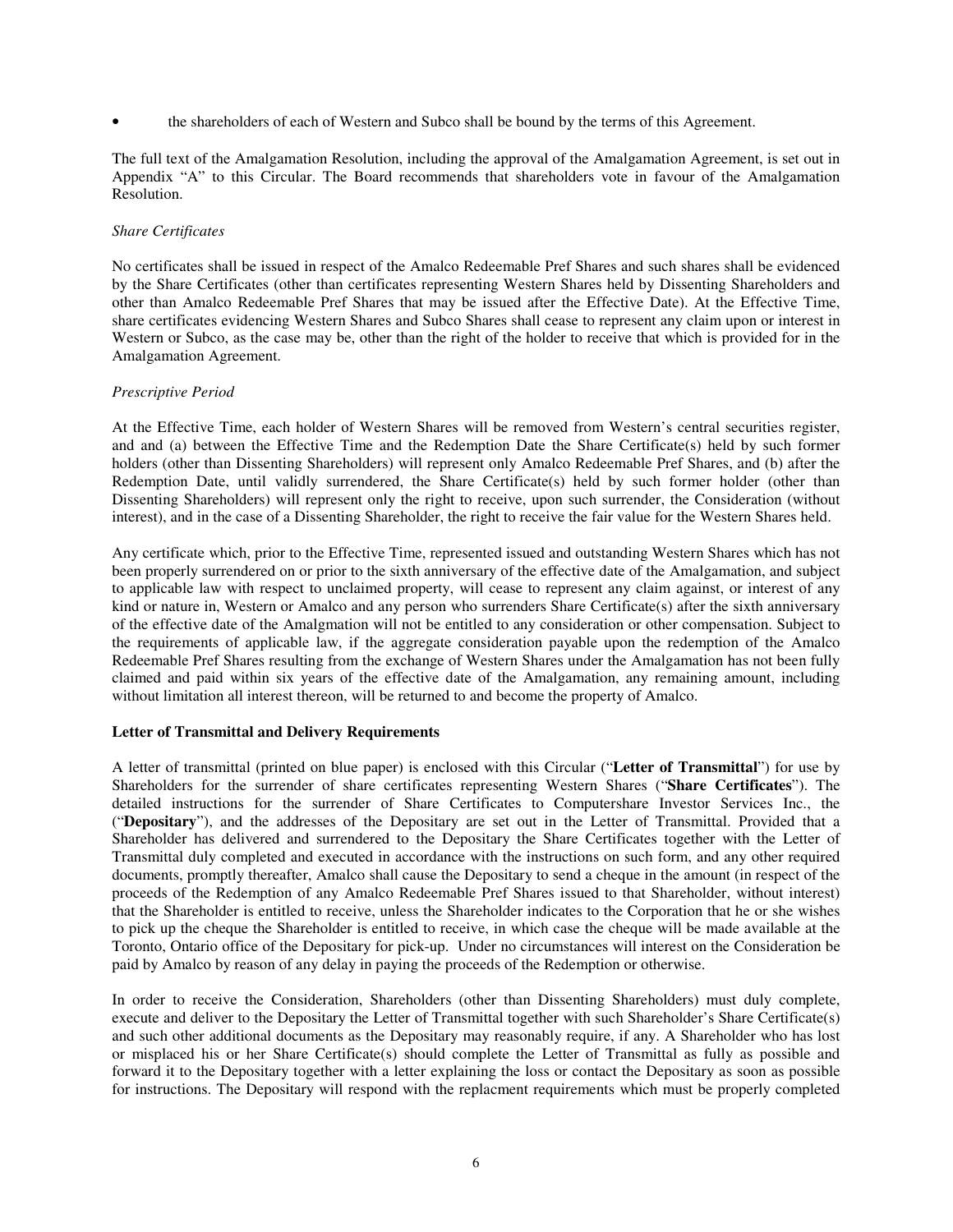and submitted in good order to the Depositary. See also the section of this Circular entitled "The Amalgamation — Prescription Period".

The method used to deliver this Letter of Transmittal and any accompanying certificates representing Western Shares (or Amalco Redeemable Pref Shares after the Amalgamation) is at the option and risk of the holder, and delivery will be deemed effective only when such documents are actually received by the Depositary. Western recommends that the necessary documentation be hand delivered to the Depositary, as applicable, at any of their offices specified below, and a receipt obtained; otherwise the use of registered mail with return receipt requested, properly insured, is recommended. Shareholders whose Share Certificates are registered in the name of an investment advisor, stockbroker, bank, trust company or other nominee should contact such nominee to arrange for the surrender of their Share Certificates.

#### **Certain Canadian Federal Income Tax Considerations**

The following is a summary of the principal Canadian federal income tax considerations generally applicable under the Income Tax Act (Canada) (including the regulations thereunder) (the "**Tax Act**"), as of the date hereof, of the Amalgamation and the redemption of Amalco Redeemable Pref Shares to a Shareholder who, for the purposes of the Tax Act and at all relevant times, (i) deals at arm's length with First Development and Western, (ii) is not affiliated with First Development or Western, and (iii) holds the Western Shares and Amalco Redeemable Pref Shares as capital property.

Western Shares and Amalco Redeemable Pref Shares will generally be considered to be capital property to a Shareholder unless such shares are held in the course of carrying on a business or were acquired in one or more transactions considered to be an adventure in the nature of trade. Certain Shareholders who are residents of Canada for the purposes of the Tax Act and whose Western Shares or Amalco Redeemable Pref Shares might not otherwise qualify as capital property may be entitled to make the irrevocable election provided by subsection 39(4) of the Tax Act to have such shares and every other "Canadian security" (as defined in the Tax Act) owned by such Shareholder in the taxation year of the election, and in all subsequent taxation years, deemed to be capital property. Shareholders should consult their own tax advisors for advice with respect to whether an election under subsection 39(4) of the Tax Act is available and advisable in their particular circumstances.

This summary is based on the current provisions of the Tax Act and an understanding of the current published administrative policies and assessing practices of the Canada Revenue Agency ("**CRA**"). This summary also takes into account all proposed amendments to the Tax Act announced by or on behalf of the Minister of Finance in writing prior to the date hereof (the "**Proposed Amendments**"), and assumes all such Proposed Amendments will be enacted in their present form. No assurances can be given that the Proposed Amendments will be enacted in their present form, or at all. Except for the Proposed Amendments, this summary does not take into account or anticipate any changes in law, whether by judicial, governmental or legislative action or decision, or changes in the administrative policies and assessing practices of the CRA, nor does it take into account provincial, territorial or foreign income tax legislation or considerations, which may differ significantly from the Canadian federal income tax considerations discussed herein

This summary is not applicable to a Shareholder: (i) that is a "financial institution" for purposes of the "mark-tomarket property" rules; (ii) that is a "specified financial institution"; (iii) an interest in which is a "tax shelter investment", as each of those terms is defined in the Tax Act; or (iv) who reports its Canadian tax results in a currency other than the Canadian currency. In addition, this summary is not applicable to a Shareholder who acquired their Western Shares on the exercise of an employee stock option. Such Shareholders should consult their own tax advisors.

This summary is not exhaustive of all Canadian federal income tax consideration and is of a general nature only. It is not intended to be, nor should it be construed to be, legal or tax advice to any particular Shareholder, and no representation with respect to the tax consequences to any particular Shareholder are made. Accordingly, Shareholders should consult their own tax advisors with respect to their particular circumstances, including the application and effect of the income and other tax laws of any country, province, state or other local tax authority.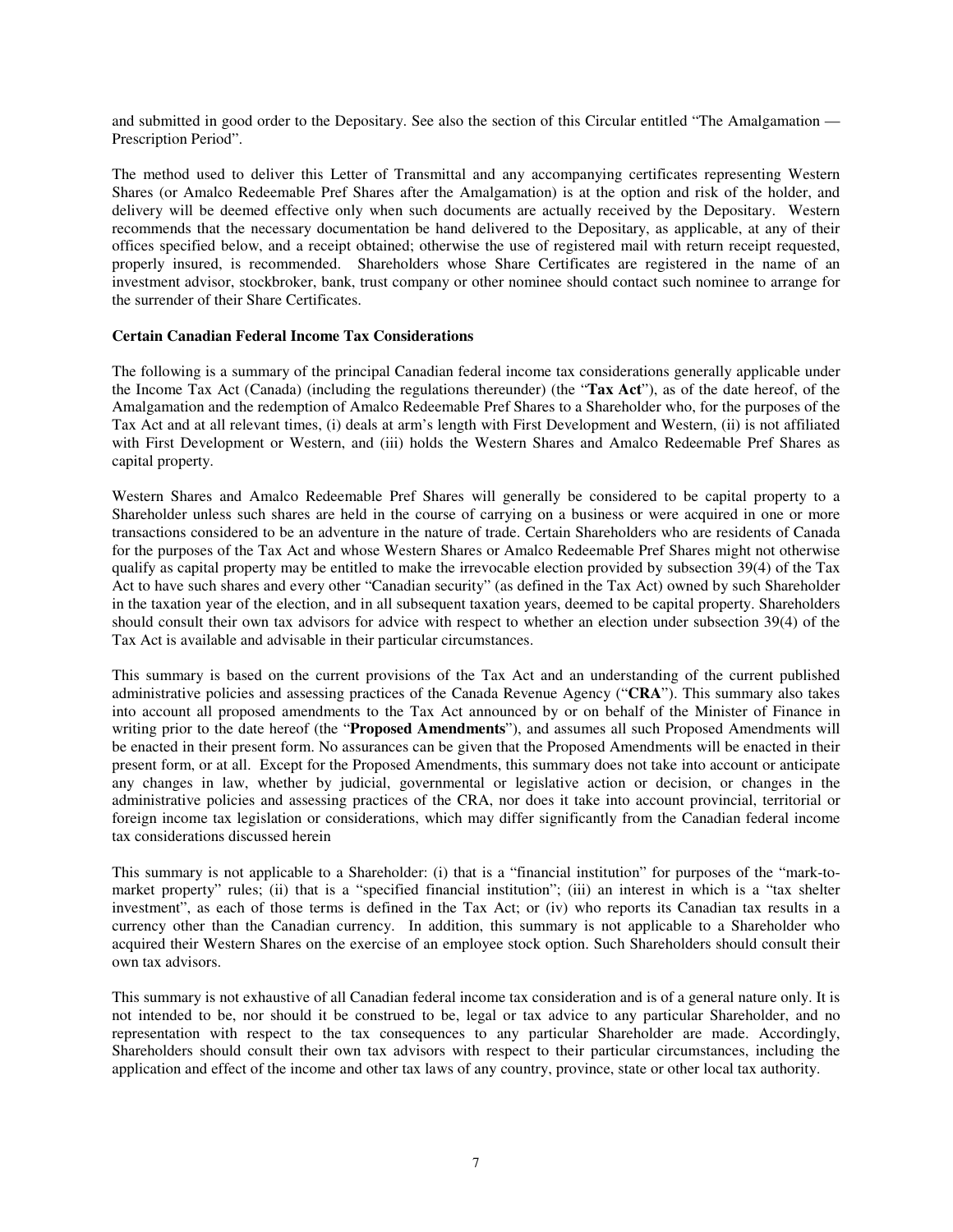#### *Shareholders Resident in Canada*

This portion of the summary is generally applicable to a Shareholder who, for the purposes of the Tax Act and at all relevant times, is or is deemed to be resident in Canada (a "**Resident Shareholder**").

#### *Disposition of Western Shares on the Amalgamation*

A Resident Shareholder whose Western Shares are converted into Amalco Redeemable Pref Shares on the Amalgamation will not realize any capital gain or capital loss as a result of the conversion. The Resident Shareholder will be considered to have disposed of the Western Shares for proceeds of disposition equal to the aggregate adjusted cost base of the Western Shares to the Resident Shareholder immediately before the Amalgamation. The cost to a Resident Shareholder of the Amalco Redeemable Pref Shares received on the Amalgamation will equal the proceeds of disposition for the Western Shares.

#### *Redemption of Amalco Redeemable Pref Shares*

Upon the redemption of an Amalco Redeemable Pref Share, a Resident Shareholder of such Amalco Redeemable Pref Share will generally be deemed to have received a dividend (subject to the potential application of subsection 55(2) of the Tax Act to the holder of such Amalco Redeemable Pref Share that is a corporation, as discussed below) equal to the amount by which the redemption price of the Amalco Redeemable Pref Share exceeds its paid-up capital for the purposes of the Tax Act. The difference between the redemption price and the amount of the deemed dividend will be treated as proceeds of disposition of such Amalco Redeemable Pref Share for the purpose of computing any capital gain or capital loss arising on the redemption of such Amalco Redeemable Pref Share. The taxation of capital gains or capital losses is generally described below under "Taxation of Capital Gains and Losses".

Subsection 55(2) of the Tax Act provides that where a Resident Shareholder that is a corporation is deemed to receive a dividend under the circumstances described above, all or part of the deemed dividend may be deemed not to be a dividend and instead may be treated as proceeds of disposition of the Amalco Redeemable Pref Share for the purposes of computing the Resident Shareholder's capital gain on the disposition of the Amalco Redeemable Pref Share. Accordingly, Resident Shareholders that are corporations should consult their own tax advisors for specific advice with respect to the potential application of this provision to them. Subject to the potential application of this provision, dividends deemed to be received by a Resident Shareholder that is a corporation as a result of the redemption of Amalco Redeemable Pref Shares will be included in computing the corporation's income, but normally will also be deductible in computing the corporation's taxable income.

A Resident Shareholder that is a "private corporation" or a "subject corporation" (as such terms are defined in the Tax Act) may be liable under Part IV of the Tax Act to pay a refundable tax of 33⅓% on dividends deemed to be received on the Amalco Redeemable Pref Shares to the extent that such dividends are deductible in computing the Resident Shareholder's taxable income. Dividends deemed to be received by a Resident Shareholder who is an individual (including a trust) as a result of the redemption of the Amalco Redeemable Pref Shares will be included in computing the Resident Shareholder's income, and will be subject to the gross-up and dividend tax credit rules generally applicable to taxable dividends received from a taxable Canadian corporation.

The Amalgamation Agreement effectively provides that an amount of paid-up capital equal to the agregate redemption price of the Amalco Redeemable Pref Shares will be allocated to the Amalco Redeemable Pref Shares, with the result that, upon the redemption of an Amalco Redeemable Pref Share, the holder thereof (i) would realize a capital gain (or capital loss) to the extent that the redemption price of such share exceeds (or is less than) the aggregate of the adjusted cost base to the holder of such share and any reasonable costs of disposition, and (ii) would not be deemed to have received a dividend. However, no assurances can be given in this regard.

#### *Dissenting Shareholders*

Under the current administrative practice of the CRA, Resident Shareholders who exercise their right of dissent in respect of the Amalgamation will be considered to have disposed of their Western Shares for proceeds of disposition equal to the amount paid to them for such Western Shares less the amount of any interest awarded by the court, and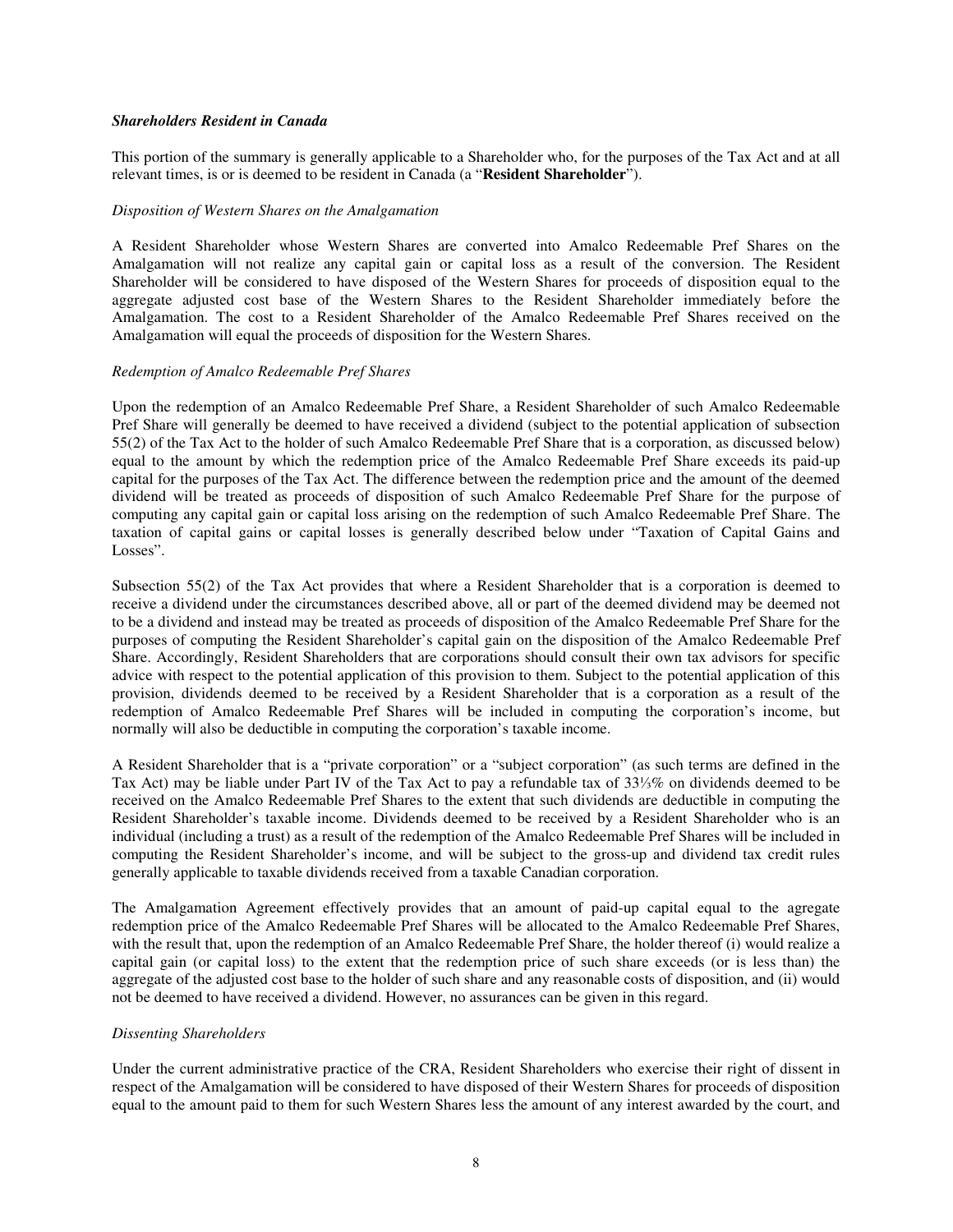will realize a capital gain (or capital loss) to the extent that those proceeds of disposition exceed (or are exceeded by) the aggregate adjusted cost base of such Western Shares to the Resident Shareholder and any reasonable costs of disposition. Any interest awarded to a Resident Shareholder who dissents will be included in the Resident Shareholder's income. The tax treatment of capital gains and capital losses under the Tax Act is discussed below under "Taxation of Capital Gains and Losses".

# *Taxation of Capital Gains and Capital Losses*

A Resident Shareholder generally will be required to include in computing its income for the taxation year of disposition one half of the amount of any capital gain (a "**taxable capital gain**") realized in such year. Subject to and in accordance with the provisions of the Tax Act, a Resident Shareholder will be required to deduct one-half of the amount of any capital loss (an "**allowable capital loss**") against taxable capital gains realized in the taxation year of disposition. Allowable capital losses in excess of taxable capital gains for the taxation year of disposition generally may be carried back and deducted in any of the three preceding taxation years or carried forward and deducted in any subsequent taxation year against net taxable capital gains realized in such years, to the extent and under the circumstances specified in the Tax Act.

In general, a capital loss otherwise arising upon the disposition of a Western Share by a Resident Shareholder that is a corporation may be reduced by dividends previously received or deemed to have been received by it on such Western Share, to the extent and under the circumstances prescribed in the Tax Act. Similar rules may apply where the corporation is a member of a partnership or a beneficiary of a trust that owns Western Shares or where a partnership or trust of which a corporation is a member or a beneficiary is a member of a partnership or a beneficiary of a trust that owns Western Shares. Resident Shareholders to whom these rules apply should consult their own tax advisors.

A Resident Shareholder that throughout the taxation year is a "Canadian controlled private corporation" (as defined in the Tax Act) may be liable to pay an additional  $6\frac{2}{3}\%$  refundable tax on certain investment income, including an amount in respect of taxable capital gains.

Capital gains realized by an individual or trust, other than certain specified trusts, may be subject to alternative minimum tax under the Tax Act. Resident Shareholders should consult their own tax advisors with respect to the alternative minimum tax provisions.

#### *Shareholders Not Resident in Canada*

The following summary is generally applicable to a Shareholder who, at all relevant times, for purpsoes of the Tax Act, is not and is not deemed to be, resident in Canada (a "**Non-Resident Shareholder**"). Special rules not discussed in this summary may apply to a non-resident insurer carrying on an insurance business in Canada and elsewhere, and any such insurers should consult their own tax advisors.

#### *Disposition of Western Shares on the Amalgamation*

A Non-Resident Shareholder whose Western Shares are converted into Amalco Redeemable Pref Shares on the Amalgamation will not realize any capital gain or capital loss as a result of the conversion. The Non-Resident Shareholder will be considered to have disposed of the Western Shares for proceeds of disposition equal to the aggregate adjusted cost base of the Western Shares to the Non-Resident Shareholder immediately before the Amalgamation. The cost to a Non-Resident Shareholder of the Amalco Redeemable Pref Shares received on the Amalgamation will equal the proceeds of disposition for the Western Shares.

#### *Redemption of Amalco Redeemable Pref Shares*

A Non-Resident Shareholder may realize a capital gain or a capital loss and/or be deemed to receive a dividend on the redemption of the Amalco Redeemable Pref Shares, as discussed above under "Shareholders Resident in Canada – Redemption of Amalco Redeemable Pref Shares".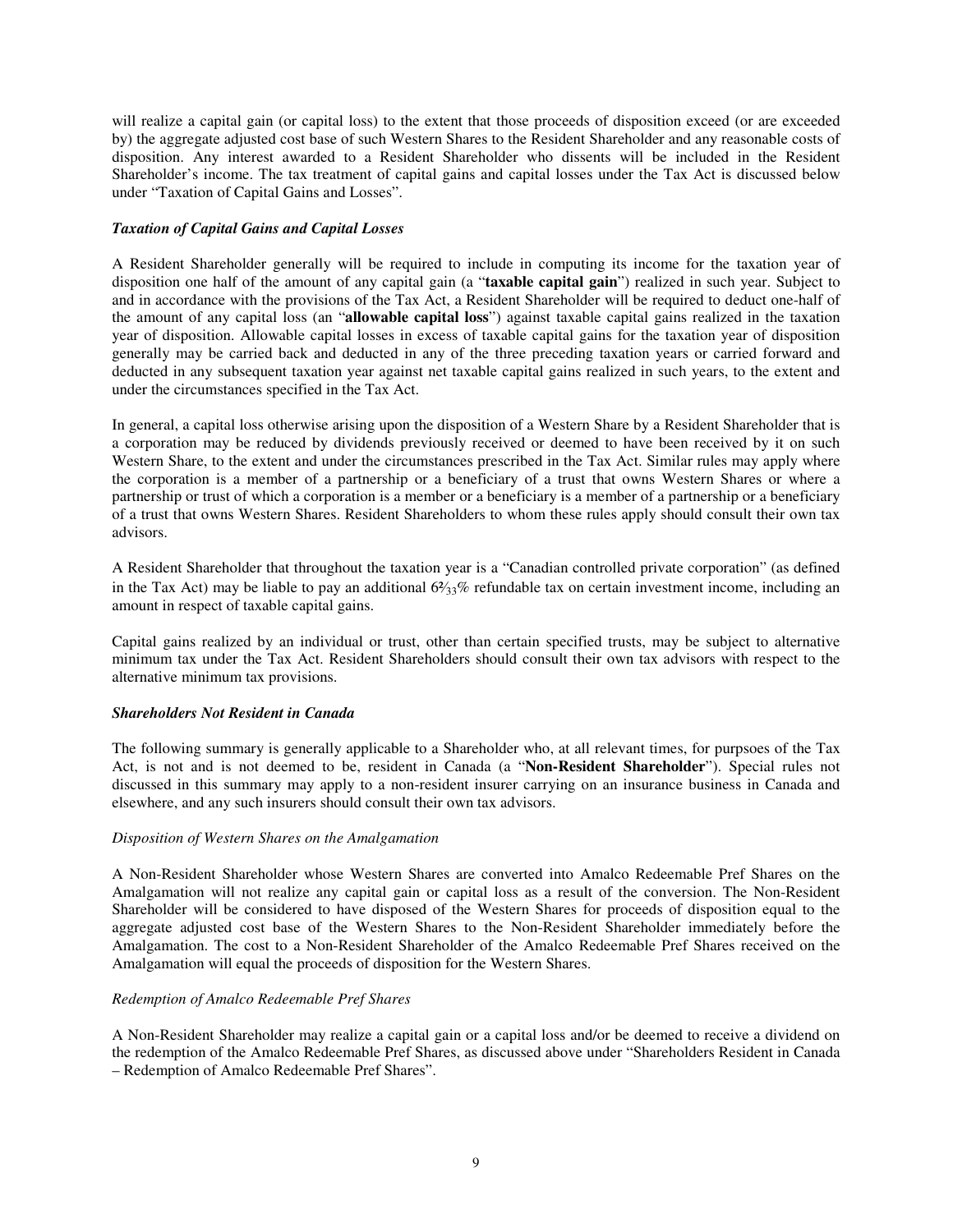Whether or not a Non-Resident Shareholder would be subject to tax under the Tax Act on any such capital gain would depend on whether the Amalco Redeemable Pref Shares are ''taxable Canadian property'' to the Non-Resident Shareholder for purposes of the Tax Act at the time of the redemption and whether the Non-Resident Shareholder is entitled to relief under an applicable income tax treaty or convention. Generally, Amalco Redeemable Pref Shares will not constitute taxable Canadian property to a Non-Resident Shareholder at the time of the redemption provided that (a) the Western Shares exchanged therefor were listed on a designated stock exchange (which currently includes the TSX) at the time of the Amalgamation, (b) the Non-Resident Shareholder, persons with whom the Non-Resident Shareholder does not deal at arm's length, or the Non-Resident Shareholder together with all such persons, had not owned 25% or more of the shares of any class or series of Western or Amalco at any time during the 60 month period immediately preceding the time of the redemption, (c) Amalco is a "public corporation" (within the meaning of the Tax Act), and (d) the redemption occurs within 60 days after the Amalgamation. Amalco Redeemable Pref Shares may also be deemed to constitute taxable Canadian property to a Non-Resident Shareholder in certain circumstances specified under the Tax Act.

Even if the Amalco Redeemable Pref Shares are taxable Canadian property to a Non-Resident Shareholder, any capital gain realized upon the disposition or deemed disposition thereof may not be subject to tax under the Tax Act if such gain is exempt from tax pursuant to the provisions of an applicable income tax treaty or convention. Non-Resident Shareholders should consult their own advisors with respect to the availability of any relief under the terms of an applicable income tax treaty or convention in their particular circumstances.

Dividends deemed to be paid to a Non-Resident Shareholder, if any, will be subject to Canadian withholding tax at a rate of 25%. Such rate may be reduced under the provisions of an applicable income tax convention.

#### *Dissenting Shareholders*

Under the current administrative practice of the CRA, a Non-Resident Holder who exercises its rights of dissent with respect the Amalgamation will generally be considered to have disposed of its Western Shares for proceeds of disposition equal to the amount paid by Amalco (except for any amount received as interest). No tax will be payable under the Tax Act on any capital gain realized by a Non-Resident Holder in these circumstances unless the Western Shares constitute "taxable Canadian property". Generally, Western Shares will not constitute taxable Canadian property to a Non-Resident Shareholder at a particular time provided that (a) the Western Shares are listed on a designated stock exchange (which currently includes the TSX) at that time, and (b) the Non-Resident Shareholder, persons with whom the Non-Resident Shareholder does not deal at arm's length, or the Non-Resident Shareholder together with all such persons, has not owned 25% or more of the shares of any class or series of Western at any time during the 60 month period immediately preceding that time. Western Shares may also be deemed to constitute taxable Canadian property to a Non-Resident Shareholder in certain circumstances specified under the Tax Act. Even if the Western Shares are taxable Canadian property to a Non-Resident Shareholder, any capital gain realized upon the disposition or deemed disposition thereof may not be subject to tax under the Tax Act if such gain is exempt from tax pursuant to the provisions of an applicable income tax treaty or convention. Non-Resident Shareholders should consult their own advisors with respect to the availability of any relief under the terms of an applicable income tax treaty or convention in their particular circumstances.

Any amount received as interest may be subject to Canadian withholding tax at a rate of 25%. Such rate may be reduced under the provisions of an applicable income tax convention.

#### **Dissenting Holders' Rights in Respect of the Amalgamation Resolution**

Under section 272 and Division 2 of Part 8 of the BCBCA, a registered Shareholder may dissent in respect of the Amalgamation Resolution. If the Amalgamation is completed, Dissenting Shareholders who strictly comply with the procedures set out in the BCBCA will be entitled to be paid the fair value of their Western Shares in connection with which their right to dissent was exercised.

In the event that a Shareholder fails to perfect that Shareholder's right to dissent, withdraws that Shareholder's notice of dissent, or forfeits that Shareholder's right to dissent, or that Shareholder's right to dissent is otherwise terminated, in each case under the BCBCA or his or her rights as a Shareholder of the Corporation are otherwise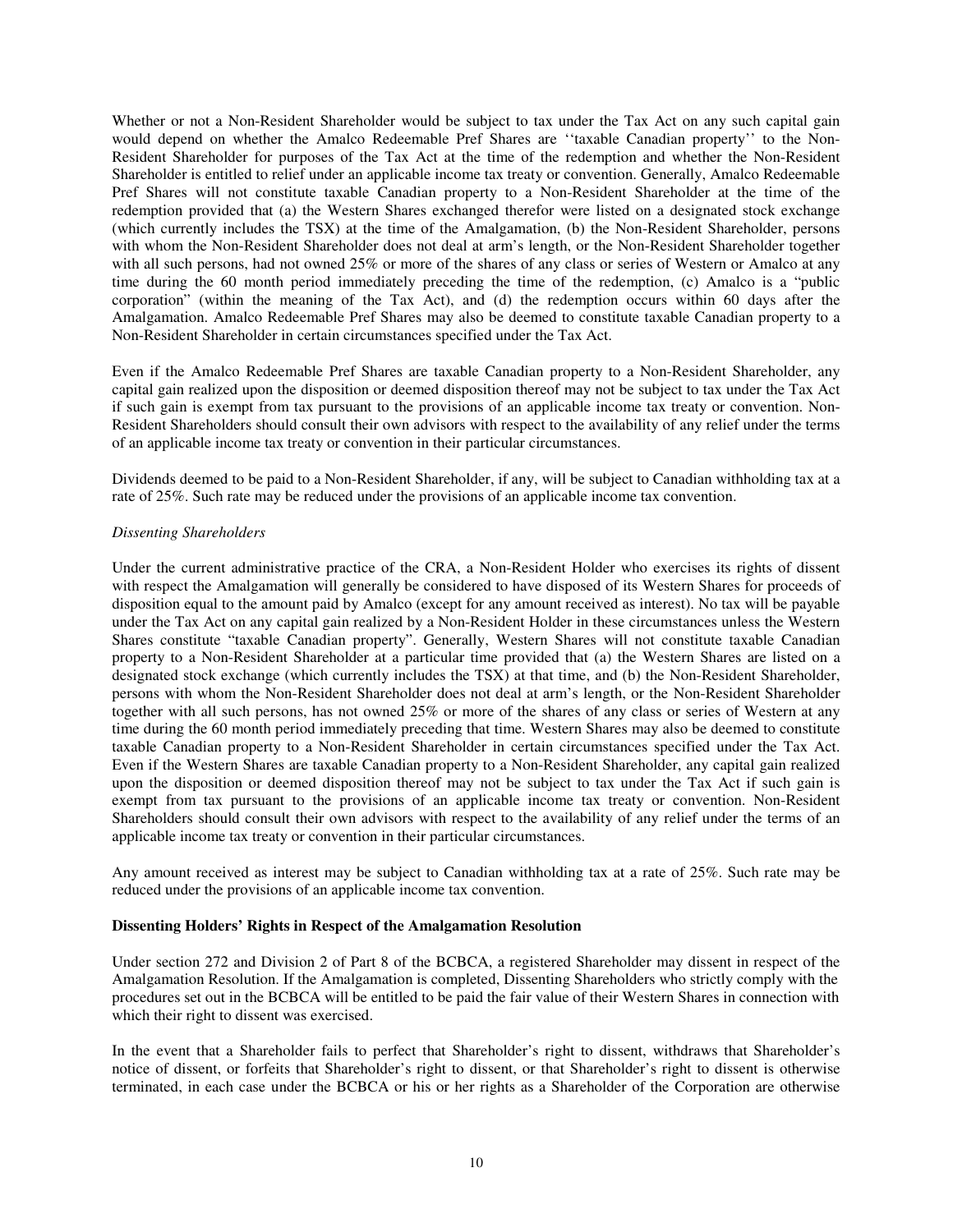reinstated, each Western Share held by that Shareholder shall thereupon be deemed to have been exchanged for an Amalco Redeemable Pref Share as of the Effective Time.

The dissent right and dissent procedure provided by section 272 and Division 2 of Part 8 of the BCBCA to be followed by a Shareholder who intends to dissent from the Amalgamation Resolution is summarized below. It is only a summary of the dissent procedures and such summary is qualified in its entirety by the provisions set forth in the BCBCA, hereto as Appendix "C".

Section 238 of the BCBCA provides that a shareholder may only exercise the right to dissent with respect to all the shares of a class held by him or her on behalf of any one beneficial owner and registered in the shareholder's name. One consequence of this provision is that a shareholder may only exercise the right to dissent under the BCBCA in respect of Western Shares which are registered in that shareholder's name. In many cases, Western Shares beneficially owned by a Non-Registered Holder are registered either (i) in the name of an intermediary that the Non-Registered Holder deals with in respect of the Western Shares (such as banks, trust companies, securities dealers and brokers, trustees or administrators of self-administered RRSPs, RRIFs, RESPs and similar plans, and their nominees); or (ii) in the name of a clearing agency (such as The Canadian Depository for Securities Limited (CDS)) of which the intermediary is a participant. Accordingly, a Non-Registered Holder will not be entitled to exercise the right to dissent under the BCBCA directly (unless the Western Shares are re-registered in the Non-Registered Holder's name). A Non-Registered Holder who wishes to exercise the right to dissent should immediately contact the intermediary who the Non-Registered Holder deals with in respect of the Western Shares and either: (i) instruct the intermediary to exercise the right to dissent on the Non-Registered Holder's behalf (which, if the Western Shares are registered in the name of CDS or other clearing agency, would require that the Western Shares first be reregistered in the name of the intermediary); or (ii) instruct the intermediary to re-register the Western Shares in the name of the Non-Registered Holder, in which case the Non-Registered Holder would have to exercise the right to dissent directly.

A registered shareholder who wishes to invoke the provisions of section 272 and Division 2 of Part 8 of the BCBCA must send to the Corporation a written notice of dissent to the Amalgamation Resolution (the "**Notice of Dissent**") at least two (2) days before the date fixed for the shareholders' meeting at which the Amalgamation Resolution is to be voted on. The sending of a Notice of Dissent does not deprive a registered shareholder of his or her right to vote on the Amalgamation Resolution but a vote either in person or by proxy against the Amalgamation Resolution does not constitute a Notice of Dissent. A vote in favour of the Amalgamation Resolution will deprive the registered shareholder of further rights under section 246 of the BCBCA with respect to the Western Shares relating to such vote.

Promptly after the later of the date the Corporation forms the intention to proceed with the adoption of the Amalgamation Resolution by the shareholders and the date on which the Notice of Dissent was received, the Corporation is required to notify in writing each shareholder who has filed a Notice of Dissent and has not voted for the Amalgamation Resolution or withdrawn his objection (a "**Dissenting Shareholder**") that the Amalgamation Resolution has been adopted. A Dissenting Shareholder shall, within one month after he or she receives notice of adoption of the Amalgamation Resolution, send to the Corporation a written notice (the "**Demand for Payment**") containing his or her name and address, the number and class of shares in respect of which he or she dissents, and a demand for payment of the fair value of such shares, along with the certificates representing the Western Shares in respect of which he or she dissents to the Corporation or its transfer agent.

If a Dissenting Shareholder fails to send the Notice of Dissent, the Demand for Payment or his share certificates, he or she may lose his or her right to make a claim under section 244 of the BCBCA.

After the Dissenting Shareholder has sent to the Corporation the Demand for Payment and the certificates representing the Western Shares, the Dissenting Shareholder is deemed to have sold to the Corporation the Western Shares and the Corporation is deemed to have purchased the Western Shares. The Dissenting Shareholder may not vote, or exercise any rights of a shareholder, in respect of the Western Shares.

The Corporation and the Dissenting Shareholder may agree on the amount of the fair value of the Western Shares and, in that event, the Corporation must promptly pay that amount to the Dissenting Shareholder. A Dissenting Shareholder who has not entered into an agreement with the Corporation as to the amount of the fair value of the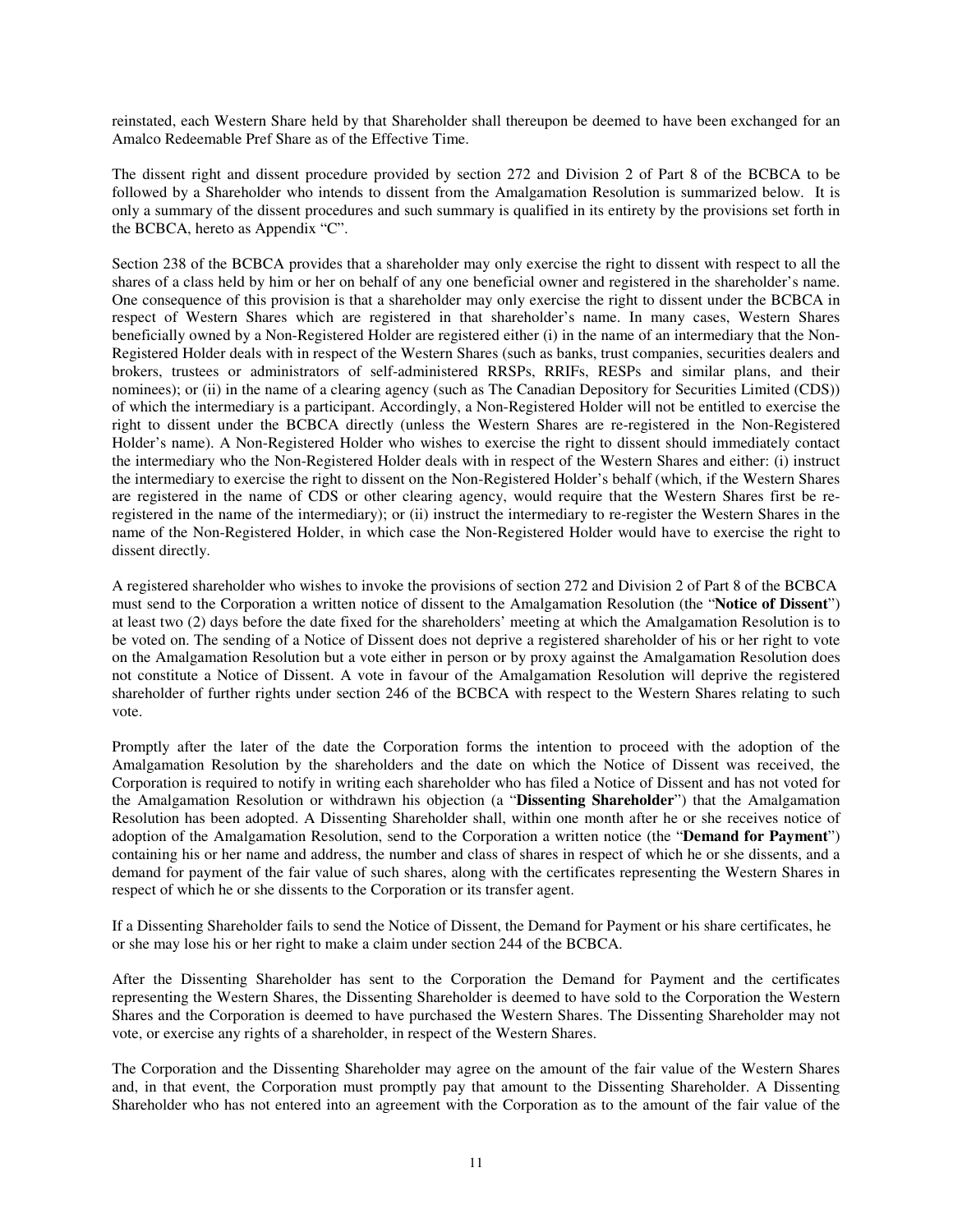Western Shares, or the Corporation, may apply to the court and the court may determine the fair value of the Western Shares of those Dissenting Shareholders who have not entered into an agreement with the Corporation, or order that the fair value of those Western Shares be established by arbitration or by reference to the registrar, or a referee, of the court.

Promptly after a determination of the fair value for the Western Shares the Corporation must pay to each Dissenting Shareholder (other than a Dissenting Shareholder who has entered into an agreement with the Corporation) the fair value applicable to that Dissenting Shareholder's Western Shares.

**The above is only a summary of the dissenting shareholder provisions of the BCBCA, which are technical and complex. The full text is attached as Appendix "C" to this Circular. It is suggested that a shareholder of the Corporation wishing to exercise a right to dissent should seek legal advice, as failure to comply strictly with the provisions of the BCBCA may result in the loss or unavailability of the right to dissent.** 

# **INTEREST OF CERTAIN PERSONS OR COMPANIES IN MATTERS TO BE ACTED UPON**

Except as otherwise disclosed herein, no person who has been a director or executive officer of the Corporation at any time since the beginning of the Corporation's last financial year, nor any of their associates or affiliates, has a material interest, direct or indirect, by way of beneficial ownership of securities or otherwise, in any matter to be acted upon at the Meeting.

Under the Support Agreement, the Corporation and First Development agreed that if First Development took up and paid for Western Shares under the Offer representing at least a two-thirds majority of the issued and outstanding Western Shares, the Corporation would assist First Development in connection with completing any subsequent acquisition transaction that First Development may, in its sole discretion, undertake to pursue to acquire the remaining Western Shares.

#### **VOTING SECURITIES AND PRINCIPAL HOLDERS OF VOTING SECURITIES**

#### **Share Capital**

The Corporation's authorized share capital currently consists of an unlimited number of common shares, of which 54,752,943 common shares are issued and outstanding as of the date of this Circular. Each common share entitles the holder thereof to one vote at all meetings of shareholders of the Corporation, including the Meeting.

#### **Principal Shareholders**

As of the date of this Circular, to the knowledge of the directors or executive officers of the Corporation, no person or company beneficially owns, or controls or directs, directly or indirectly, more than 10% of the voting rights attached to the common shares of the Corporation other than the following:

| Name                                                     | <b>Number of Common Shares</b> | <b>Percentage of Outstanding</b><br><b>Common Shares</b> |
|----------------------------------------------------------|--------------------------------|----------------------------------------------------------|
| <b>First Development Holdings</b><br>Corporation         | 38,042,666                     | 69%                                                      |
| Anchorage Capital Master<br>Offshore Ltd. <sup>(1)</sup> | 8.882.610                      | 16%                                                      |

(1) Anchorage Capital Master Offshore C Ltd. holds 1,000,000 Western Shares which together with the shares held by Anchorage Capital Master Offshore Ltd. represent an aggregate of 18% of the issued and outstanding Western Shares.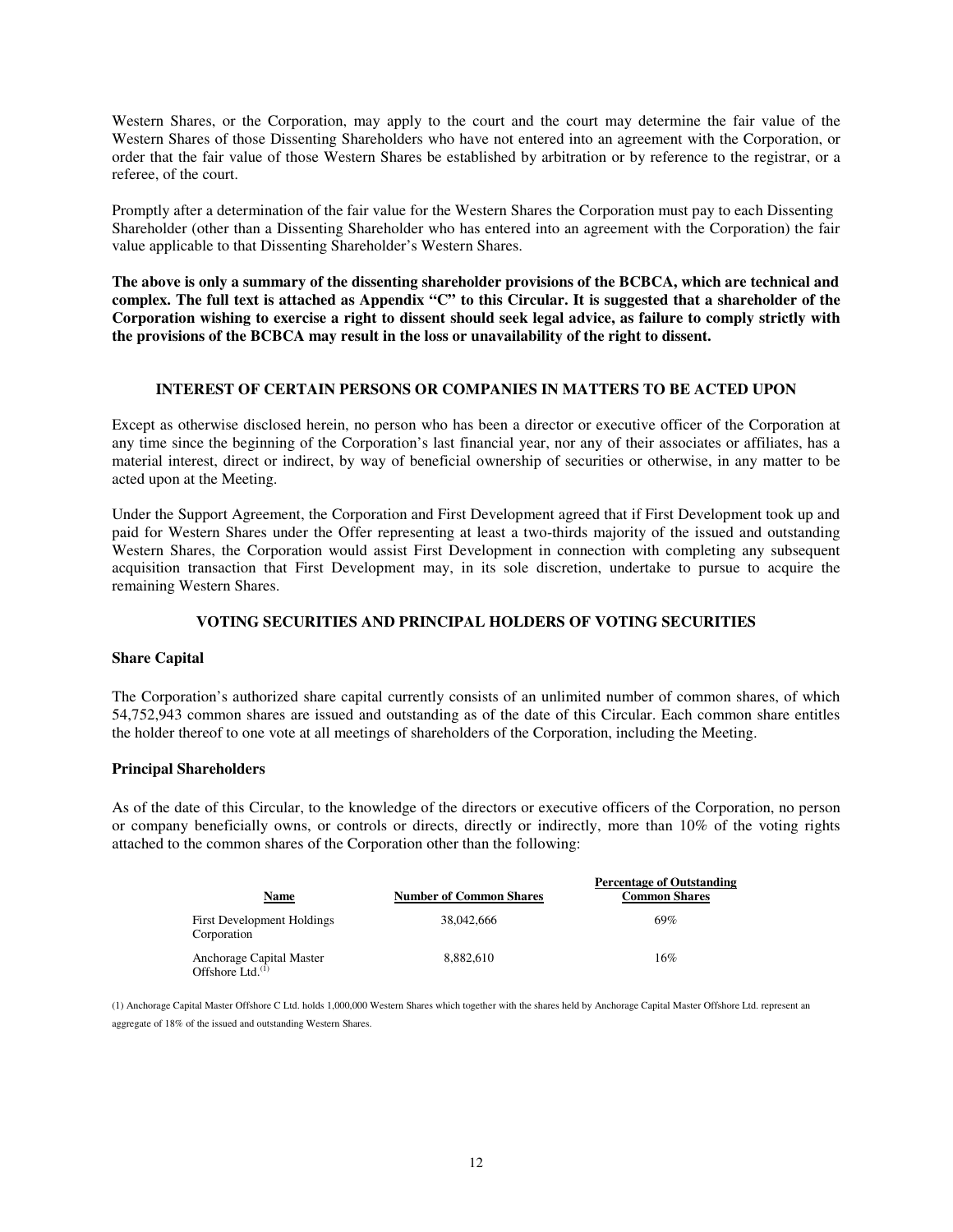# **INTEREST OF INFORMED PERSONS IN MATERIAL TRANSACTIONS**

Except as otherwise disclosed herein, no informed person of the Corporation, nor any associate or affiliate of any informed person, has had a direct or indirect material interest in any transaction since the commencement of the Corporation's most recently completed financial year or in any proposed transaction which has materially affected or would materially affect the Corporation or any of its subsidiaries.

#### **AUDITORS**

The auditors of the Corporation are PricewaterhouseCoopers LLP.

# **MANAGEMENT CONTRACTS**

No management functions of the Corporation or any of its subsidiaries are to any substantial degree performed other than by the directors or executive officers of the Corporation or any of its subsidiaries.

#### **ADDITIONAL INFORMATION**

Additional information relating to the Corporation is available on the System for Electronic Document Analysis and Retrieval at www.sedar.com. A holder of common shares of the Corporation may contact the Corporation to request a copy of the Corporation's financial statements and accompanying management's discussion and analysis by contacting Charles Pullin, through e-mail at cpullin@westernprospector.com, or through the Corporation's Internet website at www.westernprospector.com. Financial information is provided in the Corporation's comparative financial statements and accompanying management discussion and analysis for the fiscal year ended December 31, 2008.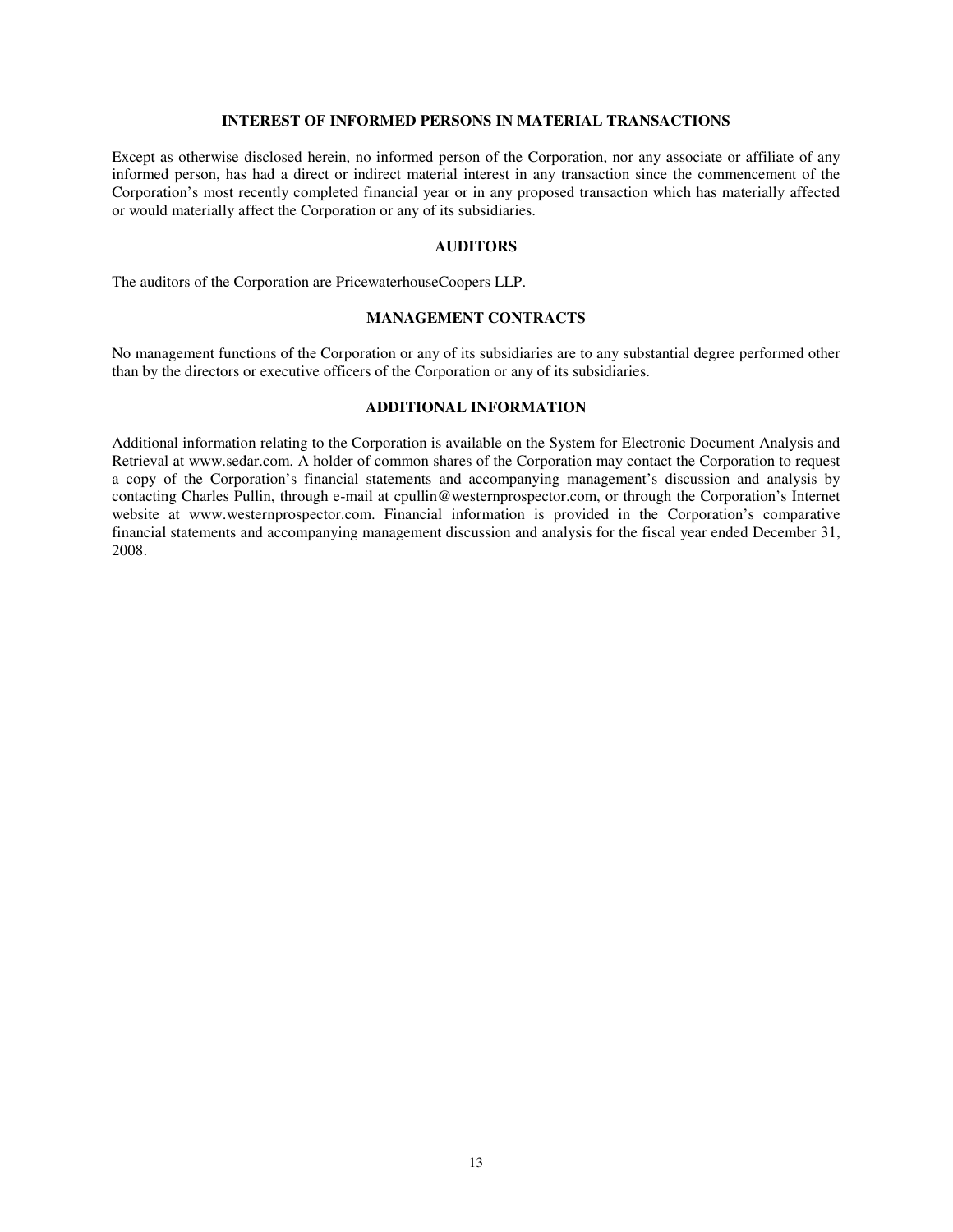# **CONSENT OF LEGAL COUNSEL**

We hereby consent to the reference to our name and opinions contained in the section "*Certain Canadian Federal Income Tax Considerations"* in this Circular of the Corporation dated July 16, 2009.

DATED this  $16^{th}$  day of July, 2009.

(Signed) "*Stikeman Elliott LLP"*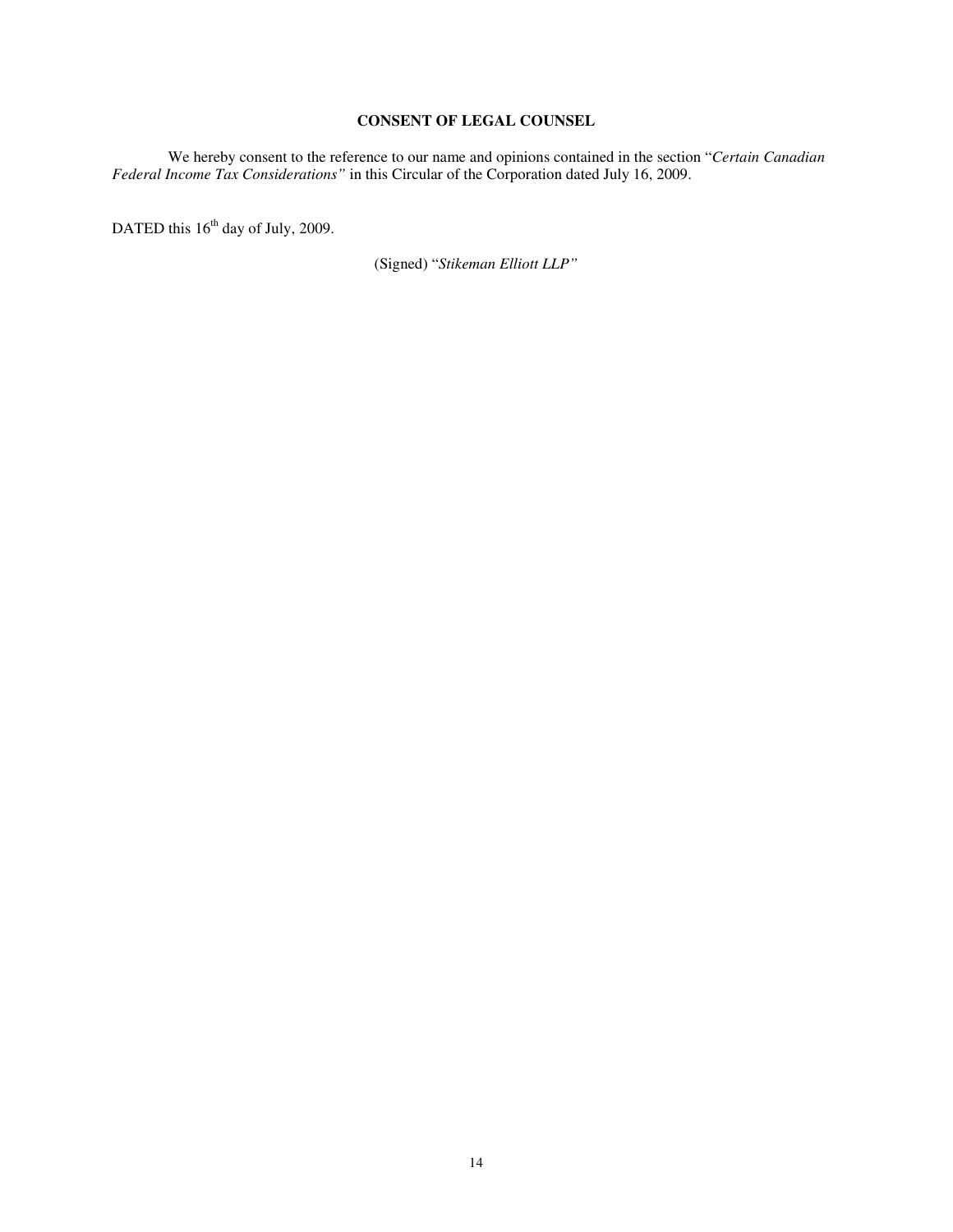# **APPROVAL**

The contents and sending of this Circular have been approved by the directors of the Corporation.

DATED this  $16<sup>th</sup>$  day of July, 2009.

# **BY ORDER OF THE BOARD OF DIRECTORS**

(signed) "*Dr. Sheng Zhan*"

Dr. Sheng Zhan Executive Vice-President and Director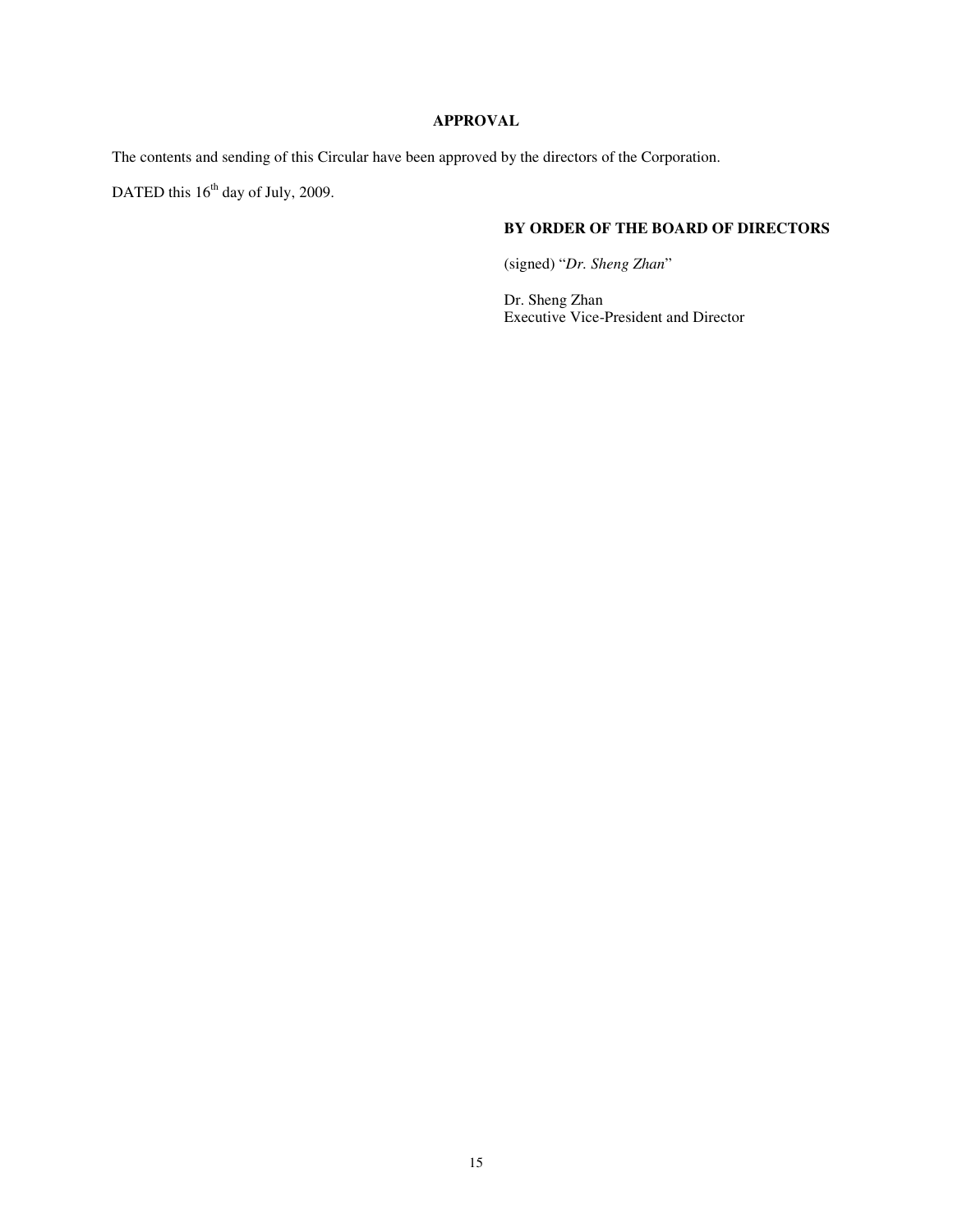#### **APPENDIX "A" AMALGAMATION RESOLUTION**

#### **BE IT RESOLVED AS A SPECIAL RESOLUTION THAT:**

- 1. The amalgamation (the "**Amalgamation**") pursuant to the *Business Corporations Act* (British Columbia) ("**BCBCA**") of Western Prospector Group Ltd. (the "**Corporation**") and 08566656 B.C. Ltd. ("**Subco**"), as more particularly described and set forth in the management proxy circular (the "**Circular**") of the Corporation dated July 16, 2009, accompanying the notice of this meeting (as the Amalgamation may be amended, modified or supplemented in accordance with its terms), is hereby authorized, approved and adopted.
- 2. The (i) amalgamation agreement dated as of July 16, 2009 between the Corporation and Subco (the "**Amalgamation Agreement**") and related transactions, (ii) actions of the directors of the Corporation in approving the Amalgamation Agreement, and (iii) actions of the directors and officers of the Corporation in executing and delivering the Amalgamation Agreement, and any amendments, modifications or supplements thereto, are hereby ratified and approved.
- 3. Notwithstanding that this resolution has been passed (and the Amalgamation adopted) by the shareholders of the Corporation, the directors of the Corporation are hereby authorized and empowered to, without notice to or approval of the shareholders of the Corporation, (i) amend, modify or supplement the Amalgamation Agreement to the extent permitted by the terms therein; and (ii) subject to the terms of the Amalgamation Agreement, not to proceed with the Amalgamation and related transactions.
- 4. Any officer or director of the Corporation is hereby authorized and directed for and on behalf of the Corporation to execute and deliver for filing with the Registrar of Companies under the BCBCA the amalgamation application and such other documents as are necessary or desirable to give effect to the Amalgamation in accordance with the Amalgamation Agreement, such determination to be conclusively evidenced by the execution and delivery of such articles of amalgamation and any such other documents.
- 5. In connection with the Amalgamation contemplated in the foregoing resolutions, any one director or officer of the Corporation is authorized in the name and on behalf of the Corporation, to make or to cause to be made any filings with any governmental agency or regulatory authority, necessary, appropriate or desirable in order to carry out fully the intent and accomplish the purposes of the foregoing resolutions, including without limitation any forms required to be filed with securities regulatory authorities and the TSX Venture Exchange, and such filings shall be conclusive evidence that the same are authorized hereby, and that any and all such filings heretofore or hereafter made by director or officer or counsel for the Corporation within the terms of these resolutions be, and they hereby are, adopted, affirmed, approved and ratified in all respects as the official filing of the Corporation.
- 6. Any officer or director of the Corporation is hereby authorized and directed for and on behalf of the Corporation to execute or cause to be executed and to deliver or cause to be delivered all such other documents and instruments and to perform or cause to be performed all such other acts and things as such person determines may be necessary or desirable to give full effect to the foregoing resolution and the matters authorized thereby, such determination to be conclusively evidenced by the execution and delivery of such document or instrument or the doing of any such act or thing.
- 7. All actions previously taken by any director, officer, employee or agent of the Corporation or the board of directors of the Corporation in connection with or related to the matters set forth in or reasonably contemplated or implied by the foregoing resolutions be, and each of them hereby is, adopted, ratified, confirmed and approved in all respects as the acts and deeds of the Corporation.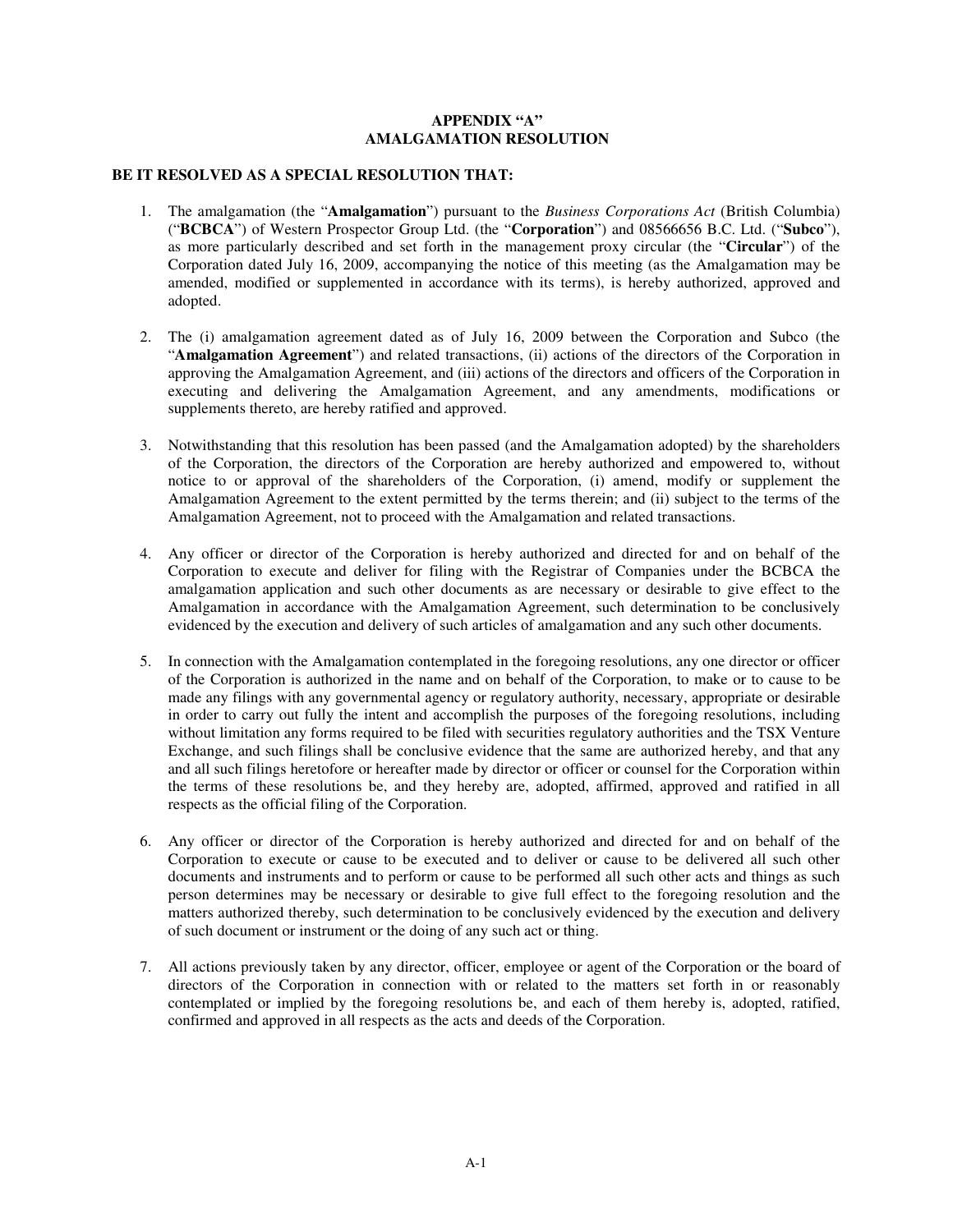# **APPENDIX "B" AMALGAMATION AGREEMENT**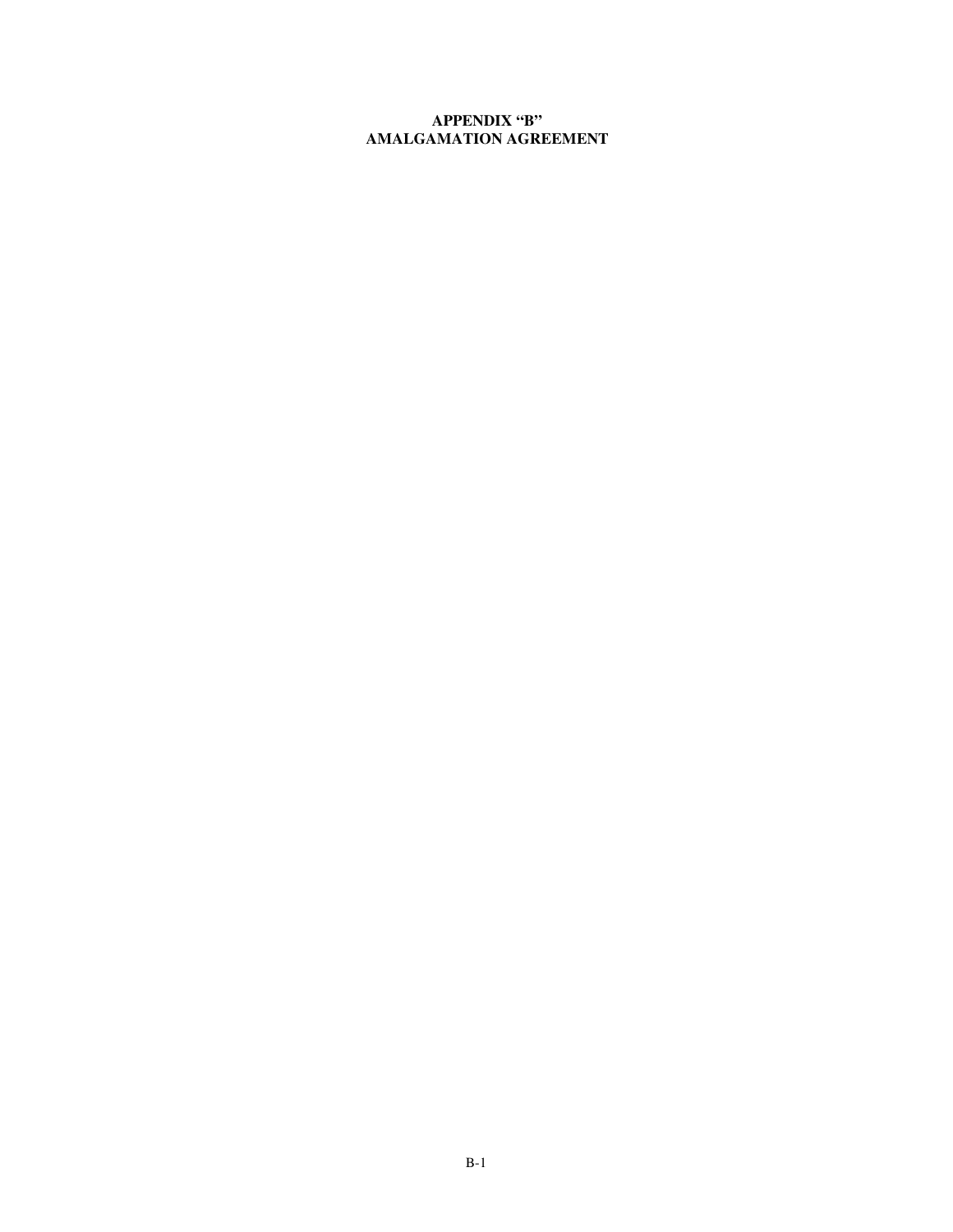#### **THIS AMALGAMATION AGREEMENT** dated July 16, 2009.

#### **BETWEEN:**

**0856656 B.C. LTD.**, a company incorporated under the BCBCA (as defined below) (**"Subco"**);

**- and -** 

**WESTERN PROSPECTOR GROUP LTD.**, a company incorporated under the BCBCA ("**Western**");

#### **RECITALS:**

- (a) Subco and Western, acting under the authority contained in the BCBCA (as defined below), have agreed to amalgamate upon the terms and conditions set out in this Agreement;
- (b) The authorized share structure of Subco consists of an unlimited number of common shares, of which one Subco Share (as defined below) is issued and outstanding at the date hereof as fully paid and non-assessable, and is held solely by First Development Holdings Corporation ("**First Development**");
- (c) The authorized share structure of Western consists of an unlimited number of common shares, of which 54,752,943 Western Shares (as defined below) are issued and outstanding at the date hereof as fully paid and non-assessable;
- (d) First Development acquired 38,042,666 or approximately 69% of the issued and outstanding Western Shares pursuant to a take-over bid that expired on June 29, 2009;
- (e) Each of the Amalgamating Companies (as defined below) has made a full disclosure to the others of the all of its respective assets and liabilities; and
- (f) It is desirable for business reasons that the Amalgamation (as defined below) be effected.

**NOW THEREFORE** in consideration of the mutual covenants and agreements contained herein and other good and valuable consideration (the receipt and sufficiency of which are hereby acknowledged) the parties agree as follows:

#### **1. Interpretation**

In this Agreement, including the recitals:

"**Agreement**" means this amalgamation agreement, its recitals and schedules, and any amendment made to this Agreement;

"**Amalco**" means the company continuing from the Amalgamation;

**"Amalco Redeemable Pref Shares"** means the Class A redeemable preference shares in the capital of Amalco;

**"Amalco Shares"** means the common shares in the capital of Amalco;

"**Amalgamating Company**" means each of Subco and Western and "**Amalgamating Companies**" means both of them;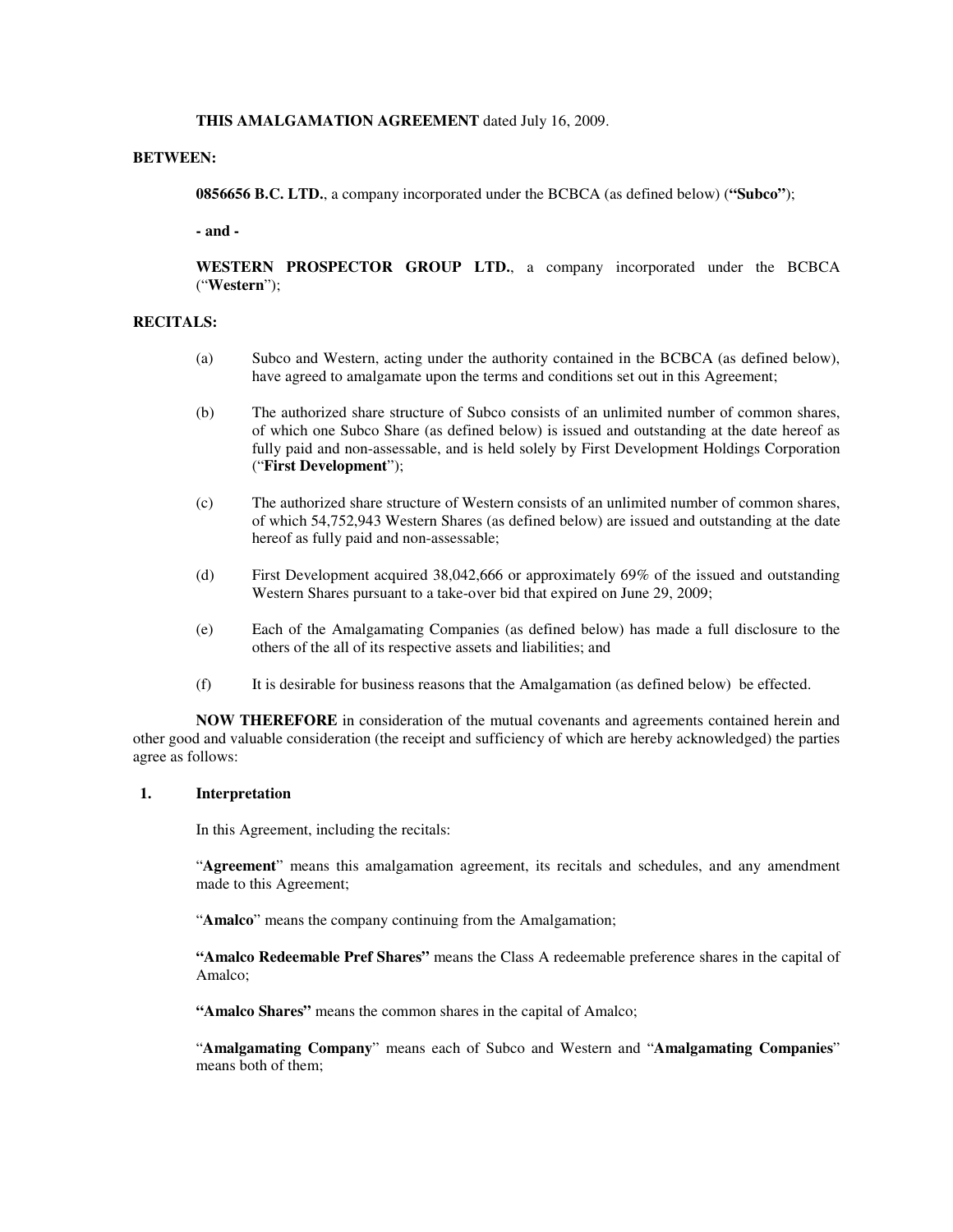"**Amalgamation**" means the amalgamation of the Amalgamating Companies pursuant to the provisions of the BCBCA in the manner contemplated in and pursuant to this Agreement;

"**Amalgamation Application**" means the amalgamation application to be filed with the Registrar pursuant to Section 275 of the BCBCA to give effect to the Amalgamation pursuant to this Agreement;

"**Articles**" means the articles set out in Schedule "B" to this Agreement;

"**BCBCA**" means the *Business Corporations Act* (British Columbia), as amended;

"**Business Day**" means any day, other than a Saturday, Sunday or a statutory holiday in the provinces of British Columbia or Ontario, on which banks are open for business during normal banking hours in Vancouver and Toronto;

"**Certificate of Amalgamation**" means the certificate of amalgamation to be issued by the Registrar in respect of the Amalgamation;

"**Consideration**" has the meaning ascribed to it in Section 6;

"**Dissenting Shareholder**" means a registered holder of Western Shares who, in connection with the special resolution of the holders of Western Shares to approve and adopt this Agreement and the Amalgamation, has exercised the right to dissent pursuant to section 272 and Division 2 of Part 8 of the BCBCA in strict compliance with the provisions thereof and thereby becomes entitled to receive the payout value (as defined below) of the Western Shares held by that holder, where that holder of Western Shares has not withdrawn its notice of dissent or forfeited its right to dissent and where that holder's right to dissent has not otherwise been terminated, in each case under the BCBCA;

"**Effective Date**" means the date set out on the Certificate of Amalgamation giving effect to the Amalgamation;

"**Effective Time**" has the meaning ascribed to it in Section 16;

"**Parties**" means Subco, Western and any other Person who may become a party to this Agreement;

"**payout value**" where used in relation to a Western Share held by a Dissenting Shareholder, means the payout value as such term is defined in the BCBCA, being the fair value agreed to by Amalco and the Dissenting Shareholder or as determined by a court, in either case pursuant to section 245 of the BCBCA;

**"Person"** means a natural person, partnership, limited liability partnership, corporation, joint stock company, trust, unincorporated association, joint venture or other entity, and pronouns have a similarly extended meaning;

"**Redemption**" has the meaning ascribed to it in Section 6;

**"Registrar"** means the British Columbia Registrar of Companies;

"**Share Certificates**" means certificates representing Western Shares and, following the Amalgamation, Amalco Redeemable Pref Shares;

"**Subco Shares**" means the common shares in the capital of Subco; and

"**Western Shares**" means the common shares in the capital of Western.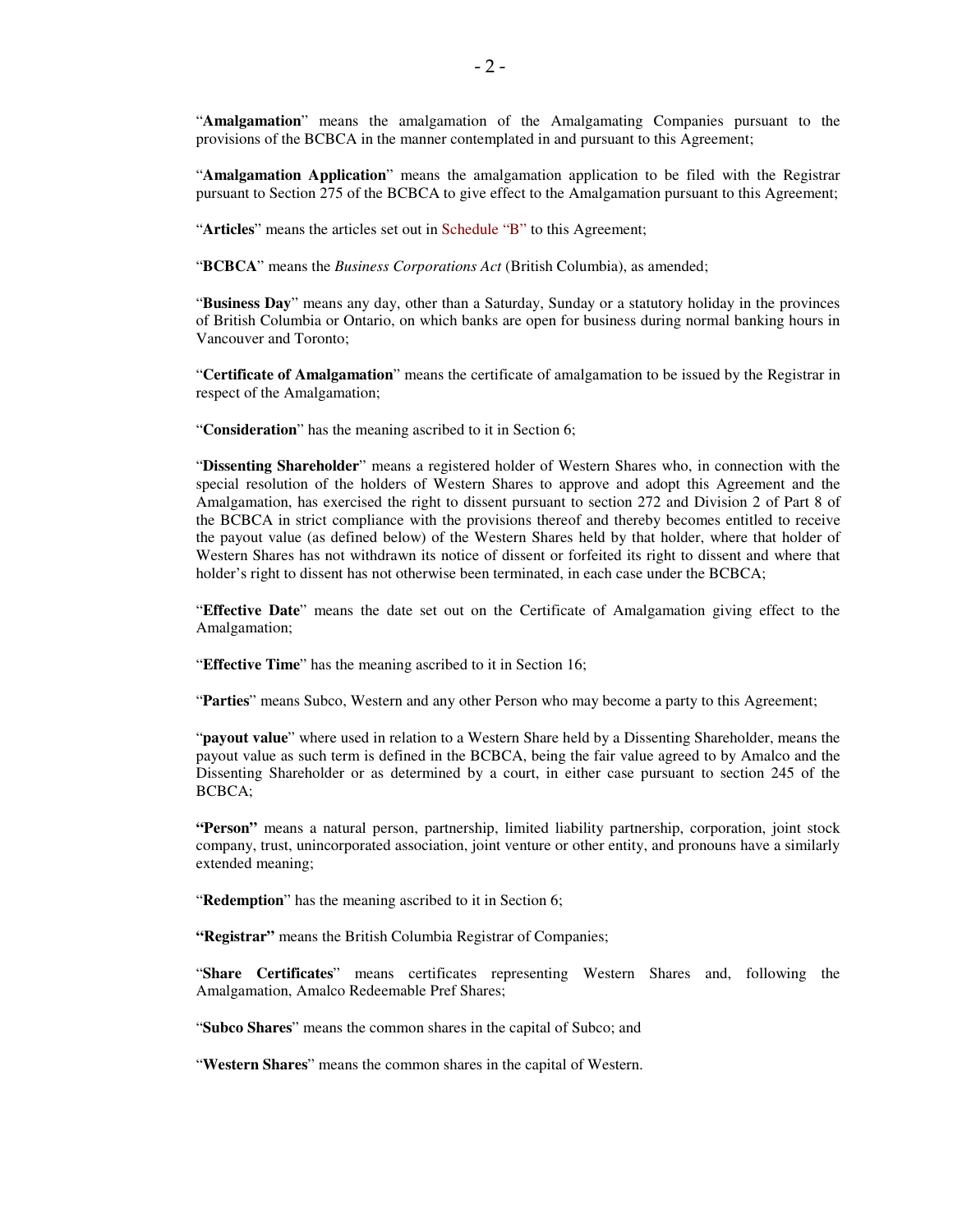#### **2. Agreement to Amalgamate**

Subject to receipt of the necessary shareholder approval of the Amalgamating Companies, each of the Parties hereby agrees to the Amalgamation such that the Amalgamating Companies shall continue as one company under the BCBCA, on the terms and conditions set out in this Agreement.

#### **3. Amalgamation Events**

The issued shares of each of the Amalgamating Companies shall be exchanged for those of Amalco, or otherwise dealt with, as follows:

- (a) each issued Western Share (other than those held by Dissenting Shareholders) shall be exchanged for one (1) Amalco Redeemable Pref Share;
- (b) the issued Subco Share(s) shall be exchanged for, in the aggregate one (1) Amalco Share; and
- (c) each issued and outstanding Western Share held by each Dissenting Shareholder, if any, shall be cancelled and become an entitlement to be paid the payout value of such Western Share.

#### **4. Capital**

Subject to reduction to effect payments made to Dissenting Shareholders, immediately following the Amalgamation the capital in the records of Amalco shall be:

- (a) for the Amalco Redeemable Pref Shares, an amount equal to the number of Amalco Redeemable Pref Shares resulting from the exchange of the Western Shares upon and pursuant to the Amalgamation (including, for greater certainty and without limitation, Amalco Redeemable Pref Shares resulting from the deemed conversion of Western Shares in accordance with Section 5 of this Agreement) multiplied by Cdn.\$0.56; and
- (b) for the Amalco Share, an amount equal to the amount by which the aggregate paid-up capital (as defined in the *Income Tax Act* (Canada), as amended or supplemented) attributable to the Western Shares immediately before the Amalgamation (other than those held by Dissenting Shareholders) and to the Subco Shares immediately before the Amalgamation exceeds the amount allocated to the capital maintained for the Amalco Redeemable Pref Shares in accordance with paragraph (a) of this Section.

#### **5. Conversion of Amalco Redeemable Pref Shares**

Amalco Redeemable Pref Shares are convertible into Amalco Shares on the basis of 38,042,666 Amalco Redeemable Pref Shares for one Amalco Share. No fractional Amalco Shares may be issued on the conversion of Amalco Redeemable Pref Shares. Such right of conversion may be exercised any time after the Effective Date and prior to 5:00 p.m. (Pacific Time) on the second Business Day after the Effective Date ("**Expiry Date**") without additional consideration upon written notice provided by the holder of the requisite number of Amalco Redeemable Pref Shares to Amalco.

#### **6. Redemption of Amalco Redeemable Pref Shares and Delivery of Consideration Following Amalgamation**

On the first Business Day following the Expiry Date (the **"Redemption Date"**), all issued and outstanding Amalco Redeemable Pref Shares will be redeemed for C\$0.56 (the "**Consideration**") per Amalco Redeemable Pref Share (the "**Redemption**") in accordance with the Articles.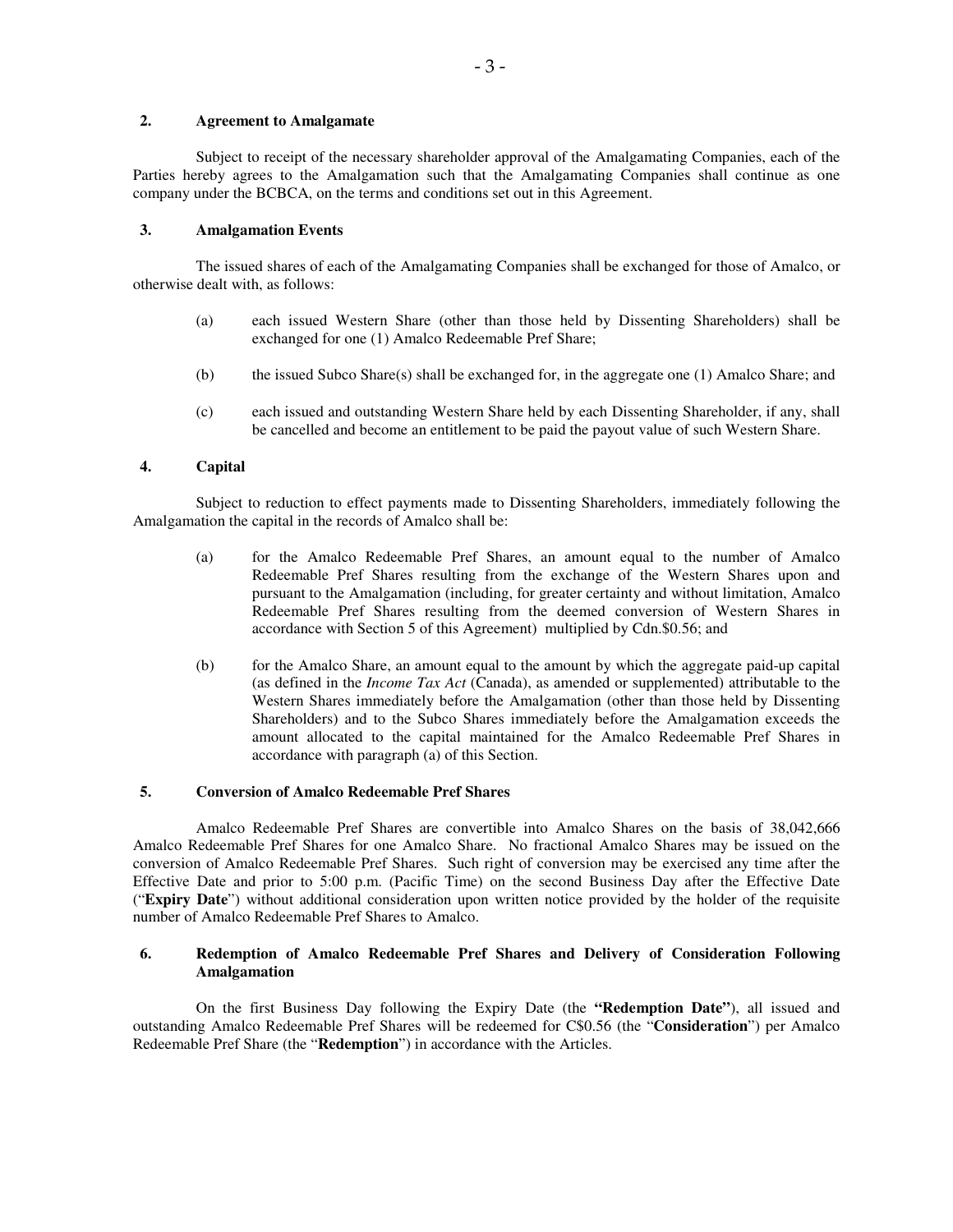# **7. Name of Amalco**

The name of Amalco shall be Western Prospector Group Ltd.

#### **8. Registered Office**

Until changed in accordance with the BCBCA, the mailing and delivery addresses of the registered and records offices of Amalco shall be as set out in the Notice of Articles.

#### **9. Financial Year End**

The financial year-end of Amalco shall be December 31, until changed by the director(s) of Amalco.

#### **10. Business and Powers**

There shall be no restrictions on the business that Amalco may carry on or on the powers that Amalco may exercise.

#### **11. Authorized Capital**

The authorized capital of Amalco shall be an unlimited number of common shares and an unlimited number of Class A redeemable preference shares.

#### **12. Number of Directors**

The number of directors of Amalco, until changed in accordance with the Articles of Amalco, shall be one**.** 

#### **13. Initial Director**

The full name and prescribed address of the first director of Amalco is:

| <b>Name</b>    | <b>Prescribed Address</b>                                                   |
|----------------|-----------------------------------------------------------------------------|
| Dr. Sheng Zhan | Rm 316, No.1 Nansixiang, Sanlihe Xicheng District,<br>Beijing, China 100822 |

Each such director shall hold office until he ceases to hold office as specified in the BCBCA, or in the Articles of Amalco. The director shall carry on and continue the operations of Amalco in such manner as he shall determine, subject to and in accordance with the Articles of Amalco and the BCBCA.

#### **14. Amalgamation Application and Articles**

The forms of the Amalgamation Application (including the Notice of Articles of Amalco) and of the articles of Amalco (the "**Articles**") shall be substantially in the forms set out in Schedule "A" and Schedule "B" to this Agreement respectively, and the said Amalgamation Application shall be signed by the authorized signing authority of each of the Amalgamating Companies and the said Articles shall be signed by the first director of Amalco referred to in paragraph 13 of this Agreement.

#### **15. Filing of Articles**

If this Agreement is adopted by each of the Amalgamating Companies as required by the BCBCA, the Amalgamating Companies agree that they will, jointly and together, file with the Registrar the Amalgamation Application substantially in the form set out in Schedule "A" to this Agreement.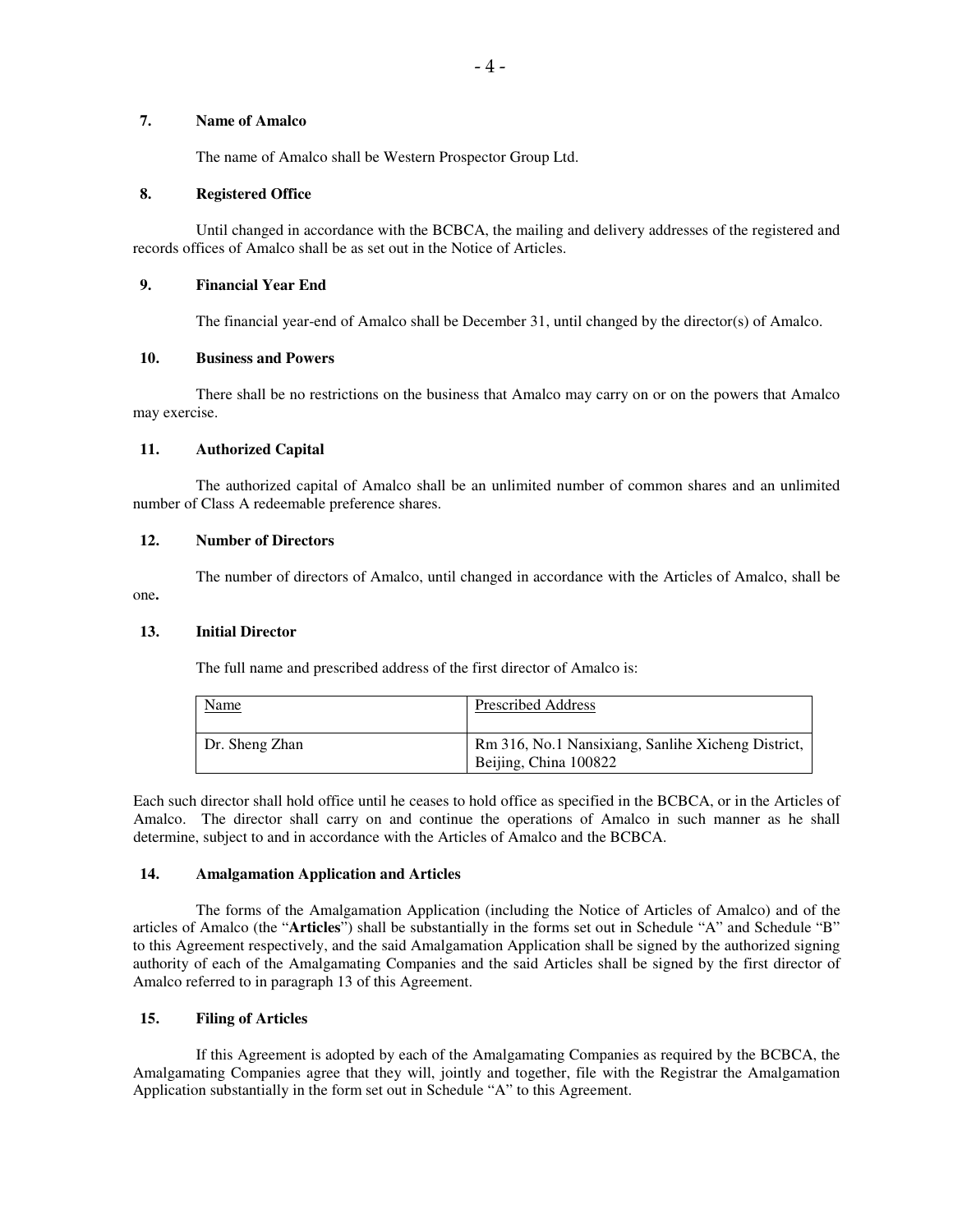#### **16. Effective Time**

The Amalgamation shall take effect and go into operation at the effective time of the Amalgamation Application filed in respect of the Amalgamation, as specified in the Amalgamation Application (the "**Effective Time**")**,** if this Agreement has been adopted as required by law and all necessary filings have been made with the Registrar before that time, or at such later time, or time and date, as may be determined by the directors or by special resolutions of the Amalgamating Companies when this Agreement shall have been adopted as required by law; provided, however, that if the respective directors of either of the Amalgamating Companies determine that it is in the best interests of the Amalgamating Companies, or either of them, or of Amalco, not to proceed with the Amalgamation, then any of the Amalgamating Companies may, by written notice to the other Parties, terminate this Agreement at any time prior to the Amalgamating Companies being amalgamated, and in such event, the Amalgamation shall not take place notwithstanding the fact that this Agreement may have been adopted by the shareholders of the Amalgamating Companies.

#### **17. Effect of Amalgamation**

Upon the Effective Date:

- (a) the Amalgamating Companies shall be amalgamated and continue as Amalco, as contemplated by this Agreement;
- (b) obligations of each of the Amalgamating Companies immediately prior to the Amalgamation shall attach to Amalco and Amalco shall continue to be liable for them;
- (c) Amalco shall be seized of and shall hold and possess all the properties, rights and interests of, and shall be subject to all the debts, liabilities and obligations of, each of the Amalgamating Companies without any further deeds, transfers or conveyances, as fully and effectually and to all intents and purposes as the same are held or borne by each of the Amalgamating Companies, respectively, immediately prior to the Amalgamation;
- (d) the directors of Amalco shall have full power to carry the Amalgamation into effect and to perform such acts as are necessary or proper for such purposes; and
- (e) the shareholders of each of the Amalgamating Companies shall be bound by the terms of this Agreement.

#### **18. Share Certificates**

No certificates shall be issued in respect of the Amalco Redeemable Pref Shares and such shares shall be evidenced by the certificates representing Western Shares (other than certificates representing Western Shares held by Dissenting Shareholders and other than Amalco Redeemable Pref Shares that may be issued after the Effective Date). At the Effective Time, share certificates evidencing Western Shares and Subco Shares shall cease to represent any claim upon or interest in Western or Subco, as the case may be, other than the right of the holder to receive that which is provided for in Sections 3 and 20.

#### **19. Prescription Period**

At the Effective Time, each holder of Western Shares will be removed from Western's central securities register, and (a) between the Effective Time and the Redemption Date the Share Certificate(s) held by such former holders (other than Dissenting Shareholders) will represent only Amalco Redeemable Pref Shares, and (b) after the Redemption Date, until validly surrendered, the Share Certificate(s) held by such former holder (other than Dissenting Shareholders) will represent only the right to receive, upon such surrender, the Consideration (without interest), and in the case of a Dissenting Shareholder, the right to receive the payout value for the Western Shares held.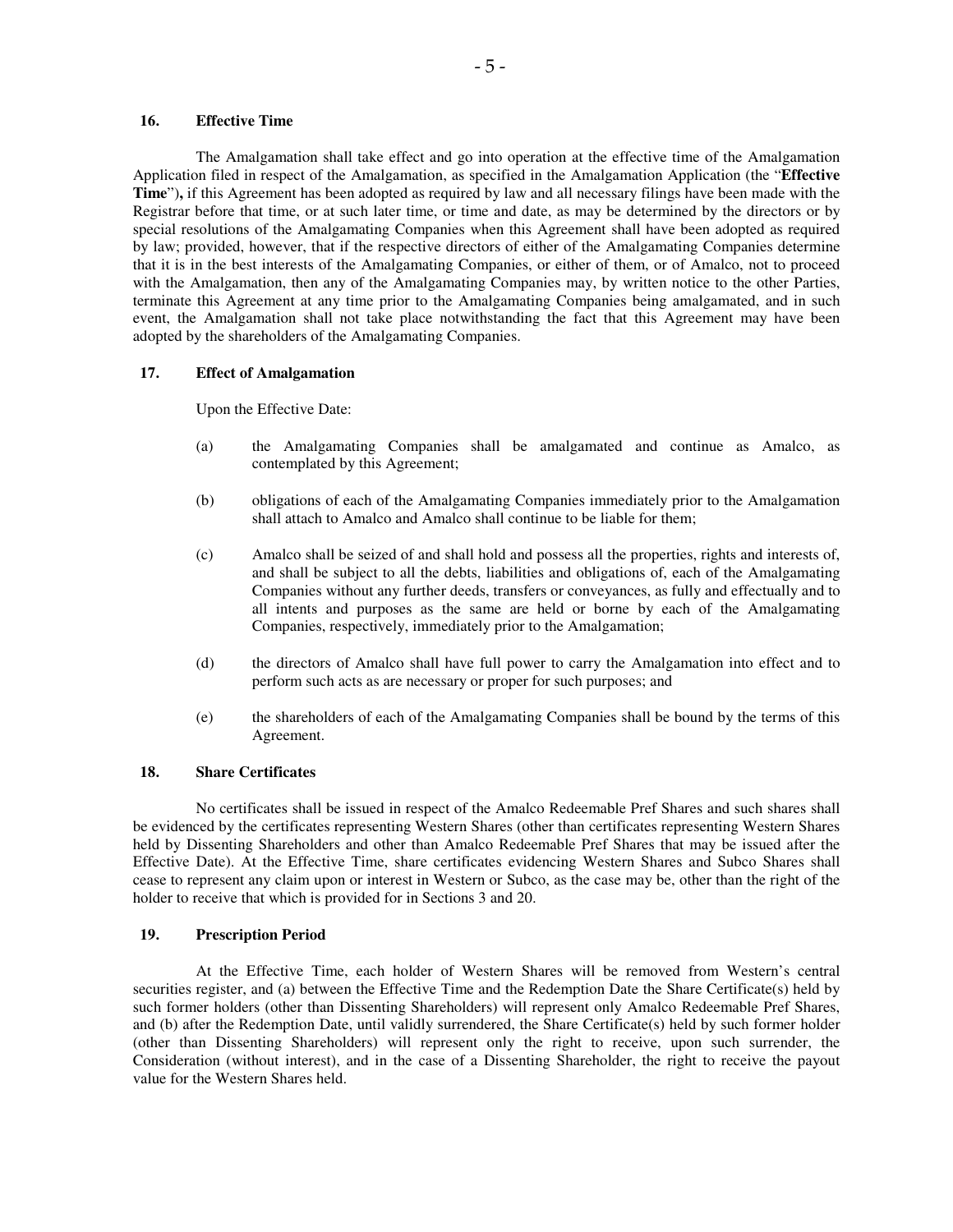Any certificate which prior to the Effective Time represented issued and outstanding Western Shares which has not been properly surrendered on or prior to the sixth anniversary of the Effective Date, and subject to applicable law with respect to unclaimed property, will cease to represent any claim against, or interest of any kind or nature in, Western or Amalco and any person who surrenders Share Certificate(s) after the sixth anniversary of the Effective Date will not be entitled to any Consideration or other compensation. Subject to the requirements of applicable law, if the aggregate Consideration payable upon the redemption of the Amalco Redeemable Preferred Shares resulting from the exchange of Western Shares under the Amalgamation has not been fully claimed and paid within six years of the Effective Date, any remaining amount, including without limitation all interest thereon, will be returned to and become the property of Amalco.

#### **20. Dissenting Shareholders**

Western Shares which are held by a Dissenting Shareholder shall not be exchanged for Amalco Redeemable Pref Shares and thereafter be redeemed for the Consideration. However, in the event that a holder of Western Shares fails to perfect that holder's right to dissent, withdraws that holder's notice of dissent, or forfeits that holder's right to dissent, or that holder's right to dissent is otherwise terminated, in each case under the BCBCA or his or her rights as a shareholder of Western are otherwise reinstated, each Western Share held by that holder shall thereupon be deemed to have been exchanged as of the Effective Time for an Amalco Redeemable Pref Share, which Amalco Redeemable Pref Share shall be deemed to have been redeemed on the Redemption Date for the Consideration.

#### **21. Governing Law**

This Agreement shall be governed by, and construed in accordance with, the laws of the Province of British Columbia and the federal laws of Canada applicable therein. Each Party hereby irrevocably attorns to the jurisdiction of the courts of the Province of British Columbia in respect of all matters arising under or in relation to this Agreement.

#### **22. Further Assurances**

Each of the Parties agrees to execute and deliver such further instruments and to do such further reasonable acts and things as may be necessary or appropriate to carry out the intent of this Agreement.

#### **23. Time of the Essence**

Time shall be of the essence of this Agreement.

#### **24. Amendments**

This Agreement may only be amended or otherwise modified by written agreement executed by the Parties. Each of the Parties may, by resolution of their respective directors or by special resolution, assent to any alteration or modification of this Agreement which may be necessary or desirable in the opinion of the respective directors or shareholders, as the case may be, of each of the Parties passing such resolution, and all alterations and modifications so assented to by all the Parties shall be binding upon the Parties.

#### **25. Counterparts**

This Agreement may be signed in counterparts (including counterparts by facsimile), and all such signed counterparts, when taken together, shall constitute one and the same agreement, effective on this date.

*(signature page to follow)*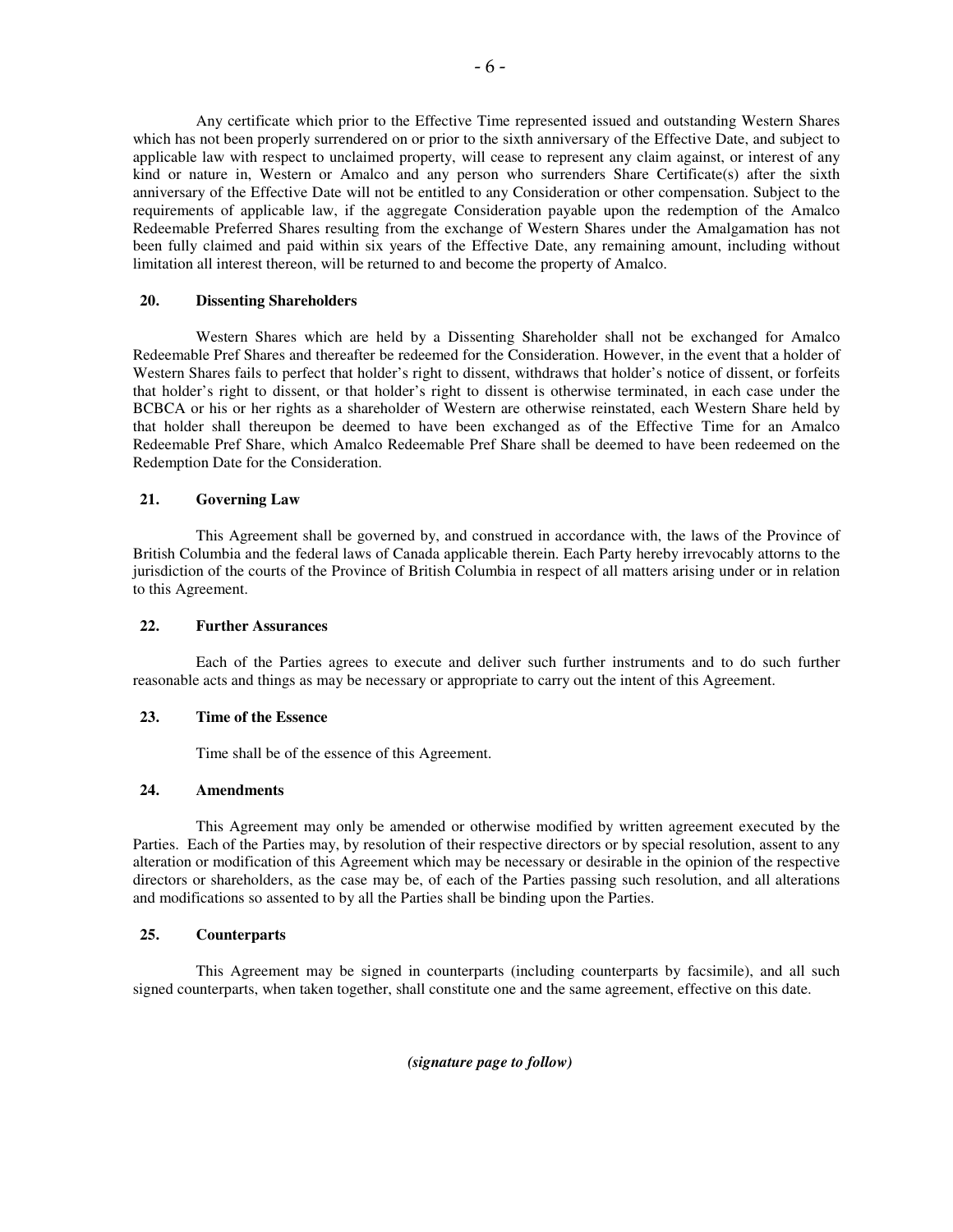# **0856656 B.C. LTD.**

By: *Signed "Dr. Sheng Zhan"* 

 Name: Dr. Sheng Zhan Title: Director

#### **WESTERN PROSPECTOR GROUP LTD.**

By: *Signed "Dr. Sheng Zhan"*

Name: Dr. Sheng Zhan

 Title: Executive Vice-President and Director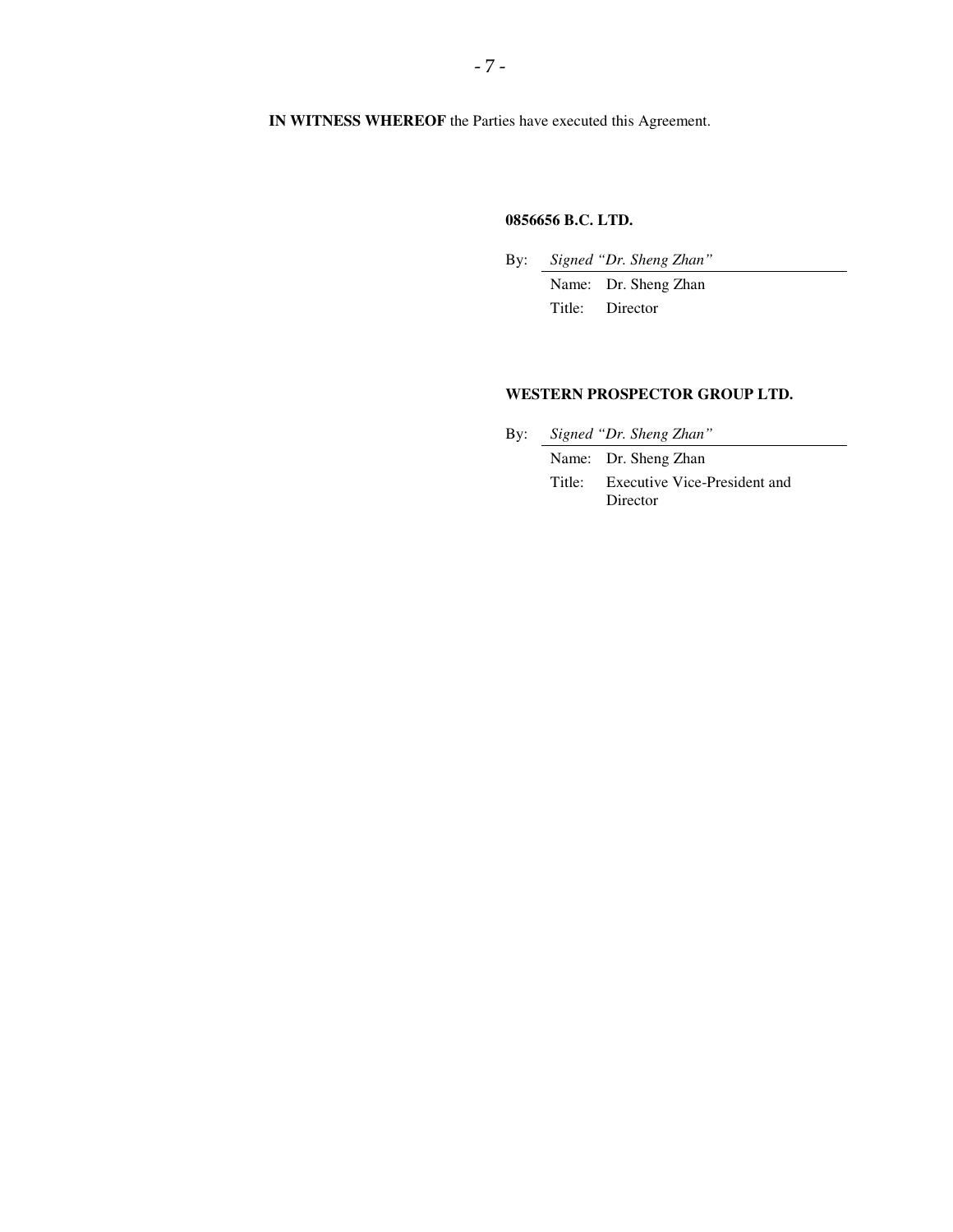# **SCHEDULE "A" FORM OF AMALGAMATION APPLICATION**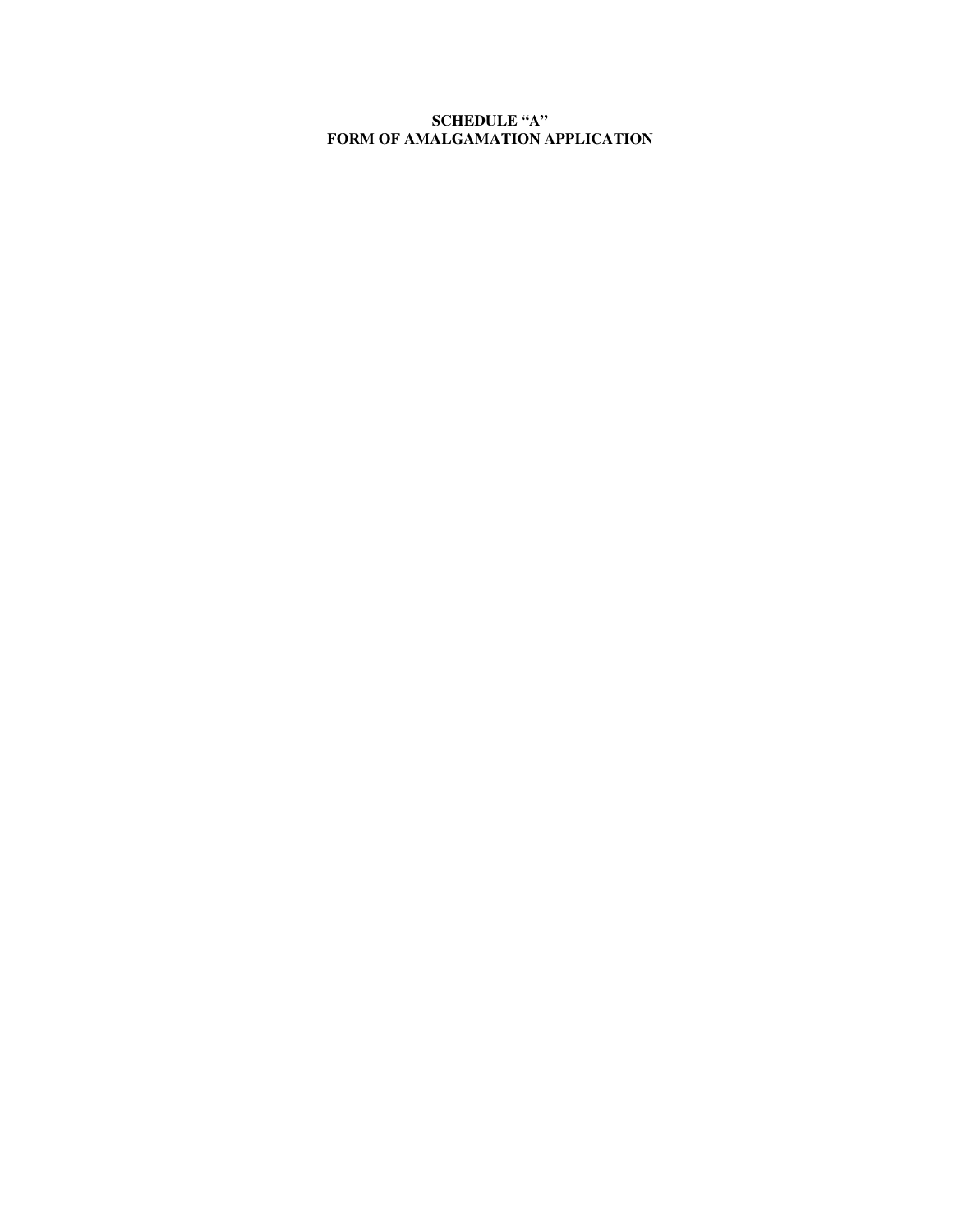

**Ministry of Finance** BC Registry Services

Mailing Address: PO Box 9431 Stn Prov Govt Victoria, BC V8W 9V3 Location: 2nd Floor - 940 Blanshard Street Victoria BC **www.fin.gov.bc.ca/registries**

# **AMALGAMATION APPLICATION**

**FORM 13 - BC COMPANY** Sections 275 *Business Corporations Act*

Telephone: 250 356-8626

**DO NOT MAIL THIS FORM to the BC Registry Services unless you are instructed to do so by registry staff. The Regulation under the** *Business Corporations Act* **requires the electronic version of this form to be filed on the Intrnet at www.corporateonline.gov.bc.ca** 

*Freedom of Information and Protection of Privacy Act (FOIPPA)*: Personal information provided on this form is collected, used and disclosed under the authority of the *FOIPPA* and the *Business Corporations Act* for the purposes of assessment. Questions regarding the collection, use and disclosure of personal information can be directed to the Executive Coordinator of the BC Registry Services at 250 356-1198, PO Box 9431 Stn Prov Govt, Victoria BC V8W 9V3.

**A. INITIAL INFORMATION** – *When the amalgamation is complete, your company will be a BC limited company.*

What kind of company(ies) will be involved in the amalgamation? *(Check all applicable boxes.)*

 $\blacksquare$  BC company

 $\Box$  BC unlimited liability company

**B. NAME OF COMPANY** *– Choose one of the following:*



 $\Box$ 

 $\Box$ 

 $\overline{\mathsf{M}}$ 

The name the name reserved for the amalgamated company. The name reservation number is: \_\_\_\_\_\_\_\_\_\_\_\_\_\_\_\_\_, *OR*

The company is to be amalgamated with a name created by adding "B.C. Ltd." after the incorporation number, *OR*

 $\overline{\mathbf{v}}$  The amalgamated company is to adopt, as its name, the name of one of the amalgamating companies.

The name of the amalgamating company being adopted is: Western Prospector Group Ltd.

The incorporation number of that company is: BC0562461

*Please note: If you want the name of an amalgamating corporation that is a foreign corporation, you must obtain a name approval before completing this amalgamation application.*

**C. AMALGAMATION STATEMENT** *– Please indicate the statement applicable to the amalgamation.*

# **With Court Approval:**

This amalgamation has been approved by the court and a copy of the entered court order approving the amalgamation has been obtained and has been deposited in the records office of each of the amalgamating companies.

**OR**

# **Without Court Approval:**

This amalgamation has been effected without court approval. A copy of all of the required affidavits under section 277(1) have been obtained and the affidavit obtained from each amalgamating company has been deposited in that company's records office.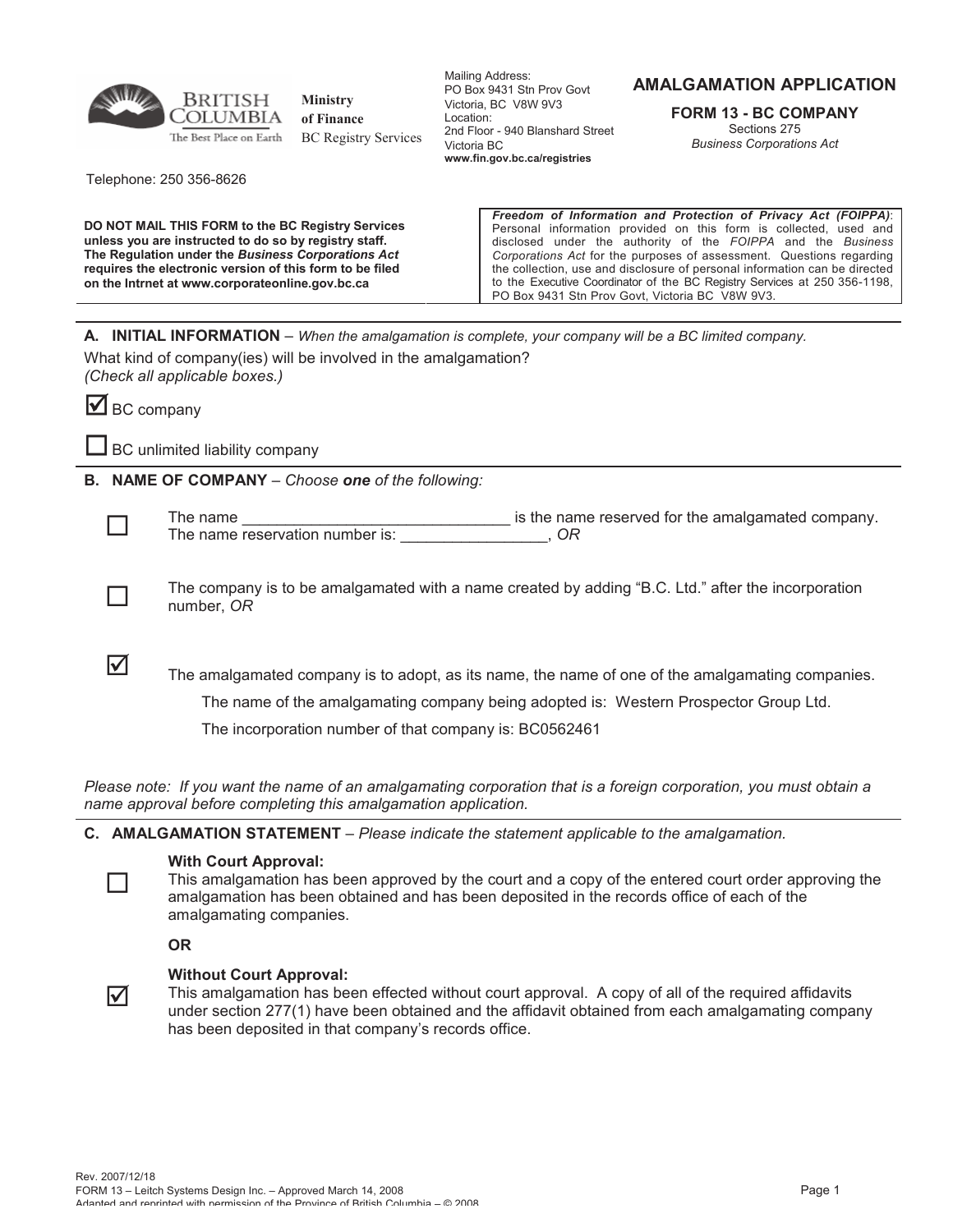# **D. AMALGAMATION EFFECTIVE DATE** – *Choose one of the following:*

 $\triangledown$  The amalgamation is to take effect at the time that this application is filed with the registrar.



The amalgamation is to take effect at 12:01 a.m. Pacific Time on being a date being a date that is not more than ten days after the date of the filing of this application.

|  | The amalgamation is to take effect at                                                            | $\Box$ a.m. or $\Box$ p.m. Pacific Time on | being |  |
|--|--------------------------------------------------------------------------------------------------|--------------------------------------------|-------|--|
|  | a date and time that is not more than ten days after the date of the filing of this application. |                                            |       |  |

#### **E. AMALGAMATING CORPORATIONS**

Enter the name of each amalgamating corporation below. For each company, enter the incorporation number. If the amalgamating corporation is a foreign corporation, enter the foreign corporation's jurisdiction and if registered in BC as an extraprovincial company, enter the extraprovincial company's registration number. Attach an additional sheet if more space is required. BC INCORPORATION NUMBER, OR

|    | NAME OF AMALGAMATING CORPORATION | BC INCORPORATION NUMBER, OR<br>EXTRAPROVINCIAL REGISTRATION<br>NUMBER IN BC | <b>FOREIGN</b><br>CORPORATION'S JURISDICTION |
|----|----------------------------------|-----------------------------------------------------------------------------|----------------------------------------------|
|    | 0856656 B.C. Ltd.                | BC0856656                                                                   |                                              |
|    | 2. Western Prospector Group Ltd. | BC0562461                                                                   |                                              |
| 3. |                                  |                                                                             |                                              |

# **F. FORMALITIES TO AMALGAMATION**

If any amalgamating corporation is a foreign corporation, section 275 (1)(b) requires an authorization for the amalgamation from the foreign corporation's jurisdiction to be filed.



This is to confirm that each authorization for the amalgamation required under section 275(1)(b) is being submitted for filing concurrently with this application.

# **G. CERTIFIED CORRECT** – I have read this form and found it to be correct.

This form must be signed by an authorized signing authority for each of the amalgamating companies as set out in Item E.

| NAME OF AUTHORIZED SIGNING AUTHORITY FOR | SIGNATURE OF AUTHORIZED SIGNING AUTHORITY | DATE SIGNED      |
|------------------------------------------|-------------------------------------------|------------------|
| THE AMALGAMATING CORPORATION             | FOR THE AMALGAMATING CORPORATION          | (YYYY / MM / DD) |
| 1. Dr. Sheng Zhan                        | Χ                                         |                  |
| NAME OF AUTHORIZED SIGNING AUTHORITY FOR | SIGNATURE OF AUTHORIZED SIGNING AUTHORITY | DATE SIGNED      |
| THE AMALGAMATING CORPORATION             | FOR THE AMALGAMATING CORPORATION          | (YYYY / MM / DD) |
| 2. Dr. Sheng Zhan                        | X                                         |                  |
| NAME OF AUTHORIZED SIGNING AUTHORITY FOR | SIGNATURE OF AUTHORIZED SIGNING AUTHORITY | DATE SIGNED      |
| THE AMALGAMATING CORPORATION             | FOR THE AMALGAMATING CORPORATION          | (YYYY / MM / DD) |
| 3.                                       | X                                         |                  |
| NAME OF AUTHORIZED SIGNING AUTHORITY FOR | SIGNATURE OF AUTHORIZED SIGNING AUTHORITY | DATE SIGNED      |
| THE AMALGAMATING CORPORATION             | FOR THE AMALGAMATING CORPORATION          | (YYYY / MM / DD) |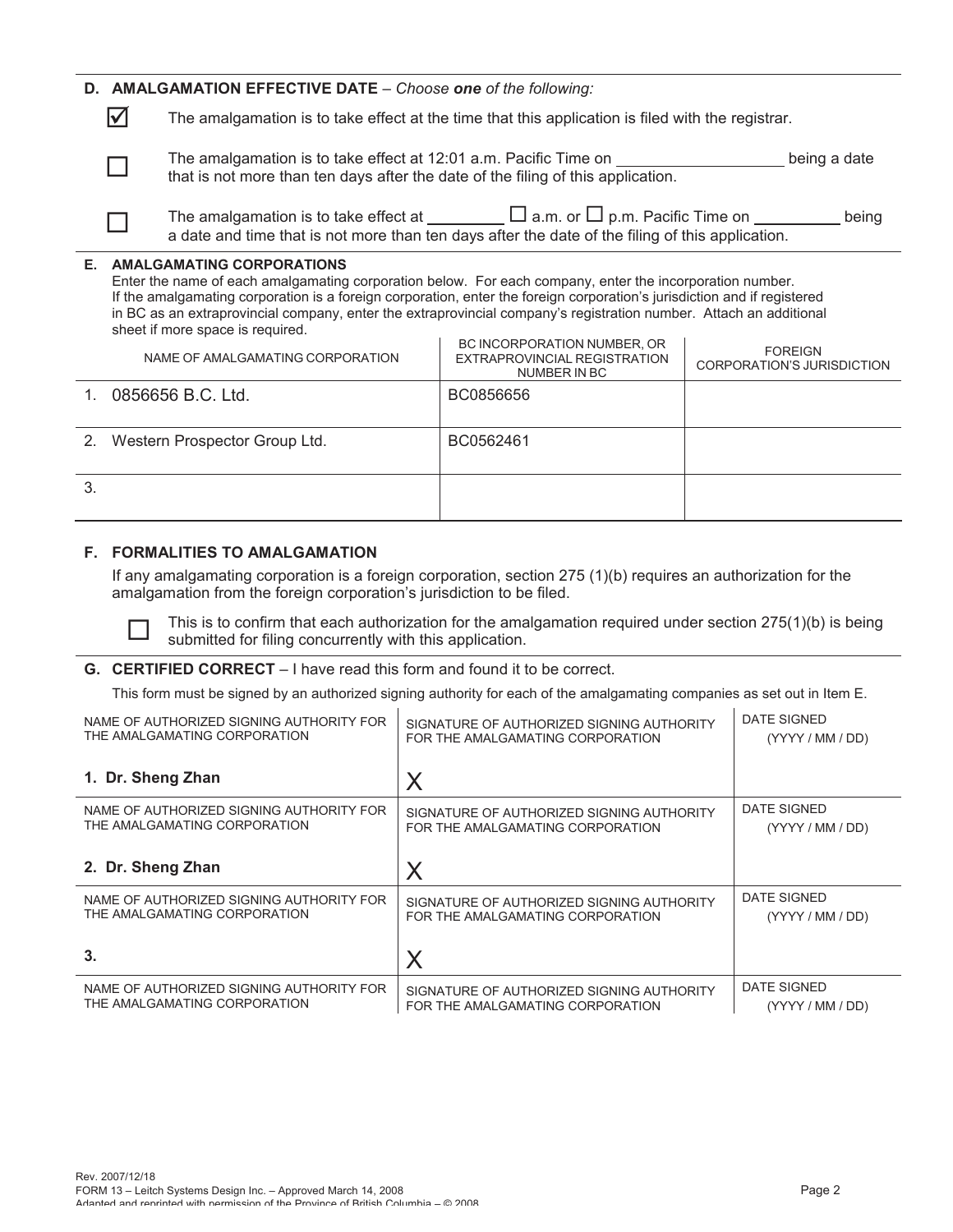# **A. NAME OF COMPANY**

Set out the name of the company as set out in Item B of the Amalgamation Application. Western Prospector Group Ltd.

# **B. TRANSLATION OF COMPANY NAME**

Set out every translation of the company name that the company intends to use outside of Canada.

# **C. DIRECTOR NAME(S) AND ADDRESS(ES)**

Set out the full name, delivery address and mailing address (if different) of every director of the company. The director may select to provide either (a) the delivery address and, if different, the mailing address for the office at which the individual can usually be served with records between 9 a.m. and 4 p.m. on business days or (b) the delivery address and, if different, the mailing address of the individual's residence. The delivery address must not be a post office box. Attach an additional sheet if more space is required.

| <b>LAST NAME</b> | <b>FIRST NAME</b> | MIDDLE NAME | DELIVERY ADDRESS INCLUDING<br>PROVINCE/STATE, COUNTRY AND POSTAL/ZIP CODE           | MAILING ADDRESS INCLUDING<br>PROVINCE/STATE, COUNTRY AND POSTAL/ZIP CODE            |
|------------------|-------------------|-------------|-------------------------------------------------------------------------------------|-------------------------------------------------------------------------------------|
| Dr. Sheng Zhan   |                   |             | Room 316<br>No. 1 Nansixiang, Sanlihe<br>Xicheng district, Beijing, China<br>100822 | Room 316<br>No. 1 Nansixiang, Sanlihe<br>Xicheng district, Beijing, China<br>100822 |

# **D. REGISTERED OFFICE ADDRESSES**

DELIVERY ADDRESS OF THE COMPANY'S REGISTERED OFFICE (INCLUDING BC and POSTAL CODE)

Suite 1700, Park Place, 666 Burrard Street, Vancouver, BC V6C 2X8

MAILING ADDRESS OF THE COMPANY'S REGISTERED OFFICE (INCLUDING BC and POSTAL CODE)

Suite 1700, Park Place, 666 Burrard Street, Vancouver, BC V6C 2X8

# **E. RECORDS OFFICE ADDRESSES**

DELIVERY ADDRESS OF THE COMPANY'S RECORDS OFFICE (INCLUDING BC and POSTAL CODE) Suite 1700, Park Place, 666 Burrard Street, Vancouver, BC V6C 2X8

MAILING ADDRESS OF THE COMPANY'S RECORDS OFFICE (INCLUDING BC and POSTAL CODE)

Suite 1700, Park Place, 666 Burrard Street, Vancouver, BC V6C 2X8

| <b>F. AUTHORIZED SHARE STRUCTURE</b>             |                                                                                                                                                           |                                                     |                         |                                                                                                             |  |
|--------------------------------------------------|-----------------------------------------------------------------------------------------------------------------------------------------------------------|-----------------------------------------------------|-------------------------|-------------------------------------------------------------------------------------------------------------|--|
|                                                  | Maximum number of<br>shares of this class or<br>series of shares that the<br>company is authorized to<br>issue, or indicate there is<br>no maximum number | Kind of shares of this class<br>or series of shares |                         | Are there special rights or<br>restrictions attached to<br>the shares of this class or<br>series of shares? |  |
| Identifying name of class<br>or series of shares | MAXIMUM NUMBER OF<br>SHARES AUTHORIZED OR<br>NO MAXIMUM NUMBER                                                                                            | PAR VALUE OR WITHOUT<br>PAR VALUE                   | <b>TYPE OF CURRENCY</b> | YES/NO                                                                                                      |  |
| Common                                           | no maximum<br>number                                                                                                                                      | without par value                                   | n/a                     | N <sub>o</sub>                                                                                              |  |
| Class A<br>Redeemable<br>Preferred               | no maximum<br>number                                                                                                                                      | without par value                                   | n/a                     | Yes                                                                                                         |  |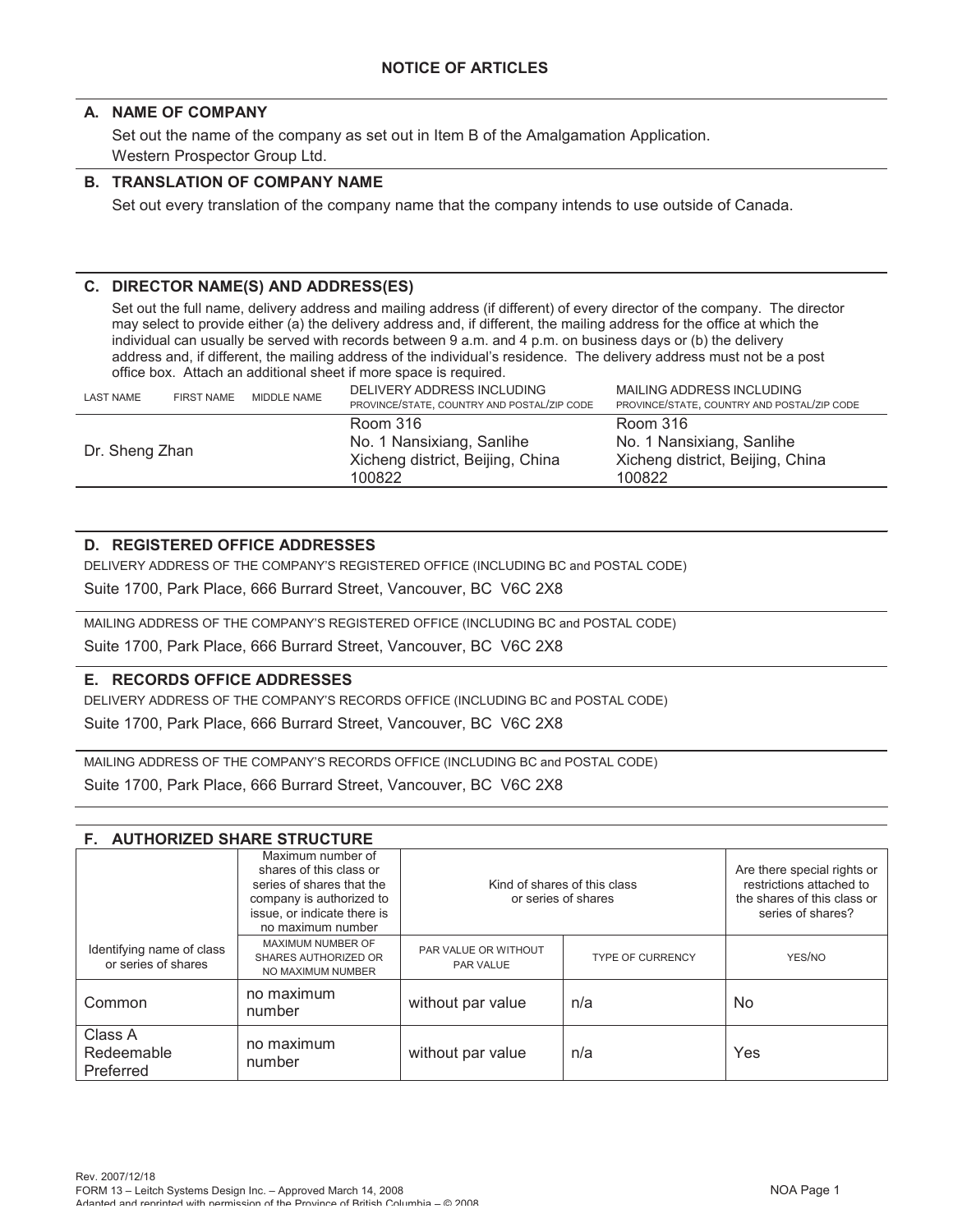# **SCHEDULE "B" FORM OF ARTICLES OF AMALCO**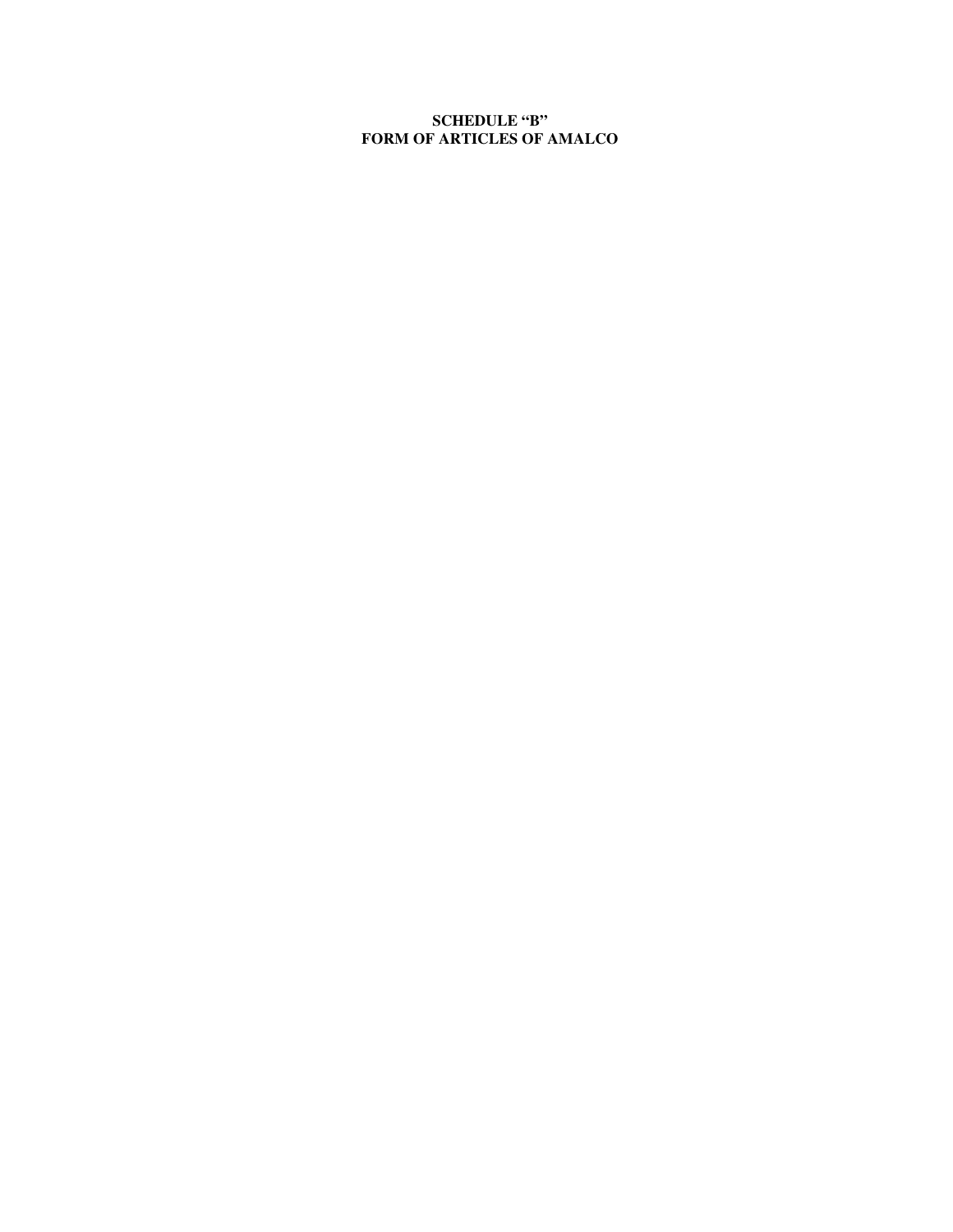#### **WESTERN PROSPECTOR GROUP LTD.**

#### **(the "Company")**

#### **PART 1 INTERPRETATION**

#### **1.1 Definitions**

In these Articles, unless the context otherwise requires:

- (1) "**appropriate person**", has the meaning assigned in the *Securities Transfer Act*;
- (2) "**board of directors**", "**directors**" and "**board**" mean the directors or sole director of the Company for the time being;
- (3) "*Business Corporations Act*" means the *Business Corporations Act* (British Columbia) from time to time in force and all amendments thereto and includes all regulations and amendments thereto made pursuant to that Act;
- (4) "*Interpretation Act*" means the *Interpretation Act* (British Columbia) from time to time in force and all amendments thereto and includes all regulations and amendments thereto made pursuant to that Act;
- (5) "**legal personal representative**" means the personal or other legal representative of a shareholder;
- (6) "**protected purchaser**" has the meaning assigned in the *Securities Transfer Act*;
- (7) "**registered address**" of a shareholder means the shareholder's address as recorded in the central securities register;
- (8) "**seal**" means the seal of the Company, if any;
- (9) "*Securities Act*" means the *Securities Act* (British Columbia) from time to time in force and all amendments thereto and includes all regulations and amendments thereto made pursuant to that Act;
- (10) "**securities legislation**" means statutes concerning the regulation of securities markets and trading in securities and the regulations, rules, forms and schedules under those statutes, all as amended from time to time, and the blanket rulings and orders, as amended from time to time, issued by the securities commissions or similar regulatory authorities appointed under or pursuant to those statutes; "**Canadian securities legislation**" means the securities legislation in any province or territory of Canada and includes the *Securities Act*; and "**U.S. securities legislation**" means the securities legislation in the federal jurisdiction of the United States and in any state of the United States and includes the Securities Act of 1933 and the Securities Exchange Act of 1934;
- (11) "*Securities Transfer Act*" means the *Securities Transfer Act* (British Columbia) from time to time in force and all amendments thereto and includes all regulations and amendments thereto made pursuant to that Act.

#### **1.2 Business Corporations Act and Interpretation Act Definitions Applicable**

The definitions in the *Business Corporations Act* and the definitions and rules of construction in the *Interpretation Act*, with the necessary changes, so far as applicable, and unless the context requires otherwise, apply to these Articles as if they were an enactment. If there is a conflict between a definition in the *Business Corporations Act* and a definition or rule in the *Interpretation Act* relating to a term used in these Articles, the definition in the *Business Corporations Act* will prevail in relation to the use of the term in these Articles. If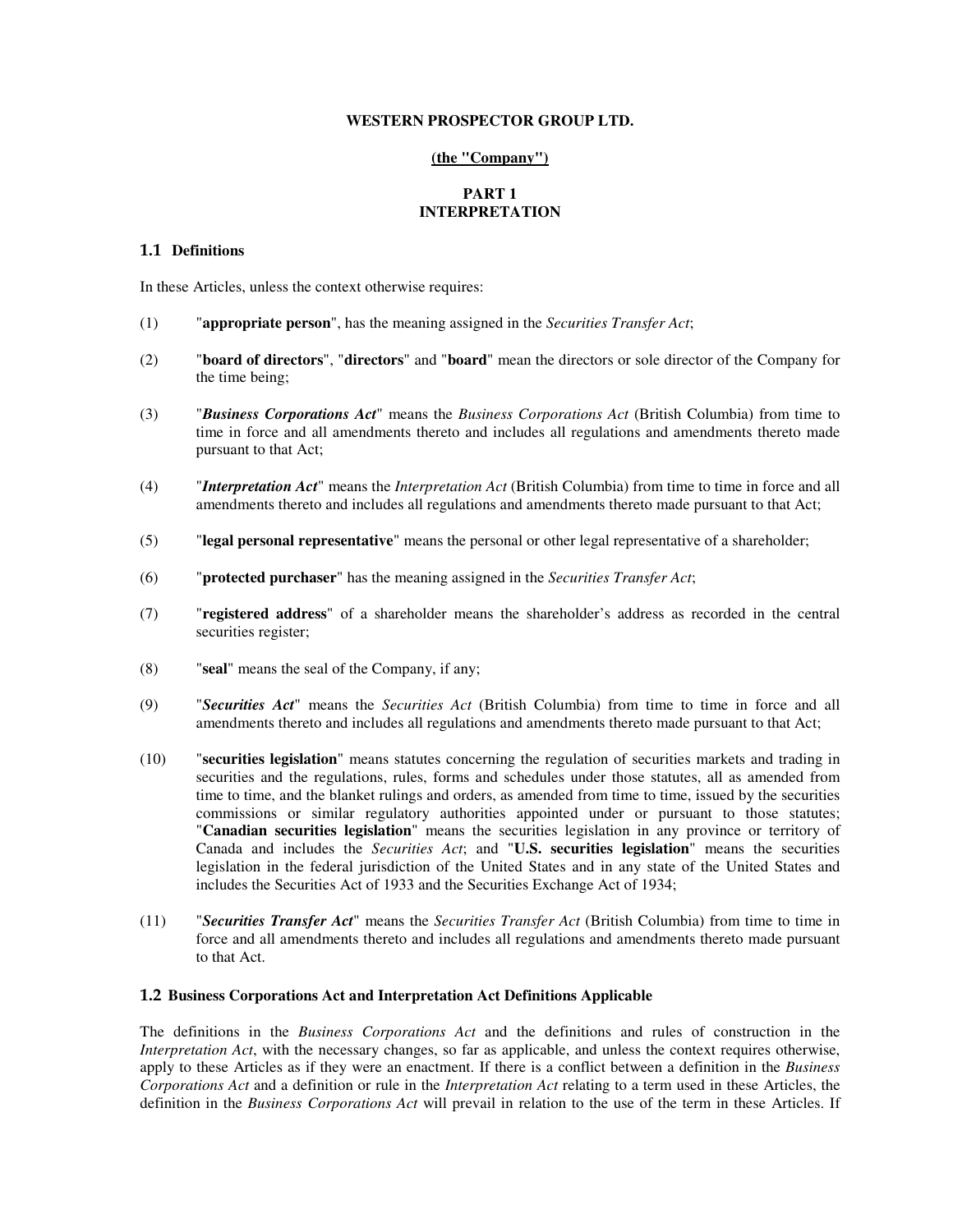there is a conflict or inconsistency between these Articles and the *Business Corporations Act*, the *Business Corporations Act* will prevail.

#### **PART 2 SHARES AND SHARE CERTIFICATES**

#### **2.1 Authorized Share Structure**

The authorized share structure of the Company consists of shares of the class or classes and series, if any, described in the Notice of Articles of the Company.

# **2.2 Form of Share Certificate**

Each share certificate issued by the Company must comply with, and be signed as required by, the *Business Corporations Act*.

#### **2.3 Shareholder Entitled to Certificate or Acknowledgment**

Unless the shares of which the shareholder is the registered owner are uncertificated shares within the meaning of the *Business Corporations Act*, each shareholder is entitled, without charge, to (a) one share certificate representing the shares of each class or series of shares registered in the shareholder's name or (b) a nontransferable written acknowledgment of the shareholder's right to obtain such a share certificate, provided that in respect of a share held jointly by several persons, the Company is not bound to issue more than one share certificate or acknowledgment and delivery of a share certificate or an acknowledgment to one of several joint shareholders or to a duly authorized agent of one of the joint shareholders will be sufficient delivery to all.

#### **2.4 Delivery by Mail**

Any share certificate or non-transferable written acknowledgment of a shareholder's right to obtain a share certificate may be sent to the shareholder by mail at the shareholder's registered address and neither the Company nor any director, officer or agent of the Company is liable for any loss to the shareholder because the share certificate or acknowledgement is lost in the mail or stolen.

#### **2.5 Replacement of Worn Out or Defaced Certificate or Acknowledgement**

If the directors are satisfied that a share certificate or a non-transferable written acknowledgment of the shareholder's right to obtain a share certificate is worn out or defaced, they must, on production to them of the share certificate or acknowledgment, as the case may be, and on such other terms, if any, as they think fit:

- (1) order the share certificate or acknowledgment, as the case may be, to be cancelled; and
- (2) issue a replacement share certificate or acknowledgment, as the case may be.

#### **2.6 Replacement of Lost, Destroyed or Wrongfully Taken Certificate**

If a person entitled to a share certificate claims that the share certificate has been lost, destroyed or wrongfully taken, the Company must issue a new share certificate, if that person:

- (1) so requests before the Company has notice that the share certificate has been acquired by a protected purchaser;
- (2) provides the Company with an indemnity bond sufficient in the Company's judgement to protect the Company from any loss that the Company may suffer by issuing a new certificate; and
- (3) satisfies any other reasonable requirements imposed by the directors.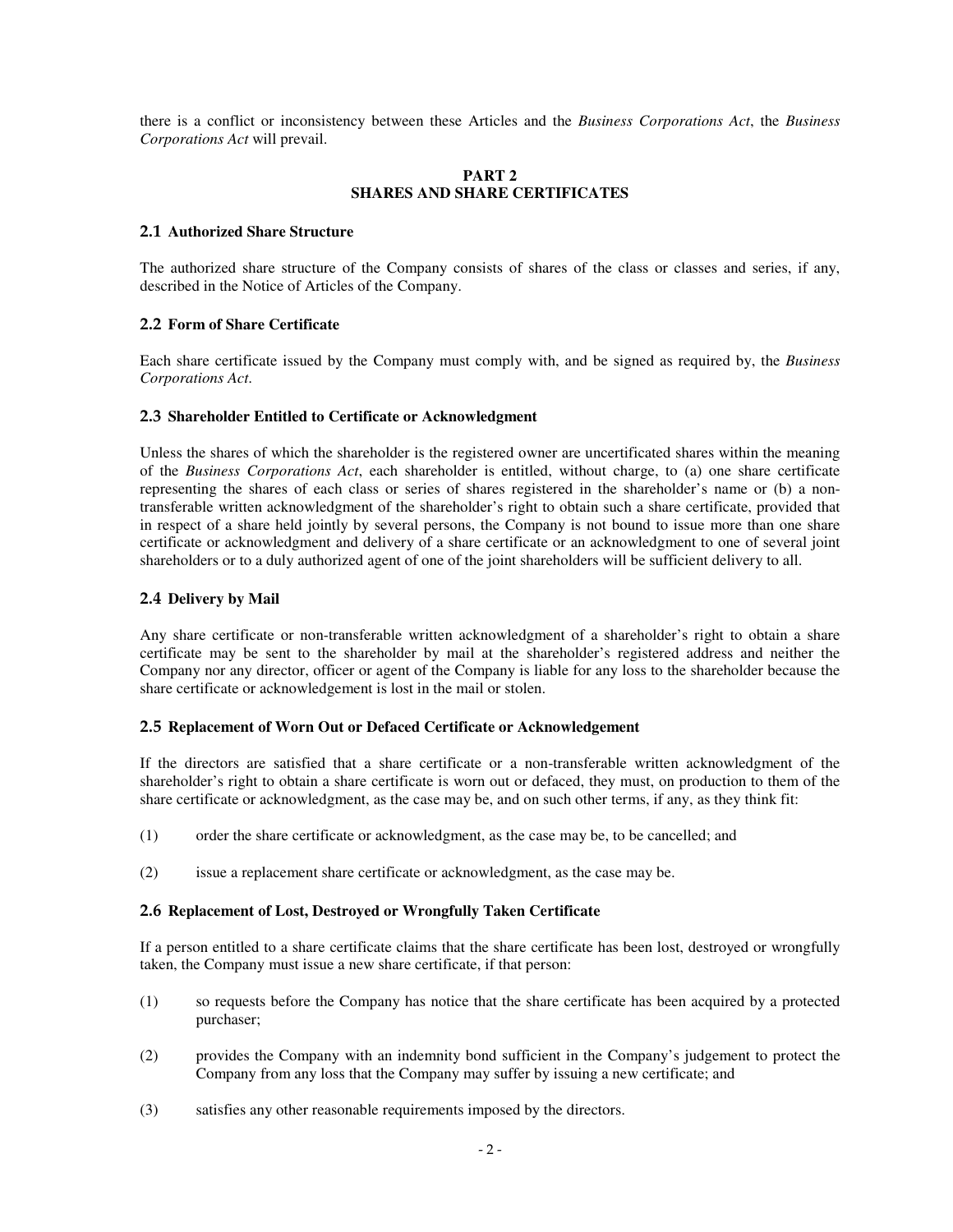A person entitled to a share certificate may not assert against the Company a claim for a new share certificate where a share certificate has been lost, apparently destroyed or wrongfully taken if that person fails to notify the Company of that fact within a reasonable time after that person has notice of it and the Company registers a transfer of the shares represented by the certificate before receiving a notice of the loss, apparent destruction or wrongful taking of the share certificate.

# **2.7 Recovery of New Share Certificate**

If, after the issue of a new share certificate, a protected purchaser of the original share certificate presents the original share certificate for the registration of transfer, then in addition to any rights under any indemnity bond, the Company may recover the new share certificate from a person to whom it was issued or any person taking under that person other than a protected purchaser.

# **2.8 Splitting Share Certificates**

If a shareholder surrenders a share certificate to the Company with a written request that the Company issue in the shareholder's name two or more share certificates, each representing a specified number of shares and in the aggregate representing the same number of shares as represented by the share certificate so surrendered, the Company must cancel the surrendered share certificate and issue replacement share certificates in accordance with that request.

# **2.9 Certificate Fee**

There must be paid to the Company, in relation to the issue of any share certificate under Articles 2.5, 2.6 or 2.8, the amount, if any and which must not exceed the amount prescribed under the *Business Corporations Act*, determined by the directors.

# **2.10 Recognition of Trusts**

Except as required by law or statute or these Articles, no person will be recognized by the Company as holding any share upon any trust, and the Company is not bound by or compelled in any way to recognize (even when having notice thereof) any equitable, contingent, future or partial interest in any share or fraction of a share or (except as required by law or statute or these Articles or as ordered by a court of competent jurisdiction) any other rights in respect of any share except an absolute right to the entirety thereof in the shareholder.

#### **PART 3 ISSUE OF SHARES**

# **3.1 Directors Authorized**

Subject to the *Business Corporations Act* and the rights, if any, of the holders of issued shares of the Company, the Company may issue, allot, sell or otherwise dispose of the unissued shares, and issued shares held by the Company, at the times, to the persons, including directors, in the manner, on the terms and conditions and for the issue prices (including any premium at which shares with par value may be issued) that the directors may determine. The issue price for a share with par value must be equal to or greater than the par value of the share.

# **3.2 Commissions and Discounts**

The Company may at any time pay a reasonable commission or allow a reasonable discount to any person in consideration of that person purchasing or agreeing to purchase shares of the Company from the Company or any other person or procuring or agreeing to procure purchasers for shares of the Company.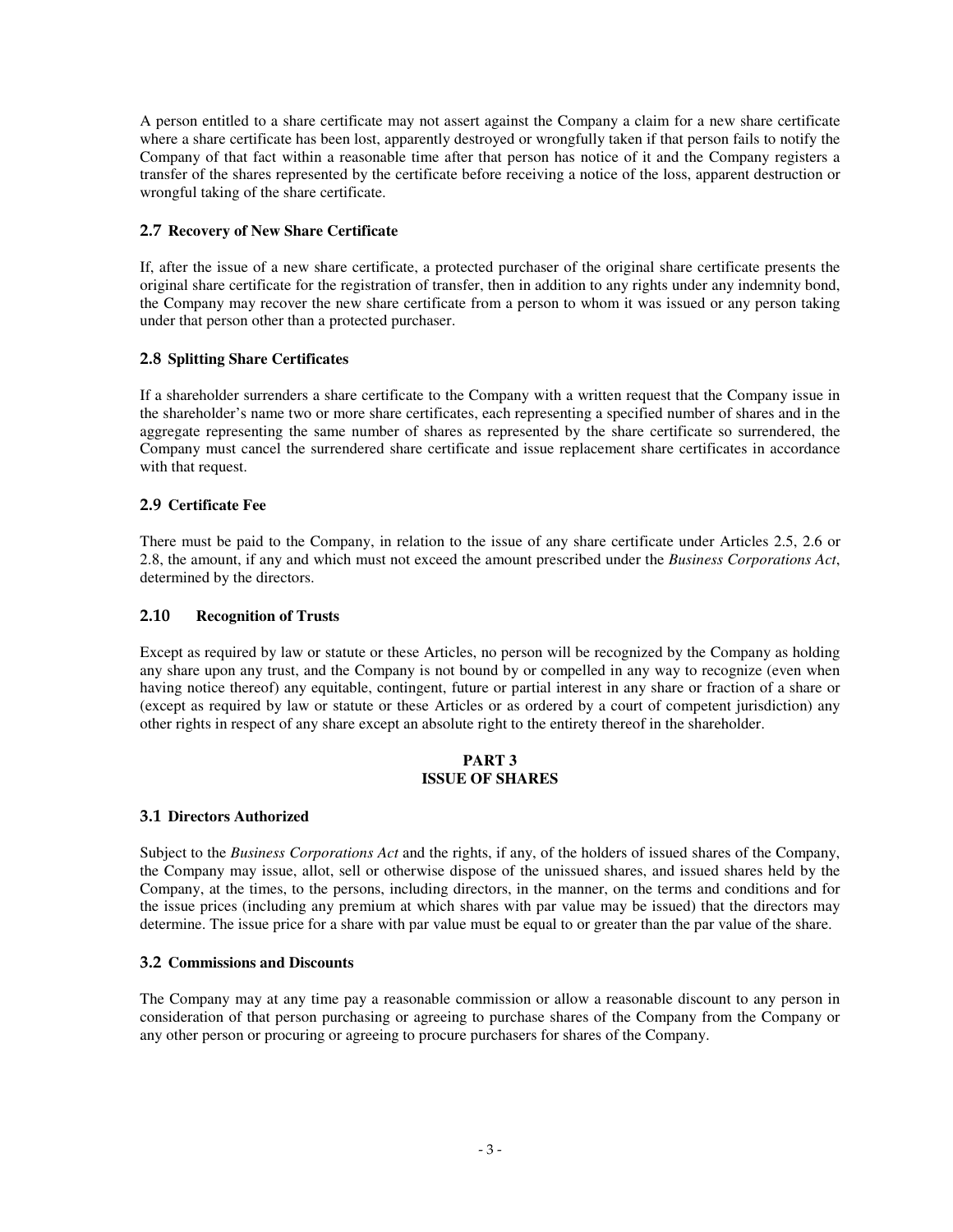#### **3.3 Brokerage**

The Company may pay such brokerage fee or other consideration as may be lawful for or in connection with the sale or placement of its securities.

#### **3.4 Conditions of Issue**

Except as provided for by the *Business Corporations Act*, no share may be issued until it is fully paid. A share is fully paid when:

- (1) consideration is provided to the Company for the issue of the share by one or more of the following:
	- (a) past services performed for the Company;
	- (b) property;
	- (c) money; and
- (2) the value of the consideration received by the Company equals or exceeds the issue price set for the share under Article 3.1.

#### **3.5 Share Purchase Warrants and Rights**

Subject to the *Business Corporations Act*, the Company may issue share purchase warrants, options and rights upon such terms and conditions as the directors determine, which share purchase warrants, options and rights may be issued alone or in conjunction with debentures, debenture stock, bonds, shares or any other securities issued or created by the Company from time to time.

#### **PART 4 SHARE REGISTERS**

#### **4.1 Central Securities Register**

As required by and subject to the *Business Corporations Act*, the Company must maintain a central securities register. The directors may, subject to the *Business Corporations Act*, appoint an agent to maintain the central securities register. The directors may also appoint one or more agents, including the agent which keeps the central securities register, as transfer agent for its shares or any class or series of its shares, as the case may be, and the same or another agent as registrar for its shares or such class or series of its shares, as the case may be. The directors may terminate such appointment of any agent at any time and may appoint another agent in its place.

# **4.2 Closing Register**

The Company must not at any time close its central securities register.

#### **PART 5 SHARE TRANSFERS**

#### **5.1 Registering Transfers**

The Company must register a transfer of a share of the Company if either:

(1) the Company or the transfer agent or registrar for the class or series of share to be transferred has received: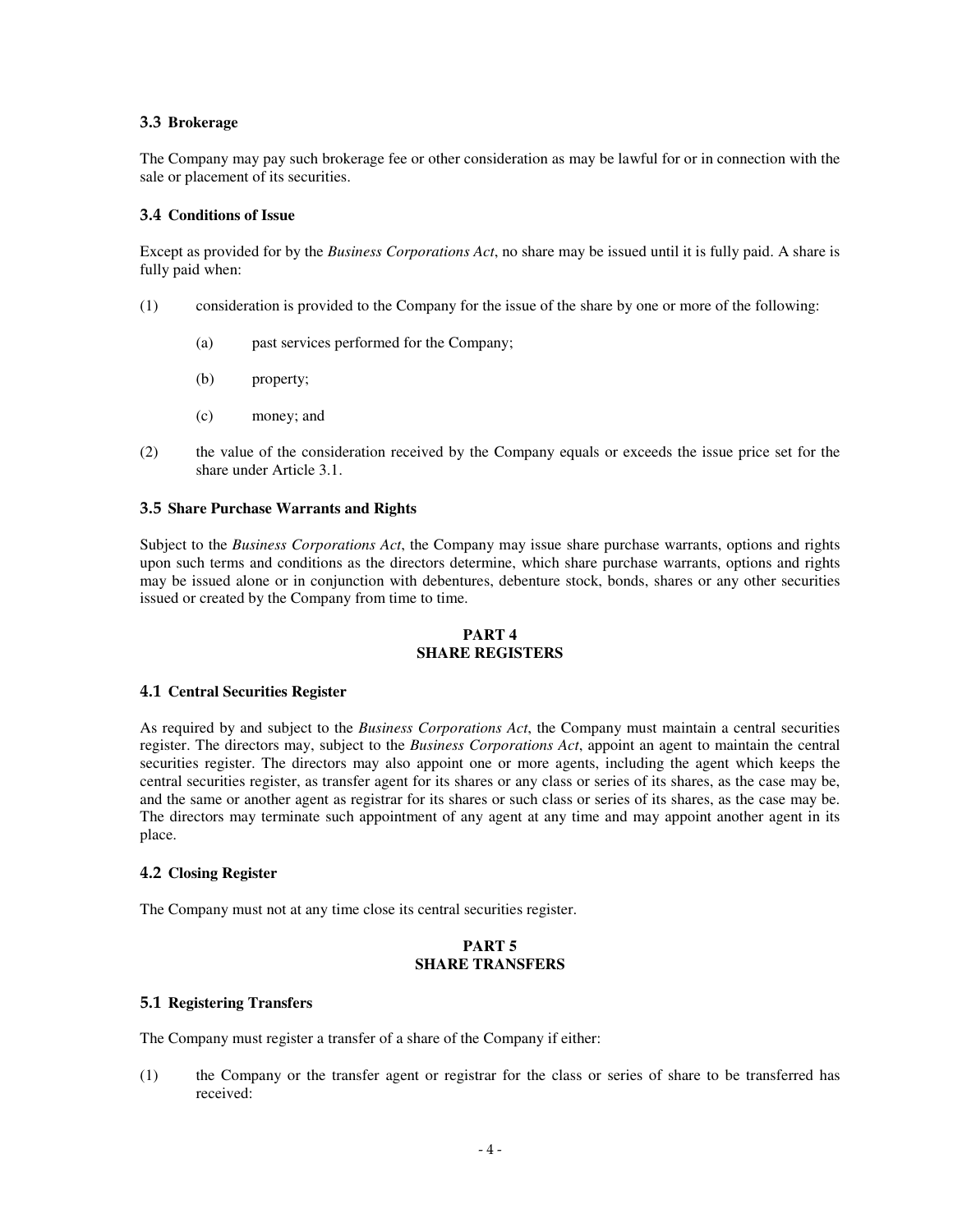- (a) in the case where the Company has issued a share certificate in respect of the share to be transferred, that share certificate and a written instrument of transfer (which may be on a separate document or endorsed on the share certificate) made by the shareholder or other appropriate person or by an agent who has actual authority to act on behalf of that person;
- (b) in the case of a share that is not represented by a share certificate (including an uncertificated share within the meaning of the *Business Corporations Act* and including the case where the Company has issued a non-transferable written acknowledgement of the shareholder's right to obtain a share certificate in respect of the share to be transferred), a written instrument of transfer, made by the shareholder or other appropriate person or by an agent who has actual authority to act on behalf of that person; and
- (c) such other evidence, if any, as the Company or the transfer agent or registrar for the class or series of share to be transferred may require to prove the title of the transferor or the transferor's right to transfer the share, that the written instrument of transfer is genuine and authorized and that the transfer is rightful or to a protected purchaser; or
- (2) all the preconditions for a transfer of a share under the *Securities Transfer Act* have been met and the Company is required under the *Securities Transfer Act* to register the transfer.

## **5.1A Waivers of Requirements for Transfer**

The Company may waive any of the requirements set out in Article 5.1(1) and any of the preconditions referred to in Article 5.1(2).

## **5.2 Form of Instrument of Transfer**

The instrument of transfer in respect of any share of the Company must be either in the form, if any, on the back of the Company's share certificates or in any other form that may be approved by the Company or the transfer agent for the class or series of shares to be transferred.

## **5.3 Transferor Remains Shareholder**

Except to the extent that the *Business Corporations Act* otherwise provides, the transferor of shares is deemed to remain the holder of the shares until the name of the transferee is entered in a securities register of the Company in respect of the transfer.

## **5.4 Signing of Instrument of Transfer**

If a shareholder or other appropriate person or an agent who has actual authority to act on behalf of that person, signs an instrument of transfer in respect of shares registered in the name of the shareholder, the signed instrument of transfer constitutes a complete and sufficient authority to the Company and its directors, officers and agents to register the number of shares specified in the instrument of transfer or specified in any other manner, or, if no number is specified but share certificates are deposited with the instrument of transfer, all the shares represented by such share certificates:

- (1) in the name of the person named as transferee in that instrument of transfer; or
- (2) if no person is named as transferee in that instrument of transfer, in the name of the person on whose behalf the instrument is deposited for the purpose of having the transfer registered.

## **5.5 Enquiry as to Title Not Required**

Neither the Company nor any director, officer or agent of the Company is bound to inquire into the title of the person named in the instrument of transfer as transferee or, if no person is named as transferee in the instrument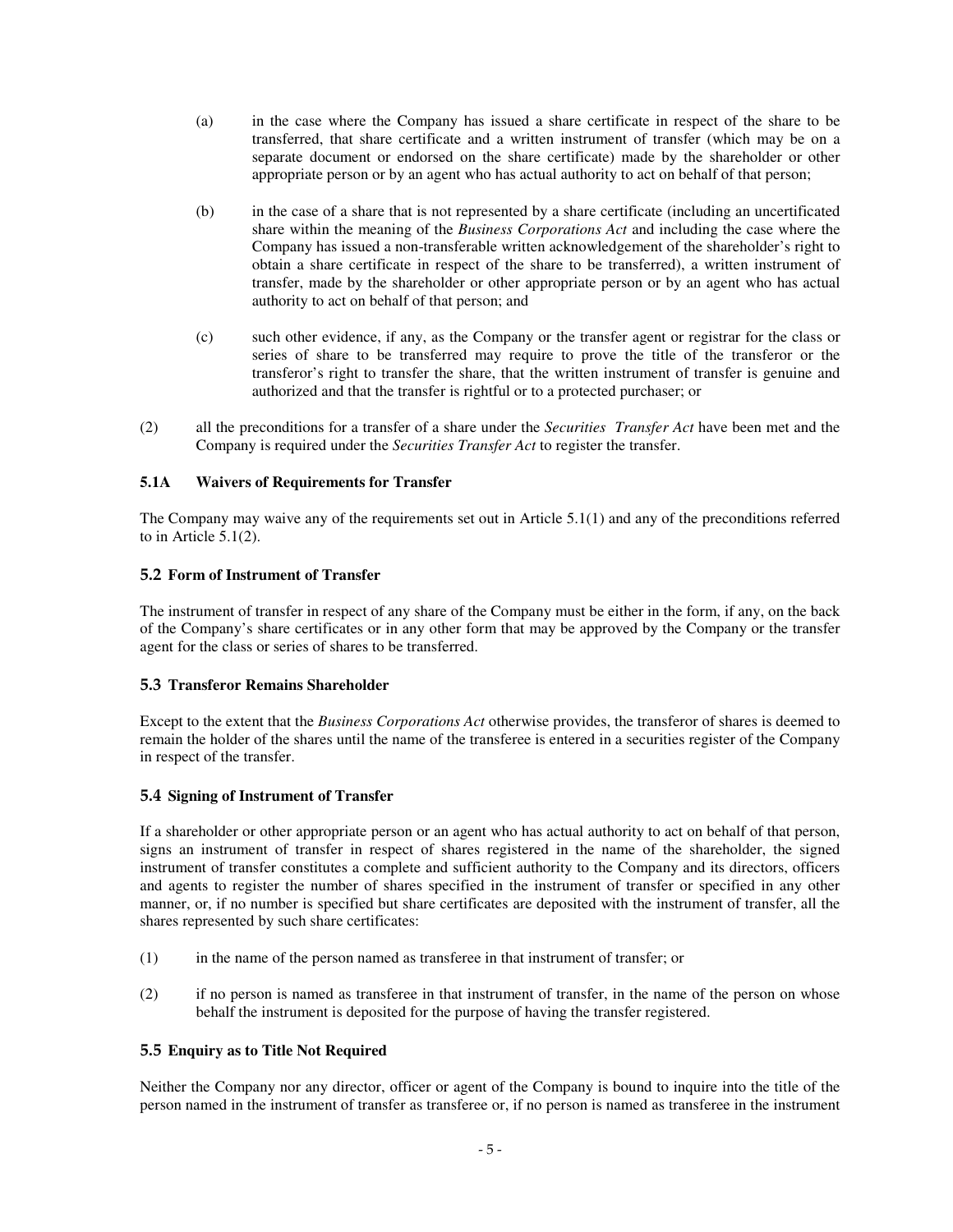of transfer, of the person on whose behalf the instrument is deposited for the purpose of having the transfer registered or is liable for any claim related to registering the transfer by the shareholder or by any intermediate owner or holder of the shares, of any interest in the shares, of any share certificate representing such shares or of any written acknowledgment of a right to obtain a share certificate for such shares.

### **5.6 Transfer Fee**

There must be paid to the Company, in relation to the registration of any transfer, the amount, if any, determined by the directors.

### **PART 6 TRANSMISSION OF SHARES**

#### **6.1 Legal Personal Representative Recognized on Death**

In the case of the death of a shareholder, the legal personal representative of the shareholder, or in the case of shares registered in the shareholder's name and the name of another person in joint tenancy, the surviving joint holder, will be the only person recognized by the Company as having any title to the shareholder's interest in the shares. Before recognizing a person as a legal personal representative of a shareholder, the directors may require the original grant of probate or letters of administration or a court certified copy of them or the original or a court certified or authenticated copy of the grant of representation, will, order or other instrument or other evidence of the death under which title to the shares or securities is claimed to vest.

### **6.2 Rights of Legal Personal Representative**

The legal personal representative of a shareholder has the rights, privileges and obligations that attach to the shares held by the shareholder, including the right to transfer the shares in accordance with these Articles, if appropriate evidence of appointment or incumbency within the meaning of the *Securities Transfer Act* has been deposited with the Company. This Article 6.2 does not apply in the case of the death of a shareholder with respect to shares registered in the shareholder's name and the name of another person in joint tenancy.

### **PART 7 ACQUISITION OF COMPANY'S SHARES**

#### **7.1 Company Authorized to Purchase or Otherwise Acquire Shares**

Subject to Article 7.2, the special rights or restrictions attached to the shares of any class or series of shares and the *Business Corporations Act*, the Company may, if authorized by the directors, purchase or otherwise acquire any of its shares at the price and upon the terms determined by the directors.

#### **7.2 No Purchase, Redemption or Other Acquisition When Insolvent**

The Company must not make a payment or provide any other consideration to purchase, redeem or otherwise acquire any of its shares if there are reasonable grounds for believing that:

- (1) the Company is insolvent; or
- (2) making the payment or providing the consideration would render the Company insolvent.

### **7.3 Sale and Voting of Purchased, Redeemed or Otherwise Acquired Shares**

If the Company retains a share redeemed, purchased or otherwise acquired by it, the Company may sell, gift or otherwise dispose of the share, but, while such share is held by the Company, it:

(1) is not entitled to vote the share at a meeting of its shareholders;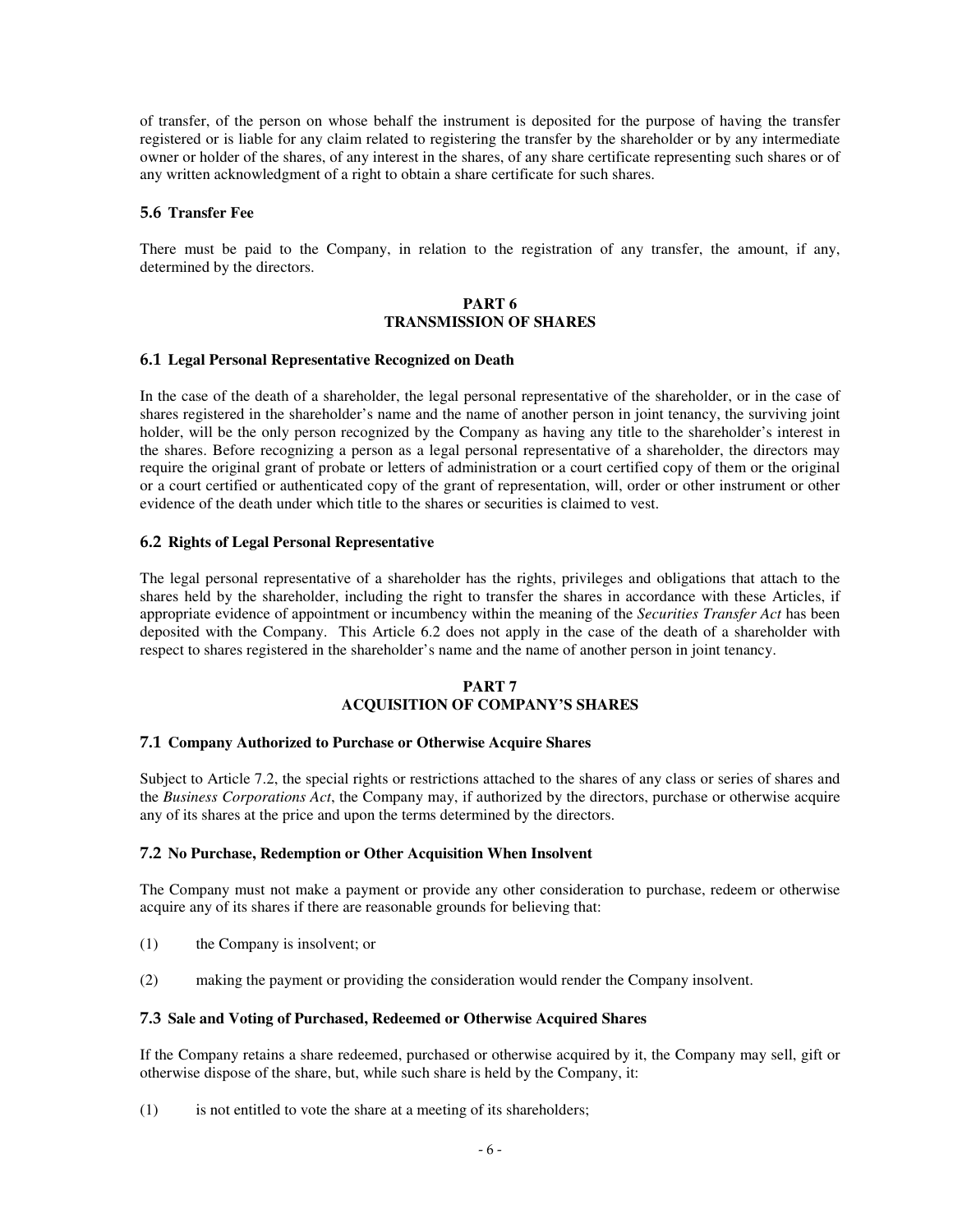- (2) must not pay a dividend in respect of the share; and
- (3) must not make any other distribution in respect of the share.

#### **PART 8 BORROWING POWERS**

### **8.1 Borrowing Powers**

The Company, if authorized by the directors, may:

- (1) borrow money in the manner and amount, on the security, from the sources and on the terms and conditions that the directors consider appropriate;
- (2) issue bonds, debentures and other debt obligations either outright or as security for any liability or obligation of the Company or any other person and at such discounts or premiums and on such other terms as the directors consider appropriate;
- (3) guarantee the repayment of money by any other person or the performance of any obligation of any other person; and
- (4) mortgage, charge, whether by way of specific or floating charge, grant a security interest in, or give other security on, the whole or any part of the present and future assets and undertaking of the Company.

## **PART 9 ALTERATIONS**

## **9.1 Alteration of Authorized Share Structure**

Subject to Article 9.2 and the *Business Corporations Act*, the Company may by directors' resolution, unless an alteration to the Company's Notice of Articles would be required, in which case by ordinary resolution:

- (1) create one or more classes or series of shares or, if none of the shares of a class or series of shares are allotted or issued, eliminate that class or series of shares;
- (2) increase, reduce or eliminate the maximum number of shares that the Company is authorized to issue out of any class or series of shares or establish a maximum number of shares that the Company is authorized to issue out of any class or series of shares for which no maximum is established;
- (3) subdivide or consolidate all or any of its unissued, or fully paid issued, shares;
- (4) if the Company is authorized to issue shares of a class of shares with par value:
	- (a) decrease the par value of those shares; or
	- (b) if none of the shares of that class of shares are allotted or issued, increase the par value of those shares;
- (5) change all or any of its unissued, or fully paid issued, shares with par value into shares without par value or any of its unissued shares without par value into shares with par value;
- (6) alter the identifying name of any of its shares; or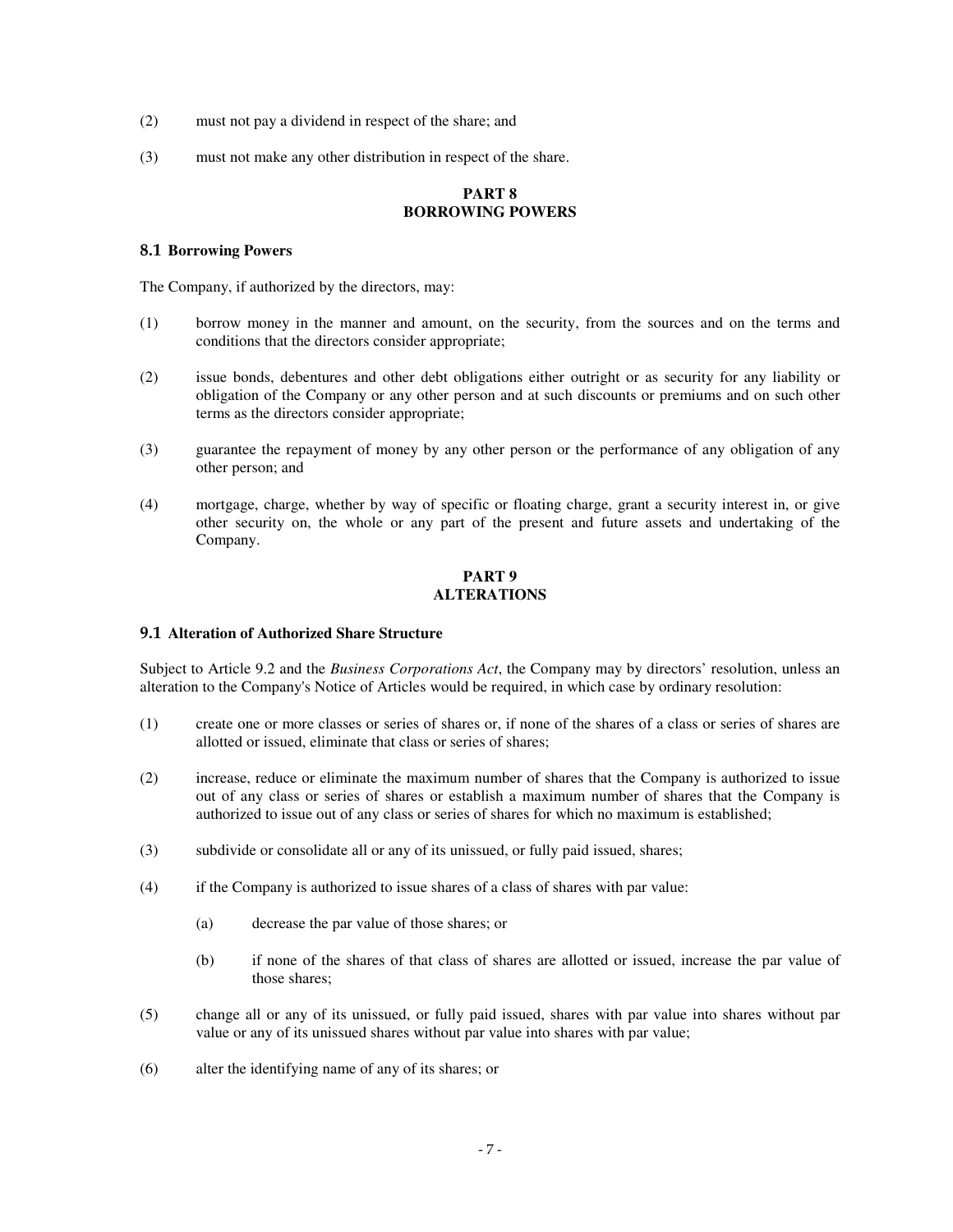(7) otherwise alter its shares or authorized share structure when required or permitted to do so by the *Business Corporations Act*;

and, if applicable, alter its Notice of Articles and, if applicable, its Articles, accordingly.

## **9.2 Special Rights or Restrictions**

Subject to the *Business Corporations Act*, the Company may by ordinary resolution:

- (1) create special rights or restrictions for, and attach those special rights or restrictions to, the shares of any class or series of shares, whether or not any or all of those shares have been issued; or
- (2) vary or delete any special rights or restrictions attached to the shares of any class or series of shares, whether or not any or all of those shares have been issued;

and alter its Articles and Notice of Articles accordingly.

#### **9.3 Change of Name**

The Company may by directors' resolution authorize an alteration to its Notice of Articles in order to change its name.

#### **9.4 Other Alterations**

If the *Business Corporations Act* does not specify the type of resolution and these Articles do not specify another type of resolution, the Company may by directors' resolution alter these Articles.

### **PART 10 MEETINGS OF SHAREHOLDERS**

### **10.1 Annual General Meetings**

Unless an annual general meeting is deferred or waived in accordance with the *Business Corporations Act*, the Company must hold its first annual general meeting within 18 months after the date on which it was incorporated or otherwise recognized, and after that must hold an annual general meeting at least once in each calendar year and not more than 15 months after the last annual reference date at such time and place as may be determined by the directors.

#### **10.2 Resolution Instead of Annual General Meeting**

If all the shareholders who are entitled to vote at an annual general meeting consent by a unanimous resolution to all of the business that is required to be transacted at that annual general meeting, the annual general meeting is deemed to have been held on the date of the unanimous resolution. The shareholders must, in any unanimous resolution passed under this Article 10.2, select as the Company's annual reference date a date that would be appropriate for the holding of the applicable annual general meeting.

### **10.3 Calling of Meetings of Shareholders**

The directors may, at any time, call a meeting of shareholders, to be held at such time and place as may be determined by the directors.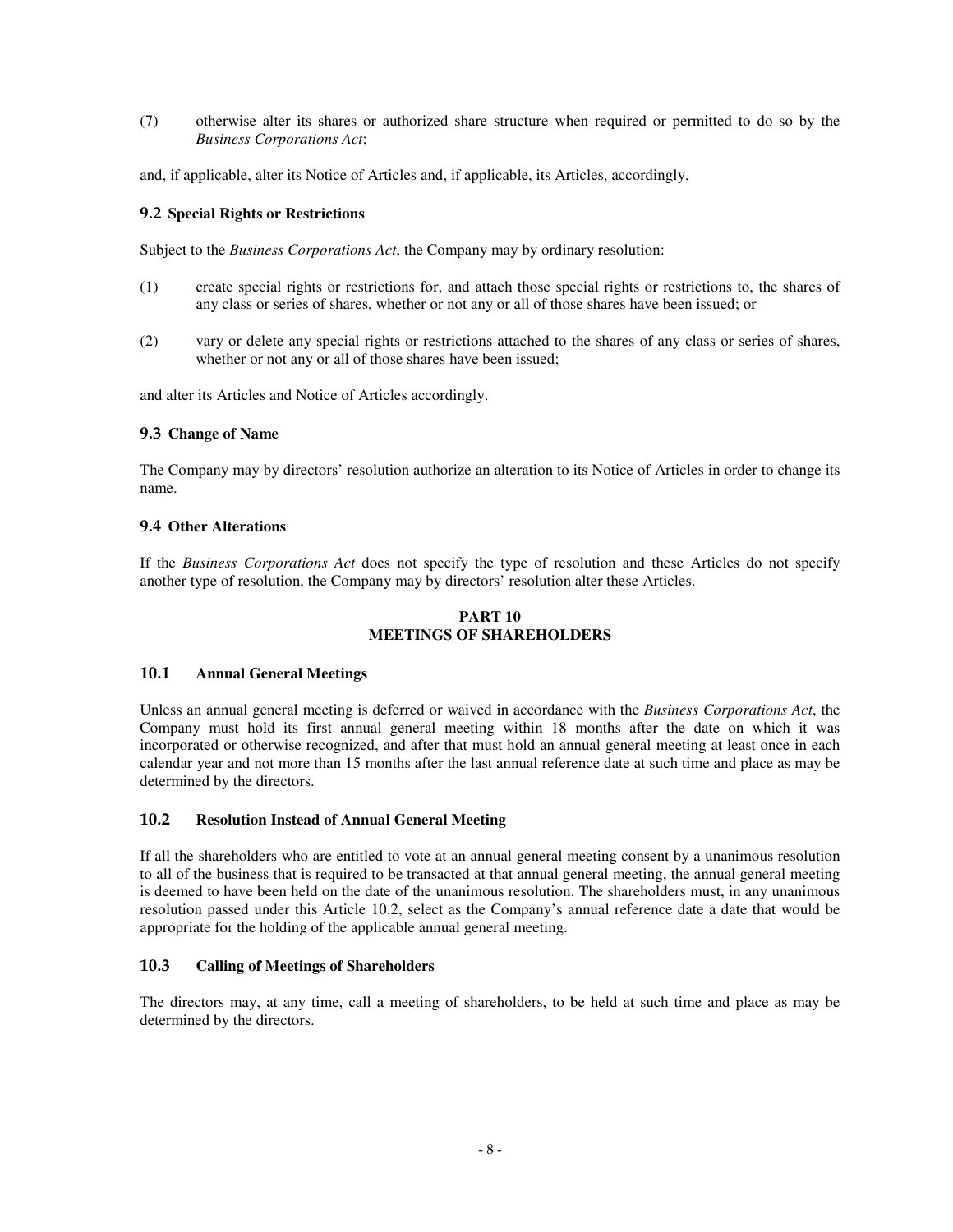## **10.4 Notice for Meetings of Shareholders**

The Company must send notice of the date, time and location of any meeting of shareholders (including, without limitation, any notice specifying the intention to propose a resolution as an exceptional resolution, a special resolution or a special separate resolution, and any notice to consider approving an amalgamation into a foreign jurisdiction, an arrangement or the adoption of an amalgamation agreement, and any notice of a general meeting, class meeting or series meeting), in the manner provided in these Articles, or in such other manner, if any, as may be prescribed by ordinary resolution (whether previous notice of the resolution has been given or not), to each shareholder entitled to attend the meeting, to each director and to the auditor of the Company, unless these Articles otherwise provide, at least the following number of days before the meeting:

- $(1)$  if and for so long as the Company is a public company, 21 days;
- (2) otherwise, 10 days.

# **10.5 Record Date for Notice**

The directors may set a date as the record date for the purpose of determining shareholders entitled to notice of any meeting of shareholders. The record date must not precede the date on which the meeting is to be held by more than two months or, in the case of a general meeting requisitioned by shareholders under the *Business Corporations Act*, by more than four months. The record date must not precede the date on which the meeting is held by fewer than:

- (1) if and for so long as the Company is a public company, 21 days;
- (2) otherwise, 10 days.

If no record date is set, the record date is 5 p.m. on the day immediately preceding the first date on which the notice is sent or, if no notice is sent, the beginning of the meeting.

## **10.6 Record Date for Voting**

The directors may set a date as the record date for the purpose of determining shareholders entitled to vote at any meeting of shareholders. The record date must not precede the date on which the meeting is to be held by more than two months or, in the case of a general meeting requisitioned by shareholders under the *Business Corporations Act*, by more than four months. If no record date is set, the record date is 5 p.m. on the day immediately preceding the first date on which the notice is sent or, if no notice is sent, the beginning of the meeting.

# **10.7 Failure to Give Notice and Waiver of Notice**

The accidental omission to send notice of any meeting of shareholders to, or the non-receipt of any notice by, any of the persons entitled to notice does not invalidate any proceedings at that meeting. Any person entitled to notice of a meeting of shareholders may, in writing or otherwise, waive that entitlement or agree to reduce the period of that notice. Attendance of a person at a meeting of shareholders is a waiver of entitlement to notice of the meeting unless that person attends the meeting for the express purpose of objecting to the transaction of any business on the grounds that the meeting is not lawfully called.

## **10.8 Notice of Special Business at Meetings of Shareholders**

If a meeting of shareholders is to consider special business within the meaning of Article 11.1, the notice of meeting must:

(1) state the general nature of the special business; and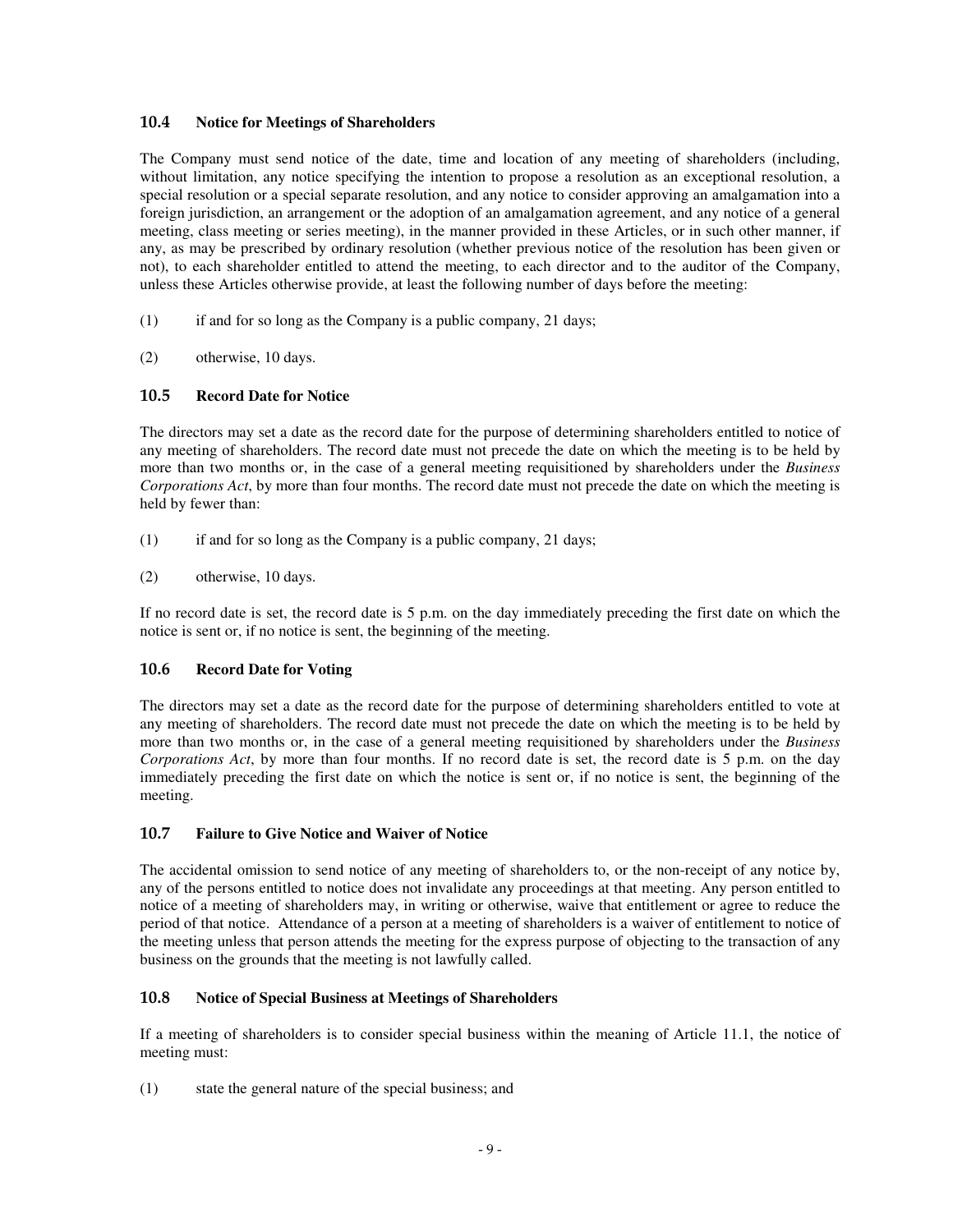- (2) if the special business includes considering, approving, ratifying, adopting or authorizing any document or the signing of or giving of effect to any document, have attached to it a copy of the document or state that a copy of the document will be available for inspection by shareholders:
	- (a) at the Company's records office, or at such other reasonably accessible location in British Columbia as is specified in the notice; and
	- (b) during statutory business hours on any one or more specified days before the day set for the holding of the meeting.

### **10.9 Notice of Dissent Rights**

The Company must send to each of its shareholders, whether or not their shares carry the right to vote, a notice of any meeting of shareholders at which a resolution entitling shareholders to dissent is to be considered specifying the date of the meeting and containing a statement advising of the right to send a notice of dissent together with a copy of the proposed resolution at least the following number of days before the meeting:

- $(1)$  if and for so long as the Company is a public company, 21 days;
- (2) otherwise, 10 days.

## **PART 11 PROCEEDINGS AT MEETINGS OF SHAREHOLDERS**

#### **11.1 Special Business**

At a meeting of shareholders, the following business is special business:

- (1) at a meeting of shareholders that is not an annual general meeting, all business is special business except business relating to the conduct of or voting at the meeting;
- (2) at an annual general meeting, all business is special business except for the following:
	- (a) business relating to the conduct of or voting at the meeting;
	- (b) consideration of any financial statements of the Company presented to the meeting;
	- (c) consideration of any reports of the directors or auditor;
	- (d) the setting or changing of the number of directors;
	- (e) the election or appointment of directors;
	- (f) the appointment of an auditor;
	- (g) the setting of the remuneration of an auditor;
	- (h) business arising out of a report of the directors not requiring the passing of a special resolution or an exceptional resolution;
	- (i) any other business which, under these Articles or the *Business Corporations Act*, may be transacted at a meeting of shareholders without prior notice of the business being given to the shareholders.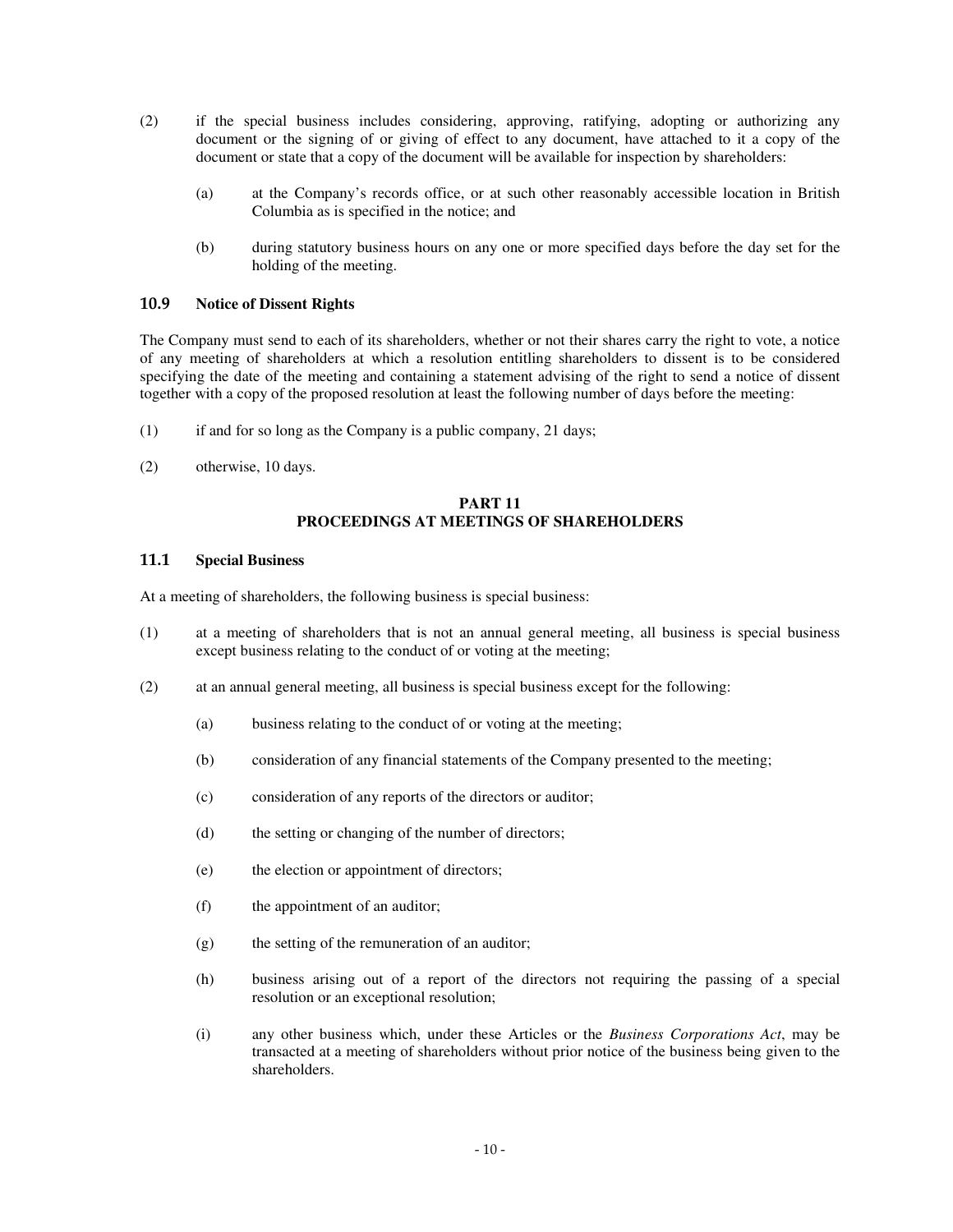# **11.2 Special Majority**

The majority of votes required for the Company to pass a special resolution at a general meeting of shareholders is two-thirds of the votes cast on the resolution.

# **11.3 Quorum**

Subject to the special rights or restrictions attached to the shares of any class or series of shares and to Article 11.4, the quorum for the transaction of business at a meeting of shareholders is two persons who are, or who represent by proxy, shareholders who, in the aggregate, hold at least 5% of the issued shares entitled to be voted at the meeting.

## **11.4 One Shareholder May Constitute Quorum**

If there is only one shareholder entitled to vote at a meeting of shareholders:

- (1) the quorum is one person who is, or who represents by proxy, that shareholder, and
- (2) that shareholder, present in person or by proxy, may constitute the meeting.

### **11.5 Persons Entitled to Attend Meeting**

In addition to those persons who are entitled to vote at a meeting of shareholders, the only other persons entitled to be present at the meeting are the directors, the president (if any), the secretary (if any), the assistant secretary (if any), any lawyer for the Company, the auditor of the Company, any persons invited to be present at the meeting by the directors or by the chair of the meeting and any persons entitled or required under the *Business Corporations Act* or these Articles to be present at the meeting; but if any of those persons does attend the meeting, that person is not to be counted in the quorum and is not entitled to vote at the meeting unless that person is a shareholder or proxy holder entitled to vote at the meeting.

#### **11.6 Requirement of Quorum**

No business, other than the election of a chair of the meeting and the adjournment of the meeting, may be transacted at any meeting of shareholders unless a quorum of shareholders entitled to vote is present at the commencement of the meeting, but such quorum need not be present throughout the meeting.

## **11.7 Lack of Quorum**

If, within one-half hour from the time set for the holding of a meeting of shareholders, a quorum is not present:

- (1) in the case of a general meeting requisitioned by shareholders, the meeting is dissolved, and
- (2) in the case of any other meeting of shareholders, the meeting stands adjourned to the same day in the next week at the same time and place.

## **11.8 Lack of Quorum at Succeeding Meeting**

If, at the meeting to which the meeting referred to in Article 11.7(2) was adjourned, a quorum is not present within one-half hour from the time set for the holding of the meeting, the person or persons present and being, or representing by proxy, one or more shareholders entitled to attend and vote at the meeting constitute a quorum.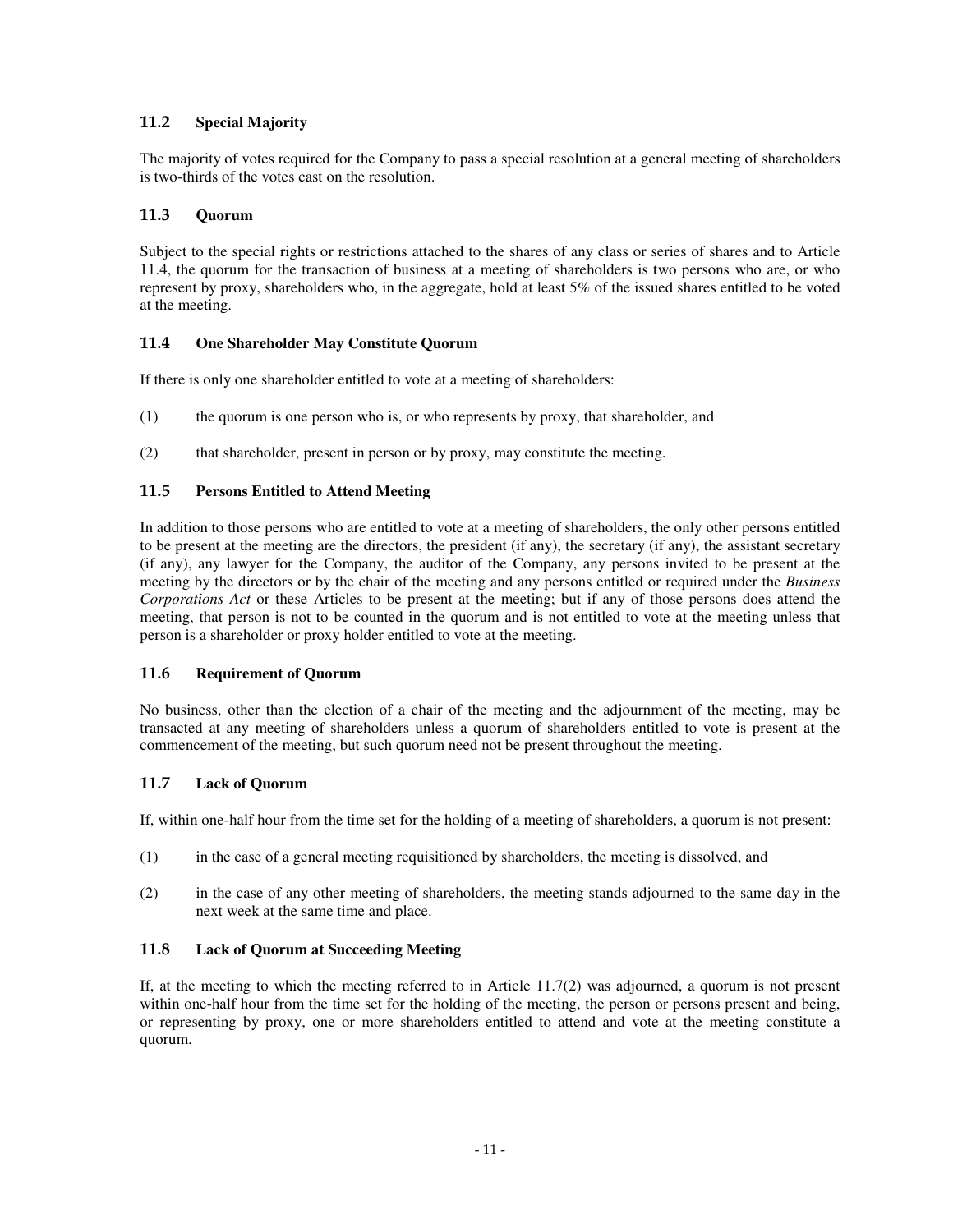## **11.9 Chair**

The following individual is entitled to preside as chair at a meeting of shareholders:

- (1) the chair of the board, if any; or
- (2) if the chair of the board is absent or unwilling to act as chair of the meeting, the president, if any.

### **11.10 Selection of Alternate Chair**

If, at any meeting of shareholders, there is no chair of the board or president present within 15 minutes after the time set for holding the meeting, or if the chair of the board and the president are unwilling to act as chair of the meeting, or if the chair of the board and the president have advised the secretary, if any, or any director present at the meeting, that they will not be present at the meeting, the directors present must choose one of their number to be chair of the meeting or if all of the directors present decline to take the chair or fail to so choose or if no director is present, the shareholders entitled to vote at the meeting who are present in person or by proxy may choose any person present at the meeting to chair the meeting.

### **11.11 Adjournments**

The chair of a meeting of shareholders may, and if so directed by the meeting must, adjourn the meeting from time to time and from place to place, but no business may be transacted at any adjourned meeting other than the business left unfinished at the meeting from which the adjournment took place.

### **11.12 Notice of Adjourned Meeting**

It is not necessary to give any notice of an adjourned meeting of shareholders or of the business to be transacted at an adjourned meeting of shareholders except that, when a meeting is adjourned for 30 days or more, notice of the adjourned meeting must be given as in the case of the original meeting.

#### **11.13 Decisions by Show of Hands or Poll**

Subject to the *Business Corporations Act*, every motion put to a vote at a meeting of shareholders will be decided on a show of hands unless a poll, before or on the declaration of the result of the vote by show of hands, is directed by the chair or demanded by any shareholder entitled to vote who is present in person or by proxy.

## **11.14 Declaration of Result**

The chair of a meeting of shareholders must declare to the meeting the decision on every question in accordance with the result of the show of hands or the poll, as the case may be, and that decision must be entered in the minutes of the meeting. A declaration of the chair that a resolution is carried by the necessary majority or is defeated is, unless a poll is directed by the chair or demanded under Article 11.13, conclusive evidence without proof of the number or proportion of the votes recorded in favour of or against the resolution.

#### **11.15 Motion Need Not be Seconded**

No motion proposed at a meeting of shareholders need be seconded unless the chair of the meeting rules otherwise, and the chair of any meeting of shareholders is entitled to propose or second a motion.

## **11.16 Casting Vote**

In the case of an equality of votes, the chair of a meeting of shareholders does not, either on a show of hands or on a poll, have a second or casting vote in addition to the vote or votes to which the chair may be entitled as a shareholder.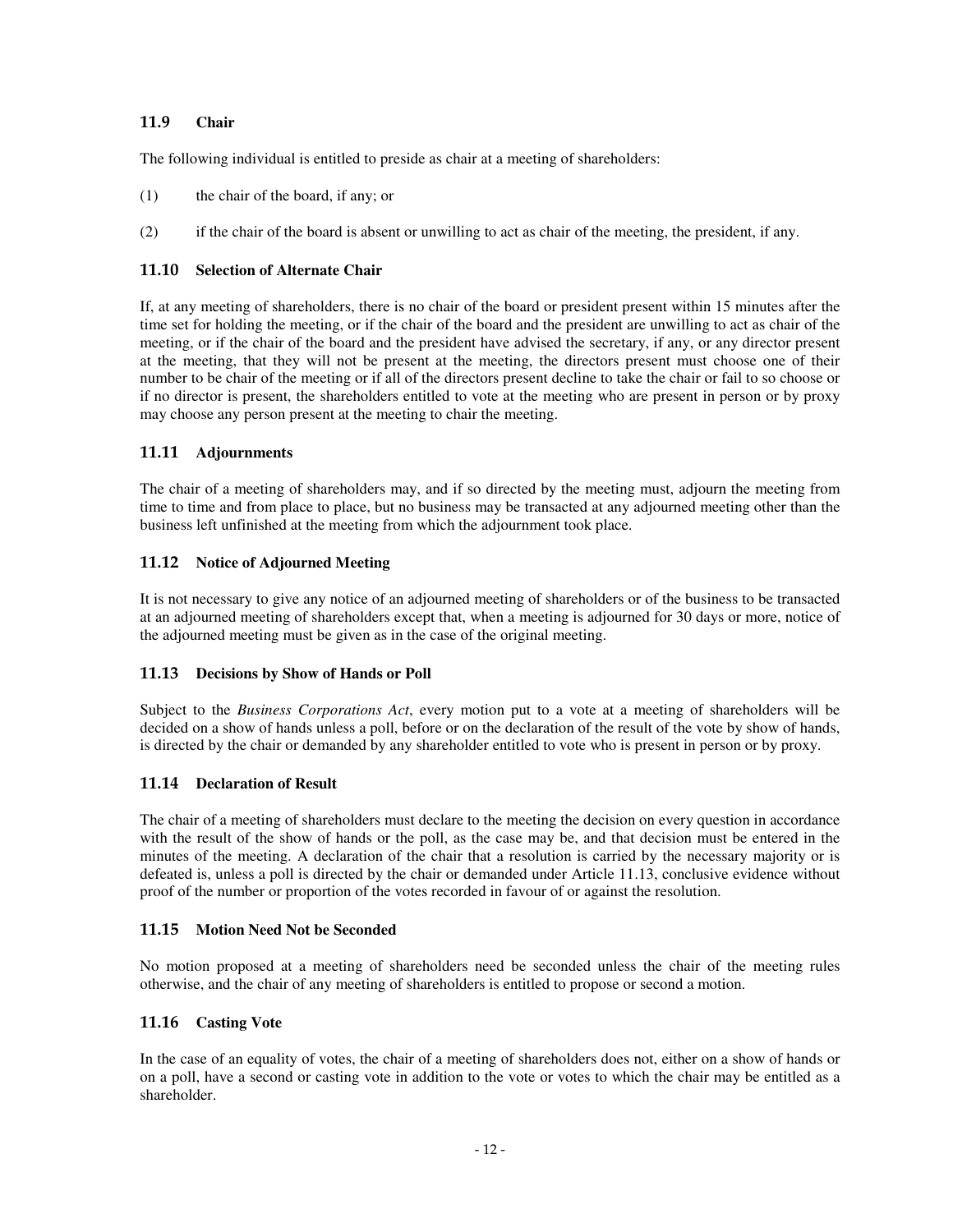## **11.17 Manner of Taking Poll**

Subject to Article 11.18, if a poll is duly demanded at a meeting of shareholders:

- (1) the poll must be taken:
	- (a) at the meeting, or within seven days after the date of the meeting, as the chair of the meeting directs; and
	- (b) in the manner, at the time and at the place that the chair of the meeting directs;
- (2) the result of the poll is deemed to be the decision of the meeting at which the poll is demanded; and
- (3) the demand for the poll may be withdrawn by the person who demanded it.

### **11.18 Demand for Poll on Adjournment**

A poll demanded at a meeting of shareholders on a question of adjournment must be taken immediately at the meeting.

### **11.19 Chair Must Resolve Dispute**

In the case of any dispute as to the admission or rejection of a vote given on a poll, the chair of the meeting must determine the dispute, and his or her determination made in good faith is final and conclusive.

### **11.20 Casting of Votes**

On a poll, a shareholder entitled to more than one vote need not cast all the votes in the same way.

## **11.21 No Demand for Poll on Election of Chair**

No poll may be demanded in respect of the vote by which a chair of a meeting of shareholders is elected.

## **11.22 Demand for Poll Not to Prevent Continuance of Meeting**

The demand for a poll at a meeting of shareholders does not, unless the chair of the meeting so rules, prevent the continuation of the meeting for the transaction of any business other than the question on which a poll has been demanded.

## **11.23 Retention of Ballots and Proxies**

The Company must, for at least three months after a meeting of shareholders, keep each ballot cast on a poll and each proxy voted at the meeting, and, during that period, make them available for inspection during normal business hours by any shareholder or proxyholder entitled to vote at the meeting. At the end of such three month period, the Company may destroy such ballots and proxies.

#### **PART 12 VOTES OF SHAREHOLDERS**

## **12.1 Number of Votes by Shareholder or by Shares**

Subject to any special rights or restrictions attached to any shares and to the restrictions imposed on joint shareholders under Article 12.3: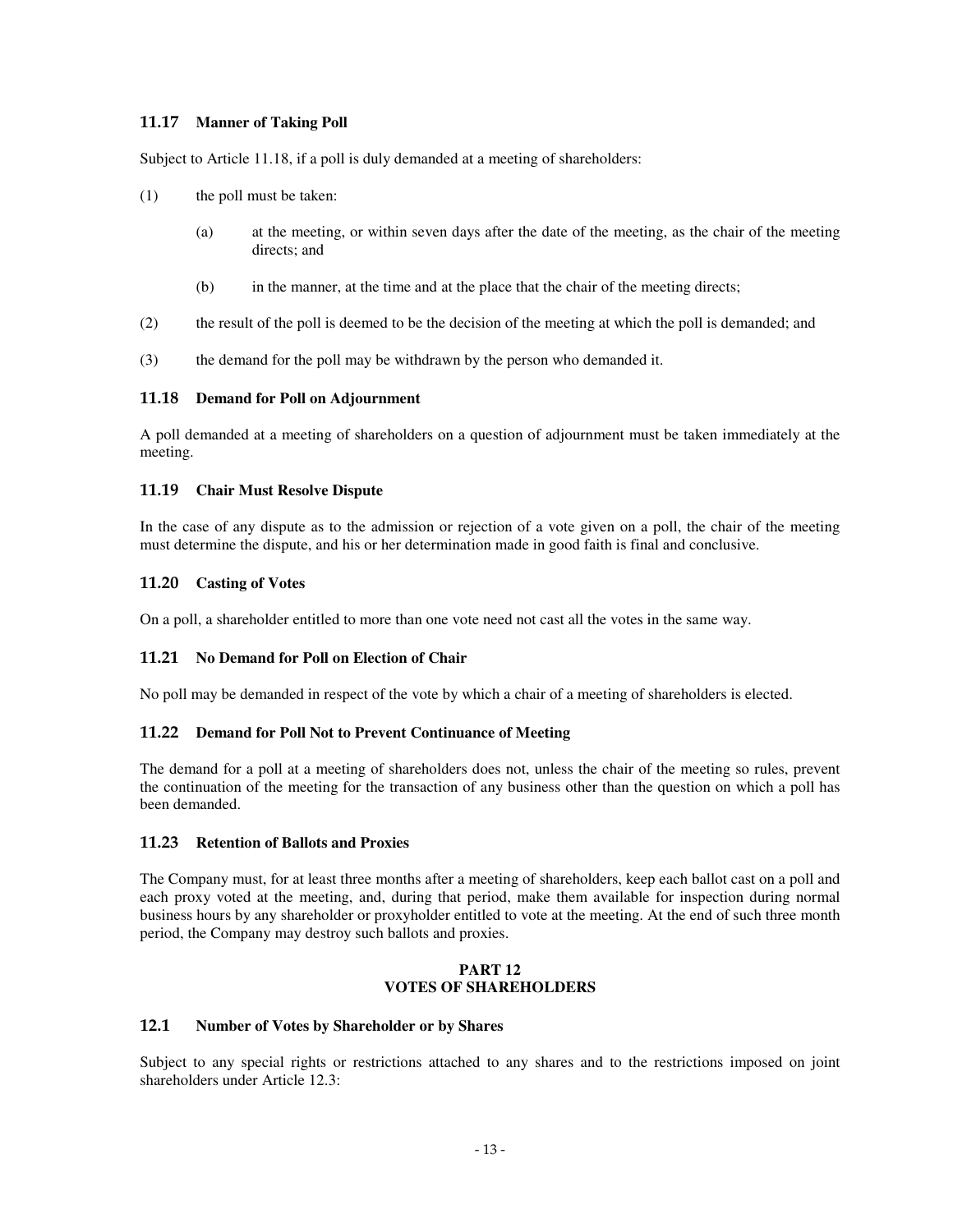- (1) on a vote by show of hands, every person present who is a shareholder or proxy holder and entitled to vote on the matter has one vote; and
- (2) on a poll, every shareholder entitled to vote on the matter has one vote in respect of each share entitled to be voted on the matter and held by that shareholder and may exercise that vote either in person or by proxy.

# **12.2 Votes of Persons in Representative Capacity**

A person who is not a shareholder may vote at a meeting of shareholders, whether on a show of hands or on a poll, and may appoint a proxy holder to act at the meeting, if, before doing so, the person satisfies the chair of the meeting, or the directors, that the person is a legal personal representative or a trustee in bankruptcy for a shareholder who is entitled to vote at the meeting.

# **12.3 Votes by Joint Holders**

If there are joint shareholders registered in respect of any share:

- (1) any one of the joint shareholders may vote at any meeting of shareholders, personally or by proxy, in respect of the share as if that joint shareholder were solely entitled to it; or
- (2) if more than one of the joint shareholders is present at any meeting of shareholders, personally or by proxy, and more than one of them votes in respect of that share, then only the vote of the joint shareholder present whose name stands first on the central securities register in respect of the share will be counted.

## **12.4 Legal Personal Representatives as Joint Shareholders**

Two or more legal personal representatives of a shareholder in whose sole name any share is registered are, for the purposes of Article 12.3, deemed to be joint shareholders registered in respect of that share.

# **12.5 Representative of a Corporate Shareholder**

If a corporation that is not a subsidiary of the Company is a shareholder, that corporation may appoint a person to act as its representative at any meeting of shareholders of the Company, and:

- (1) for that purpose, the instrument appointing a representative must be received:
	- (a) at the registered office of the Company or at any other place specified, in the notice calling the meeting, for the receipt of proxies, at least the number of business days specified in the notice for the receipt of proxies, or if no number of days is specified, two business days before the day set for the holding of the meeting or any adjourned meeting; or
	- (b) at the meeting or any adjourned meeting, by the chair of the meeting or adjourned meeting or by a person designated by the chair of the meeting or adjourned meeting;
- (2) if a representative is appointed under this Article 12.5:
	- (a) the representative is entitled to exercise in respect of and at that meeting the same rights on behalf of the corporation that the representative represents as that corporation could exercise if it were a shareholder who is an individual, including, without limitation, the right to appoint a proxy holder; and
	- (b) the representative, if present at the meeting, is to be counted for the purpose of forming a quorum and is deemed to be a shareholder present in person at the meeting.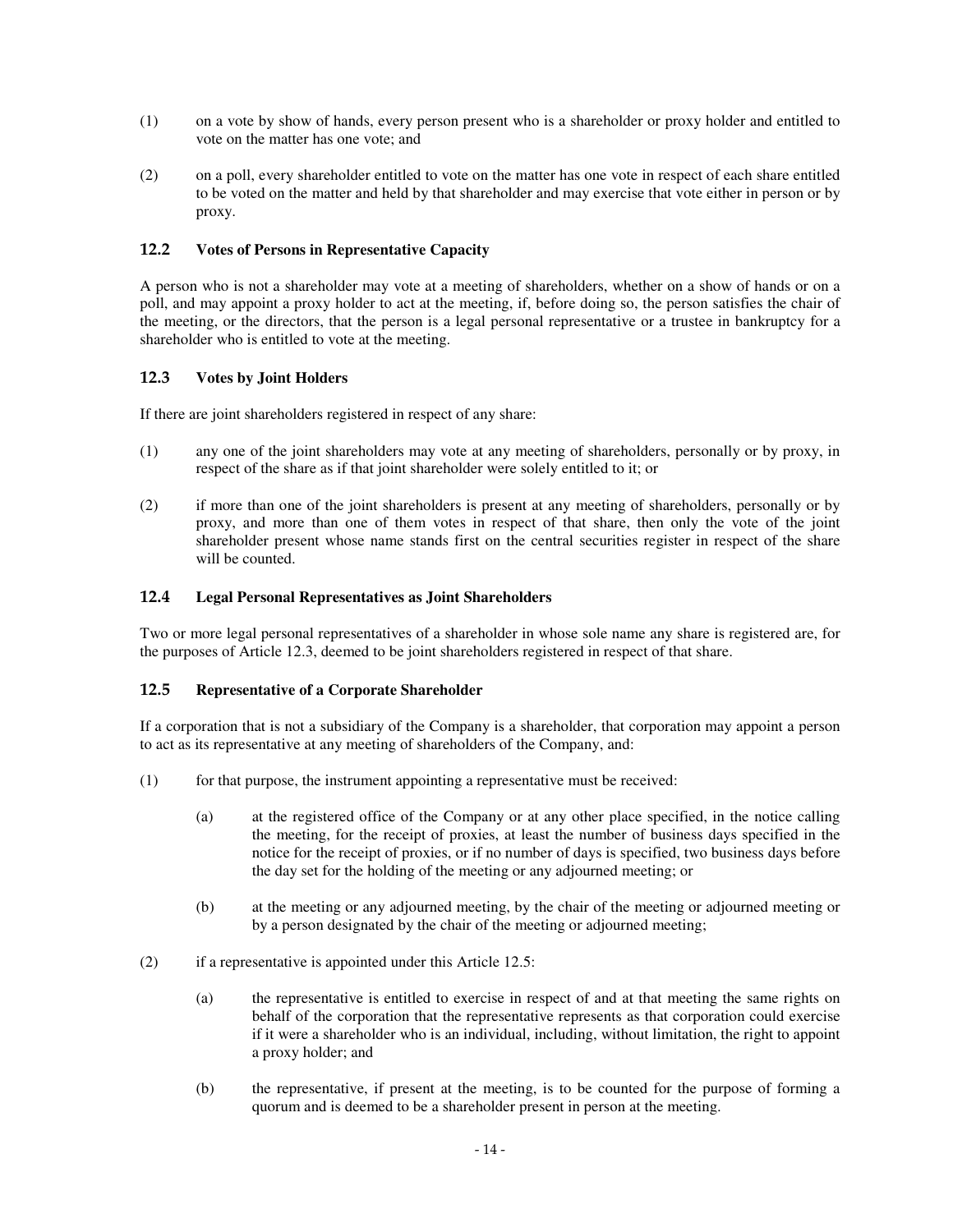Evidence of the appointment of any such representative may be sent to the Company by written instrument, fax or any other method of transmitting legibly recorded messages.

# **12.6 When Proxy Holder Need Not Be Shareholder**

A person must not be appointed as a proxy holder unless the person is a shareholder, although a person who is not a shareholder may be appointed as a proxy holder if:

- (1) the person appointing the proxy holder is a corporation or a representative of a corporation appointed under Article 12.5;
- (2) the Company has at the time of the meeting for which the proxy holder is to be appointed only one shareholder entitled to vote at the meeting;
- (3) the shareholders present in person or by proxy at and entitled to vote at the meeting for which the proxy holder is to be appointed, by a resolution on which the proxy holder is not entitled to vote but in respect of which the proxy holder is to be counted in the quorum, permit the proxy holder to attend and vote at the meeting; or
- (4) the Company is a public company or is a pre-existing reporting company which has the Statutory Reporting Company Provisions as part of these Articles or to which the Statutory Reporting Company Provisions apply.

# **12.7 When Proxy Provisions Do Not Apply to the Company**

If and for so long as the Company is a public company, Articles 12.8 to 12.16 apply only insofar as they are not inconsistent with any Canadian securities legislation applicable to the Company, any U.S. securities legislation applicable to the Company or any rules of an exchange on which securities of the Company are listed.

# **12.8 Appointment of Proxy Holders**

Every shareholder of the Company, including a corporation that is a shareholder but not a subsidiary of the Company, entitled to vote at a meeting of shareholders may, by proxy, appoint one or more proxy holders to attend and act at the meeting in the manner, to the extent and with the powers conferred by the proxy.

# **12.9 Alternate Proxy Holders**

A shareholder may appoint one or more alternate proxy holders to act in the place of an absent proxy holder.

## **12.10 Deposit of Proxy**

A proxy for a meeting of shareholders must:

- (1) be received at the registered office of the Company or at any other place specified, in the notice calling the meeting, for the receipt of proxies, at least the number of business days specified in the notice, or if no number of days is specified, two business days before the day set for the holding of the meeting or any adjourned meeting; or
- (2) unless the notice provides otherwise, be received, at the meeting or any adjourned meeting, by the chair of the meeting or adjourned meeting or by a person designated by the chair of the meeting or adjourned meeting.

A proxy may be sent to the Company by written instrument, fax or any other method of transmitting legibly recorded messages.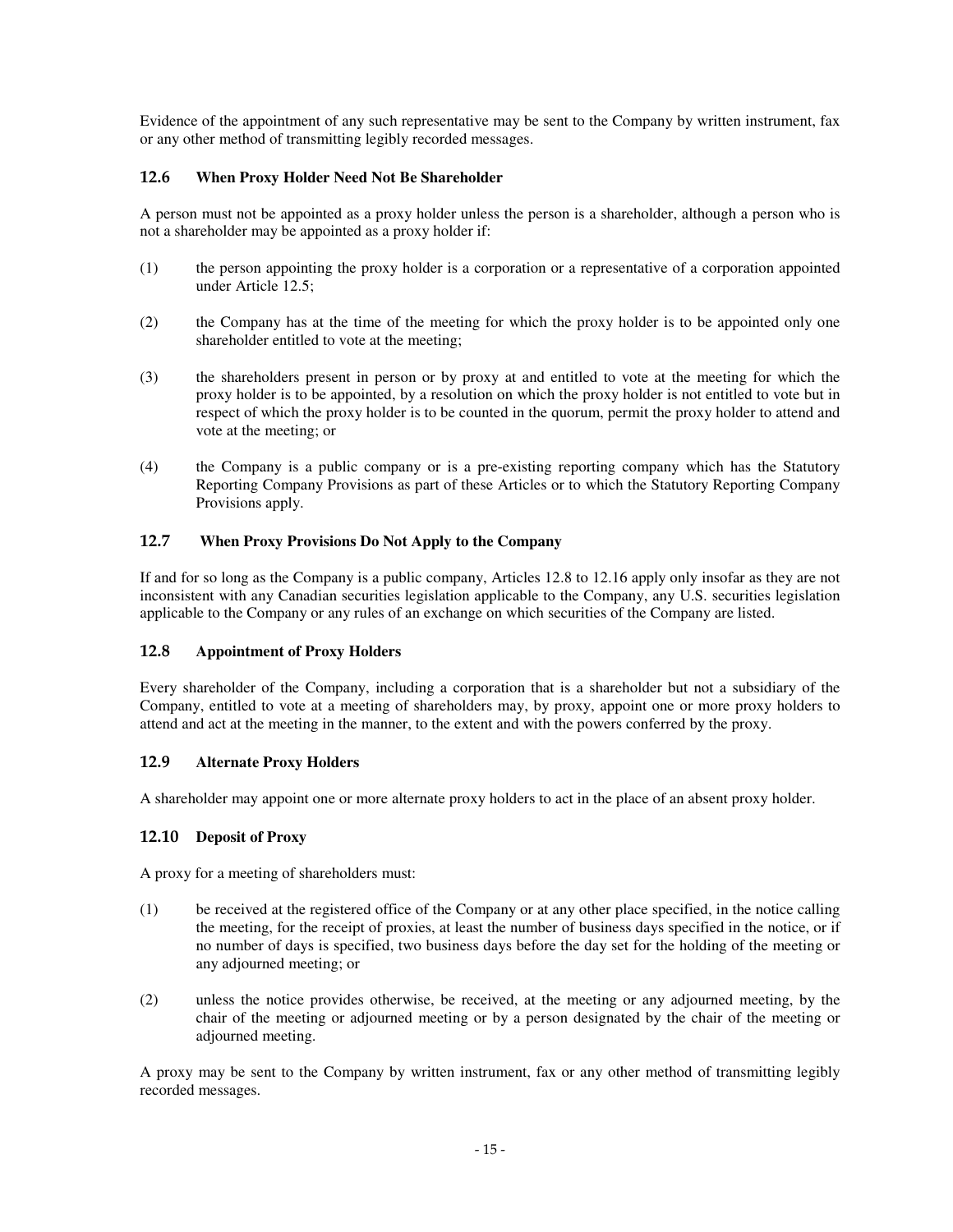### **12.11 Validity of Proxy Vote**

A vote given in accordance with the terms of a proxy is valid notwithstanding the death or incapacity of the shareholder giving the proxy and despite the revocation of the proxy or the revocation of the authority under which the proxy is given, unless notice in writing of that death, incapacity or revocation is received:

- (1) at the registered office of the Company, at any time up to and including the last business day before the day set for the holding of the meeting or any adjourned meeting at which the proxy is to be used; or
- (2) at the meeting or any adjourned meeting, by the chair of the meeting or adjourned meeting, before any vote in respect of which the proxy has been given has been taken.

## **12.12 Form of Proxy**

A proxy, whether for a specified meeting or otherwise, must be either in the following form or in any other form approved by the directors or the chair of the meeting:

[name of company]

(the "Company")

The undersigned, being a shareholder of the Company, hereby appoints [name] or, failing that person, [name], as proxy holder (with full power of substitution) for the undersigned to attend, act and vote for and on behalf of the undersigned at the meeting of shareholders of the Company to be held on [month, day, year] and at any adjournment of that meeting.

Number of shares in respect of which this proxy is given (if no number is specified, then this proxy is given in respect of all shares registered in the name of the undersigned): \_\_\_\_\_\_\_\_\_\_\_\_\_\_

Signed [month, day, year]

\_\_\_\_\_\_\_\_\_\_\_\_\_\_\_\_\_\_\_\_\_\_\_\_\_\_\_\_

\_\_\_\_\_\_\_\_\_\_\_\_\_\_\_\_\_\_\_\_\_\_\_\_\_\_\_\_

[Signature of shareholder]

\_\_\_\_\_\_\_\_\_\_\_\_\_\_\_\_\_\_\_\_\_\_\_\_\_\_\_\_ [Name of shareholder - printed]

## **12.13 Revocation of Proxy**

Subject to Article 12.14, every proxy may be revoked by an instrument in writing that is received:

- (1) at the registered office of the Company at any time up to and including the last business day before the day set for the holding of the meeting or any adjourned meeting at which the proxy is to be used; or
- (2) at the meeting or any adjourned meeting, by the chair of the meeting or adjourned meeting, before any vote in respect of which the proxy has been given has been taken.

## **12.14 Revocation of Proxy Must Be Signed**

An instrument referred to in Article 12.13 must be signed as follows: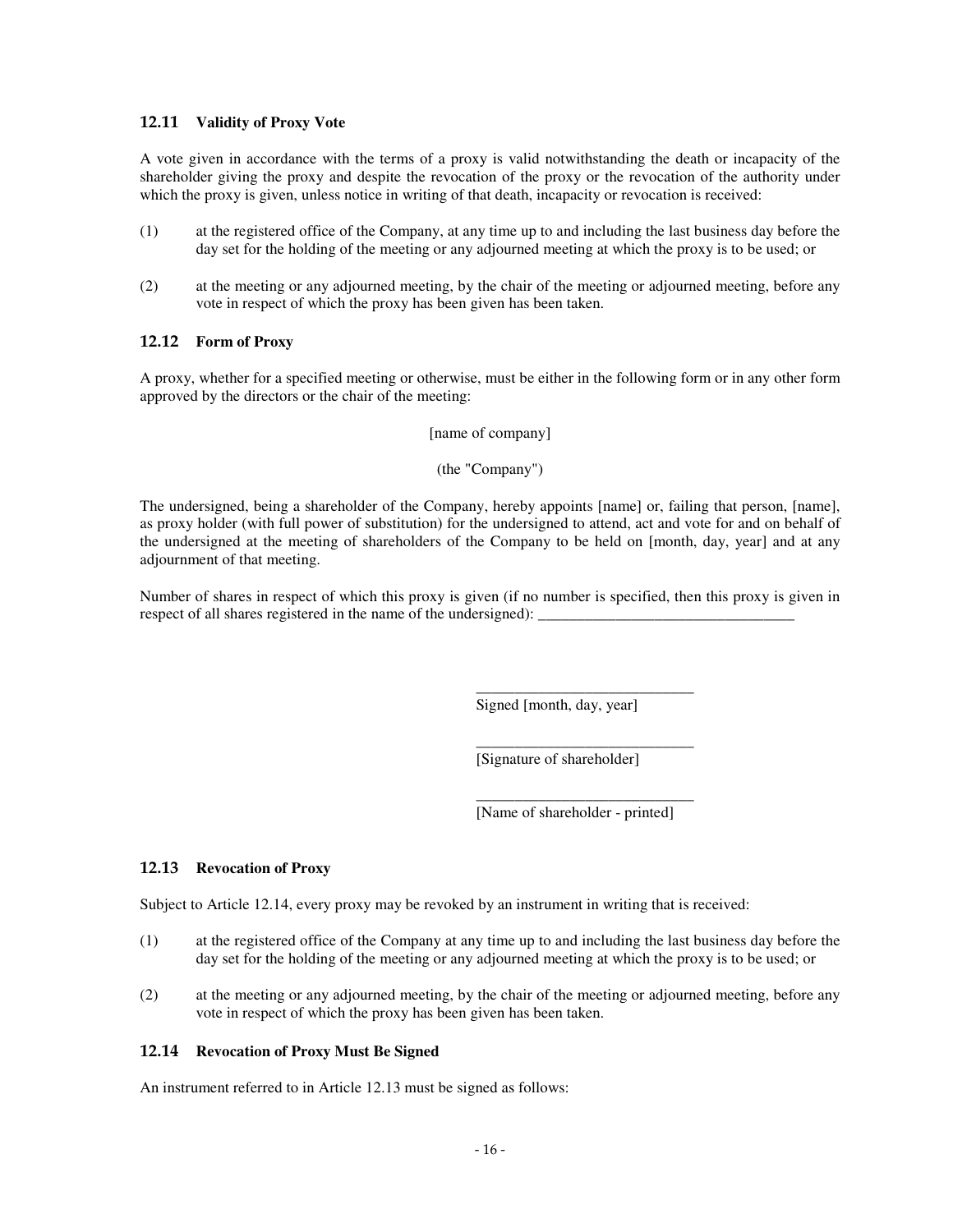- (1) if the shareholder for whom the proxy holder is appointed is an individual, the instrument must be signed by the shareholder or his or her legal personal representative or trustee in bankruptcy;
- (2) if the shareholder for whom the proxy holder is appointed is a corporation, the instrument must be signed by the corporation or by a representative appointed for the corporation under Article 12.5.

### **12.15 Chair May Determine Validity of Proxy.**

The chair of any meeting of shareholders may determine whether or not a proxy deposited for use at the meeting, which may not strictly comply with the requirements of this Part 12 as to form, execution, accompanying documentation, time of filing or otherwise, shall be valid for use at the meeting, and any such determination made in good faith shall be final, conclusive and binding upon the meeting.

#### **12.16 Production of Evidence of Authority to Vote**

The chair of any meeting of shareholders may, but need not, inquire into the authority of any person to vote at the meeting and may, but need not, demand from that person production of evidence as to the existence of the authority to vote.

### **PART 13 DIRECTORS**

### **13.1 First Directors; Number of Directors**

The first directors are the persons designated as directors of the Company in the Notice of Articles that applies to the Company when it is recognized under the *Business Corporations Act*. The number of directors, excluding additional directors appointed under Article 14.8, is set at:

- (1) subject to paragraphs (2) and (3), the number of directors that is equal to the number of the Company's first directors;
- (2) if the Company is a public company, the greater of three and the most recently set of:
	- (a) the number of directors set by ordinary resolution (whether or not previous notice of the resolution was given); and
	- (b) the number of directors set under Article 14.4;
- (3) if the Company is not a public company, the most recently set of:
	- (a) the number of directors set by ordinary resolution (whether or not previous notice of the resolution was given); and
	- (b) the number of directors set under Article 14.4.

# **13.2 Change in Number of Directors**

If the number of directors is set under Articles  $13.1(2)(a)$  or  $13.1(3)(a)$ :

- (1) the shareholders may elect or appoint the directors needed to fill any vacancies in the board of directors up to that number;
- (2) if the shareholders do not elect or appoint the directors needed to fill any vacancies in the board of directors up to that number contemporaneously with the setting of that number, then the directors,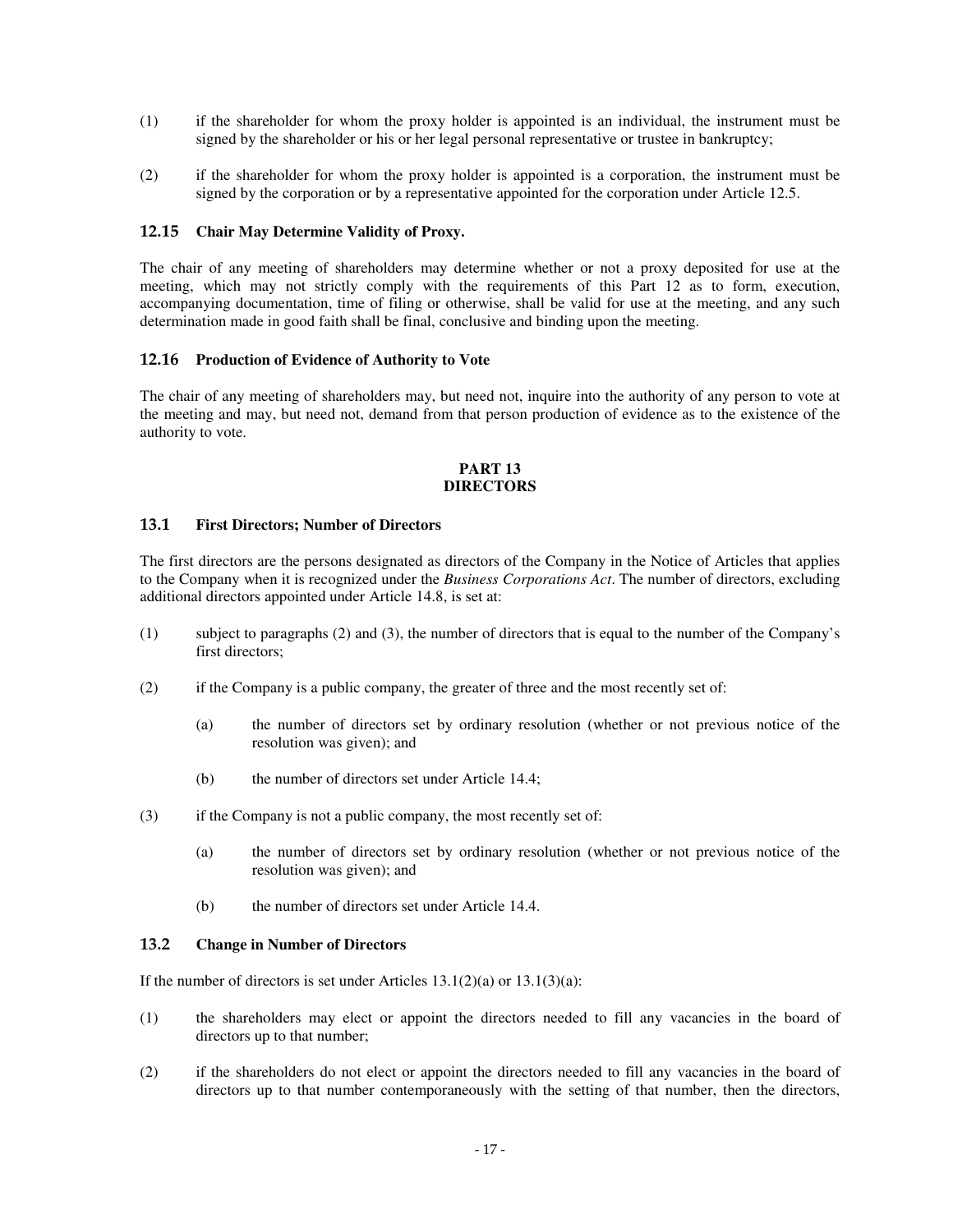subject to Article 14.8, may appoint, or the shareholders may elect or appoint, directors to fill those vacancies.

# **13.3 Directors' Acts Valid Despite Vacancy**

An act or proceeding of the directors is not invalid merely because fewer than the number of directors set or otherwise required under these Articles is in office.

# **13.4 Qualifications of Directors**

A director is not required to hold a share of the Company as qualification for his or her office but must be qualified as required by the *Business Corporations Act* to become, act or continue to act as a director.

## **13.5 Remuneration of Directors**

The directors are entitled to the remuneration for acting as directors, if any, as the directors may from time to time determine. If the directors so decide, the remuneration of the directors, if any, will be determined by the shareholders. That remuneration may be in addition to any salary or other remuneration paid to any officer or employee of the Company as such, who is also a director.

## **13.6 Reimbursement of Expenses of Directors**

The Company must reimburse each director for the reasonable expenses that he or she may incur in and about the business of the Company.

# **13.7 Special Remuneration for Directors**

If any director performs any professional or other services for the Company that in the opinion of the directors are outside the ordinary duties of a director, or if any director is otherwise specially occupied in or about the Company's business, he or she may be paid remuneration fixed by the directors, or, at the option of that director, fixed by ordinary resolution, and such remuneration may be either in addition to, or in substitution for, any other remuneration that he or she may be entitled to receive.

## **13.8 Gratuity, Pension or Allowance on Retirement of Director**

Unless otherwise determined by ordinary resolution, the directors on behalf of the Company may pay a gratuity or pension or allowance on retirement to any director who has held any salaried office or place of profit with the Company or to his or her spouse or dependants and may make contributions to any fund and pay premiums for the purchase or provision of any such gratuity, pension or allowance.

# **PART 14 ELECTION AND REMOVAL OF DIRECTORS**

## **14.1 Election at Annual General Meeting**

At every annual general meeting and in every unanimous resolution contemplated by Article 10.2:

- (1) the shareholders entitled to vote at the annual general meeting for the election of directors must elect, or in the unanimous resolution appoint, a board of directors consisting of the number of directors for the time being set under these Articles; and
- (2) all the directors cease to hold office immediately before the election or appointment of directors under paragraph (1), but are eligible for re-election or re-appointment.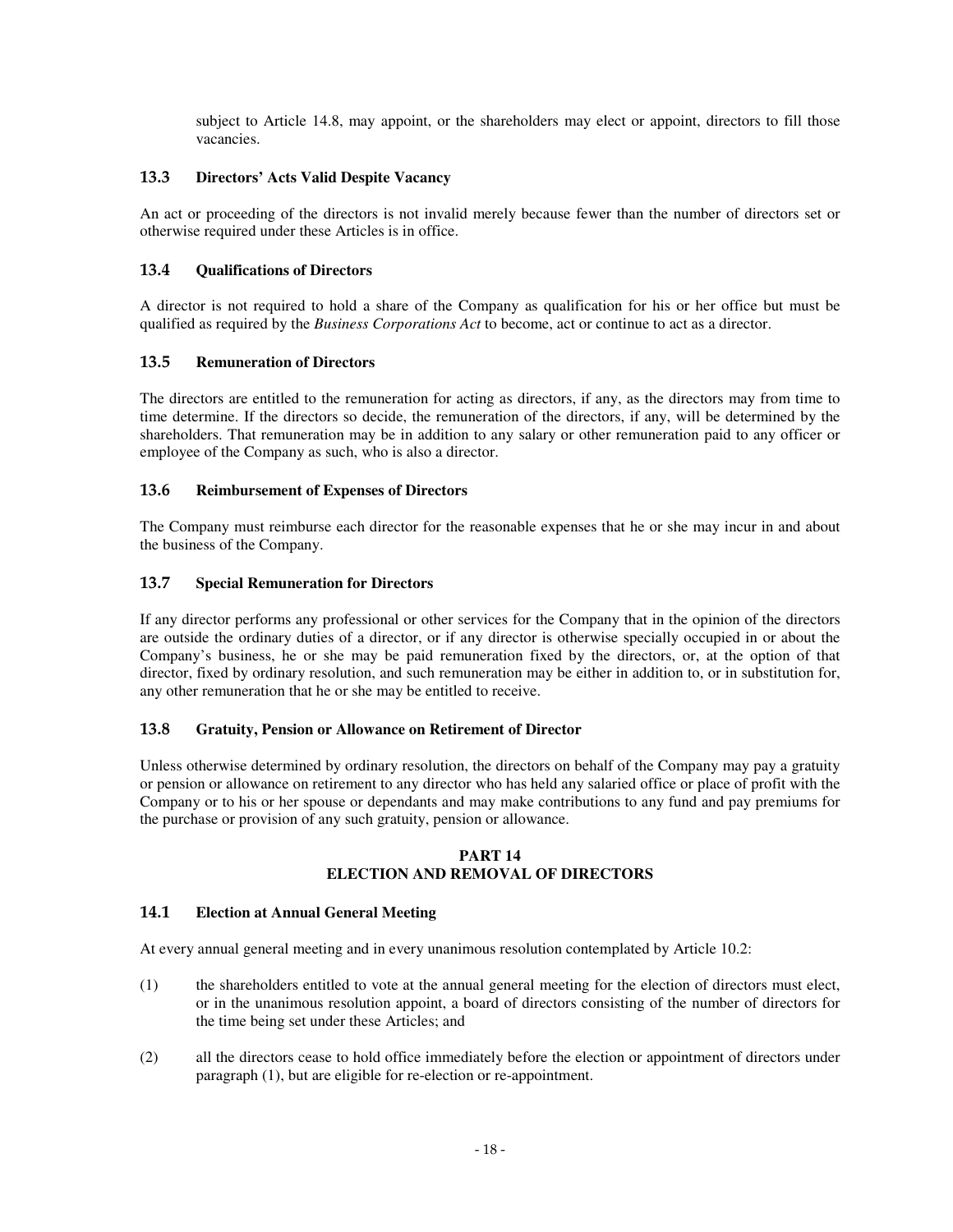# **14.2 Consent to be a Director**

No election, appointment or designation of an individual as a director is valid unless:

- (1) that individual consents to be a director in the manner provided for in the *Business Corporations Act*;
- (2) that individual is elected or appointed at a meeting at which the individual is present and the individual does not refuse, at the meeting, to be a director; or
- (3) with respect to first directors, the designation is otherwise valid under the *Business Corporations Act*.

## **14.3 Failure to Elect or Appoint Directors**

If:

- (1) the Company fails to hold an annual general meeting, and all the shareholders who are entitled to vote at an annual general meeting fail to pass the unanimous resolution contemplated by Article 10.2, on or before the date by which the annual general meeting is required to be held under the *Business Corporations Act*; or
- (2) the shareholders fail, at the annual general meeting or in the unanimous resolution contemplated by Article 10.2, to elect or appoint any directors;

then each director then in office continues to hold office until the earlier of:

- (3) when his or her successor is elected or appointed; and
- (4) when he or she otherwise ceases to hold office under the *Business Corporations Act* or these Articles.

## **14.4 Places of Retiring Directors Not Filled**

If, at any meeting of shareholders at which there should be an election of directors, the places of any of the retiring directors are not filled by that election, those retiring directors who are not re-elected and who are asked by the newly elected directors to continue in office will, if willing to do so, continue in office to complete the number of directors for the time being set pursuant to these Articles until further new directors are elected at a meeting of shareholders convened for that purpose. If any such election or continuance of directors does not result in the election or continuance of the number of directors for the time being set pursuant to these Articles, the number of directors of the Company is deemed to be set at the number of directors actually elected or continued in office.

## **14.5 Directors May Fill Casual Vacancies**

Any casual vacancy occurring in the board of directors may be filled by the directors.

## **14.6 Remaining Directors' Power to Act**

The directors may act notwithstanding any vacancy in the board of directors, but if the Company has fewer directors in office than the number set pursuant to these Articles as the quorum of directors, the directors may only act for the purpose of appointing directors up to that number or of calling a meeting of shareholders for the purpose of filling any vacancies on the board of directors or, subject to the *Business Corporations Act*, for any other purpose.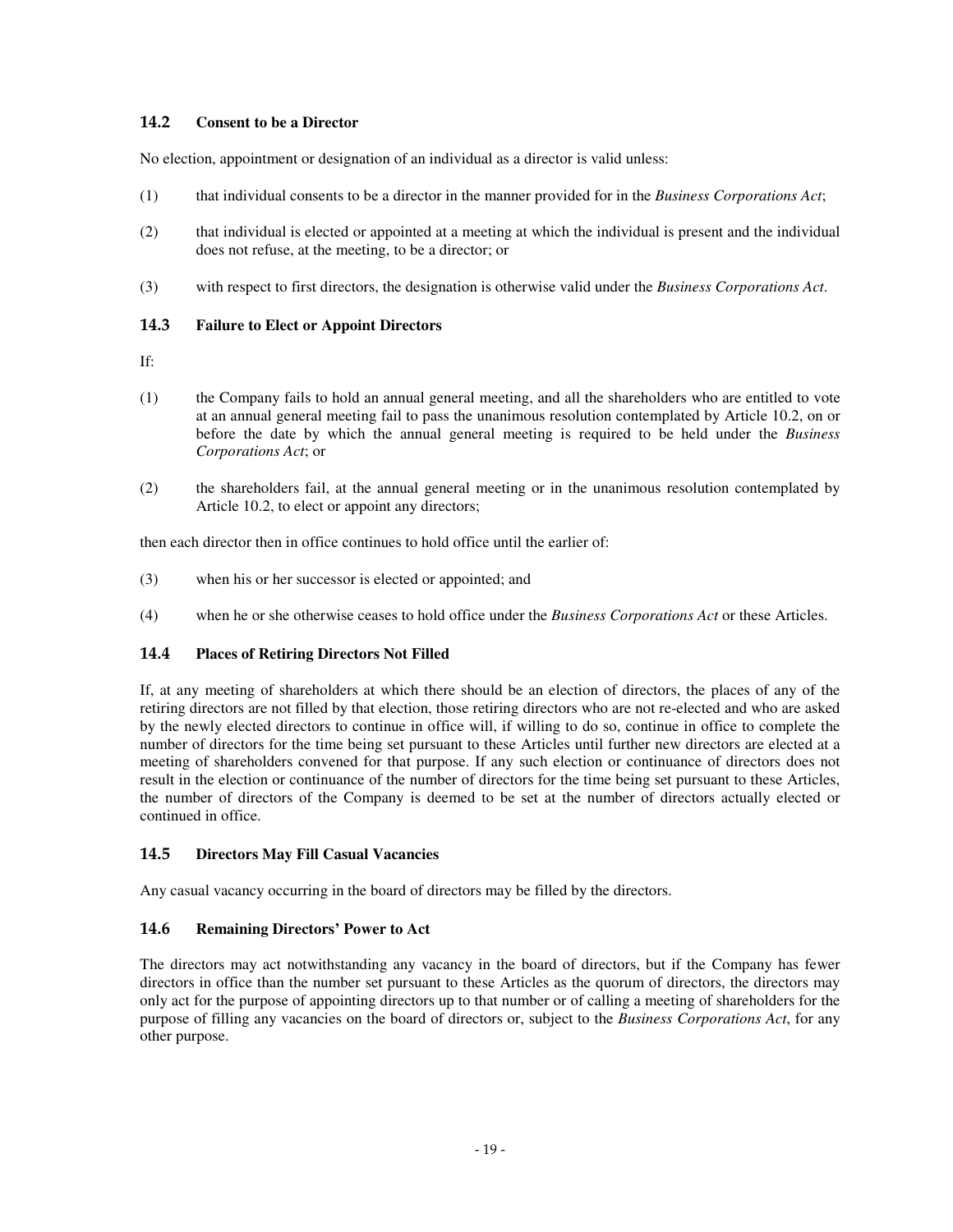## **14.7 Shareholders May Fill Vacancies**

If the Company has no directors or fewer directors in office than the number set pursuant to these Articles as the quorum of directors, the shareholders may elect or appoint directors to fill any vacancies on the board of directors.

# **14.8 Additional Directors**

Notwithstanding Articles 13.1 and 13.2, between annual general meetings or unanimous resolutions contemplated by Article 10.2, the directors may appoint one or more additional directors, but the number of additional directors appointed under this Article 14.8 must not at any time exceed:

- (1) one-third of the number of first directors, if, at the time of the appointments, one or more of the first directors have not yet completed their first term of office; or
- (2) in any other case, one-third of the number of the current directors who were elected or appointed as directors other than under this Article 14.8.

Any director so appointed ceases to hold office immediately before the next election or appointment of directors under Article 14.1(1), but is eligible for re-election or re-appointment.

# **14.9 Ceasing to be a Director**

A director ceases to be a director when:

- (1) the term of office of the director expires;
- (2) the director dies;
- (3) the director resigns as a director by notice in writing provided to the Company or a lawyer for the Company; or
- (4) the director is removed from office pursuant to Articles 14.10 or 14.11.

## **14.10 Removal of Director by Shareholders**

The Company may remove any director before the expiration of his or her term of office by special resolution. In that event, the shareholders may elect, or appoint by ordinary resolution, a director to fill the resulting vacancy. If the shareholders do not elect or appoint a director to fill the resulting vacancy contemporaneously with the removal, then the directors may appoint or the shareholders may elect, or appoint by ordinary resolution, a director to fill that vacancy.

## **14.11 Removal of Director by Directors**

The directors may remove any director before the expiration of his or her term of office if the director is convicted of an indictable offence, or if the director ceases to be qualified to act as a director of a company and does not promptly resign, and the directors may appoint a director to fill the resulting vacancy.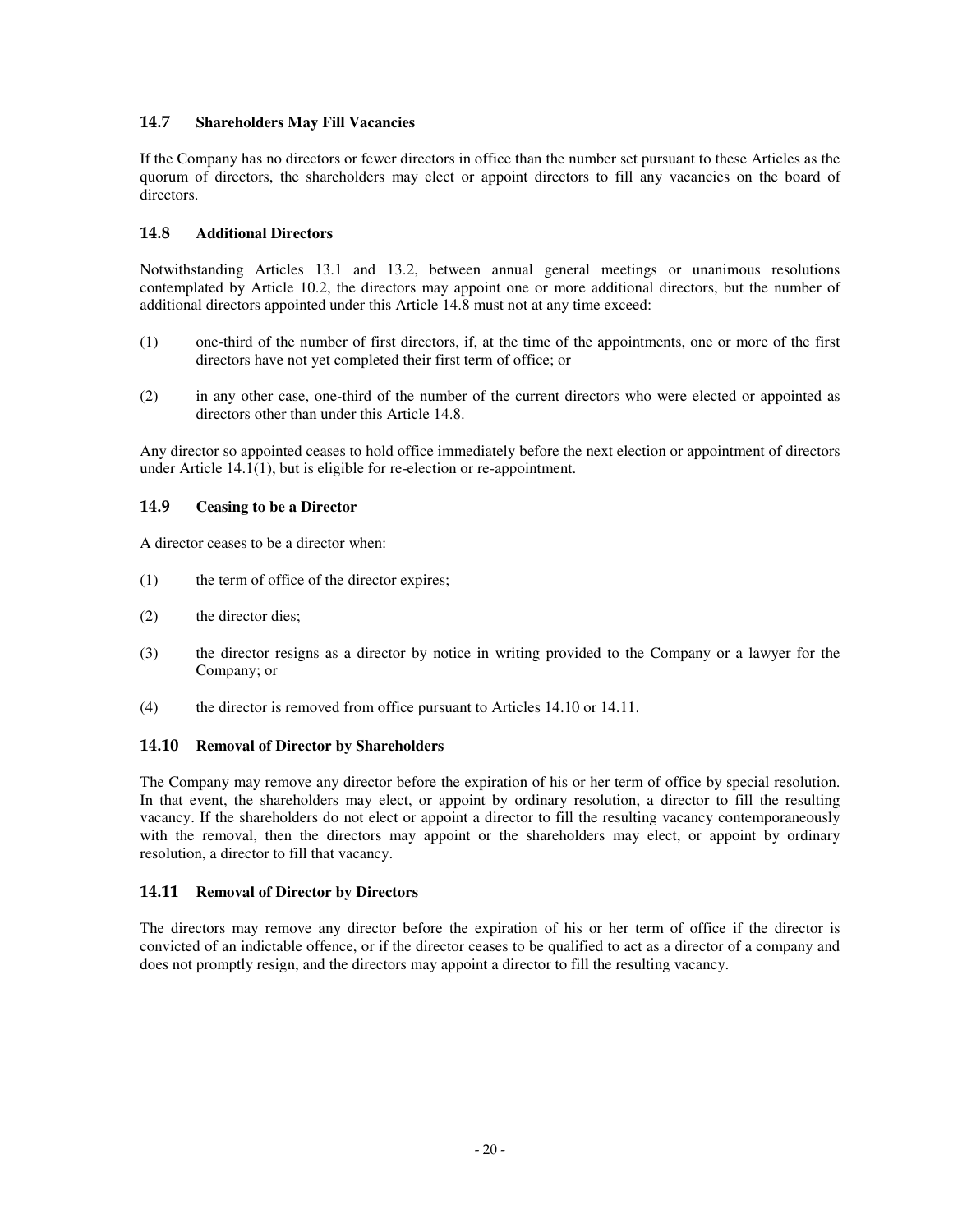### **PART 15 ALTERNATE DIRECTORS**

## **15.1 Appointment of Alternate Director**

Any director (an "appointor") may by notice in writing received by the Company appoint any person (an "appointee") who is qualified to act as a director to be his or her alternate to act in his or her place at meetings of the directors or committees of the directors at which the appointor is not present unless (in the case of an appointee who is not a director) the directors have reasonably disapproved the appointment of such person as an alternate director and have given notice to that effect to his or her appointor within a reasonable time after the notice of appointment is received by the Company.

### **15.2 Notice of Meetings**

Every alternate director so appointed is entitled to notice of meetings of the directors and of committees of the directors of which his or her appointor is a member and to attend and vote as a director at any such meetings at which his or her appointor is not present.

### **15.3 Alternate for More Than One Director Attending Meetings**

A person may be appointed as an alternate director by more than one director, and an alternate director:

- (1) will be counted in determining the quorum for a meeting of directors once for each of his or her appointors and, in the case of an appointee who is also a director, once more in that capacity;
- (2) has a separate vote at a meeting of directors for each of his or her appointors and, in the case of an appointee who is also a director, an additional vote in that capacity;
- (3) will be counted in determining the quorum for a meeting of a committee of directors once for each of his or her appointors who is a member of that committee and, in the case of an appointee who is also a member of that committee as a director, once more in that capacity;
- (4) has a separate vote at a meeting of a committee of directors for each of his or her appointors who is a member of that committee and, in the case of an appointee who is also a member of that committee as a director, an additional vote in that capacity.

## **15.4 Consent Resolutions**

Every alternate director, if authorized by the notice appointing him or her, may sign in place of his or her appointor any resolutions to be consented to in writing.

## **15.5 Alternate Director Not an Agent**

Every alternate director is deemed not to be the agent of his or her appointor.

### **15.6 Revocation of Appointment of Alternate Director**

An appointor may at any time, by notice in writing received by the Company, revoke the appointment of an alternate director appointed by him or her.

#### **15.7 Ceasing to be an Alternate Director**

The appointment of an alternate director ceases when: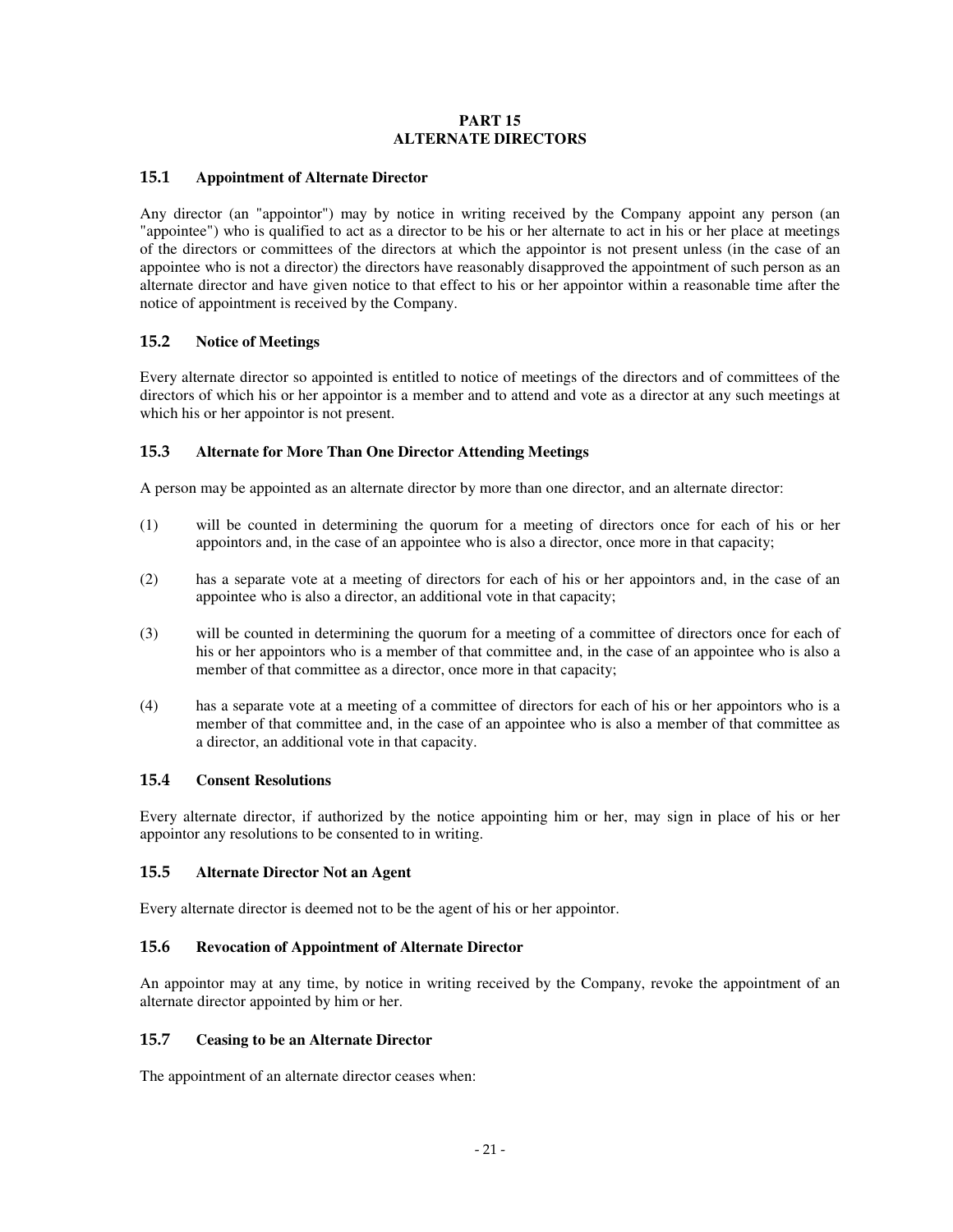- (1) his or her appointor ceases to be a director and is not promptly re-elected or re-appointed;
- (2) the alternate director dies;
- (3) the alternate director resigns as an alternate director by notice in writing provided to the Company or a lawyer for the Company;
- (4) the alternate director ceases to be qualified to act as a director; or
- (5) his or her appointor revokes the appointment of the alternate director.

### **15.8 Remuneration and Expenses of Alternate Director**

The Company may reimburse an alternate director for the reasonable expenses that would be properly reimbursed if he or she were a director, and the alternate director is entitled to receive from the Company such proportion, if any, of the remuneration otherwise payable to the appointor as the appointor may from time to time direct.

### **PART 16 POWERS AND DUTIES OF DIRECTORS**

### **16.1 Powers of Management**

The directors must, subject to the *Business Corporations Act* and these Articles, manage or supervise the management of the business and affairs of the Company and have the authority to exercise all such powers of the Company as are not, by the *Business Corporations Act* or by these Articles, required to be exercised by the shareholders of the Company.

## **16.2 Appointment of Attorney of Company**

The directors may from time to time, by power of attorney or other instrument, under seal if so required by law, appoint any person to be the attorney of the Company for such purposes, and with such powers, authorities and discretions (not exceeding those vested in or exercisable by the directors under these Articles and excepting the power to fill vacancies in the board of directors, to remove a director, to change the membership of, or fill vacancies in, any committee of the directors, to appoint or remove officers appointed by the directors and to declare dividends) and for such period, and with such remuneration and subject to such conditions as the directors may think fit. Any such power of attorney may contain such provisions for the protection or convenience of persons dealing with such attorney as the directors think fit. Any such attorney may be authorized by the directors to sub-delegate all or any of the powers, authorities and discretions for the time being vested in him or her.

### **PART 17 INTERESTS OF DIRECTORS AND OFFICERS**

## **17.1 Obligation to Account for Profits**

A director or senior officer who holds a disclosable interest (as that term is used in the *Business Corporations Act*) in a contract or transaction into which the Company has entered or proposes to enter is liable to account to the Company for any profit that accrues to the director or senior officer under or as a result of the contract or transaction only if and to the extent provided in the *Business Corporations Act*.

# **17.2 Restrictions on Voting by Reason of Interest**

A director who holds a disclosable interest in a contract or transaction into which the Company has entered or proposes to enter is not entitled to vote on any directors' resolution to approve that contract or transaction,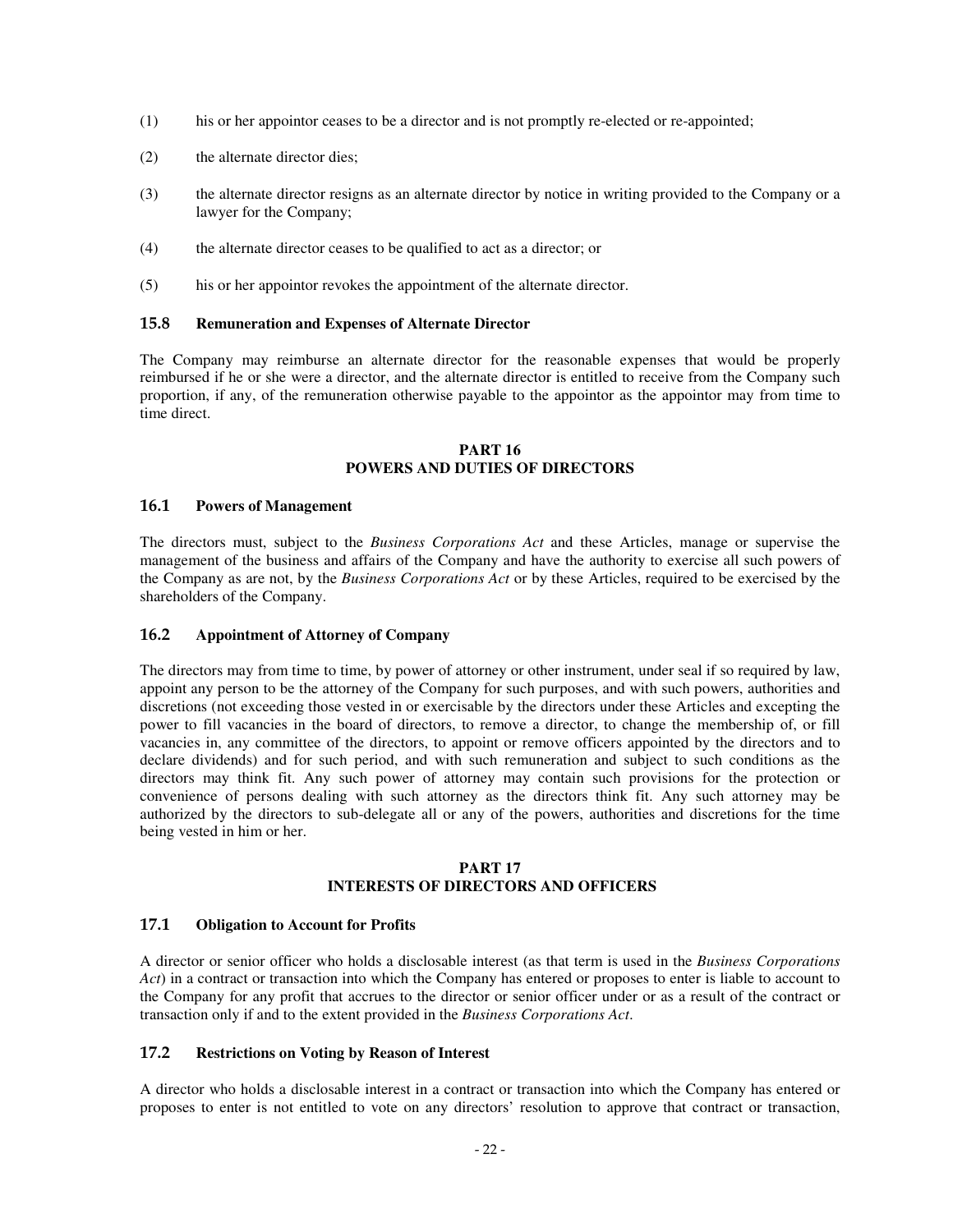unless all the directors have a disclosable interest in that contract or transaction, in which case any or all of those directors may vote on such resolution.

# **17.3 Interested Director Counted in Quorum**

A director who holds a disclosable interest in a contract or transaction into which the Company has entered or proposes to enter and who is present at the meeting of directors at which the contract or transaction is considered for approval may be counted in the quorum at the meeting whether or not the director votes on any or all of the resolutions considered at the meeting.

# **17.4 Disclosure of Conflict of Interest or Property**

A director or senior officer who holds any office or possesses any property, right or interest that could result, directly or indirectly, in the creation of a duty or interest that materially conflicts with that individual's duty or interest as a director or senior officer, must disclose the nature and extent of the conflict as required by the *Business Corporations Act*.

# **17.5 Director Holding Other Office in the Company**

A director may hold any office or place of profit with the Company, other than the office of auditor of the Company, in addition to his or her office of director for the period and on the terms (as to remuneration or otherwise) that the directors may determine.

# **17.6 No Disqualification**

No director or intended director is disqualified by his or her office from contracting with the Company either with regard to the holding of any office or place of profit the director holds with the Company or as vendor, purchaser or otherwise, and no contract or transaction entered into by or on behalf of the Company in which a director is in any way interested is liable to be voided for that reason.

## **17.7 Professional Services by Director or Officer**

Subject to the *Business Corporations Act*, a director or officer, or any person in which a director or officer has an interest, may act in a professional capacity for the Company, except as auditor of the Company, and the director or officer or such person is entitled to remuneration for professional services as if that director or officer were not a director or officer.

## **17.8 Director or Officer in Other Corporations**

A director or officer may be or become a director, officer or employee of, or otherwise interested in, any person in which the Company may be interested as a shareholder or otherwise, and, subject to the *Business Corporations Act*, the director or officer is not accountable to the Company for any remuneration or other benefits received by him or her as director, officer or employee of, or from his or her interest in, such other person.

### **PART 18 PROCEEDINGS OF DIRECTORS**

## **18.1 Meetings of Directors**

The directors may meet together for the conduct of business, adjourn and otherwise regulate their meetings as they think fit, and meetings of the directors held at regular intervals may be held at the place, at the time and on the notice, if any, as the directors may from time to time determine.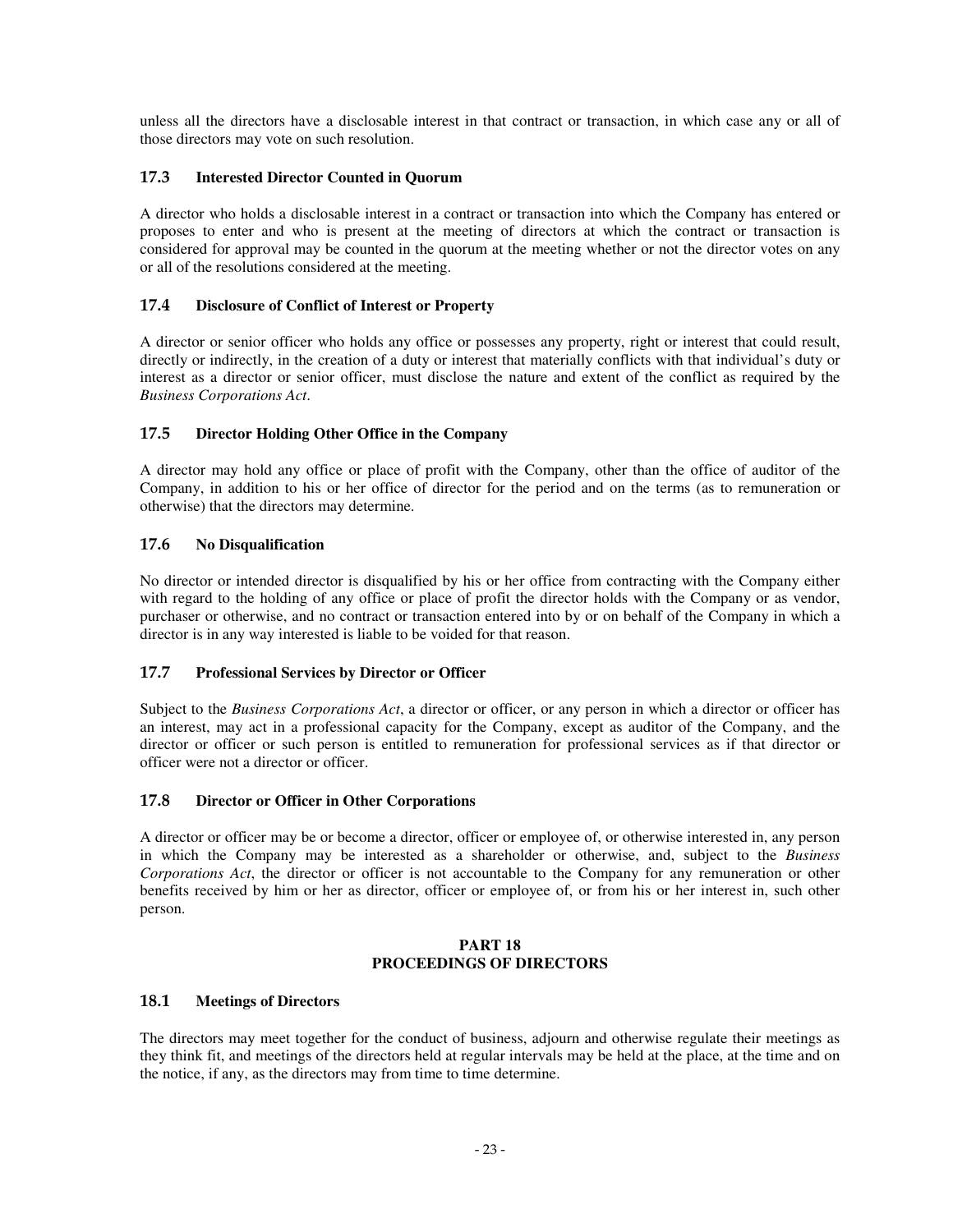# **18.2 Voting at Meetings**

Questions arising at any meeting of directors are to be decided by a majority of votes and, in the case of an equality of votes, the chair of the meeting does not have a second or casting vote.

# **18.3 Chair of Meetings**

The following individual is entitled to preside as chair at a meeting of directors:

- (1) the chair of the board, if any;
- (2) in the absence of the chair of the board, the president, if any, if the president is a director; or
- (3) any other director chosen by the directors if:
	- (a) neither the chair of the board nor the president, if a director, is present at the meeting within 15 minutes after the time set for holding the meeting;
	- (b) neither the chair of the board nor the president, if a director, is willing to chair the meeting; or
	- (c) the chair of the board and the president, if a director, have advised the secretary, if any, or any other director, that they will not be present at the meeting.

# **18.4 Meetings by Telephone or Other Communications Medium**

A director may participate in a meeting of the directors or of any committee of the directors:

- (1) in person;
- (2) by telephone; or
- (3) with the consent of all directors who wish to participate in the meeting, by other communications medium;

if all directors participating in the meeting, whether in person, or by telephone or other communications medium, are able to communicate with each other. A director who participates in a meeting in a manner contemplated by this Article 18.4 is deemed for all purposes of the *Business Corporations Act* and these Articles to be present at the meeting and to have agreed to participate in that manner.

## **18.5 Calling of Meetings**

A director may, and the secretary or an assistant secretary of the Company, if any, on the request of a director must, call a meeting of the directors at any time.

## **18.6 Notice of Meetings**

Other than for meetings held at regular intervals as determined by the directors pursuant to Article 18.1 or as provided in Article 18.7, reasonable notice of each meeting of the directors, specifying the place, day and time of that meeting must be given to each of the directors and the alternate directors by any method set out in Article 24.1 or orally or by telephone.

## **18.7 When Notice Not Required**

It is not necessary to give notice of a meeting of the directors to a director or an alternate director if: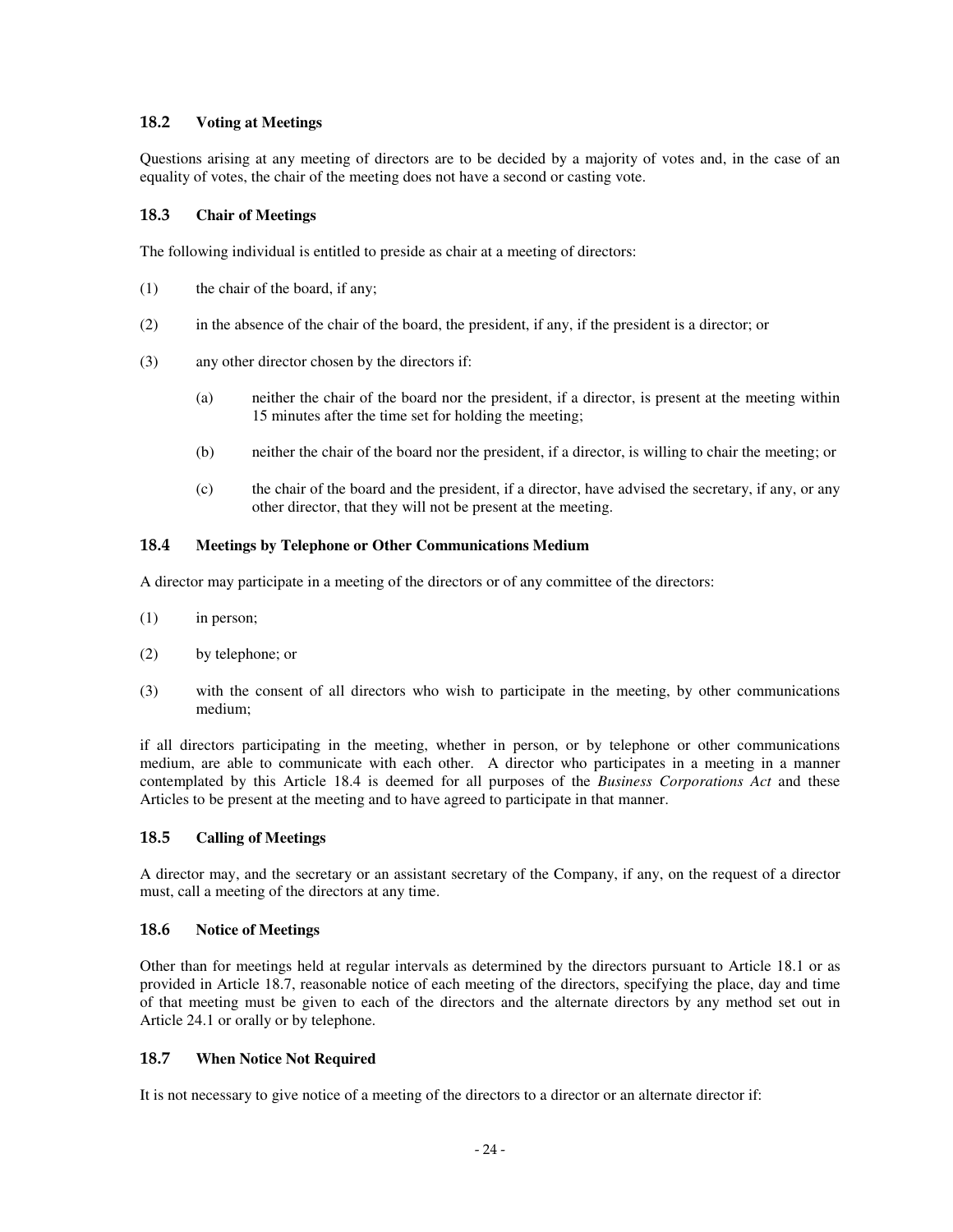- (1) the meeting is to be held immediately following a meeting of shareholders at which that director was elected or appointed, or is the meeting of the directors at which that director is appointed; or
- (2) the director or alternate director, as the case may be, has waived notice of the meeting.

## **18.8 Meeting Valid Despite Failure to Give Notice**

The accidental omission to give notice of any meeting of directors to, or the non-receipt of any notice by, any director or alternate director, does not invalidate any proceedings at that meeting.

### **18.9 Waiver of Notice of Meetings**

Any director or alternate director may send to the Company a document signed by him or her waiving notice of any past, present or future meeting or meetings of the directors and may at any time withdraw that waiver with respect to meetings held after that withdrawal. After sending a waiver with respect to all future meetings and until that waiver is withdrawn, no notice of any meeting of the directors need be given to that director or, unless the director otherwise requires by notice in writing to the Company, to his or her alternate director, and all meetings of the directors so held are deemed not to be improperly called or constituted by reason of notice not having been given to such director or alternate director.

Attendance of a director or alternate director at a meeting of the directors is a waiver of notice of the meeting, unless that director or alternate director attends the meeting for the express purpose of objecting to the transaction of any business on the grounds that the meeting is not lawfully called.

# **18.10 Quorum**

The quorum necessary for the transaction of the business of the directors may be set by the directors and, if not so set, is deemed to be set at two directors or, if the number of directors is set at one, is deemed to be set at one director, and that director may constitute a meeting.

## **18.11 Validity of Acts Where Appointment Defective**

Subject to the *Business Corporations Act*, an act of a director or officer is not invalid merely because of an irregularity in the election or appointment or a defect in the qualification of that director or officer.

#### **18.12 Consent Resolutions in Writing**

A resolution of the directors or of any committee of the directors may be passed without a meeting:

- (1) in all cases, if each of the directors entitled to vote on the resolution consents to it in writing; or
- (2) in the case of a resolution to approve a contract or transaction in respect of which a director has disclosed that he or she has or may have a disclosable interest, if each of the other directors who have not made such a disclosure consents in writing to the resolution.

A consent in writing under this Article 18.12 may be by any written instrument, fax, e-mail or any other method of transmitting legibly recorded messages in which the consent of the director is evidenced, whether or not the signature of the director is included in the record. A consent in writing may be in two or more counterparts which together are deemed to constitute one consent in writing. A resolution of the directors or of any committee of the directors passed in accordance with this Article 18.12 is effective on the date stated in the consent in writing or on the latest date stated on any counterpart and is deemed to be a proceeding at a meeting of the directors or of the committee of the directors and to be as valid and effective as if it had been passed at a meeting of the directors or of the committee of the directors that satisfies all the requirements of the *Business Corporations Act* and all the requirements of these Articles relating to meetings of the directors or of a committee of the directors.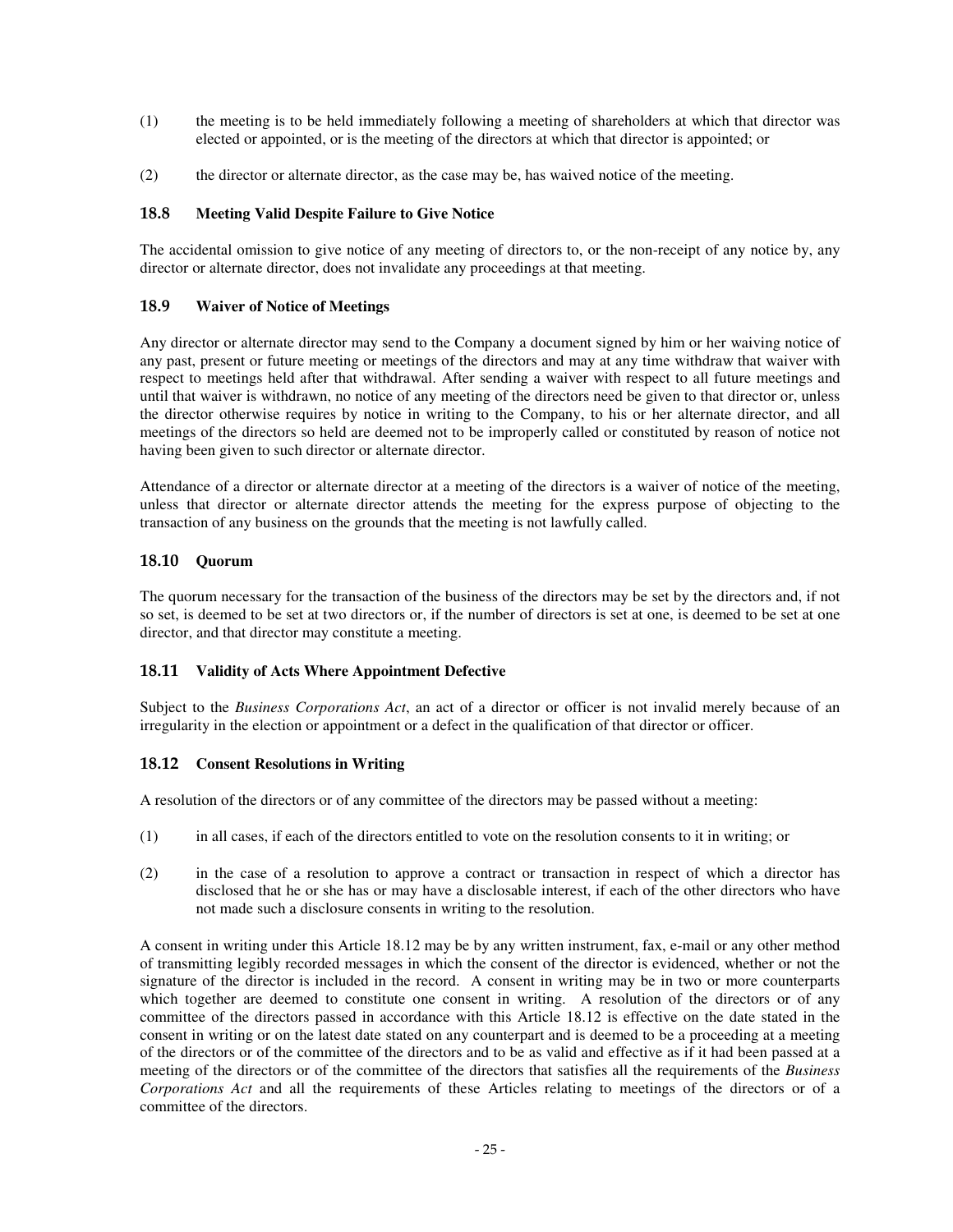## **PART 19 EXECUTIVE AND OTHER COMMITTEES**

### **19.1 Appointment and Powers of Executive Committee**

The directors may, by resolution, appoint an executive committee consisting of the director or directors that they consider appropriate, and during the intervals between meetings of the board of directors all of the directors' powers are delegated to the executive committee, except:

- (1) the power to fill vacancies in the board of directors;
- (2) the power to remove a director;
- (3) the power to change the membership of, or fill vacancies in, any committee of the directors; and
- (4) such other powers, if any, as may be set out in the resolution or any subsequent directors' resolution.

### **19.2 Appointment and Powers of Other Committees**

The directors may, by resolution:

- (1) appoint one or more committees (other than the executive committee) consisting of the director or directors that they consider appropriate;
- (2) delegate to a committee appointed under paragraph (1) any of the directors' powers, except:
	- (a) the power to fill vacancies in the board of directors;
	- (b) the power to remove a director;
	- (c) the power to change the membership of, or fill vacancies in, any committee of the directors; and
	- (d) the power to appoint or remove officers appointed by the directors; and
- (3) make any delegation referred to in paragraph (2) subject to the conditions set out in the resolution or any subsequent directors' resolution.

#### **19.3 Obligations of Committees**

Any committee appointed under Articles 19.1 or 19.2, in the exercise of the powers delegated to it, must:

- (1) conform to any rules that may from time to time be imposed on it by the directors; and
- (2) report every act or thing done in exercise of those powers at such times as the directors may require.

#### **19.4 Powers of Board**

The directors may, at any time, with respect to a committee appointed under Articles 19.1 or 19.2:

- (1) revoke or alter the authority given to the committee, or override a decision made by the committee, except as to acts done before such revocation, alteration or overriding;
- (2) terminate the appointment of, or change the membership of, the committee; and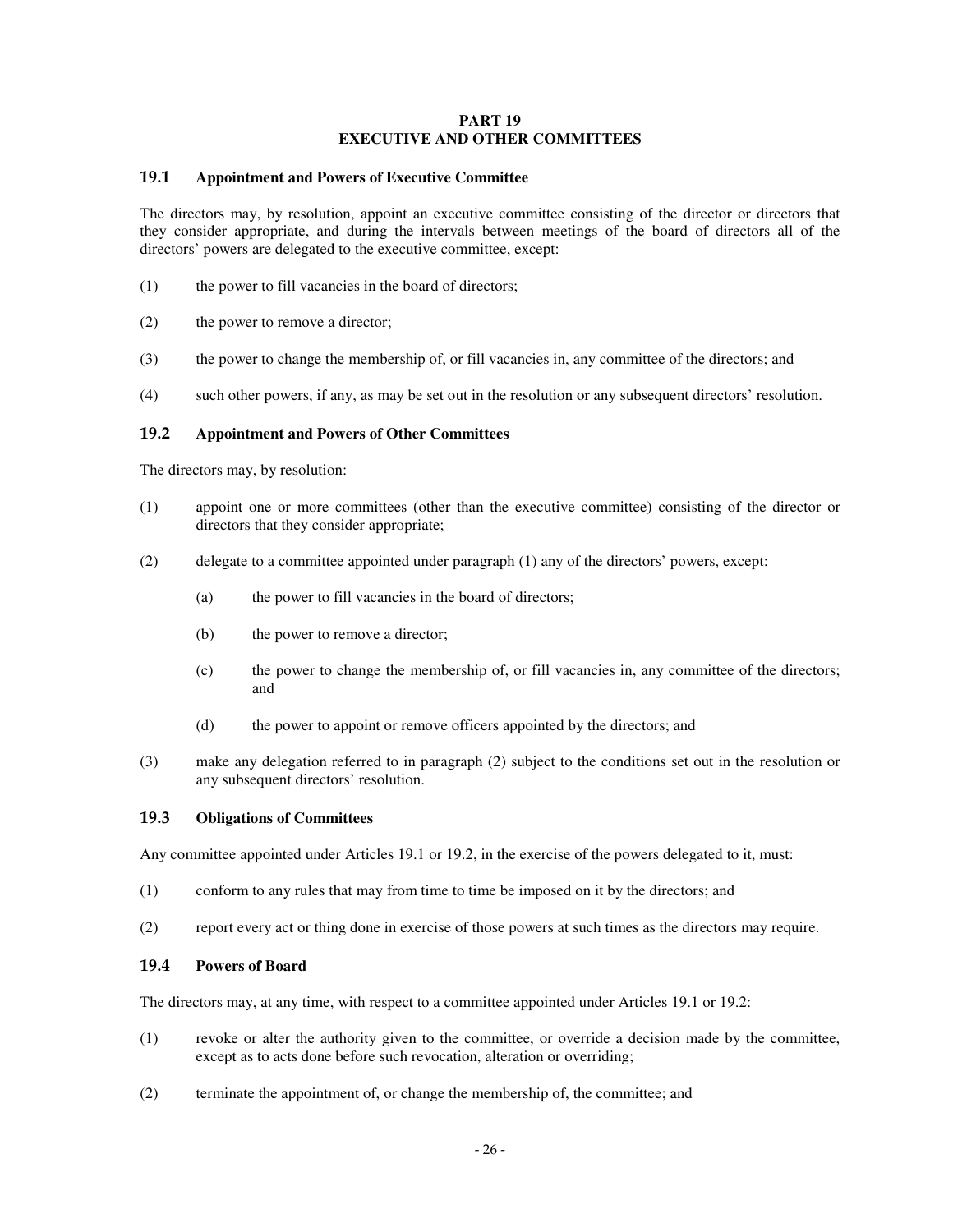(3) fill vacancies in the committee.

## **19.5 Committee Meetings**

Subject to Article 19.3(1) and unless the directors otherwise provide in the resolution appointing the committee or in any subsequent resolution, with respect to a committee appointed under Articles 19.1 or 19.2:

- (1) the committee may meet and adjourn as it thinks proper;
- (2) the committee may elect a chair of its meetings but, if no chair of a meeting is elected, or if at a meeting the chair of the meeting is not present within 15 minutes after the time set for holding the meeting, the directors present who are members of the committee may choose one of their number to chair the meeting;
- (3) a majority of the members of the committee constitutes a quorum of the committee; and
- (4) questions arising at any meeting of the committee are determined by a majority of votes of the members present, and in the case of an equality of votes, the chair of the meeting does not have a second or casting vote.

# **PART 20 OFFICERS**

## **20.1 Directors May Appoint Officers**

The directors may, from time to time, appoint such officers, if any, as the directors determine and the directors may, at any time, terminate any such appointment.

## **20.2 Functions, Duties and Powers of Officers**

The directors may, for each officer:

- (1) determine the functions and duties of the officer;
- (2) delegate to the officer any of the powers exercisable by the directors on such terms and conditions and with such restrictions as the directors think fit: and
- (3) revoke, withdraw, alter or vary all or any of the functions, duties and powers of the officer.

## **20.3 Qualifications**

No officer may be appointed unless that officer is qualified in accordance with the *Business Corporations Act*. One person may hold more than one position as an officer of the Company. Any person appointed as the chair of the board or as a managing director must be a director. Any other officer need not be a director.

## **20.4 Remuneration and Terms of Appointment**

All appointments of officers are to be made on the terms and conditions and at the remuneration (whether by way of salary, fee, commission, participation in profits or otherwise) that the directors think fit and are subject to termination at the pleasure of the directors, and an officer may in addition to such remuneration be entitled to receive, after he or she ceases to hold such office or leaves the employment of the Company, a pension or gratuity.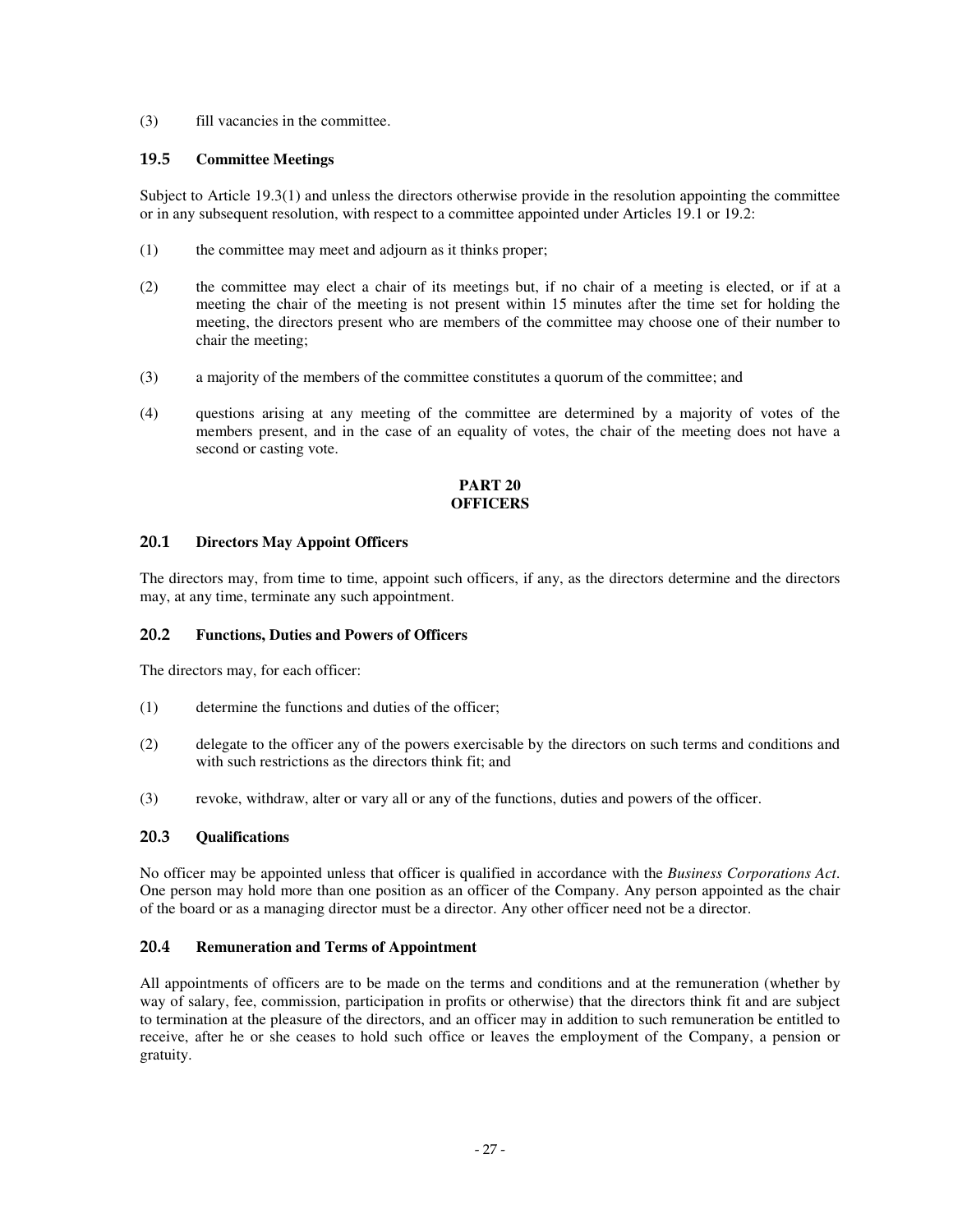## **PART 21 INDEMNIFICATION**

## **21.1 Definitions**

In this Article 21:

- (1) "eligible penalty" means a judgment, penalty or fine awarded or imposed in, or an amount paid in settlement of, an eligible proceeding;
- (2) "eligible proceeding" means a legal proceeding or investigative action, whether current, threatened, pending or completed, in which a director, former director or alternate director of the Company (an "eligible party") or any of the heirs and legal personal representatives of the eligible party, by reason of the eligible party being or having been a director or alternate director of the Company:
	- (a) is or may be joined as a party; or
	- (b) is or may be liable for or in respect of a judgment, penalty or fine in, or expenses related to, the proceeding;
- (3) "expenses" has the meaning set out in the *Business Corporations Act*.

## **21.2 Mandatory Indemnification of Directors**

Subject to the *Business Corporations Act*, the Company must indemnify a director, former director or alternate director of the Company and his or her heirs and legal personal representatives against all eligible penalties to which such person is or may be liable, and the Company must, after the final disposition of an eligible proceeding, pay the expenses actually and reasonably incurred by such person in respect of that proceeding. Each director and alternate director is deemed to have contracted with the Company on the terms of the indemnity contained in this Article 21.2.

## **21.3 Permitted Indemnification**

Subject to any restrictions in the *Business Corporations Act*, the Company may indemnify any person.

# **21.4 Non-Compliance with** *Business Corporations Act*

The failure of a director, alternate director or officer of the Company to comply with the *Business Corporations Act* or these Articles or, if applicable, any former Companies Act or former Articles, does not invalidate any indemnity to which he or she is entitled under this Part 21.

## **21.5 Company May Purchase Insurance**

The Company may purchase and maintain insurance for the benefit of any person (or his or her heirs or legal personal representatives) who:

- (1) is or was a director, alternate director, officer, employee or agent of the Company (or a predecessor thereof);
- (2) is or was a director, alternate director, officer, employee or agent of a corporation at a time when the corporation is or was an affiliate of the Company (or a predecessor thereof);
- (3) at the request of the Company (or a predecessor thereof), is or was a director, alternate director, officer, employee or agent of a corporation or of a partnership, trust, joint venture or other unincorporated entity;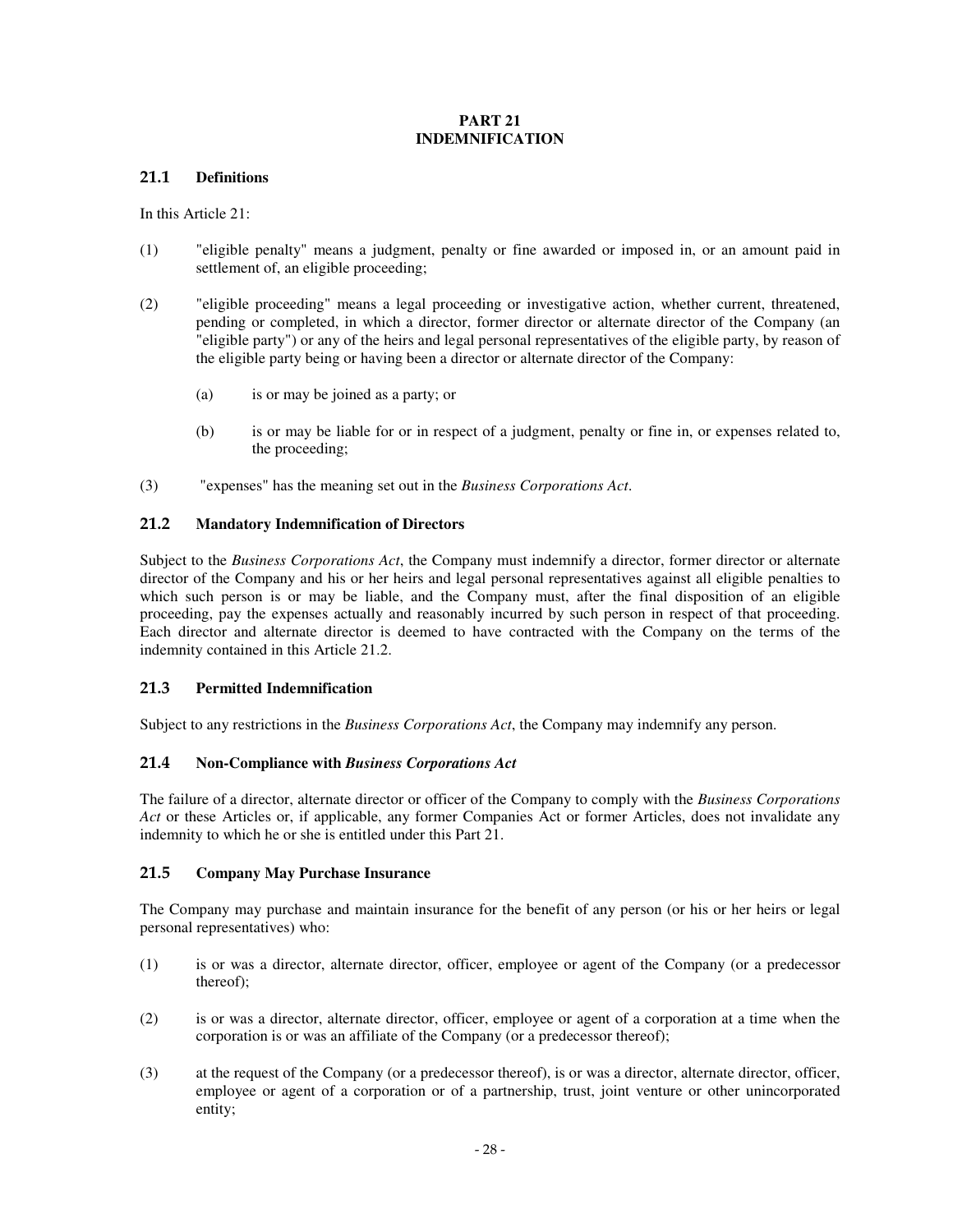(4) at the request of the Company (or a predecessor thereof), holds or held a position equivalent to that of a director, alternate director or officer of a partnership, trust, joint venture or other unincorporated entity;

against any liability incurred by him or her as such director, alternate director, officer, employee or agent or person who holds or held such equivalent position.

## **PART 22 DIVIDENDS**

# **22.1 Payment of Dividends Subject to Special Rights**

The provisions of this Part 22 are subject to the rights, if any, of shareholders holding shares with special rights as to dividends.

### **22.2 Declaration of Dividends**

Subject to the *Business Corporations Act*, the directors may from time to time declare and authorize payment of such dividends as they may consider appropriate.

# **22.3 No Notice Required**

The directors need not give notice to any shareholder of any declaration under Article 22.2.

## **22.4 Record Date**

The directors may set a date as the record date for the purpose of determining shareholders entitled to receive payment of a dividend. The record date must not precede the date on which the dividend is to be paid by more than two months. If no record date is set, the record date is 5 p.m. on the date on which the directors pass the resolution declaring the dividend.

#### **22.5 Manner of Paying Dividend**

A resolution declaring a dividend may direct payment of the dividend wholly or partly in money or by the distribution of specific assets or of fully paid shares or of bonds, debentures or other securities of the Company or any other corporation, or in any one or more of those ways.

#### **22.6 Settlement of Difficulties**

If any difficulty arises in regard to a distribution under Article 22.5, the directors may settle the difficulty as they deem advisable, and, in particular, may:

- (1) set the value for distribution of specific assets;
- (2) determine that money in substitution for all or any part of the specific assets to which any shareholders are entitled may be paid to any shareholders on the basis of the value so fixed in order to adjust the rights of all parties; and
- (3) vest any such specific assets in trustees for the persons entitled to the dividend.

### **22.7 When Dividend Payable**

Any dividend may be made payable on such date as is fixed by the directors.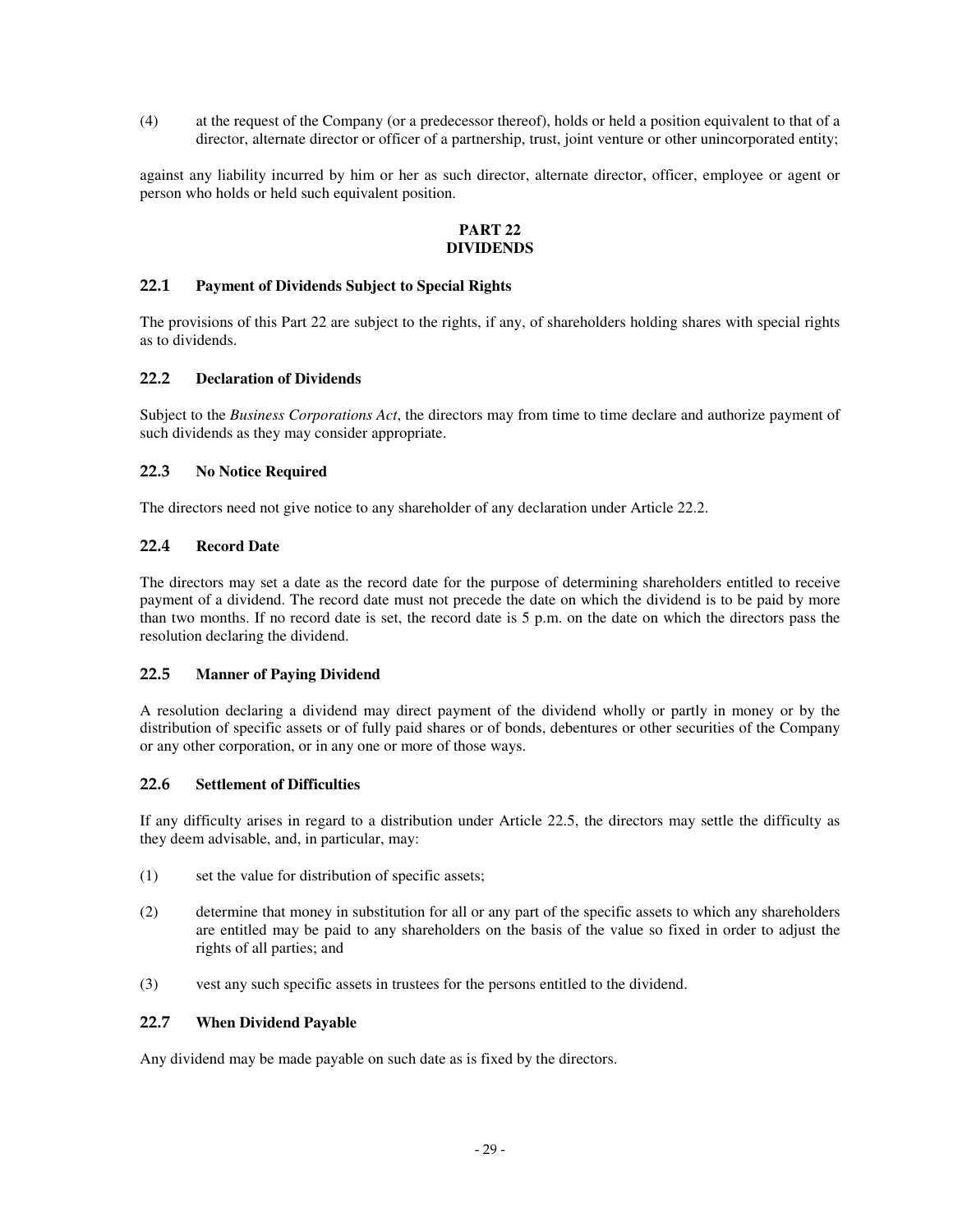# **22.8 Dividends to be Paid in Accordance with Number of Shares**

All dividends on shares of any class or series of shares must be declared and paid according to the number of such shares held.

### **22.9 Receipt by Joint Shareholders**

If several persons are joint shareholders of any share, any one of them may give an effective receipt for any dividend, bonus or other money payable in respect of the share.

### **22.10 Dividend Bears No Interest**

No dividend bears interest against the Company.

### **22.11 Fractional Dividends**

If a dividend to which a shareholder is entitled includes a fraction of the smallest monetary unit of the currency of the dividend, that fraction may be disregarded in making payment of the dividend and that payment represents full payment of the dividend.

## **22.12 Payment of Dividends**

Any dividend or other distribution payable in money in respect of shares may be paid by cheque, made payable to the order of the person to whom it is sent, and mailed to the registered address of the shareholder, or in the case of joint shareholders, to the registered address of the joint shareholder who is first named on the central securities register, or to the person and to the address the shareholder or joint shareholders may direct in writing. The mailing of such cheque will, to the extent of the sum represented by the cheque (plus the amount of the tax required by law to be deducted), discharge all liability for the dividend unless such cheque is not paid on presentation or the amount of tax so deducted is not paid to the appropriate taxing authority.

## **22.13 Capitalization of Retained Earnings or Surplus**

Notwithstanding anything contained in these Articles, the directors may from time to time capitalize any retained earnings or surplus of the Company and may from time to time issue, as fully paid, shares or any bonds, debentures or other securities of the Company as a dividend representing the retained earnings or surplus so capitalized or any part thereof.

#### **PART 23 ACCOUNTING RECORDS AND AUDITOR**

#### **23.1 Recording of Financial Affairs**

The directors must cause adequate accounting records to be kept to record properly the financial affairs and condition of the Company and to comply with the *Business Corporations Act*.

## **23.2 Inspection of Accounting Records**

Unless the directors determine otherwise, or unless otherwise determined by ordinary resolution, no shareholder of the Company is entitled to inspect or obtain a copy of any accounting records of the Company.

#### **23.3 Remuneration of Auditor**

The directors may set the remuneration of the auditor of the Company.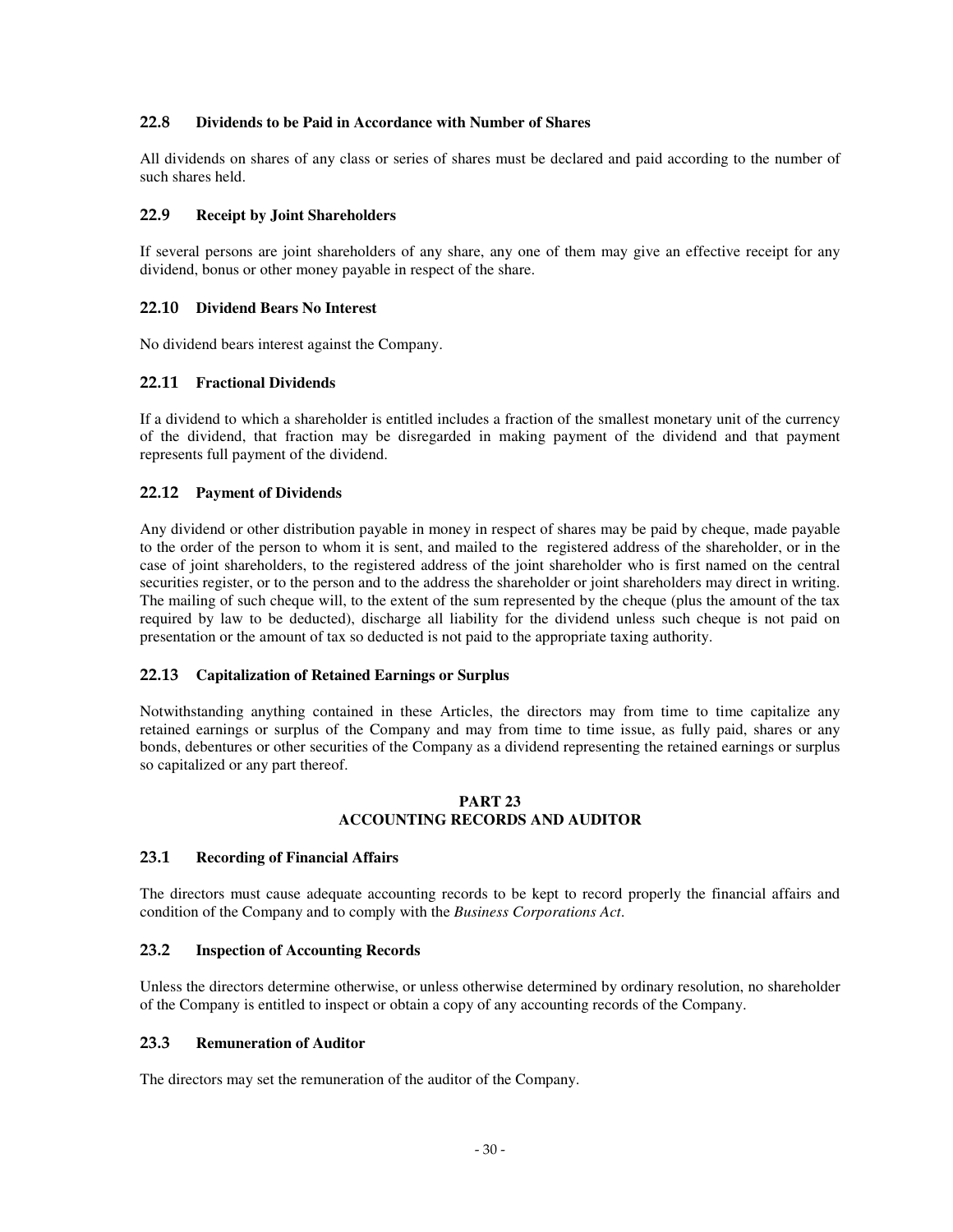# **PART 24 NOTICES**

# **24.1 Method of Giving Notice**

Unless the *Business Corporations Act* or these Articles provide otherwise, a notice, statement, report or other record required or permitted by the *Business Corporations Act* or these Articles to be sent by or to a person may be sent by any one of the following methods:

- (1) mail addressed to the person at the applicable address for that person as follows:
	- (a) for a record mailed to a shareholder, the shareholder's registered address;
	- (b) for a record mailed to a director or officer, the prescribed address for mailing shown for the director or officer in the records kept by the Company or the mailing address provided by the recipient for the sending of that record or records of that class;
	- (c) in any other case, the mailing address of the intended recipient;
- (2) delivery at the applicable address for that person as follows, addressed to the person:
	- (a) for a record delivered to a shareholder, the shareholder's registered address;
	- (b) for a record delivered to a director or officer, the prescribed address for delivery shown for the director or officer in the records kept by the Company or the delivery address provided by the recipient for the sending of that record or records of that class;
	- (c) in any other case, the delivery address of the intended recipient;
- (3) unless the intended recipient is the auditor of the Company, sending the record by fax to the fax number provided by the intended recipient for the sending of that record or records of that class;
- (4) unless the intended recipient is the auditor of the Company, sending the record by e-mail to the e-mail address provided by the intended recipient for the sending of that record or records of that class;
- (5) physical delivery to the intended recipient.

# **24.2 Deemed Receipt**

A notice, statement, report or other record that is:

- (1) mailed to a person by ordinary mail to the applicable address for that person referred to in Article 24.1 is deemed to be received by the person to whom it was mailed on the day, Saturdays, Sundays and holidays excepted, following the date of mailing;
- (2) faxed to a person to the fax number provided by that person referred to in Article 24.1 is deemed to be received by the person to whom it was faxed on the day it was faxed; and
- (3) e-mailed to a person to the e-mail address provided by that person referred to in Article 24.1 is deemed to be received by the person to whom it was e-mailed on the day it was e-mailed.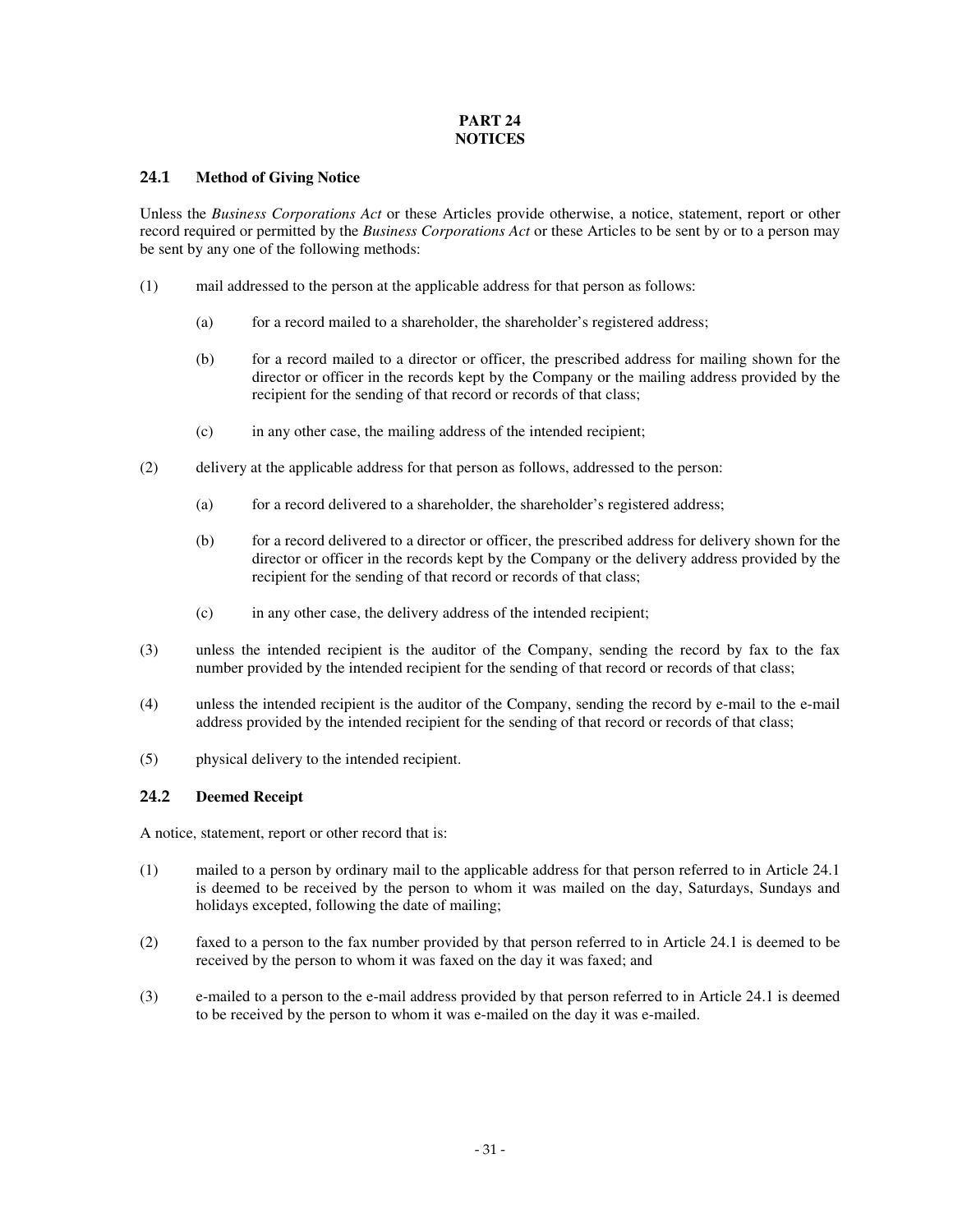# **24.3 Certificate of Sending**

A certificate signed by the secretary, if any, or other officer of the Company or of any other corporation acting in that capacity on behalf of the Company stating that a notice, statement, report or other record was sent in accordance with Article 24.1 is conclusive evidence of that fact.

# **24.4 Notice to Joint Shareholders**

A notice, statement, report or other record may be provided by the Company to the joint shareholders of a share by providing such record to the joint shareholder first named in the central securities register in respect of the share.

# **24.5 Notice to Legal Personal Representatives and Trustees**

A notice, statement, report or other record may be provided by the Company to the persons entitled to a share in consequence of the death, bankruptcy or incapacity of a shareholder by:

- (1) mailing the record, addressed to them:
	- (a) by name, by the title of the legal personal representative of the deceased or incapacitated shareholder, by the title of trustee of the bankrupt shareholder or by any similar description; and
	- (b) at the address, if any, supplied to the Company for that purpose by the persons claiming to be so entitled; or
- (2) if an address referred to in paragraph (1)(b) has not been supplied to the Company, by giving the notice in a manner in which it might have been given if the death, bankruptcy or incapacity had not occurred.

# **24.6 Undelivered Notices**

If, on two consecutive occasions, a notice, statement, report or other record is sent to a shareholder pursuant to Article 24.1 and on each of those occasions any such record is returned because the shareholder cannot be located, the Company shall not be required to send any further records to the shareholder until the shareholder informs the Company in writing of his or her new address.

### **PART 25 SEAL**

## **25.1 Who May Attest Seal**

Except as provided in Articles 25.2 and 25.3, the Company's seal, if any, must not be impressed on any record except when that impression is attested by the signatures of:

- (1) any two directors;
- (2) any officer, together with any director;
- (3) if the Company only has one director, that director; or
- (4) any one or more directors or officers or persons as may be determined by the directors.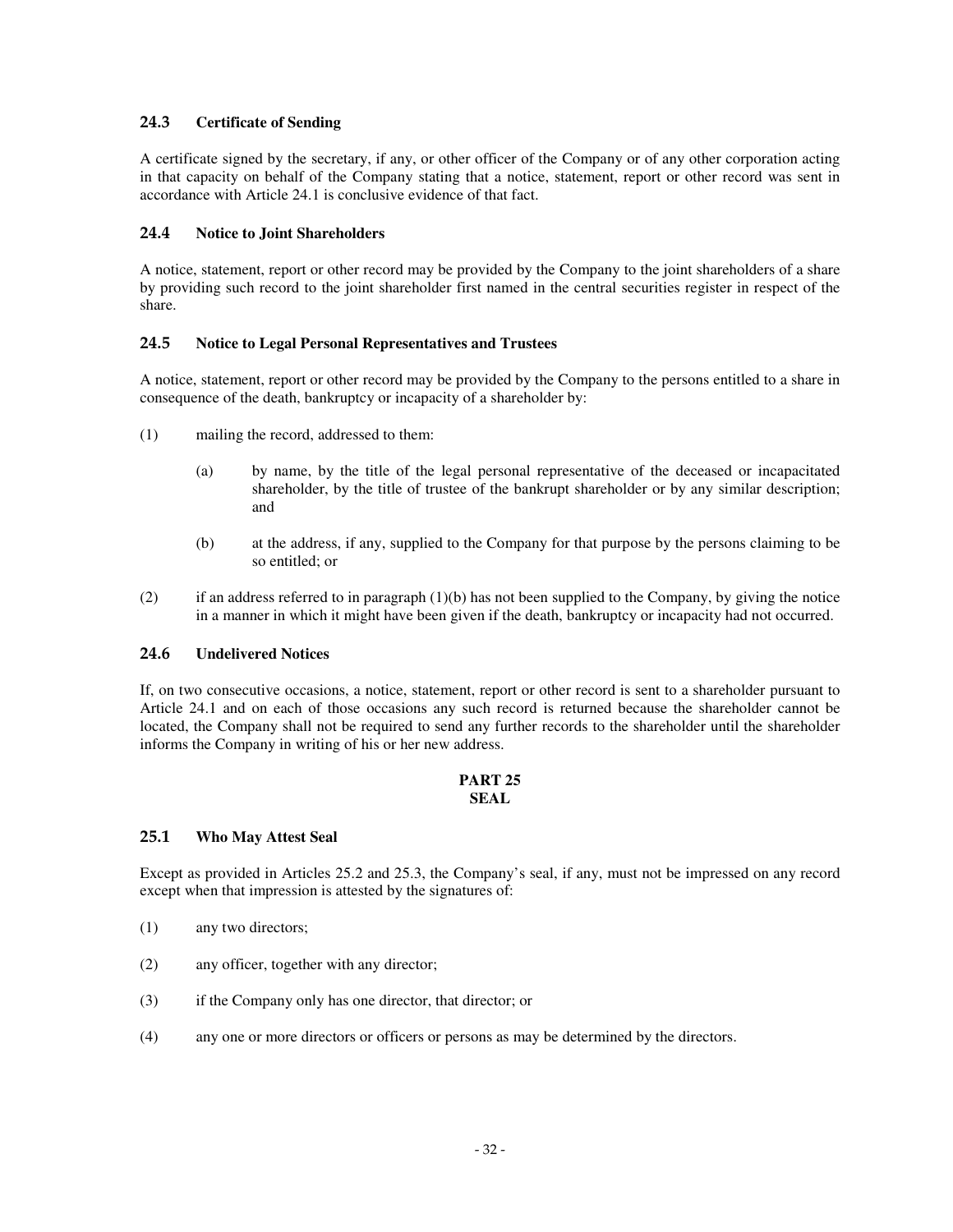# **25.2 Sealing Copies**

For the purpose of certifying under seal a certificate of incumbency of the directors or officers of the Company or a true copy of any resolution or other document, despite Article 25.1, the impression of the seal may be attested by the signature of any director or officer or the signature of any other person as may be determined by the directors.

# **25.3 Mechanical Reproduction of Seal**

The directors may authorize the seal to be impressed by third parties on share certificates or bonds, debentures or other securities of the Company as they may determine appropriate from time to time. To enable the seal to be impressed on any share certificates or bonds, debentures or other securities of the Company, whether in definitive or interim form, on which facsimiles of any of the signatures of the directors or officers of the Company are, in accordance with the *Business Corporations Act* or these Articles, printed or otherwise mechanically reproduced, there may be delivered to the person employed to engrave, lithograph or print such definitive or interim share certificates or bonds, debentures or other securities one or more unmounted dies reproducing the seal and such persons as are authorized under Article 25.1 to attest the Company's seal may in writing authorize such person to cause the seal to be impressed on such definitive or interim share certificates or bonds, debentures or other securities by the use of such dies. Share certificates or bonds, debentures or other securities to which the seal has been so impressed are for all purposes deemed to be under and to bear the seal impressed on them.

#### **PART 26 PROHIBITIONS**

## **26.1 Definitions**

In this Part 26:

- (1) "security" has the meaning assigned in the *Securities Act*;
- (2) "transfer restricted security" means
	- (a) a share of the Company;
	- (b) a security of the Company convertible into shares of the Company;
	- (c) any other security of the Company which must be subject to restrictions on transfer in order for the Company to satisfy the requirement for restrictions on transfer under the "private issuer" exemption of Canadian securities legislation or under any other exemption from prospectus or registration requirements of Canadian securities legislation similar in scope and purpose to the "private issuer" exemption.

## **26.2 Application**

Article 26.3 does not apply to the Company if and for so long as it is a public company.

## **26.3 Consent Required for Transfer of Shares or Transfer Restricted Securities**

No share or other transfer restricted security may be sold, transferred or otherwise disposed of without the consent of the directors and the directors are not required to give any reason for refusing to consent to any such sale, transfer or other disposition.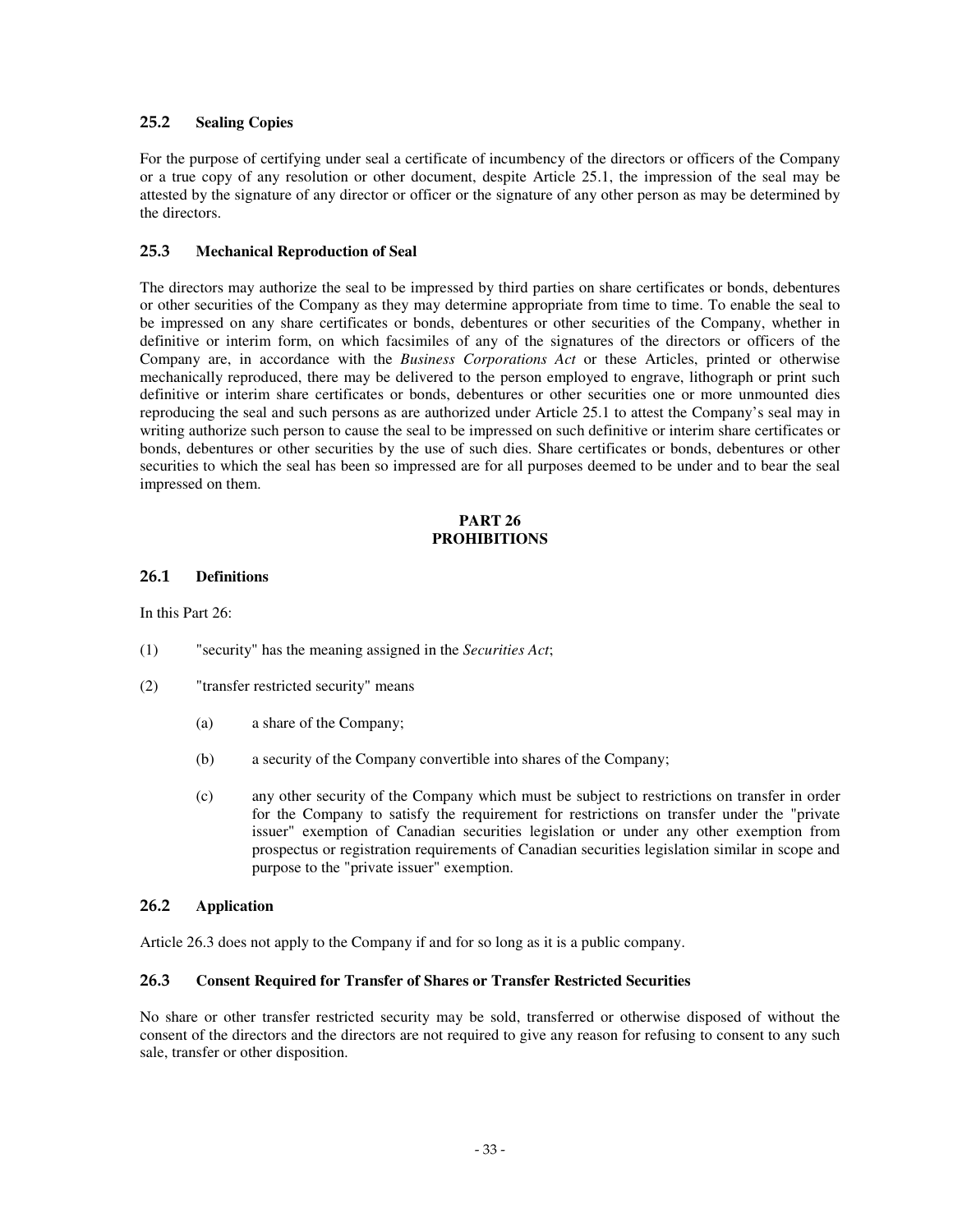### **PART 27 SPECIAL RIGHTS AND RESTRICTIONS OF CLASS A REDEEMABLE PREFERRED SHARES**

The Company is authorized to issue an unlimited number of Class A Redeemable Preferred Shares without par value (the "**Class A Redeemable Preferred Shares**").

The Class A Redeemable Preferred Shares shall carry the following special rights and restrictions:

## **27.1 Optional Conversion**

The holders of Class A Redeemable Preferred Shares shall have conversion rights as follows (the "**Conversion Rights**"):

(1) Each Class A Redeemable Preferred Share shall be convertible, without the payment of any additional consideration by the holder thereof and at the option of the holder thereof, at any time after the effective date of the amalgamation forming the Company (the "**Effective Date**") and prior to 5:00 p.m. (Pacific Time) on the second Business Day after the Effective Date ("**Expiry Time**") at the office of the Company or any transfer agent for the Class A Redeemable Preferred Shares, into such number of fully paid and non-assessable common shares in the capital of the Company ("**Common Shares**") as is determined by making the following calculation: 38,042,666 Class A Redeemable Preferred Shares shall be converted into one fully paid and nonassessable Common Share. No fractional Common Share shall be issuable upon an optional conversion of Class A Redeemable Preferred Shares.

(2) Before any holder of Class A Redeemable Preferred Shares shall be entitled to convert the same into Common Shares, the holder shall surrender the certificate or certificates therefor, if any, at the office of the Company or of any transfer agent for the Class A Redeemable Preferred Shares, and shall give written notice to the Company at such office that the holder elects to convert the same and shall state therein the holder's name or the name or, subject to any legal or contractual restrictions on transfer thereof, names of the holder's nominees in which the holder wishes the certificate or certificates for Common Shares to be issued. Upon conversion, all rights with respect to the Class A Redeemable Preferred Shares so converted shall terminate, except for any of the rights of the holder thereof, upon surrender of the holder's certificate or certificates therefor, if any, to receive certificates for the number of Common Shares into which such Class A Redeemable Preferred Shares have been converted. If so required by the Company, certificates, if any, surrendered for conversion shall be endorsed or accompanied by written instrument or instruments of transfer, in form satisfactory to the Company, duly executed by the registered holder or by the holder's attorney duly authorized in writing. The Company shall, as soon as practicable after surrender of the certificate or certificates, if any, for conversion, issue and deliver at such office to such holder of Class A Redeemable Preferred Shares, or, subject to any legal or contractual restrictions on transfer thereof, to the holder's nominee or nominees, a certificate or certificates for the number of Common Shares to which the holder shall be entitled as aforesaid. Such conversion shall be deemed to have been made immediately prior to the close of business on the date of such surrender of the Class A Redeemable Preferred Shares to be converted, and the person or persons entitled to receive the Common Shares issuable upon such conversion shall be treated for all purposes as the record holder or holders of such Common Shares on such date.

# **27.2 Redemption**

(1) Subject to the requirements of the Business Corporations Act, the Company shall, as of 5:00 p.m. (Pacific time) on the [third] business day following the Effective Date and at the instance, and in the discretion, of the Company from time to time thereafter (the "**Time of Redemption**"), redeem the Class A Redeemable Preferred Shares in accordance with the following provisions of this Article 27.2. Except as hereinafter provided or as otherwise determined by the Company, no notice of redemption or other act or formality on the part of the Company shall be required to call the Class A Redeemable Preferred Shares for redemption.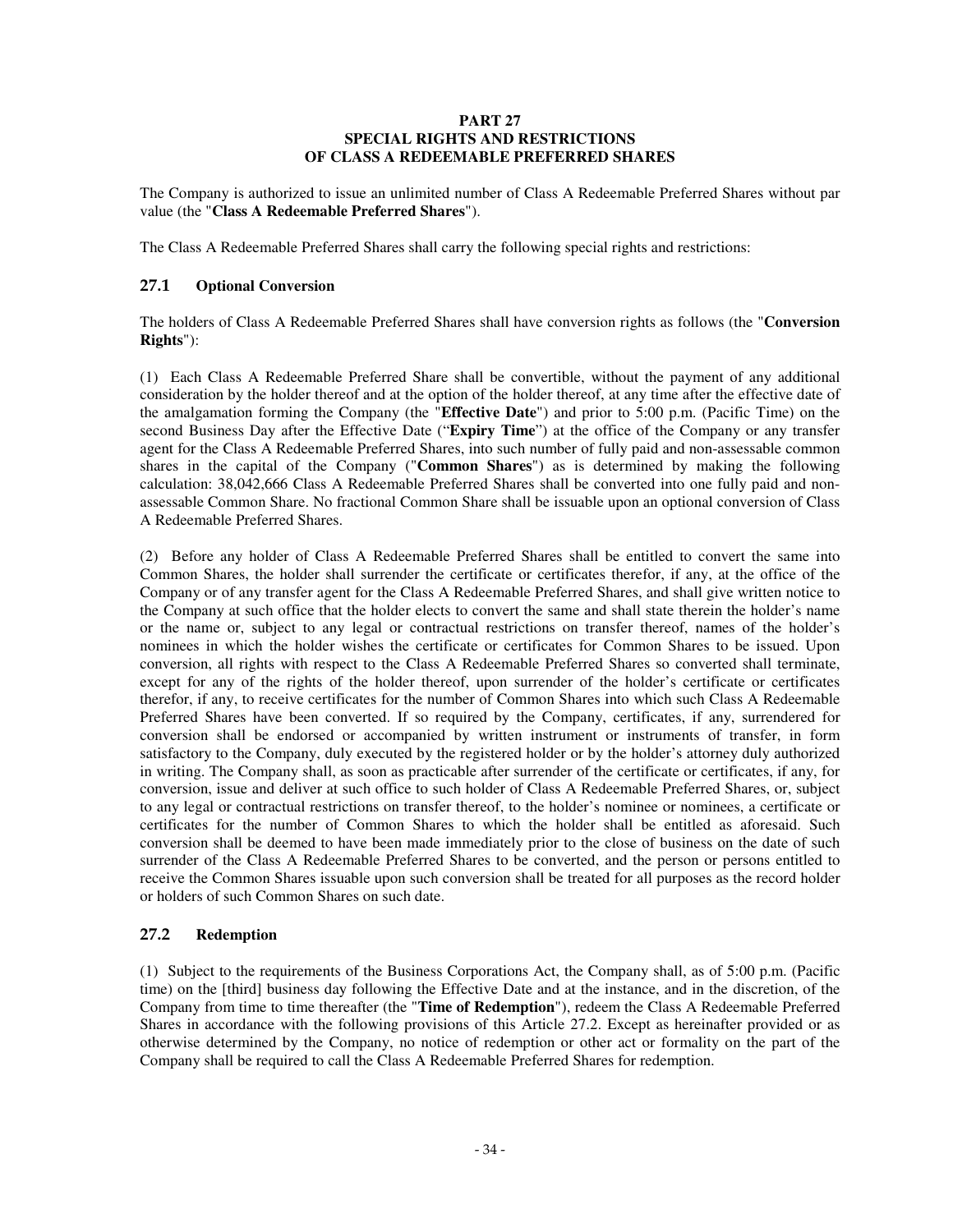(2) Class A Redeemable Preferred Shares, other than those converted or already redeemed as of 5:00 p.m. (Pacific time) on the third business day following the Effective Date may be redeemed at any time and from time to time by one or more resolutions (a "**Redemption Resolution**") of the Board of Directors of the Company, whether made before or after the issuance or creation of the Class A Redeemable Preferred Shares to be redeemed, stating that the Class A Redeemable Preferred Shares set out in the Redemption Resolution shall be redeemed, and shall be deemed to have been redeemed for the Redemption Amount (as defined below) in the manner and at the time specified herein and in the Redemption Resolution.

(3) At or before each Time of Redemption, the Company shall deliver or cause to be delivered to its depositary (the "**Depositary**"), at the Depositary's principal office in the City of Toronto, Province of Ontario, \$0.56 (the "**Redemption Amount**") in respect of each Class A Redeemable Preferred Share to be redeemed. Delivery of the aggregate Redemption Amount in such a manner shall be a full and complete discharge of the Company's obligation to deliver the aggregate Redemption Amount to the holders of redeemed Class A Redeemable Preferred Shares.

(4) From and after the Time of Redemption, (A) the Depositary shall pay and deliver or cause to be paid and delivered to the order of the respective holders of the Class A Redeemable Preferred Shares, by way of cheque, on presentation and surrender at the principal office of the Depositary in the City of Toronto, Province of Ontario, of the certificate representing the common shares in the share capital of the Company's predecessor, Western Prospector Group Ltd., which were exchanged for Class A Redeemable Preferred Shares upon the amalgamation and/or such other documents as the Depositary may, in its discretion, consider acceptable, the total Redemption Amount payable and deliverable to such holders, respectively, net of any required withholding and (B) the holders of Class A Redeemable Preferred Shares shall not be entitled to exercise any of the rights of shareholders in respect thereof except to receive the Redemption Amount therefor, provided that if satisfaction of the Redemption Amount for any Class A Redeemable Preferred Share is not duly made by or on behalf of the Company in accordance with the provisions hereof, then the rights of such holders shall remain unaffected. Under no circumstances will interest on the Redemption Amount be paid by the Company whether as a result of any delay in paying the Redemption Amount or otherwise.

(5) From the Time of Redemption, each Class A Redeemable Preferred Share in respect of which deposit of the Redemption Amount is made shall be deemed to be redeemed and cancelled, the Company shall be fully and completely discharged from its obligations with respect to the payment of the Redemption Amount to such holders of Class A Redeemable Preferred Shares, and the rights of such holders shall be limited to receiving the Redemption Amount payable to them on presentation and surrender of the said certificates held by them or other documents respectively as specified above. Subject to the requirements of applicable law with respect to unclaimed property, if the Redemption Amount has not been fully claimed and paid in accordance with the provisions hereof within six years of the Effective Date, the Redemption Amount, including without limitation all interest thereon, shall be forfeited to the Company and any person who surrenders certificates after the sixth anniversary of the effective time of such amalgamation application will not be entitled to the Redemption Amount or other compensation.

# **27.3 Priority**

The Common Shares shall rank junior to the Class A Redeemable Preferred Shares and shall be subject in all respects to the rights, privileges, restrictions and conditions attaching to the Class A Redeemable Preferred Shares.

## **27.4 Dividends**

The holders of the Class A Redeemable Preferred Shares shall not be entitled to receive any dividends thereon.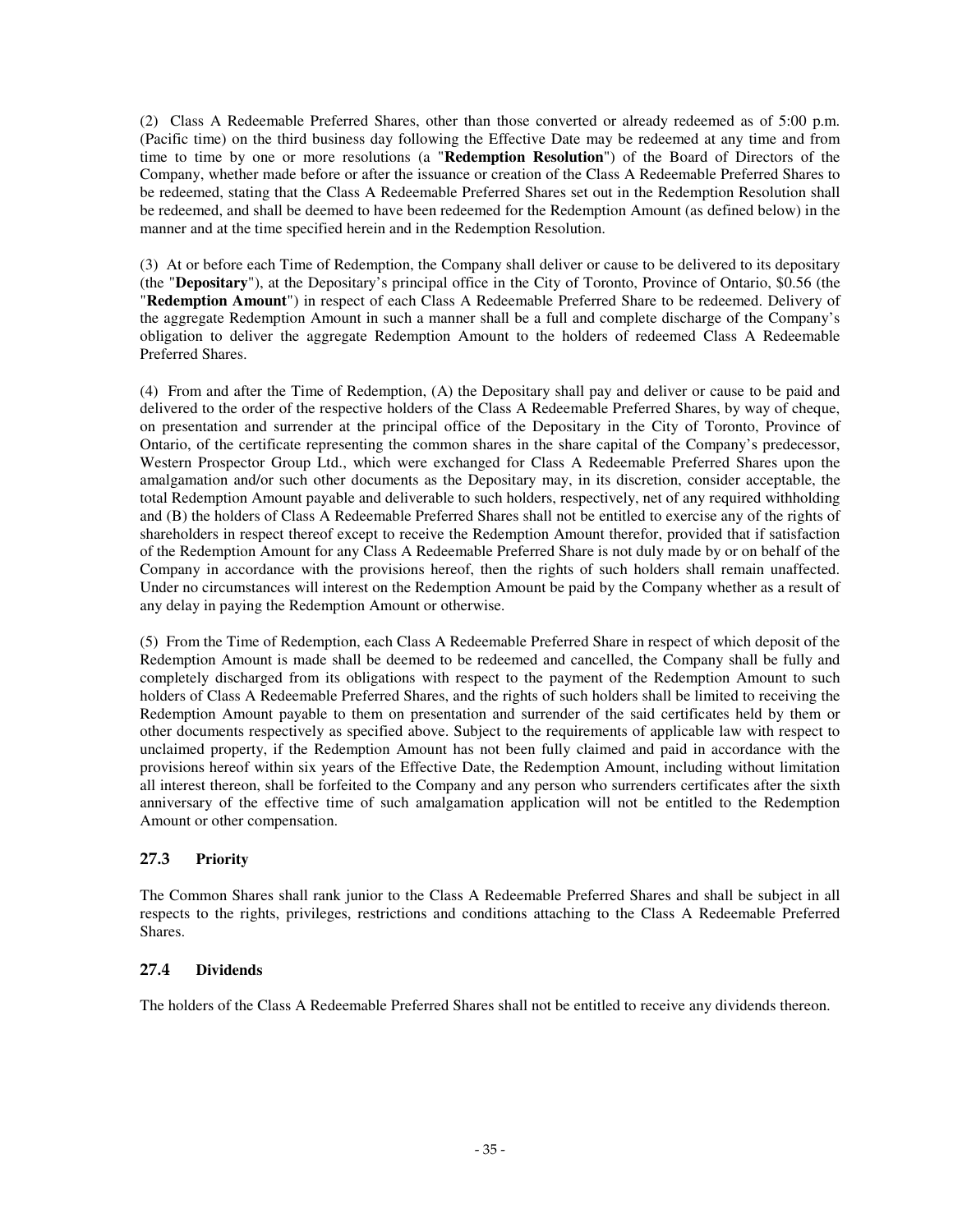# **27.5 Voting Rights**

Except as otherwise provided in the Business Corporations Act, the holders of the Class A Redeemable Preferred Shares shall not be entitled to receive notice of, to attend or to vote at any meeting of the shareholders of the Company.

# **27.6 Liquidation, Dissolution or Winding-Up**

In the event of the liquidation, dissolution or winding-up of the Company or any other distribution of the property or assets of the Company among its shareholders for the purpose of winding-up its affairs, and subject to the extinguishment of the rights of holders of Class A Redeemable Preferred Shares upon satisfaction of the Redemption Amount in respect of each Class A Redeemable Preferred Share, the holders of Class A Redeemable Preferred Shares shall be entitled to receive and the Company shall pay to such holders, before any amount shall be paid or any property or assets of the Company shall be distributed to the holders of Common Shares or any other class of shares ranking junior to the Class A Redeemable Preferred Shares as to such entitlement, an amount equal to the Redemption Amount for each Class A Redeemable Preferred Share held by them respectively and no more. After payment to the holders of the Class A Redeemable Preferred Shares of the amounts so payable to them as hereinbefore provided, they shall not be entitled to share in any further distribution of the property or assets of the Company.

### **PART 28 "REPORTING ISSUER" STATUS**

## **28.1 Number of Shareholders**

Effective immediately upon the Company ceasing to be a "reporting issuer" under the Securities Act (British Columbia), the number of shareholders of the Company shall be limited to fifty, not including persons who are in the employment of the Company and persons, who, having been formerly in the employment of the Company, were, while in that employment, and have continued after the termination of that employment to be, shareholders of the Company, two or more persons holding one or more shares jointly being counted as a single shareholder.

## **28.2 Distribution to Public**

Effective immediately upon the Company ceasing to be a "reporting issuer" under the Securities Act (British Columbia), any distribution of securities of the Company to the public or any invitation to the public to subscribe for securities of the Company shall be prohibited.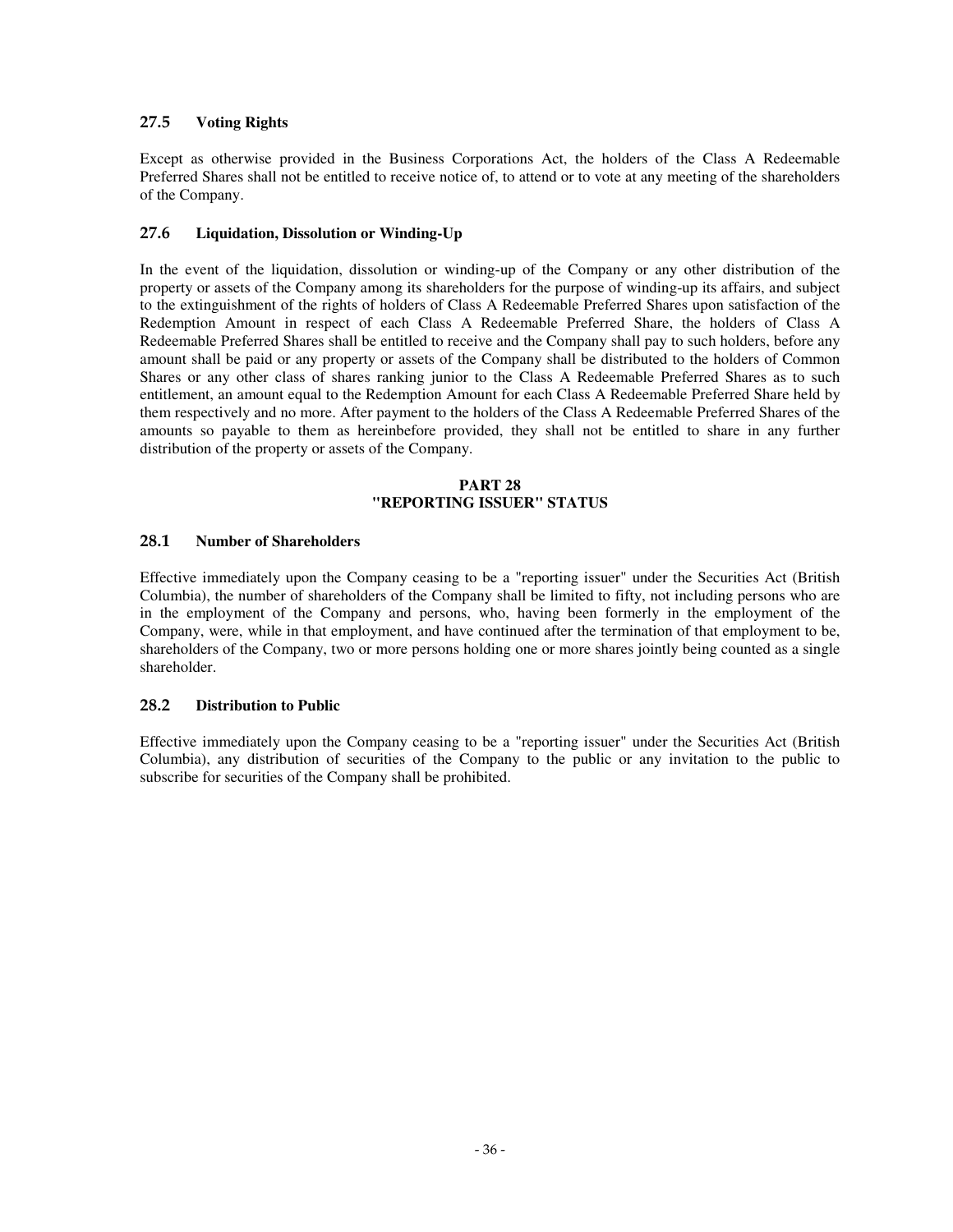### **APPENDIX "C"**

#### **SECTION 272 OF THE BUSINESS CORPORATIONS ACT (BRITISH COLUMBIA)**

#### **Shareholders may dissent**

**272** Any shareholder of an amalgamating company may send a notice of dissent, under Division 2 of Part 8, in respect of a resolution under section 271(6) to adopt an amalgamation agreement, to the amalgamating company of which the person is a shareholder or, if the amalgamation has taken effect, to the amalgamated company.

#### **DIVISION 2 OF PART 8 OF THE BUSINESS CORPORATIONS ACT (BRITISH COLUMBIA***)*

#### **Definitions and application**

- **237** (1) In this Division:
	- "**dissenter"** means a shareholder who, being entitled to do so, sends written notice of dissent when and as required by section 242;
	- "**notice shares"** means, in relation to a notice of dissent, the shares in respect of which dissent is being exercised under the notice of dissent;

"**payout value**" means,

(a) in the case of a dissent in respect of a resolution, the fair value that the notice shares had immediately before the passing of the resolution,

(b) in the case of a dissent in respect of an arrangement approved by a court order made under section 291 (2) (c) that permits dissent, the fair value that the notice shares had immediately before the passing of the resolution adopting the arrangement, or

(c) in the case of a dissent in respect of a matter approved or authorized by any other court order that permits dissent, the fair value that the notice shares had at the time specified by the court order,

 excluding any appreciation or depreciation in anticipation of the corporate action approved or authorized by the resolution or court order unless exclusion would be inequitable.

- (2) This Division applies to any right of dissent exercisable by a shareholder except to the extent that
	- (a) the court orders otherwise, or

(b) in the case of a right of dissent authorized by a resolution referred to in section 238 (1) (g), the court orders otherwise or the resolution provides otherwise.

#### **Right to dissent**

**238** (1) A shareholder of a company, whether or not the shareholder's shares carry the right to vote, is entitled to dissent as follows:

> (a) under section 260, in respect of a resolution to alter the articles to alter restrictions on the powers of the company or on the business it is permitted to carry on;

(b) under section 272, in respect of a resolution to adopt an amalgamation agreement;

(c) under section 287, in respect of a resolution to approve an amalgamation under Division 4 of Part 9;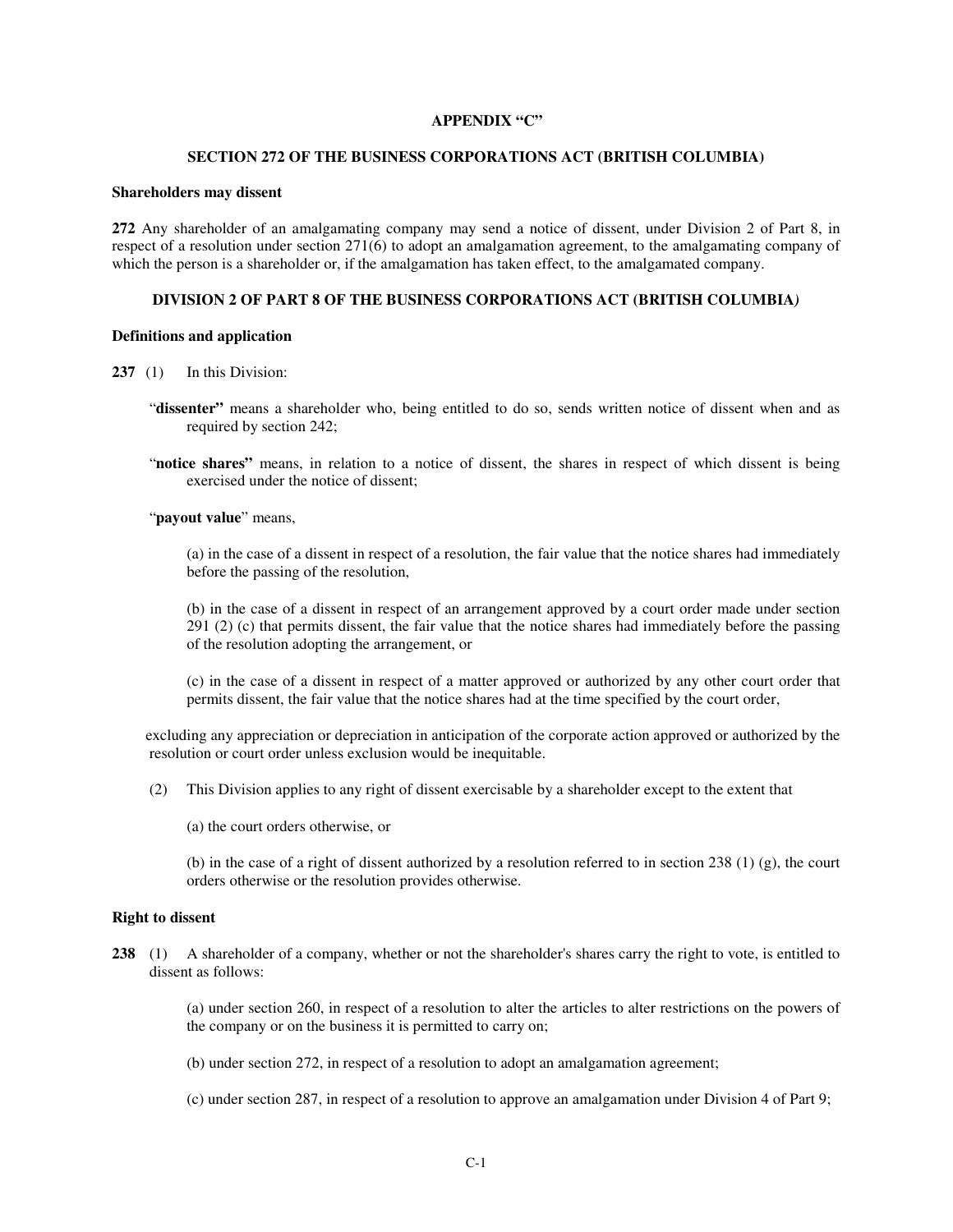(d) in respect of a resolution to approve an arrangement, the terms of which arrangement permit dissent;

(e) under section 301 (5), in respect of a resolution to authorize or ratify the sale, lease or other disposition of all or substantially all of the company's undertaking;

(f) under section 309, in respect of a resolution to authorize the continuation of the company into a jurisdiction other than British Columbia;

- (g) in respect of any other resolution, if dissent is authorized by the resolution;
- (h) in respect of any court order that permits dissent.
- (2) A shareholder wishing to dissent must
	- (a) prepare a separate notice of dissent under section 242 for
		- (i) the shareholder, if the shareholder is dissenting on the shareholder's own behalf, and
		- (ii) each other person who beneficially owns shares registered in the shareholder's name and on whose behalf the shareholder is dissenting,

(b) identify in each notice of dissent, in accordance with section 242 (4), the person on whose behalf dissent is being exercised in that notice of dissent, and

(c) dissent with respect to all of the shares, registered in the shareholder's name, of which the person identified under paragraph (b) of this subsection is the beneficial owner.

(3) Without limiting subsection (2), a person who wishes to have dissent exercised with respect to shares of which the person is the beneficial owner must

(a) dissent with respect to all of the shares, if any, of which the person is both the registered owner and the beneficial owner, and

(b) cause each shareholder who is a registered owner of any other shares of which the person is the beneficial owner to dissent with respect to all of those shares.

#### **Waiver of right to dissent**

- **239** (1) A shareholder may not waive generally a right to dissent but may, in writing, waive the right to dissent with respect to a particular corporate action.
	- (2) A shareholder wishing to waive a right of dissent with respect to a particular corporate action must
		- (a) provide to the company a separate waiver for
			- (i) the shareholder, if the shareholder is providing a waiver on the shareholder's own behalf, and

(ii) each other person who beneficially owns shares registered in the shareholder's name and on whose behalf the shareholder is providing a waiver, and

(b) identify in each waiver the person on whose behalf the waiver is made.

(3) If a shareholder waives a right of dissent with respect to a particular corporate action and indicates in the waiver that the right to dissent is being waived on the shareholder's own behalf, the shareholder's right to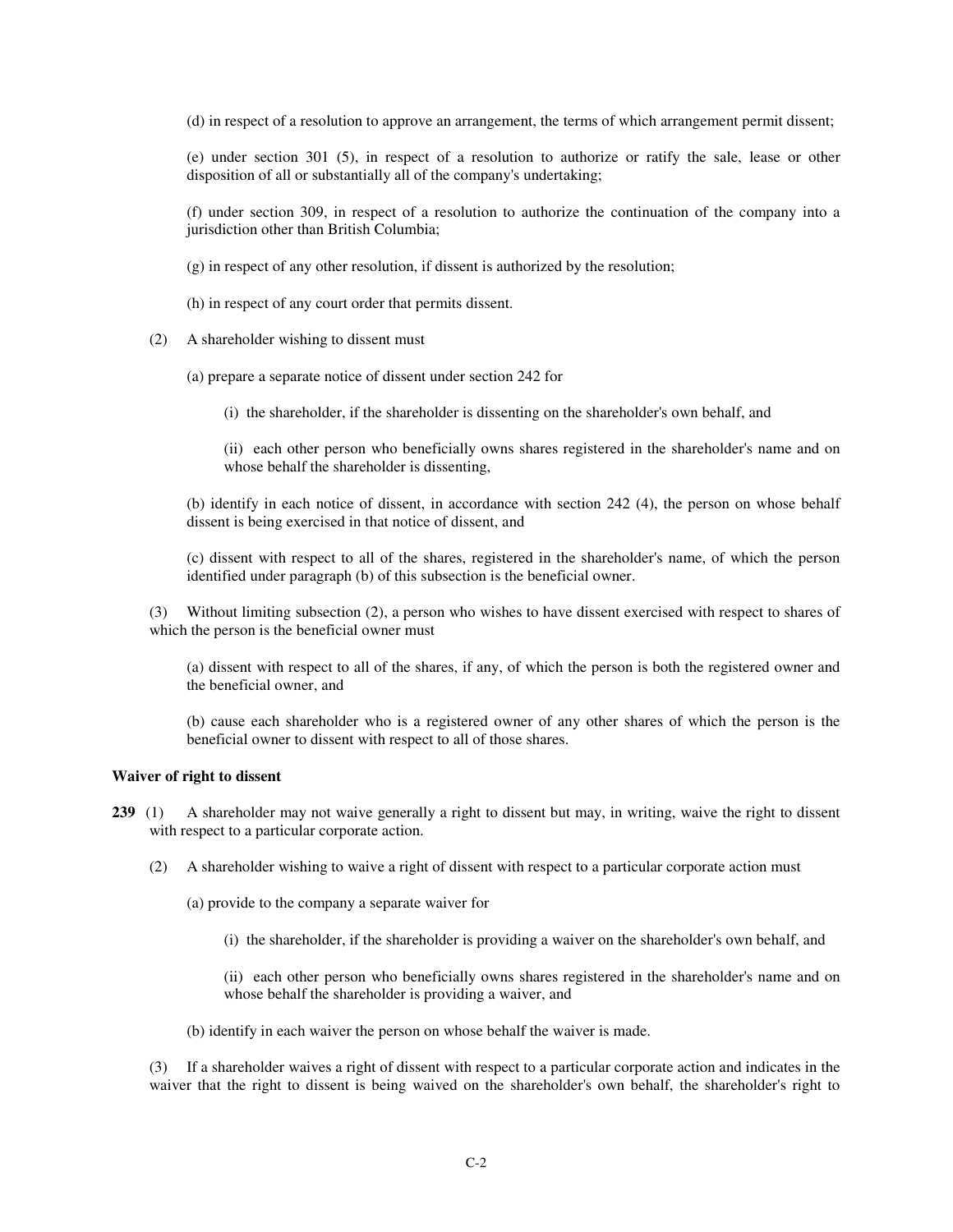dissent with respect to the particular corporate action terminates in respect of the shares of which the shareholder is both the registered owner and the beneficial owner, and this Division ceases to apply to

(a) the shareholder in respect of the shares of which the shareholder is both the registered owner and the beneficial owner, and

(b) any other shareholders, who are registered owners of shares beneficially owned by the first mentioned shareholder, in respect of the shares that are beneficially owned by the first mentioned shareholder.

(4) If a shareholder waives a right of dissent with respect to a particular corporate action and indicates in the waiver that the right to dissent is being waived on behalf of a specified person who beneficially owns shares registered in the name of the shareholder, the right of shareholders who are registered owners of shares beneficially owned by that specified person to dissent on behalf of that specified person with respect to the particular corporate action terminates and this Division ceases to apply to those shareholders in respect of the shares that are beneficially owned by that specified person.

### **Notice of resolution**

- **240** (1) If a resolution in respect of which a shareholder is entitled to dissent is to be considered at a meeting of shareholders, the company must, at least the prescribed number of days before the date of the proposed meeting, send to each of its shareholders, whether or not their shares carry the right to vote,
	- (a) a copy of the proposed resolution, and

(b) a notice of the meeting that specifies the date of the meeting, and contains a statement advising of the right to send a notice of dissent.

(2) If a resolution in respect of which a shareholder is entitled to dissent is to be passed as a consent resolution of shareholders or as a resolution of directors and the earliest date on which that resolution can be passed is specified in the resolution or in the statement referred to in paragraph (b), the company may, at least 21 days before that specified date, send to each of its shareholders, whether or not their shares carry the right to vote,

- (a) a copy of the proposed resolution, and
- (b) a statement advising of the right to send a notice of dissent.

(3) If a resolution in respect of which a shareholder is entitled to dissent was or is to be passed as a resolution of shareholders without the company complying with subsection (1) or (2), or was or is to be passed as a directors' resolution without the company complying with subsection (2), the company must, before or within 14 days after the passing of the resolution, send to each of its shareholders who has not, on behalf of every person who beneficially owns shares registered in the name of the shareholder, consented to the resolution or voted in favour of the resolution, whether or not their shares carry the right to vote,

- (a) a copy of the resolution,
- (b) a statement advising of the right to send a notice of dissent, and
- (c) if the resolution has passed, notification of that fact and the date on which it was passed.

(4) Nothing in subsection (1), (2) or (3) gives a shareholder a right to vote in a meeting at which, or on a resolution on which, the shareholder would not otherwise be entitled to vote.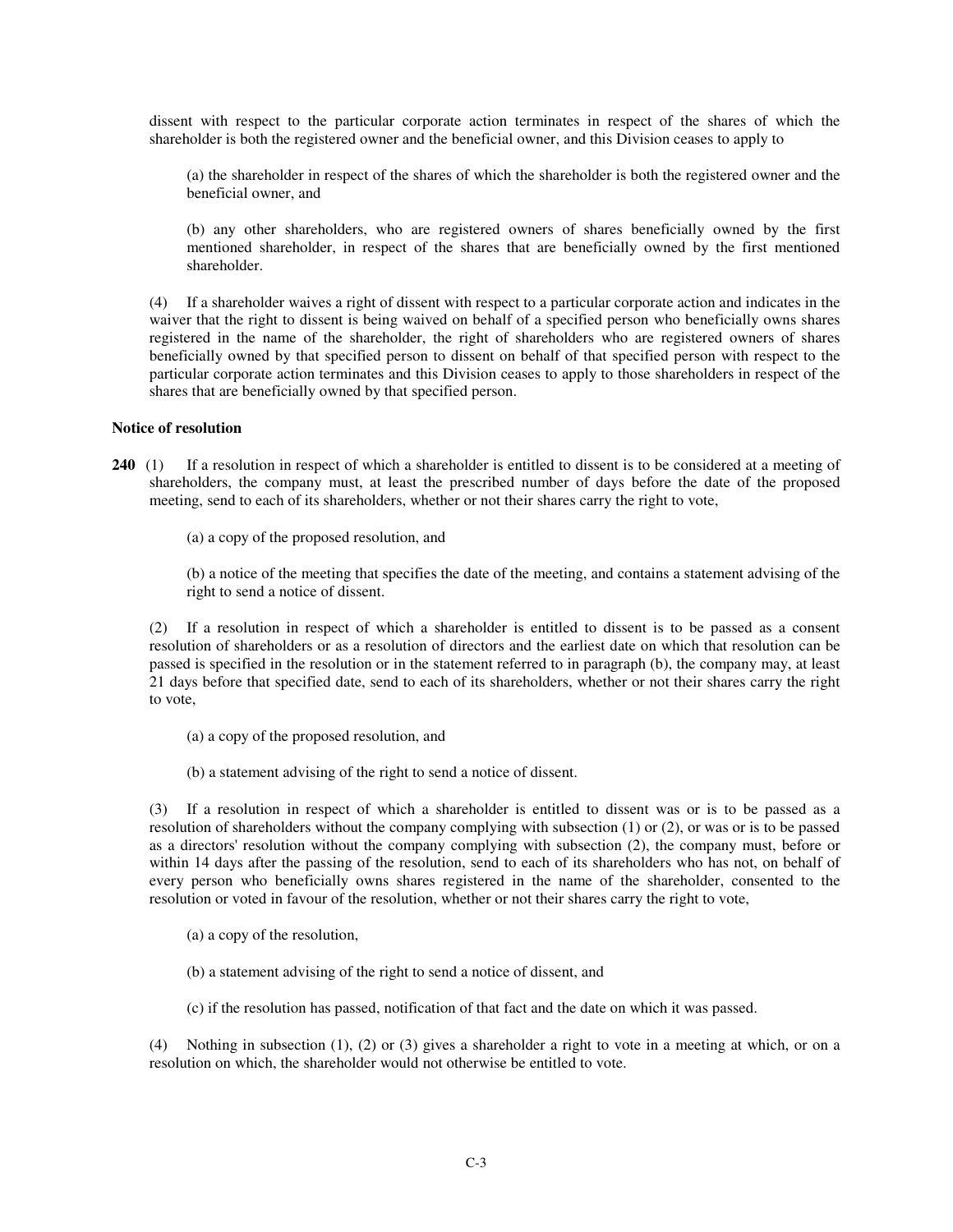#### **Notice of court orders**

- **241** If a court order provides for a right of dissent, the company must, not later than 14 days after the date on which the company receives a copy of the entered order, send to each shareholder who is entitled to exercise that right of dissent
	- (a) a copy of the entered order, and
	- (b) a statement advising of the right to send a notice of dissent.

#### **Notice of dissent**

**242** (1) A shareholder intending to dissent in respect of a resolution referred to in section 238 (1) (a), (b), (c),  $(d)$ ,  $(e)$  or  $(f)$  must,

> (a) if the company has complied with section 240 (1) or (2), send written notice of dissent to the company at least 2 days before the date on which the resolution is to be passed or can be passed, as the case may be,

> (b) if the company has complied with section 240 (3), send written notice of dissent to the company not more than 14 days after receiving the records referred to in that section, or

> (c) if the company has not complied with section 240 (1), (2) or (3), send written notice of dissent to the company not more than 14 days after the later of

- (i) the date on which the shareholder learns that the resolution was passed, and
- (ii) the date on which the shareholder learns that the shareholder is entitled to dissent.

(2) A shareholder intending to dissent in respect of a resolution referred to in section 238 (1) (g) must send written notice of dissent to the company

(a) on or before the date specified by the resolution or in the statement referred to in section 240 (2) (b) or (3) (b) as the last date by which notice of dissent must be sent, or

(b) if the resolution or statement does not specify a date, in accordance with subsection (1) of this section.

(3) A shareholder intending to dissent under section 238 (1) (h) in respect of a court order that permits dissent must send written notice of dissent to the company

(a) within the number of days, specified by the court order, after the shareholder receives the records referred to in section 241, or

(b) if the court order does not specify the number of days referred to in paragraph (a) of this subsection, within 14 days after the shareholder receives the records referred to in section 241.

(4) A notice of dissent sent under this section must set out the number, and the class and series, if applicable, of the notice shares, and must set out whichever of the following is applicable:

(a) if the notice shares constitute all of the shares of which the shareholder is both the registered owner and beneficial owner and the shareholder owns no other shares of the company as beneficial owner, a statement to that effect: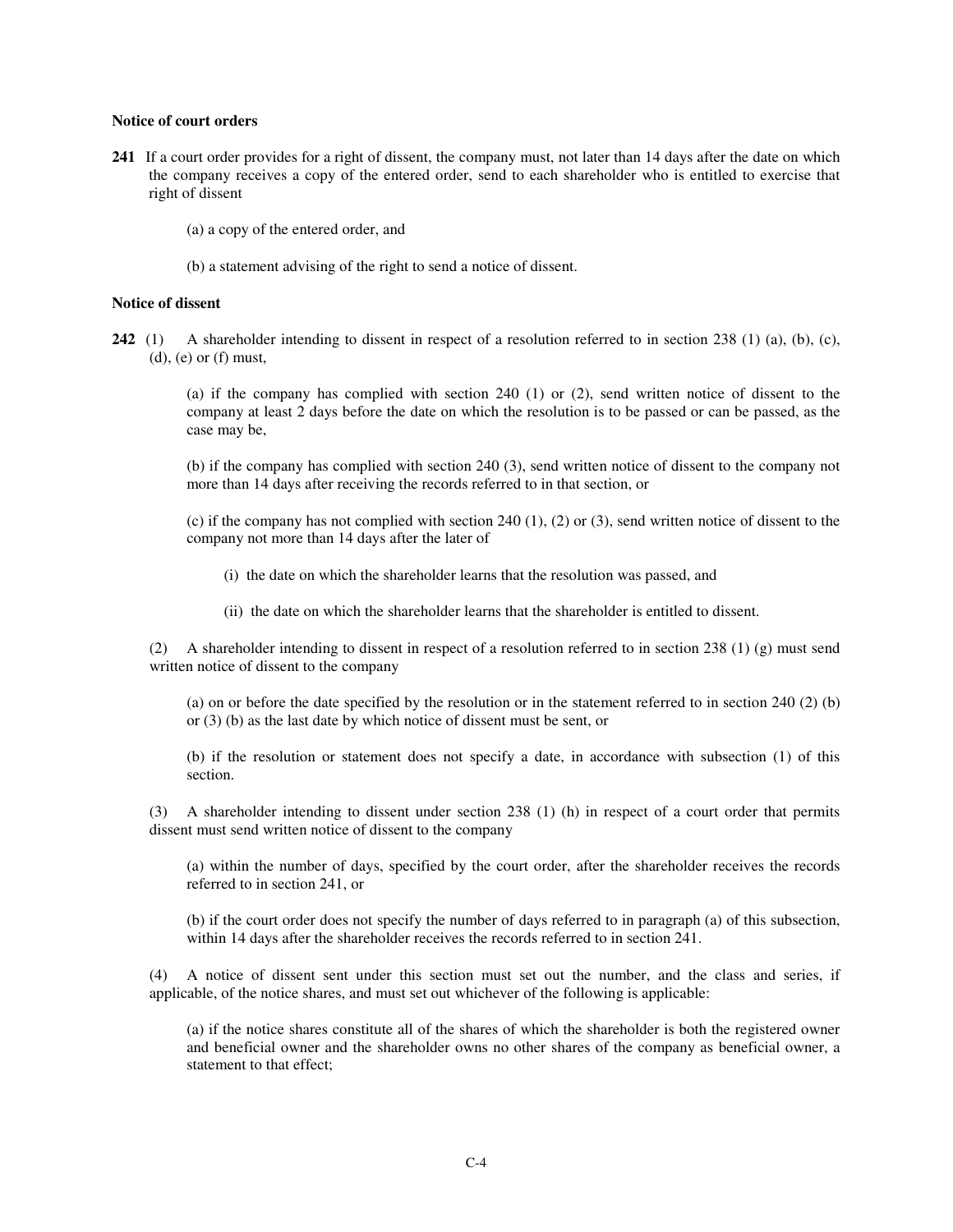(b) if the notice shares constitute all of the shares of which the shareholder is both the registered owner and beneficial owner but the shareholder owns other shares of the company as beneficial owner, a statement to that effect and

(i) the names of the registered owners of those other shares,

(ii) the number, and the class and series, if applicable, of those other shares that are held by each of those registered owners, and

(iii) a statement that notices of dissent are being, or have been, sent in respect of all of those other shares;

(c) if dissent is being exercised by the shareholder on behalf of a beneficial owner who is not the dissenting shareholder, a statement to that effect and

(i) the name and address of the beneficial owner, and

(ii) a statement that the shareholder is dissenting in relation to all of the shares beneficially owned by the beneficial owner that are registered in the shareholder's name.

(5) The right of a shareholder to dissent on behalf of a beneficial owner of shares, including the shareholder, terminates and this Division ceases to apply to the shareholder in respect of that beneficial owner if subsections (1) to (4) of this section, as those subsections pertain to that beneficial owner, are not complied with.

#### **Notice of intention to proceed**

**243** (1) A company that receives a notice of dissent under section 242 from a dissenter must,

(a) if the company intends to act on the authority of the resolution or court order in respect of which the notice of dissent was sent, send a notice to the dissenter promptly after the later of

- (i) the date on which the company forms the intention to proceed, and
- (ii) the date on which the notice of dissent was received, or

(b) if the company has acted on the authority of that resolution or court order, promptly send a notice to the dissenter.

(2) A notice sent under subsection (1) (a) or (b) of this section must

(a) be dated not earlier than the date on which the notice is sent,

(b) state that the company intends to act, or has acted, as the case may be, on the authority of the resolution or court order, and

(c) advise the dissenter of the manner in which dissent is to be completed under section 244.

### **Completion of dissent**

- **244** (1) A dissenter who receives a notice under section 243 must, if the dissenter wishes to proceed with the dissent, send to the company or its transfer agent for the notice shares, within one month after the date of the notice,
	- (a) a written statement that the dissenter requires the company to purchase all of the notice shares,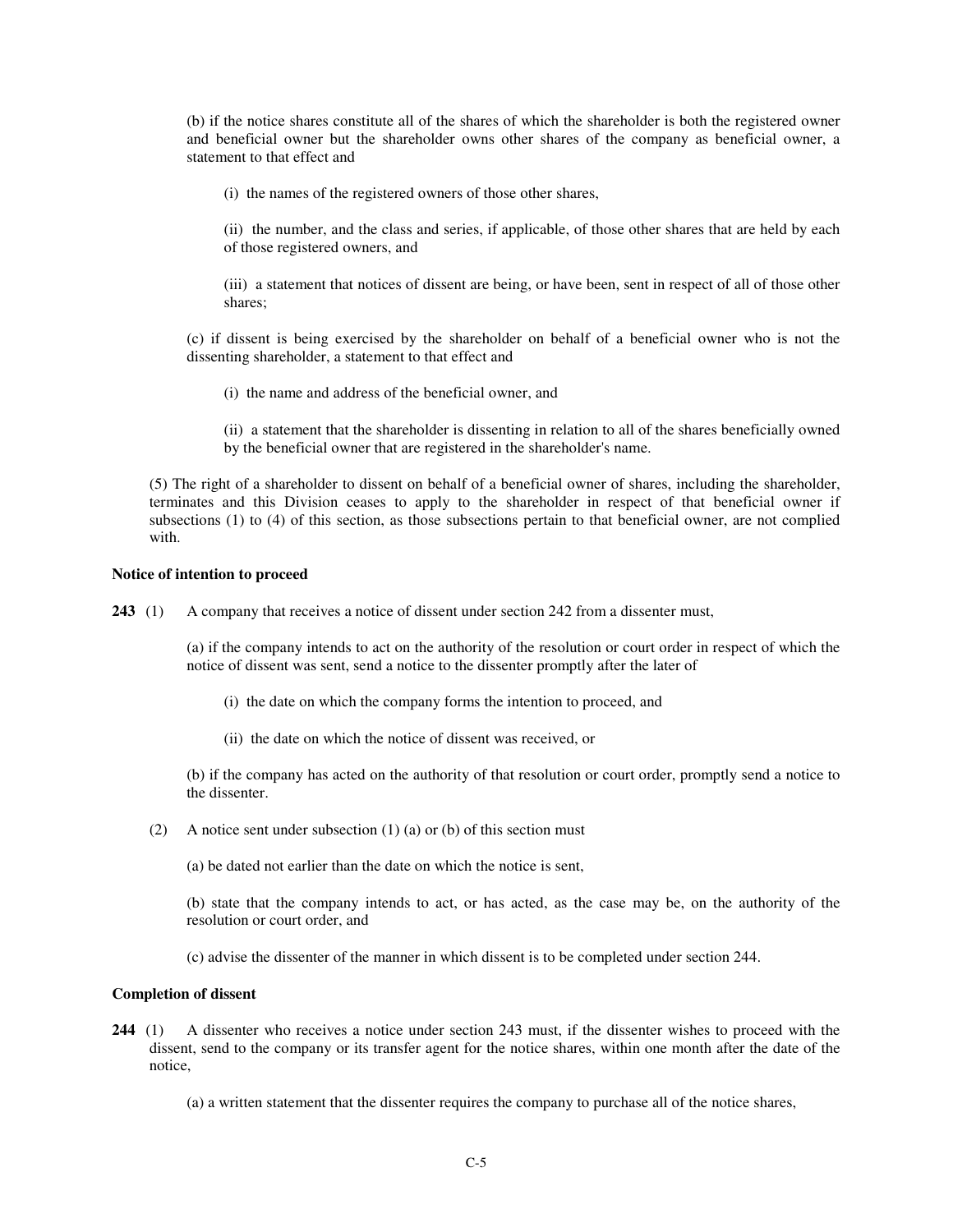(b) the certificates, if any, representing the notice shares, and

(c) if section 242 (4) (c) applies, a written statement that complies with subsection (2) of this section.

(2) The written statement referred to in subsection  $(1)$  (c) must

(a) be signed by the beneficial owner on whose behalf dissent is being exercised, and

(b) set out whether or not the beneficial owner is the beneficial owner of other shares of the company and, if so, set out

(i) the names of the registered owners of those other shares,

(ii) the number, and the class and series, if applicable, of those other shares that are held by each of those registered owners, and

- (iii) that dissent is being exercised in respect of all of those other shares.
- (3) After the dissenter has complied with subsection (1),
	- (a) the dissenter is deemed to have sold to the company the notice shares, and

(b) the company is deemed to have purchased those shares, and must comply with section 245, whether or not it is authorized to do so by, and despite any restriction in, its memorandum or articles.

(4) Unless the court orders otherwise, if the dissenter fails to comply with subsection (1) of this section in relation to notice shares, the right of the dissenter to dissent with respect to those notice shares terminates and this Division, other than section 247, ceases to apply to the dissenter with respect to those notice shares.

(5) Unless the court orders otherwise, if a person on whose behalf dissent is being exercised in relation to a particular corporate action fails to ensure that every shareholder who is a registered owner of any of the shares beneficially owned by that person complies with subsection (1) of this section, the right of shareholders who are registered owners of shares beneficially owned by that person to dissent on behalf of that person with respect to that corporate action terminates and this Division, other than section 247, ceases to apply to those shareholders in respect of the shares that are beneficially owned by that person.

(6) A dissenter who has complied with subsection (1) of this section may not vote, or exercise or assert any rights of a shareholder, in respect of the notice shares, other than under this Division.

# **Payment for notice shares**

**245** (1) A company and a dissenter who has complied with section 244 (1) may agree on the amount of the payout value of the notice shares and, in that event, the company must

(a) promptly pay that amount to the dissenter, or

(b) if subsection (5) of this section applies, promptly send a notice to the dissenter that the company is unable lawfully to pay dissenters for their shares.

(2) A dissenter who has not entered into an agreement with the company under subsection (1) or the company may apply to the court and the court may

(a) determine the payout value of the notice shares of those dissenters who have not entered into an agreement with the company under subsection (1), or order that the payout value of those notice shares be established by arbitration or by reference to the registrar, or a referee, of the court,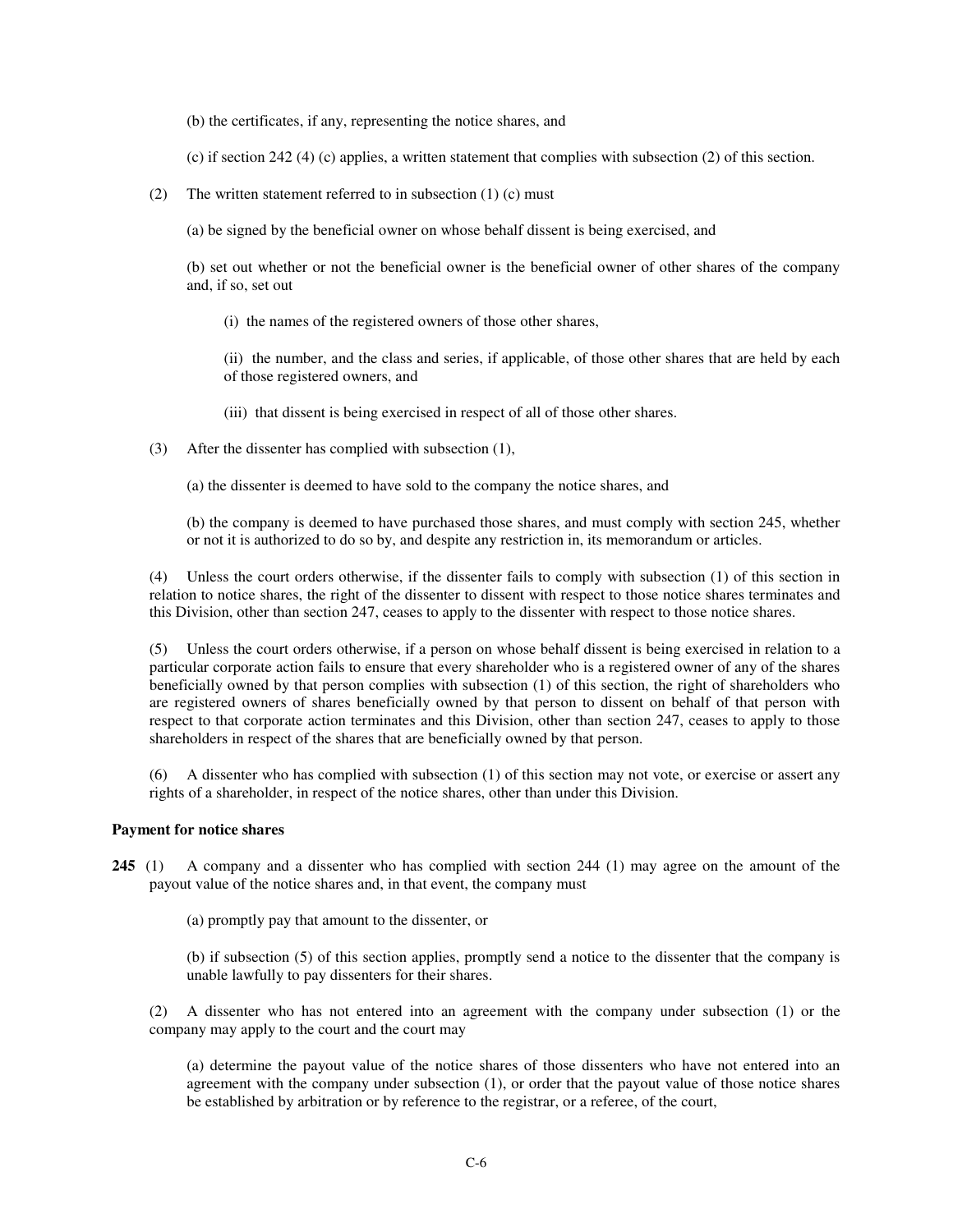(b) join in the application each dissenter, other than a dissenter who has entered into an agreement with the company under subsection (1), who has complied with section 244 (1), and

(c) make consequential orders and give directions it considers appropriate.

(3) Promptly after a determination of the payout value for notice shares has been made under subsection (2) (a) of this section, the company must

(a) pay to each dissenter who has complied with section 244 (1) in relation to those notice shares, other than a dissenter who has entered into an agreement with the company under subsection (1) of this section, the payout value applicable to that dissenter's notice shares, or

(b) if subsection (5) applies, promptly send a notice to the dissenter that the company is unable lawfully to pay dissenters for their shares.

(4) If a dissenter receives a notice under subsection (1) (b) or (3) (b),

(a) the dissenter may, within 30 days after receipt, withdraw the dissenter's notice of dissent, in which case the company is deemed to consent to the withdrawal and this Division, other than section 247, ceases to apply to the dissenter with respect to the notice shares, or

(b) if the dissenter does not withdraw the notice of dissent in accordance with paragraph (a) of this subsection, the dissenter retains a status as a claimant against the company, to be paid as soon as the company is lawfully able to do so or, in a liquidation, to be ranked subordinate to the rights of creditors of the company but in priority to its shareholders.

(5) A company must not make a payment to a dissenter under this section if there are reasonable grounds for believing that

- (a) the company is insolvent, or
- (b) the payment would render the company insolvent.

## **Loss of right to dissent**

**246** The right of a dissenter to dissent with respect to notice shares terminates and this Division, other than section 247, ceases to apply to the dissenter with respect to those notice shares, if, before payment is made to the dissenter of the full amount of money to which the dissenter is entitled under section 245 in relation to those notice shares, any of the following events occur:

> (a) the corporate action approved or authorized, or to be approved or authorized, by the resolution or court order in respect of which the notice of dissent was sent is abandoned;

(b) the resolution in respect of which the notice of dissent was sent does not pass;

(c) the resolution in respect of which the notice of dissent was sent is revoked before the corporate action approved or authorized by that resolution is taken;

(d) the notice of dissent was sent in respect of a resolution adopting an amalgamation agreement and the amalgamation is abandoned or, by the terms of the agreement, will not proceed;

(e) the arrangement in respect of which the notice of dissent was sent is abandoned or by its terms will not proceed;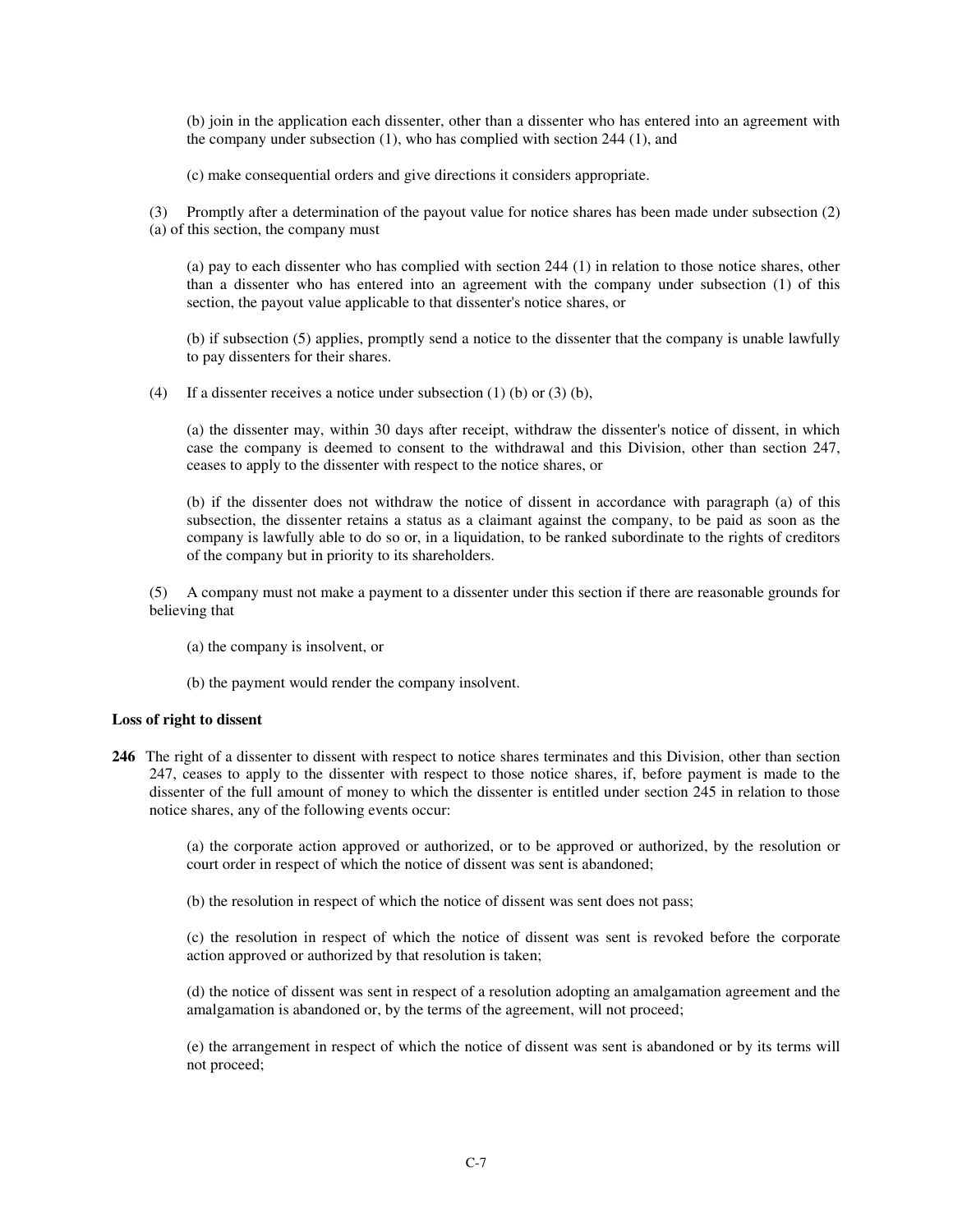(f) a court permanently enjoins or sets aside the corporate action approved or authorized by the resolution or court order in respect of which the notice of dissent was sent;

(g) with respect to the notice shares, the dissenter consents to, or votes in favour of, the resolution in respect of which the notice of dissent was sent;

(h) the notice of dissent is withdrawn with the written consent of the company;

(i) the court determines that the dissenter is not entitled to dissent under this Division or that the dissenter is not entitled to dissent with respect to the notice shares under this Division.

### **Shareholders entitled to return of shares and rights**

**247** If, under section 244 (4) or (5), 245 (4) (a) or 246, this Division, other than this section, ceases to apply to a dissenter with respect to notice shares,

(a) the company must return to the dissenter each of the applicable share certificates, if any, sent under section  $244$  (1) (b) or, if those share certificates are unavailable, replacements for those share certificates,

(b) the dissenter regains any ability lost under section 244 (6) to vote, or exercise or assert any rights of a shareholder, in respect of the notice shares, and

(c) the dissenter must return any money that the company paid to the dissenter in respect of the notice shares under, or in purported compliance with, this Division.

\*\*\*\*\*\*\*\*\*\*\*\*\*